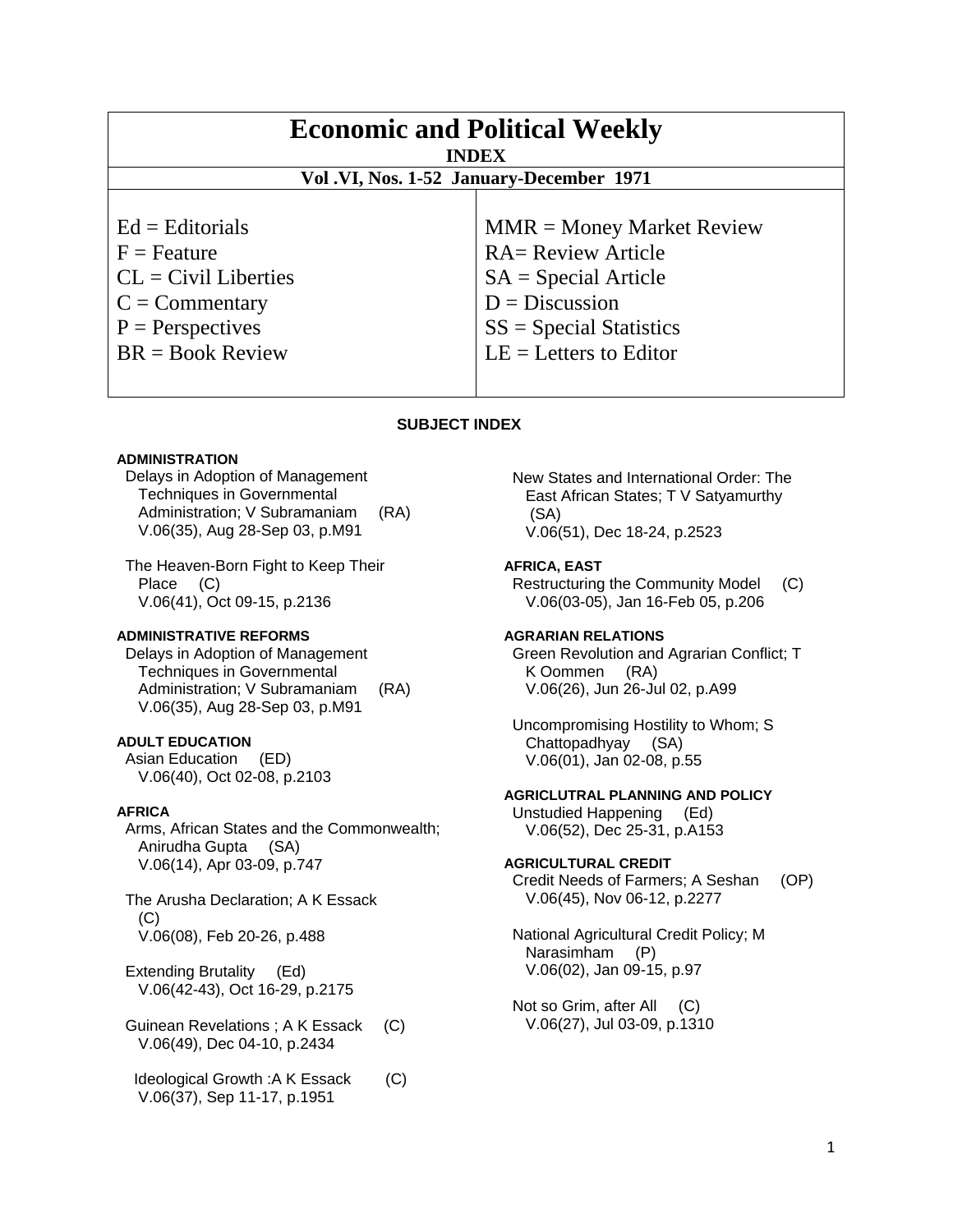### **AGRICULTURAL ECONOMICS**

 Agricultural Revolution by Production Function; Ranjit K Sau (RA) V.06(26), Jun 26-Jul 02, p.A50

 Capitalist Development in Agriculture: A Note; Utsa Patnaik (RA) V.06(39), Sep 25-Oct 01, p.A123

 Capitalist Development in Agriculture: Further Comment; Utsa Patnaik (RA) V.06(52), Dec 25-31, p.A190

 Capitalist Development in Agriculture: Reply; Ashok Rudra (SA) V.06(45), Nov 06-12, p.2291

 Character of State Power and Strategy for Revolution; Ajit Roy (LE) V.06(51), Dec 18-24, p.2499

 Expenditure-Elasticities of Intersectoral: Consumer Demand in India (RA) V.06(52), Dec 25-31, p.A187

 Land Tenures in Kerala; Doreen Warriner (BR) V.06(28), Jul 10-16, p.1386

 Raw Material for Research in Agricultural Economics: Methodological and Organisational Problems; Ashok Rudra (SA) V.06(30-32), Jul 24-Aug 13, p.1597

 Unexplored Technological Matrix; G C Mandal (BR) V.06(11), Mar 13-19, p.617

## **AGRICULTURAL EMPLOYMENT**

 Green Revolution and Agricultural Employment and Incomes in Western UP; Ian R Wills (RA) V.06(13), Mar 27-Apr 02, p.A2

### **AGRICULTURAL FINANCE**

 Diversion of Long-Term Agricultural Finance: A Study of Past Trends and Future Strategy; M L Bhat (SA) V.06(41), Oct 09-15, p.2151

 Growing Regional Disparities (Ed) V.06(40), Oct 02-08, p.2079

 Sharp Practices (C) V.06(17), Apr 24-30, p.849

### **AGRICULTURAL GROWTH AND DEVELOPMENT**

 Administering Agricultural Development; P K Mukherjee (BR) V.06(13), Mar 27-Apr 02, p.714

 Capitalist Development in Agriculture: Further Comment; Utsa Patnaik (RA) V.06(52), Dec 25-31, p.A190

 For a Progressive Agriculture; H S Verma (BR) V.06(17), Apr 24-30, p.865

 Inter-Regional Variations in Agricultural Growth, 1952-53 to 1964-65: A Tentative Analysis in Relation to Irrigation; S K Rao (SA) V.06(27), Jul 03-09, p.1333

 Quickening the Pace of Agricultural Development; B D Shastry (RA) V.06(26), Jun 26-Jul 02, p.A95

 Seeds of Development in a Delhi Village; Brian Lockwood and T K Moulik (RA) V.06(13), Mar 27-Apr 02, p.A11

## **AGRICULTURAL INCOME**

 Green Revolution and Agricultural Employment and Incomes in Western UP; Ian R Wills (RA) V.06(13), Mar 27-Apr 02, p.A2

 Green Revolution and Farm Income Distribution; Uma K Srivastava, Robert W Crown and Earl O Heady (RA) V.06(52), Dec 25-31, p.A163

 Recent Trends in Inter-Sectoral Terms of Trade; S L Shetty (SA) V.06(25), Jun 19-25, p.1235

### **AGRICULTURAL INVESTMENT**

 Investment in Agriculture: A Cost-Benefit Analysis: Rejoinder; Samuel Paul (RA) V.06(52), Dec 25-31, p.A194

 Investment in Agriculture: A Cost-Benefit Analysis: Reply; V M Jakhade and M V Gadgil (SA) V.06(15), Apr 10-16, p.802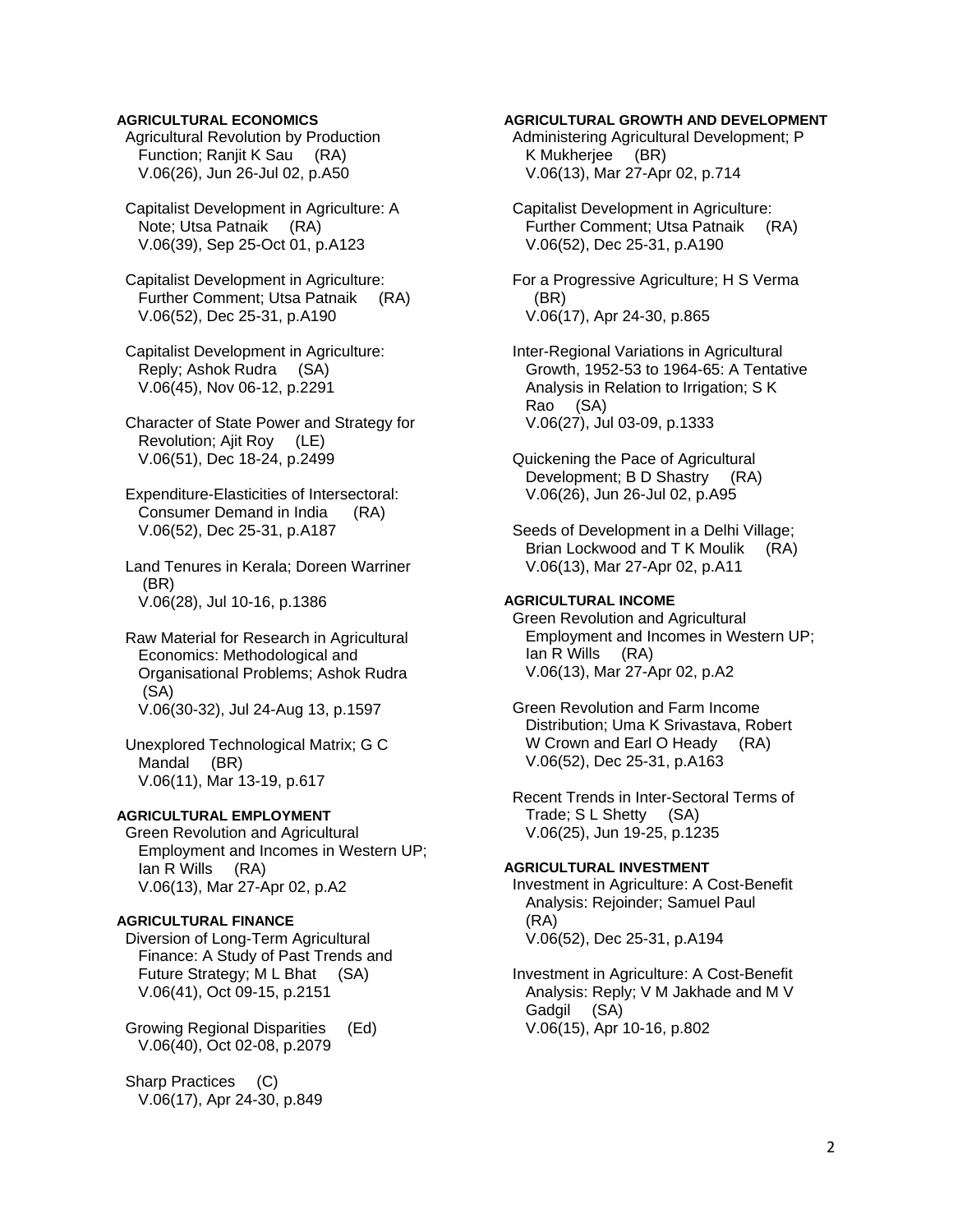### **AGRICULTURAL LABOUR**

 Agricultural Wages; Partap C Aggarwak (LE) V.06(27), Jul 03-09, p.1312

 Employment Patterns in Large Farms of Punjab; Ashok Rudra (RA) V.06(26), Jun 26-Jul 02, p.A89

 Holding Size, Productivity, and Some Related Aspects of Indian Agriculture ; G R Saini (RA) V.06(26), Jun 26-Jul 02, p.A79

 Impact of Green Revolution on Landless Labour: A Note; Pratap C Aggarwal (SA) V.06(47), Nov 20-26, p.2363

 Wages of Agricultural Labour; N Krishnaji (RA) V.06(39), Sep 25-Oct 01, p.A148

### **AGRICULTURAL LAND**

 Holding Size, Productivity, and Some Related Aspects of Indian Agriculture ; G R Saini (RA) V.06(26), Jun 26-Jul 02, p.A79

 New Posture on Land Ceilings (C) V.06(45), Nov 06-12, p.2269

 Size of Farm and Productivity; Usha Rani (RA) V.06(26), Jun 26-Jul 02, p.A85

### **AGRICULTURAL LEGISLATION**

 Andhra Pradesh (Andhra Area) Tenancy (Amendment) Act, 1970: A Critical Review; G Parthasarathy and Raju<br>Suryanarayana (RA) Suryanarayana V.06(13), Mar 27-Apr 02, p.A45

### **AGRICULTURAL MANAGEMENT**

 Size of Farm and Productivity; Usha Rani (RA) V.06(26), Jun 26-Jul 02, p.A85

### **AGRICULTURAL MARKETING**  Middlemen's Margin; L S Venkataramanan (BR)

V.06(39), Sep 25-Oct 01, p.2050

 Problems of Fertiliser Distribution and Use; H B Shivamaggi (RA) V.06(52), Dec 25-31, p.A154

 Problems of Fertiliser Distribution and Use; H B Shivamaggi (RA) V.06(52), Dec 25-31, p.A154

### **AGRICULTURAL PLANNING AND POLICY**

 Agricultural Planning and Programme Evaluation: Focus on Regional Restraints; Martin E Abel and William K Easter (SA) V.06(30-32), Jul 24-Aug 13, p.1577

 Agriculture and the Dollar Float (Ed) V.06(41), Oct 09-15, p.2127

 Angry Farmers (C) V.06(15), Apr 10-16, p.777

- Containing the Farm Lobby (C) V.06(15), Apr 10-16, p.773
- Grow More Food Policies; S Sengupta (BR) V.06(13), Mar 27-Apr 02, p.715
- Nitrogen Response of Rice: 1968 AICRIP Trials; Robert W Herdt (RA) V.06(13), Mar 27-Apr 02, p.A33

 Planning and the New Agricultural Strategy; Ashok Rudra (SA) V.06(06), Feb 06-12, p.429

 Resource Allocation in Indian Agriculture; Ranjit K Sau (RA) V.06(39), Sep 25-Oct 01, p.A106

 Seeds of Development in a Delhi Village; Brian Lockwood and T K Moulik (RA) V.06(13), Mar 27-Apr 02, p.A11

## **AGRICULTURAL PRICES**

 Angry Farmers (C) V.06(15), Apr 10-16, p.777

 Price Spread and Farmer's Share; A C Chhatrapati (LE) V.06(51), Dec 18-24, p.2499

### Price Spread and Farmer's Share: Oil and Groundnut in Gujarat; B B Patel (SA) V.06(29), Jul 17-23, p.1435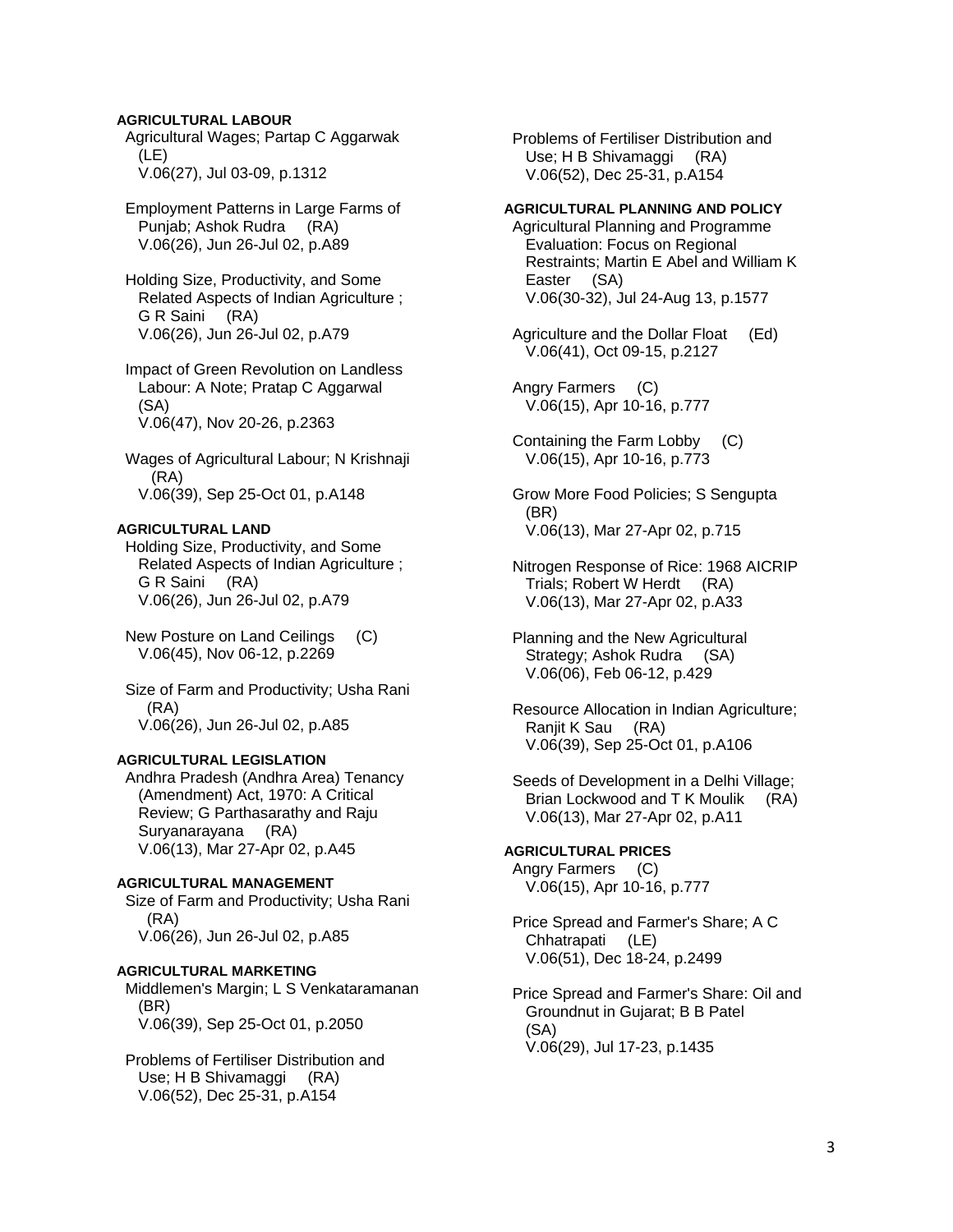### **AGRICULTURAL PRICES COMMISSION**

 The 'Revolution' in Perspective (Ed) V.06(39), Sep 25-Oct 01, p.2032

 Capitulation without Showdown (Ed) V.06(16), Apr 17-23, p.806

 Containing the Farm Lobby (C) V.06(15), Apr 10-16, p.773

## **AGRICULTURAL PRODUCTION**

 Agricultural Wages in Punjab and Haryana: A Note; James W Gough (RA) V.06(13), Mar 27-Apr 02, p.A19

 Capitalist Development in Agriculture: A Note; Utsa Patnaik (RA) V.06(39), Sep 25-Oct 01, p.A123

 End of a Difficult Season (F) V.06(29), Jul 17-23, p.1427

 Expecting a Breakthrough (F) V.06(13), Mar 27-Apr 02, p.697

 Fertiliser Use and Efficiency in Resource Allocation: A Study of Paddy Crop in an IADP Block; V N Misra (SA) V.06(14), Apr 03-09, p.752

 Grow More Food Policies; S Sengupta (BR) V.06(13), Mar 27-Apr 02, p.715

 Hasty Talk of 'Plenty' (C) V.06(35), Aug 28-Sep 03, p.1850

 Holding Size, Productivity, and Some Related Aspects of Indian Agriculture ; G R Saini (RA) V.06(26), Jun 26-Jul 02, p.A79

 Long and Lean (C) V.06(40), Oct 02-08, p.2082

 Politics of Groundnut (C) V.06(42-43), Oct 16-29, p.2187

 Unstudied Happening (Ed) V.06(52), Dec 25-31, p.A153

 Varietal Breakthrough (C) V.06(51), Dec 18-24, p.2498 **AGRICULTURAL PRODUCTS** 

 Recent Trends in Inter-Sectoral Terms of Trade; S L Shetty (SA) V.06(25), Jun 19-25, p.1235

 Season-Wise Progress of High-Yielding Varieties in Andhra Pradesh: Role of Economic Variables; G Parthasarathy and D S Prasad (RA) V.06(39), Sep 25-Oct 01, p.A117

## **AGRICULTURAL REFORMS**

 Helping the Small Farmer (Ed) V.06(13), Mar 27-Apr 02, p.A1

 Profitability of HYV Paddy Cultivation; Shyamal Roy (RA) V.06(26), Jun 26-Jul 02, p.A75

### **AGRICULTURAL RESEARCH**

 Agricultural Planning and Programme Evaluation: Focus on Regional Restraints; Martin E Abel and William K Easter (SA) V.06(30-32), Jul 24-Aug 13, p.1577

 Jumble of Sundry Facts; B V Nimbkar (OP) V.06(40), Oct 02-08, p.2097

 Raw Material for Research in Agricultural Economics: Methodological and Organisational Problems; Ashok Rudra (SA) V.06(30-32), Jul 24-Aug 13, p.1597

## **AGRICULTURAL SECTOR**

 Agricultural Revolution by Production Function; Ranjit K Sau (RA) V.06(26), Jun 26-Jul 02, p.A50

 Dark Patches (Ed) V.06(35), Aug 28-Sep 03, p.1842

 Diversion of Long-Term Agricultural Finance: A Study of Past Trends and Future Strategy; M L Bhat (SA) V.06(41), Oct 09-15, p.2151

 Foodgrains Demand and Supply: Projection of Regional Imbalances; S K Ray (RA) V.06(26), Jun 26-Jul 02, p.A59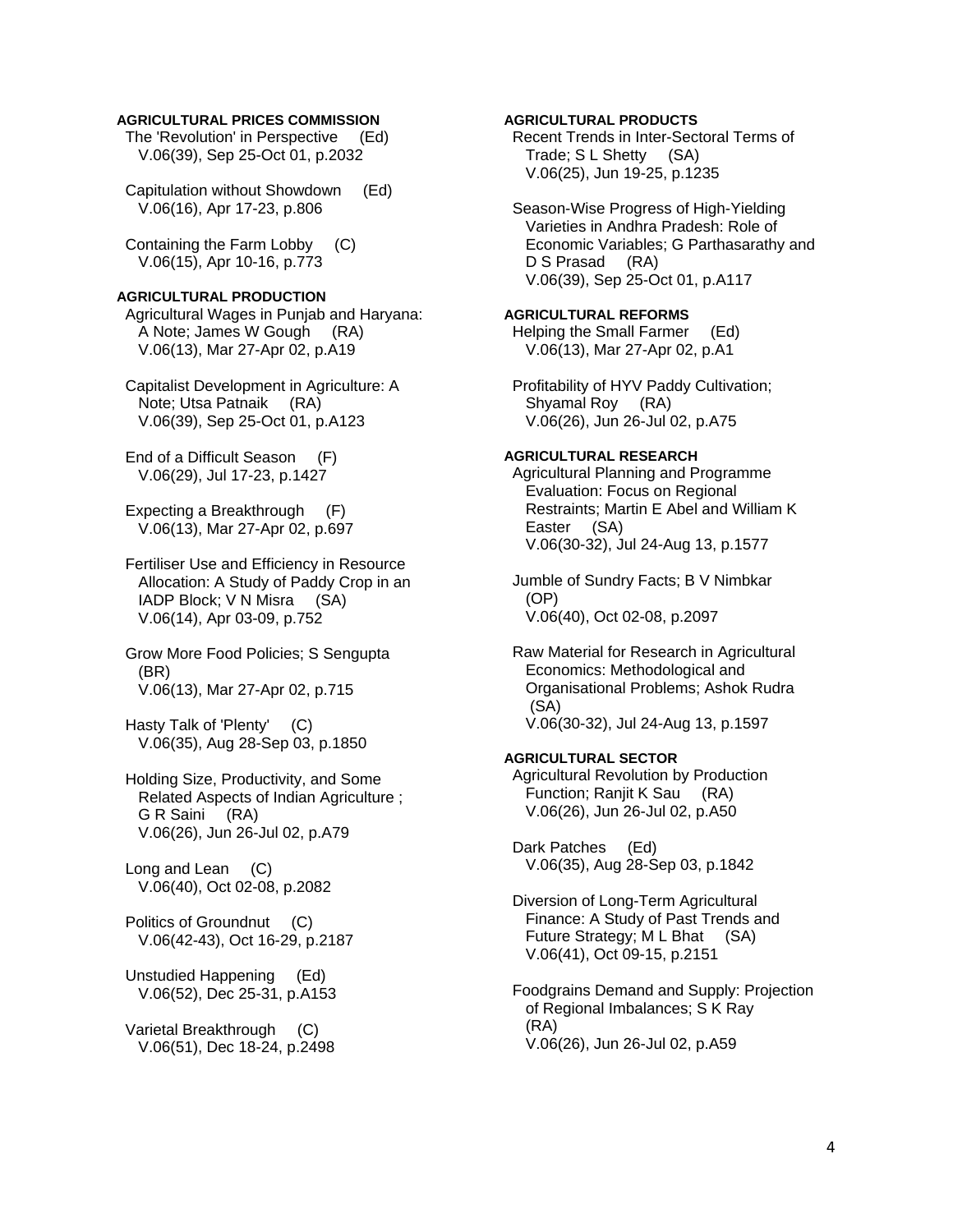**AGRICULTURAL SECTOR**  For a Progressive Agriculture; H S Verma (BR) V.06(17), Apr 24-30, p.865

 For Whose Benefit (Ed) V.06(39), Sep 25-Oct 01, p.2030

 Holding Size, Productivity, and Some Related Aspects of Indian Agriculture ; G R Saini (RA) V.06(26), Jun 26-Jul 02, p.A79

 Middlemen's Margin; L S Venkataramanan (BR) V.06(39), Sep 25-Oct 01, p.2050

 Not an Independent Variable (Ed) V.06(23), Jun 05-11, p.1114

 Palliatives, No Solutions (C) V.06(24), Jun 12-18, p.1171

 A Place for Co-operative Farming; Richard Lerner (RA) V.06(13), Mar 27-Apr 02, p.A21

 Profitability of HYV Paddy Cultivation; Shyamal Roy (RA) V.06(26), Jun 26-Jul 02, p.A75

 Resource Allocation in Indian Agriculture; Ranjit K Sau (RA) V.06(39), Sep 25-Oct 01, p.A106

 Size of Farm and Productivity; Usha Rani (RA) V.06(26), Jun 26-Jul 02, p.A85

### **AGRICULTURAL TAXATION**

 Estimation of Tax Incidence in India; K S R N Sarma and M J K Thavaraj (SA) V.06(19), May 08-14, p.957

 Inter-Class Incidence of Taxation in Farm and Non-Farm Sectors in India; S L Shetty (RA) V.06(52), Dec 25-31, p.A173

 Recent Trends in Inter-Sectoral Terms of Trade; S L Shetty (SA) V.06(25), Jun 19-25, p.1235

 Tax Incidence on Agricultural Sector in Uttar Pradesh; Hemlata Rao (SA) V.06(37), Sep 11-17, p.1961

**AGRICULTURAL TECHNOLOGY**  Sharp Practices (C) V.06(17), Apr 24-30, p.849 **AGRICULTURAL WAGES**  Agricultural Wages; Partap C Aggarwak (LE) V.06(27), Jul 03-09, p.1312 Agricultural Wages in Punjab and Haryana: A Note; James W Gough (RA) V.06(13), Mar 27-Apr 02, p.A19 **AGRICULTURAL WASTES**  Palliatives, No Solutions (C) V.06(24), Jun 12-18, p.1171 **AHMEDABAD**  Without Overall Reference; Abhijit Datta (BR) V.06(11), Mar 13-19, p.619 **AIR TRANSPORT**  Time for Reconsideration (C) V.06(18), May 01-07, p.893 Uncharted Future (C) V.06(07), Feb 13-19, p.441 **AIRCRAFT INDUSTRY**  Time for Reconsideration (C) V.06(18), May 01-07, p.893 White Elephants (C) V.06(49), Dec 04-10, p.2417 **ALLAHABAD**  The Judge Is Ill (Ed) V.06(36), Sep 04-10, p.1894 **ALUMINIUM INDUSTRY**  High Profitability despite It All (C) V.06(29), Jul 17-23, p.1417 Lay Information on Aluminium; D C Kale (BR) V.06(44), Oct 30-Nov 05, p.2237 Madras Aluminium; K R Ranganathan (LE) V.06(35), Aug 28-Sep 03, p.1846 Perverted Logic (C) V.06(23), Jun 05-11, p.1117 Thriving on Tax-Free Profits (C) V.06(21), May 22-28, p.1017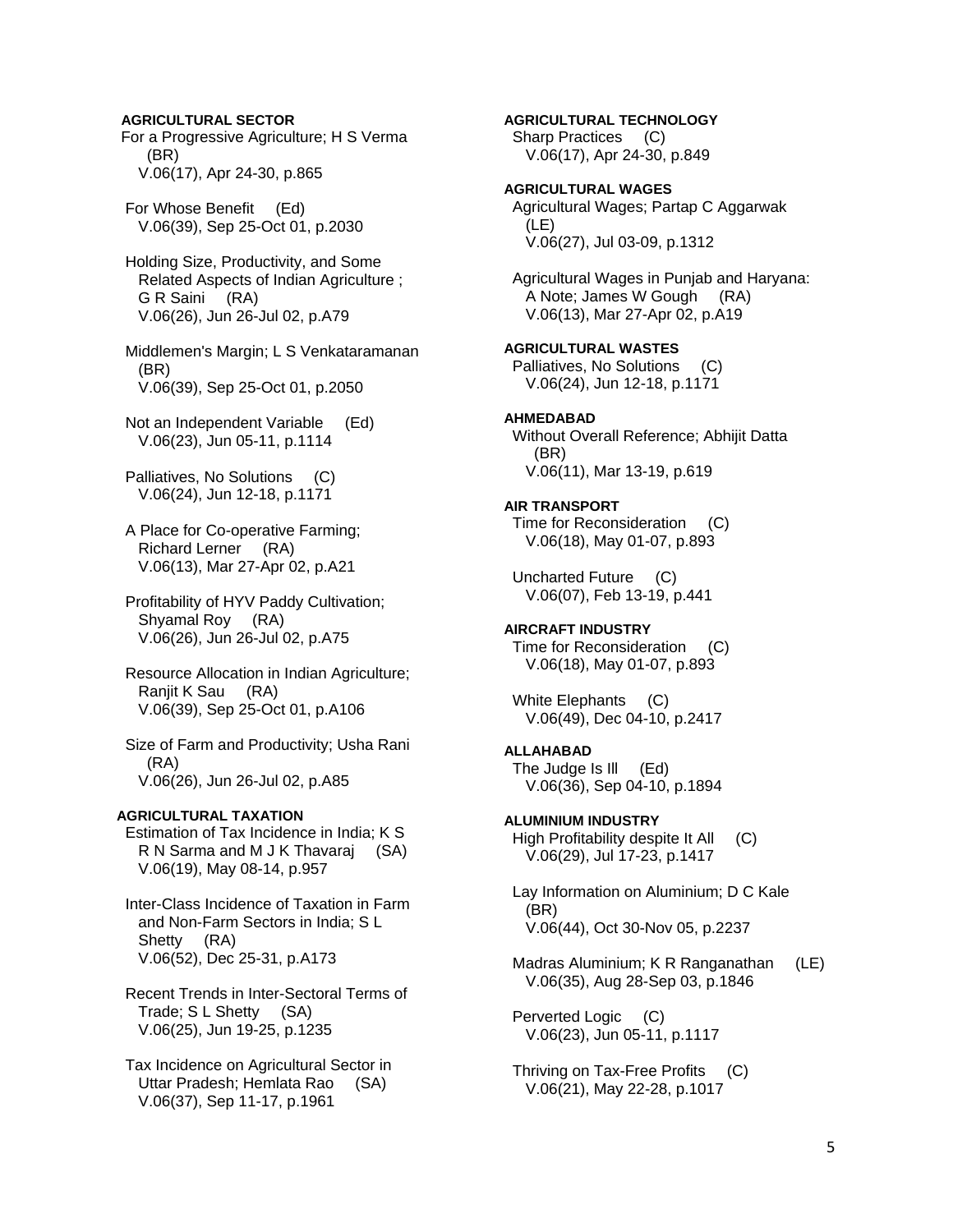### **ANDHRA PRADESH**

 Andhra Pradesh (Andhra Area) Tenancy (Amendment) Act, 1970: A Critical Review; G Parthasarathy and Raju Suryanarayana (RA) V.06(13), Mar 27-Apr 02, p.A45

 Countering Regionalism (Ed) V.06(47), Nov 20-26, p.2336

 Drawn Battle in Andhra; Mohit Sen (C) V.06(25), Jun 19-25, p.1219

 Loosening in Andhra; Mohit Sen (C) V.06(48), Nov 27-Dec 03, p.2381

 Rout of the Left (C) V.06(15), Apr 10-16, p.775

 Season-Wise Progress of High-Yielding Varieties in Andhra Pradesh: Role of Economic Variables; G Parthasarathy and D S Prasad (RA) V.06(39), Sep 25-Oct 01, p.A117

 Starvation Amidst Plenty (Ed) V.06(48), Nov 27-Dec 03, p.2370

 Telengana within Andhra; Mohit Sen (C) V.06(36), Sep 04-10, p.1905

 Turn in Andhra; Mohit Sen (C) V.06(40), Oct 02-08, p.2089

 Twists in Telengana; Mohit Sen (C) V.06(15), Apr 10-16, p.774

### **ANIMAL HUSBANDRY**

 Meat Potential of India; Ashok V Desai (SA) V.06(17), Apr 24-30, p.874

### **ANTHROPOLOGISTS**

 Professionalisation of Sociologists; Yogesh Atal (SA) V.06(06), Feb 06-12, p.431

## **ANTHROPOLOGY**

 A Civilisation over Time; Viswa Nath (BR) V.06(49), Dec 04-10, p.2427

 Status and Flatus; Evelyn Wood (BR) V.06(16), Apr 17-23, p.828

### **APARTHEID**

 Black Power vs Power to the People; M S Prabhakar (SA) V.06(41), Oct 09-15, p.2147

 True to Form (Ed) V.06(48), Nov 27-Dec 03, p.2370

### **ARMAMENTS**

 Arms, African States and the Commonwealth; Anirudha Gupta (SA) V.06(14), Apr 03-09, p.747

 Distribution Centre: For US Arms; Harish Chandola (C) V.06(48), Nov 27-Dec 03, p.2385

## **ARMED FORCES**

 A Moment of Profound Change; Romesh Thapar (F) V.06(52), Dec 25-31, p.2536

### **ASIAN DEVELOPMENT BANK**

 Activist Role (Ed) V.06(16), Apr 17-23, p.807

 Asian Development Bank Meeting; Harish Chandola (C) V.06(18), May 01-07, p.904

 Signs of Bipolarisation within ECAFE; Dipak B R Chaudhuri (C) V.06(28), Jul 10-16, p.1374

## **ASSAM**

 Election Prescience (C) V.06(36), Sep 04-10, p.1906

 Farcical Confrontation (C) V.06(06), Feb 06-12, p.417

 Fight for Floating Vote (Ed) V.06(10), Mar 06-12, p.554

 New Tranquiliser (C) V.06(15), Apr 10-16, p.776

## **ASSAM-NAGALAND RELATIONS**

 Farcical Confrontation (C) V.06(06), Feb 06-12, p.417

### **ASSOCIATIONS**

 Not a Static Threshold (Ed) V.06(01), Jan 02-08, p.01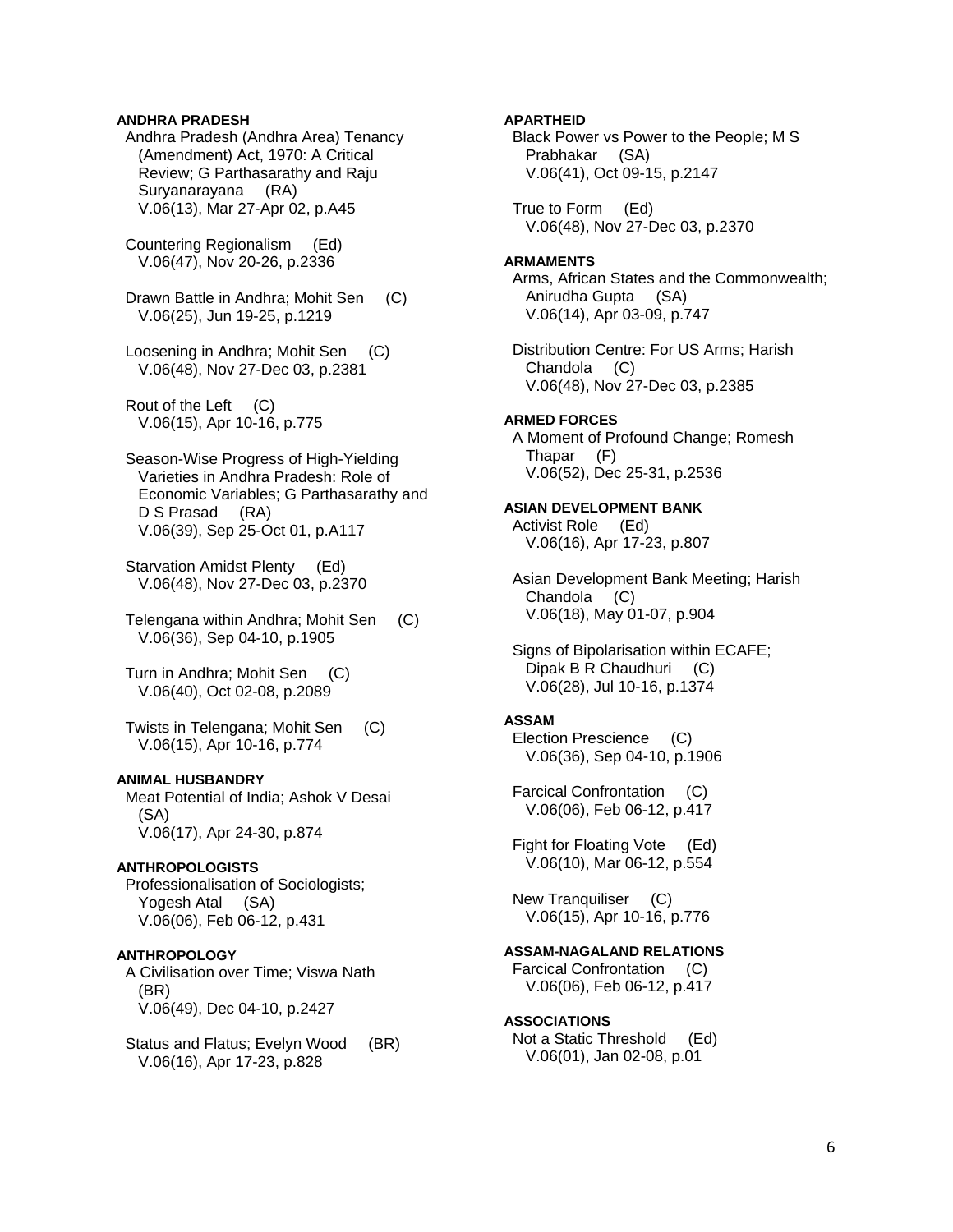**ASSOCIATIONS**  Not a Static Threshold; M L Dantwala (LE) V.06(06), Feb 06-12, p.410

### **AUDIT**

 Sleight of Accounting; Pareshnath Chatterjee (LE) V.06(39), Sep 25-Oct 01, p.2036

### **AUDITING**

 Payments to Auditors; Pareshnath Chatterjee (LE) V.06(27), Jul 03-09, p.1311

 Payments to Auditors: Likely Effect on Objectivity; K T Merchant (F) V.06(23), Jun 05-11, p.1119

## **AUSTRALIA**

 Mineral Development and Future of Australian Industry; Newell. William H (SA) V.06(30-32), Jul 24-Aug 13, p.1543

**AUTOMOBILE INDUSTRY**  Industry That Does Not Fit (C)

V.06(17), Apr 24-30, p.848

 Manufacture Made Easy (C) V.06(23), Jun 05-11, p.1117

## **BACKWARD REGIONS**

 Political Uses of Backwardness (C) V.06(45), Nov 06-12, p.2268

**BALANCE OF PAYMENT**  Permanent Swing (C) V.06(02), Jan 09-15, p.74

## **BANGKOK**

 By the Grace of the GI (C) V.06(46), Nov 13-19, p.2307

## **BANGLADESH**

 'Simple' Question of Recognition; K P Karunakaran (C) V.06(27), Jul 03-09, p.1320

 An Alibi (Ed) V.06(40), Oct 02-08, p.2078

 Bangla Desh; Romesh Thapar (F) V.06(16), Apr 17-23, p.813

 Bangla Desh and India; J Bhattacharjee (LE) V.06(41), Oct 09-15, p.2131

 Bangla Desh Bungled; Balraj Puri (SA) V.06(30-32), Jul 24-Aug 13, p.1517

 Bangla Desh in the Making; Romesh Thapar (F) V.06(49), Dec 04-10, p.2420

 Beyond Politics (Ed) V.06(15), Apr 10-16, p.762

 Bungling on Bangla Desh; GS (C) V.06(23), Jun 05-11, p.1127

 Case for Bangla Nationalism; Ashok V Desai (SA) V.06(21), May 22-28, p.1035

 Escalation with Purpose (Ed) V.06(44), Oct 30-Nov 05, p.2218

 Farcical Irrelevance (Ed) V.06(44), Oct 30-Nov 05, p.2218

 A Few Grim Facts: At Last; Nireekshak (F) V.06(27), Jul 03-09, p.1326

 Good Neighbourliness; Nireekshak (F) V.06(19), May 08-14, p.954

 Heading off the Guerilla (Ed) V.06(16), Apr 17-23, p.806

 Interlude for Diplomacy (Ed) V.06(47), Nov 20-26, p.2334

 Liquidation of the Left (C) V.06(49), Dec 04-10, p.2425

 Long Way to Economic Independence (Ed) V.06(50), Dec 11-17, p.2454

 Many Fingers in the Pie; Sumanta Banerjee  $(C)$ V.06(19), May 08-14, p.951

 The Mukti Fouj; Romesh Thapar (F) V.06(29), Jul 17-23, p.1418

 Mukti Fouj's Two Fronts; Ashim Mukhopadhyay (C) V.06(17), Apr 24-30, p.855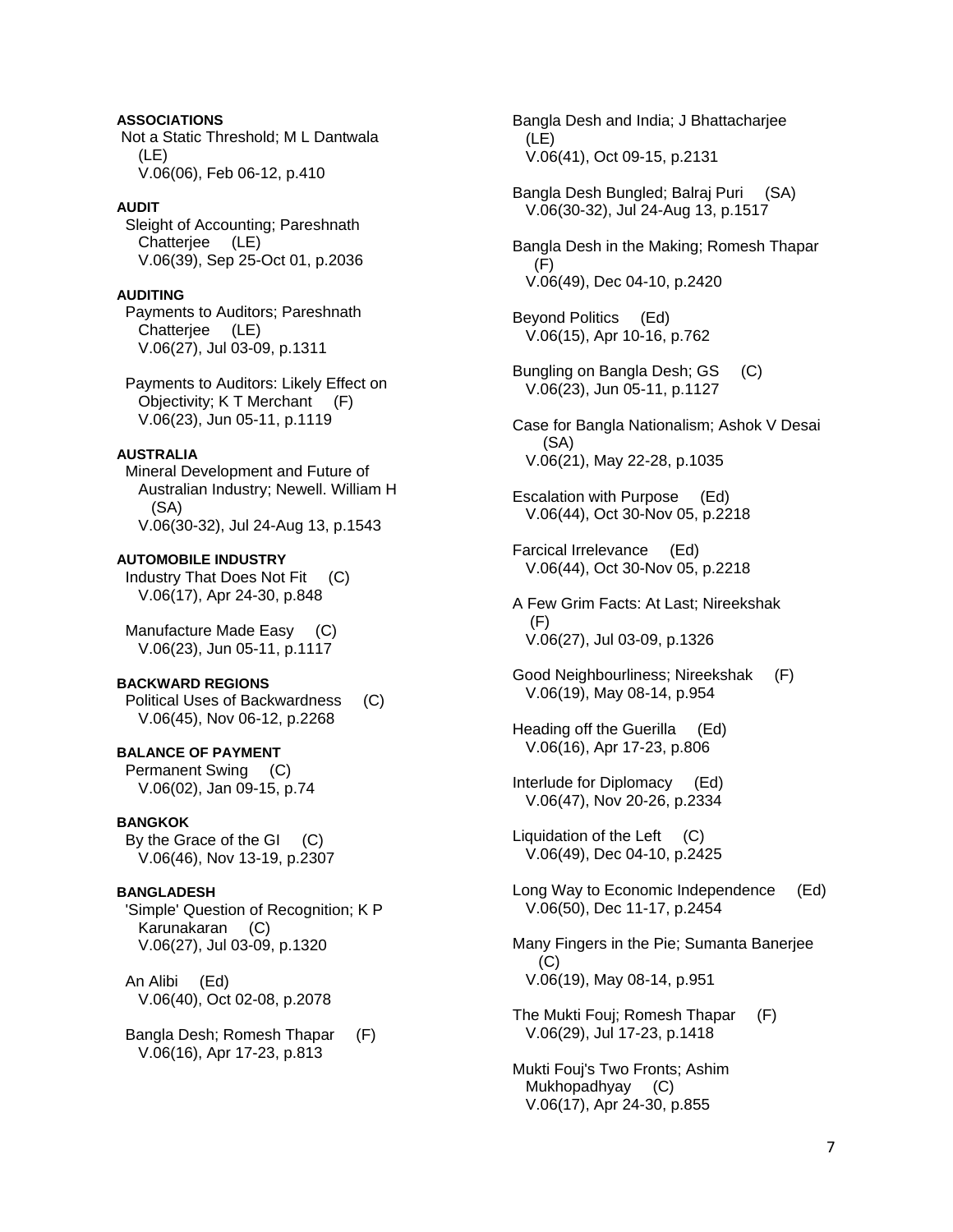**BANGLADESH**  A New Market (Ed) V.06(51), Dec 18-24, p.2495 Next Phase of the War; Sumanta Banerjee  $(C)$  V.06(16), Apr 17-23, p.818 The Revolutionary Wave; Romesh Thapar (F) V.06(15), Apr 10-16, p.767 Significance of Bangla Desh; Dhananjoy (C) V.06(52), Dec 25-31, p.2541 Simple Question of Recognition; S Shukla (LE) V.06(37), Sep 11-17, p.1942 A Threat to Security (Ed) V.06(22), May 29-Jun 04, p.1062 A Time for Passion; Nireekshak (F) V.06(16), Apr 17-23, p.826 **BANK DEPOSITS**  Deposits in Suspense (C) V.06(19), May 08-14, p.937 Five-Starred Question (C) V.06(33), Aug 14-20, p.1736 In Aid of Non-Banking (C) V.06(52), Dec 25-31, p.2532 Interest Sensitiveness of Deposits in India; G S Gupta (SA) V.06(47), Nov 20-26, p.2357 Irrelevant Gesture (C) V.06(01), Jan 02-08, p.06 Some Aspects of Deposit Mobilisation: A Comment ; A K Bagchi (SA) V.06(16), Apr 17-23, p.841 **BANK FINANCE**  Approved Dealers for Bank Finance (LE) V.06(01), Jan 02-08, p.08 **BANK MANAGEMENT**  Banking Efficiency and Banking Growth; A M Et al Khusro (SA)

V.06(23), Jun 05-11, p.1150

 Not Enough Clustering (C) V.06(19), May 08-14, p.937 Performance Appraisal in Banks; Kalyan Banerji (RA) V.06(22), May 29-Jun 04, p.M73 **BANK NATIONALISATION**  Floundering without a Plan (Ed) V.06(29), Jul 17-23, p.1414 Not Quite a Gold Rush (C) V.06(02), Jan 09-15, p.73 **BANKS AND BANKING**  Accent on Promotion: Also Action (C) V.06(41), Oct 09-15, p.2128 Also Serving to Guide; Bagaram Tulpule (BR) V.06(27), Jul 03-09, p.1329 Approved Dealers; RK (LE) V.06(06), Feb 06-12, p.410 Autograph-Hunting (C) V.06(07), Feb 13-19, p.441 Banking Efficiency and Banking Growth; A M Et al Khusro (SA) V.06(23), Jun 05-11, p.1150 Centre-State Financial Relations; D R Khatkhate (LE) V.06(19), May 08-14, p.942 Deposits in Suspense (C) V.06(19), May 08-14, p.937 Five-Starred Question (C) V.06(33), Aug 14-20, p.1736 Interest Sensitiveness of Deposits in India; G S Gupta (SA) V.06(47), Nov 20-26, p.2357 Irrelevant Gesture (C) V.06(01), Jan 02-08, p.06 Limited Spheres; G L Mehta (LE) V.06(16), Apr 17-23, p.812 More Bank Credit, or Else... (C) V.06(21), May 22-28, p.1016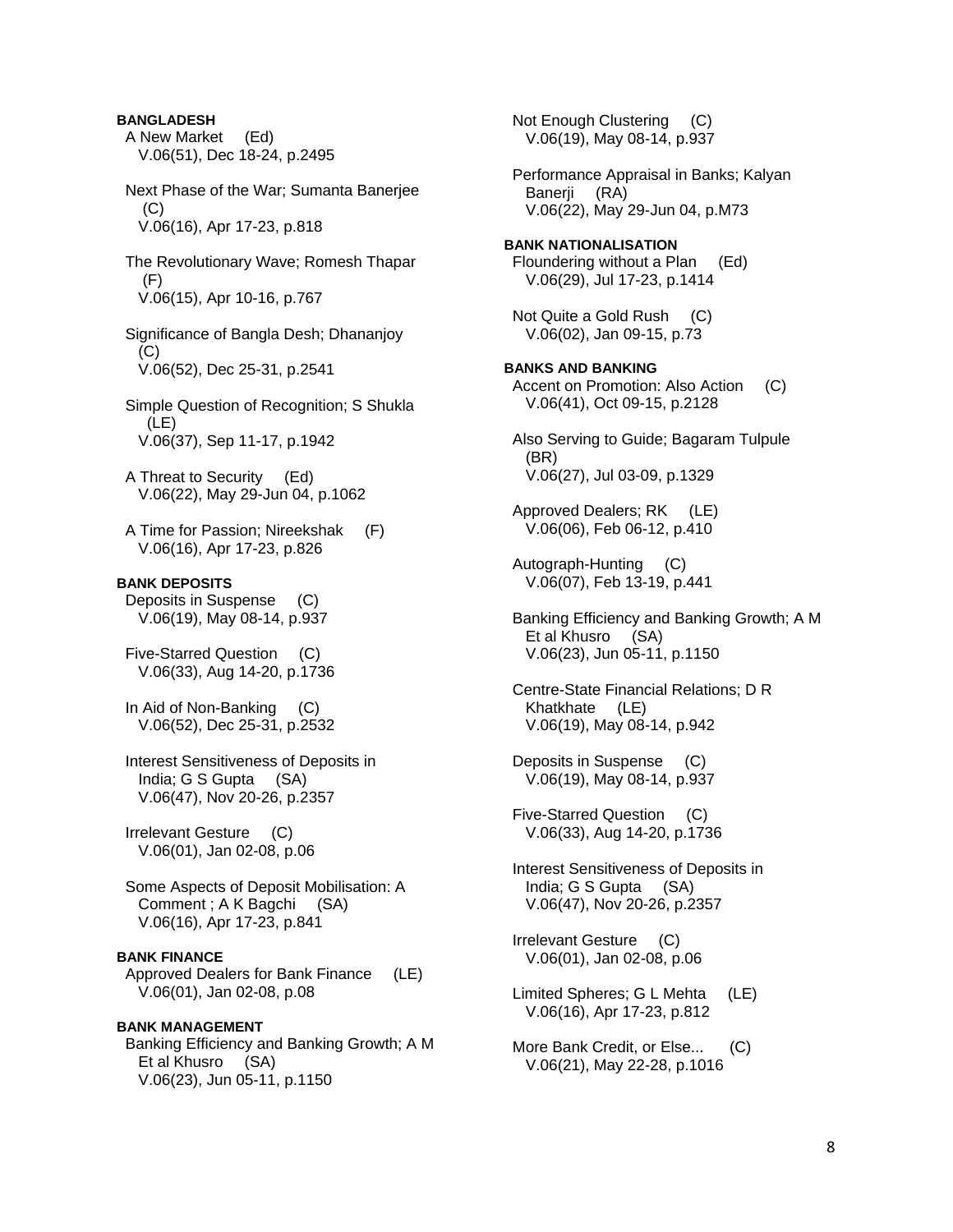### **BANKS AND BANKING**

 Not by Monetary Half-Measures (Ed) V.06(02), Jan 09-15, p.69

 Not Enough Clustering (C) V.06(19), May 08-14, p.937

 Not Quite a Gold Rush (C) V.06(02), Jan 09-15, p.73

 Performance Appraisal in Banks; Kalyan Banerii (RA) V.06(22), May 29-Jun 04, p.M73

 Planning for Performance in Banks; Kalyan Banerji (SA) V.06(21), May 22-28, p.1045

 Priority Advances: Whose Baby (C) V.06(12), Mar 20-26, p.644

 Privileges for the Privileged (Ed) V.06(28), Jul 10-16, p.1362

 Service, Strength and Survival (Ed) V.06(21), May 22-28, p.1015

 The Shoe Begins to Pinch (C) V.06(07), Feb 13-19, p.440

 Stage Managed State Loans (C) V.06(34), Aug 21-27, p.1788

 Stop-Go Credit Policy (C) V.06(09), Feb 27-Mar 05, p.512

## **BEVERAGES INDUSTRY**

 Functional Approach (C) V.06(09), Feb 27-Mar 05, p.513

## **BHUBANESWAR**

 Patnaik in the Arena (C) V.06(41), Oct 09-15, p.2138

### **BHUTAN**

 Only the Mountains Are Serene (C) V.06(01), Jan 02-08, p.13

### **BIHAR**

 Another Skirmish in the War of Castes  $(C)$ V.06(24), Jun 12-18, p.1170

### **BIOGRAPHY AND AUTOBIOGRAPHY**

 To Point at the Mulberry and Revile the Ash; M S Prabhakar (BR) V.06(22), May 29-Jun 04, p.1084

## **BIRTH RATE**

 Impact of the Family Planning Programme in Greater Bombay; Veena Soni (SA) V.06(35), Aug 28-Sep 03, p.1867

### **BOMBAY**

 Impact of the Family Planning Programme in Greater Bombay; Veena Soni (SA) V.06(35), Aug 28-Sep 03, p.1867

### **BONUS ISSUES**

 Corporate Policies on Bonus Share Issues in India; I C Gupta (RA) V.06(48), Nov 27-Dec 03, p.M157

 Cutting through the Tangle (C) V.06(23), Jun 05-11, p.1116

 Perfect Timing (C) V.06(02), Jan 09-15, p.74

### **BORDER DISPUTE**

 Farcical Confrontation (C) V.06(06), Feb 06-12, p.417

#### **BRAZIL**

 The Story of Industrialisation; Bimal Jalan (BR) V.06(10), Mar 06-12, p.577

#### **BRITAIN**

 All in Their Name; Farrukh Dhondy (C) V.06(49), Dec 04-10, p.2431

 Indian Immigrants in Britain; Amit Sen (BR) V.06(16), Apr 17-23, p.829

 The Radcliffe Report: A Decade; Anand G Chandavarkar (BR) V.06(26), Jun 26-Jul 02, p.1283

## **BRITAIN-RHODESIA RELATIONS**

 True to Form (Ed) V.06(48), Nov 27-Dec 03, p.2370

### **BRUSSELS**

 Angry Farmers (C) V.06(15), Apr 10-16, p.777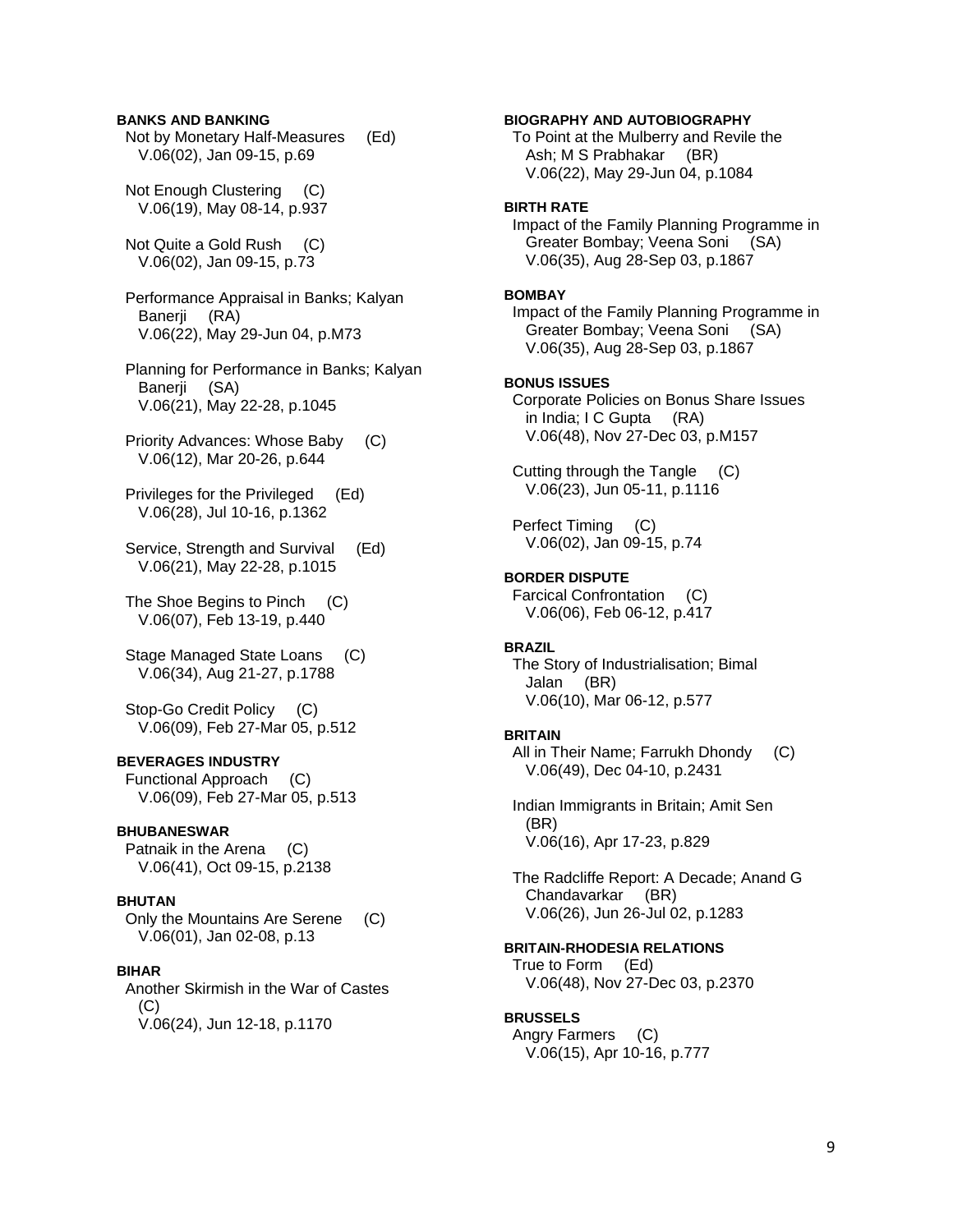**BRUSSELS**  Coming to Terms with Political Reality  $(C)$  V.06(09), Feb 27-Mar 05, p.527 Entry on Faith (C) V.06(33), Aug 14-20, p.1755 Political Ingredients of British Entry (C) V.06(03-05), Jan 16-Feb 05, p.209 **BUDGET, STATES-1971-1972**  New Tranquiliser (C) V.06(15), Apr 10-16, p.776 **BUDGET, UNION-1971-1972**  Barely Begun (Ed) V.06(22), May 29-Jun 04, p.1061 Budget Statistics (SS) V.06(13), Mar 27-Apr 02, p.694 Budget without an Economic Philosophy (F) V.06(23), Jun 05-11, p.1120 Development without Crutches (C) V.06(23), Jun 05-11, p.1126 If Wishes Were Budgets; Nireekshak (F) V.06(24), Jun 12-18, p.1173 Limited Options (C) V.06(13), Mar 27-Apr 02, p.695 Non-Violence All the Way; Romesh Thapar (F) V.06(23), Jun 05-11, p.1122 Old Wine (Ed) V.06(13), Mar 27-Apr 02, p.689 **BUDHALADA**  Fluctuating Voter Loyalties: Budhlada Assembly Constituency in 1969; R Chandidas (SA) V.06(10), Mar 06-12, p.583 **BUREAUCRACY**  For an Even More Beautiful New Delhi; L S Rao (LE) V.06(20), May 15-21, p.980

 The Heaven-Born Fight to Keep Their Place (C) V.06(41), Oct 09-15, p.2136 One Bureaucrat after Another (Ed) V.06(01), Jan 02-08, p.04 A Routine Transfer; Rajendra K Aneja (LE) V.06(20), May 15-21, p.979 Status Symbols for U-Sector (Ed) V.06(07), Feb 13-19, p.438 **BURMA**  Army Is in Control, but the Poor Are Better Off (C) V.06(40), Oct 02-08, p.2092 A Lon Nol in the Making; Noel Howlett  $(C)$  V.06(02), Jan 09-15, p.93 On the Eve of Change; Harish Chandola (C) V.06(17), Apr 24-30, p.860 **BUSINESS AND POLITICS**  Delhi Doldrums; Romesh Thapar (F) V.06(25), Jun 19-25, p.1211 The Fall-Out (Ed) V.06(07), Feb 13-19, p.439 Politics of the Currency Crisis (C) V.06(21), May 22-28, p.1030 The Unstated Case for Autonomy; Mohit Sen (C) V.06(17), Apr 24-30, p.859 **BUSINESS ETHICS**  Banks' Votes (C) V.06(24), Jun 12-18, p.1162 Occupational Values and Business; Baldev R Sharma (SA) V.06(23), Jun 05-11, p.1137 **BUSINESSMEN**  Banks' Votes (C) V.06(24), Jun 12-18, p.1162 **CALCUTTA**  Children of the Revolution-to-Be (C) V.06(07), Feb 13-19, p.449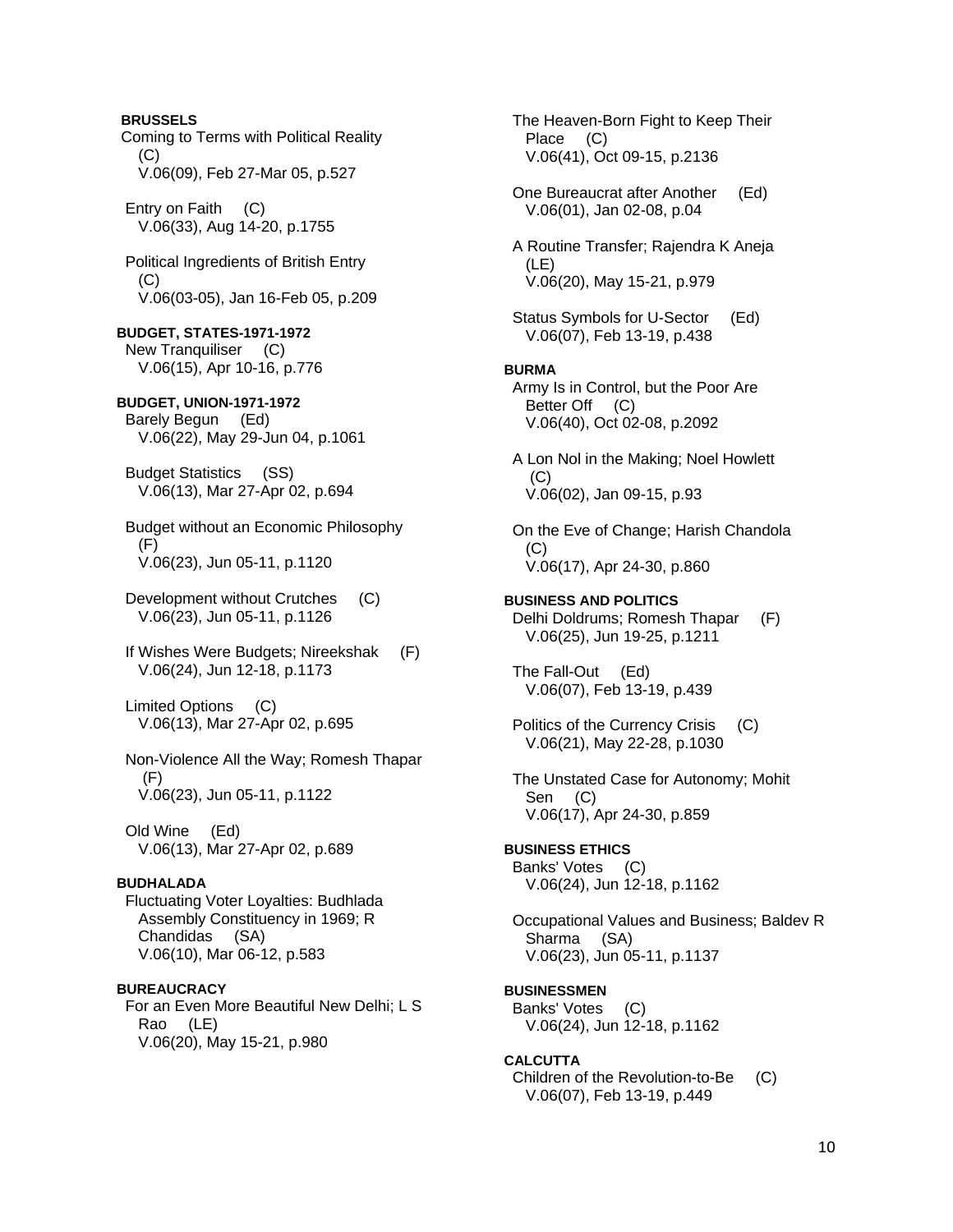## **CALCUTTA**

 Hesitant Beginnings (Ed) V.06(01), Jan 02-08, p.04

 Housing the Urban Poor: The Case of Calcutta; Asok Mitra (SA) V.06(30-32), Jul 24-Aug 13, p.1627

 To Reharbour Calcutta; Thankappan P Nair  $(F)$ V.06(27), Jul 03-09, p.1327

 Urban Guerillas in Calcutta (C) V.06(28), Jul 10-16, p.1379

 Urban Guerillas in Calcutta; Ashok Rudra (LE) V.06(33), Aug 14-20, p.1739

 Urban Guerillas in Calcutta (LE) V.06(42-43), Oct 16-29, p.2180

## **CANAL IRRIGATION**

 Delivery of Canal Water in North India and West Pakistan ; Eric W Gustafson and Richard B Reidinger (RA) V.06(52), Dec 25-31, p.A157

### **CANBERRA**

 Congress of Orientalists (C) V.06(03-05), Jan 16-Feb 05, p.207

## **CAPITAL EXPENDITURE**

 Criteria for Evaluation for Capital Projects; S A Dave and V V Bhatt (RA) V.06(35), Aug 28-Sep 03, p.M105

### **CAPITAL FORMATION**

 Financing Growth; Apararka (BR) V.06(44), Oct 30-Nov 05, p.2238

### **CAPITALISM**

 From Tambu Consciousness to Modern Capitalism; E A Ramaswamy (BR) V.06(46), Nov 13-19, p.2314

## **CASH CROPS**

 Missing Momentum (Ed) V.06(49), Dec 04-10, p.2414

## **CASH MANAGEMENT**

 Helping out the Reserve Bank (C) V.06(11), Mar 13-19, p.600

## **CASHEW INDUSTRY**

 Crisis for Whom (C) V.06(21), May 22-28, p.1017

## **CASTE CONFLICTS**

 The University of Mysore: A Case Study in Decentralisation; Glynn L Wood (SA) V.06(24), Jun 12-18, p.1177

## **CASTES AND CASTE SYSTEM**

 Caste, Class and Party Polarisation; Balraj Puri (C) V.06(27), Jul 03-09, p.1317

 On Understanding Caste; T N Madan (RA) V.06(34), Aug 21-27, p.1805

 Status and Flatus: A Comment; T N Madan (BR) V.06(29), Jul 17-23, p.1433

### **CATTLE**

 India's Sacred Cattle: Theories and Empirical Findings; K N Raj (SA) V.06(13), Mar 27-Apr 02, p.717

### **CEMENT INDUSTRY**

 'Shortage' at Last (C) V.06(11), Mar 13-19, p.602

 Arrested Growth (C) V.06(10), Mar 06-12, p.557

 Cosy Cost-Plus World (C) V.06(12), Mar 20-26, p.645

 The Most From the Situation (C) V.06(42-43), Oct 16-29, p.2178

### **CENSUS**

 On the Centenary of the Indian Census (P)

V.06(12), Mar 20-26, p.646

 Provisional Population Totals of the 1971 Census: Comment-I; S Raghavachari (SA) V.06(41), Oct 09-15, p.2163

 Provisional Population Totals of the 1971 Census: Comment-II; K N Shrinivasan (SA) V.06(41), Oct 09-15, p.2165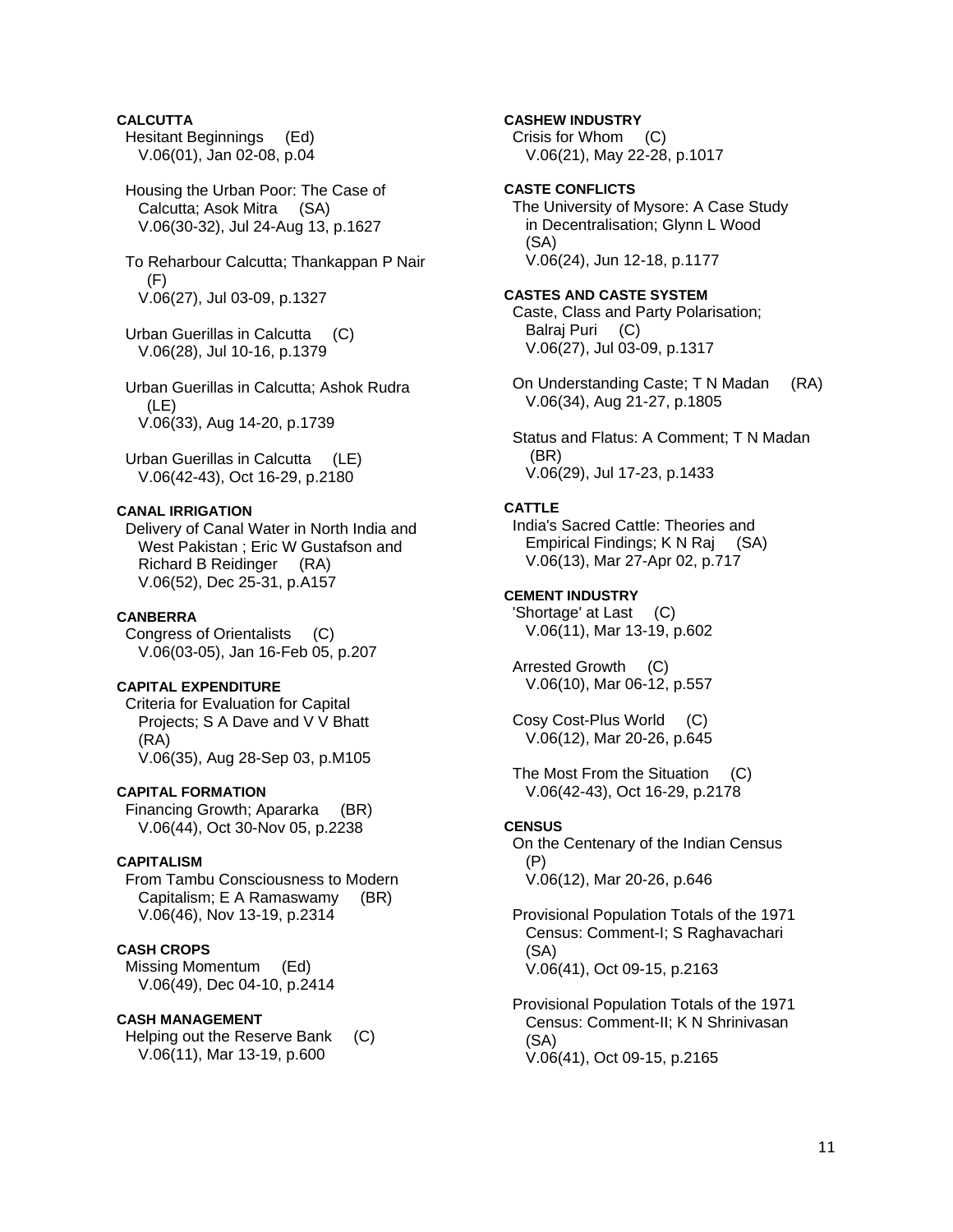## **CENSUS**

Provisional Population Totals of the 1971 Census: Reply; Pravin Visaria (SA) V.06(41), Oct 09-15, p.2166

 Provisional Population Totals of the 1971 Census: Some Questions and Research Issues; Pravin Visaria (SA) V.06(29), Jul 17-23, p.1459

### **CENTRE-STATE FINANCIAL RELATIONS**

 Centre-State Financial Relations; D R Khatkhate (LE) V.06(19), May 08-14, p.942

 Cracks in the Government Structure; Sumanta Banerjee (C) V.06(01), Jan 02-08, p.14

 Planning Commission and the States (C) V.06(37), Sep 11-17, p.1948

 Turning from Politics to Economics (C) V.06(13), Mar 27-Apr 02, p.703

## **CENTRE-STATE RELATIONS**

 The American Science of Indian Politics: An Essay in Sociology of Knowledge; T V Satyamurthy (SA) V.06(23), Jun 05-11, p.1133

 Centre-State Relations: Issue Awareness and Party Positions; B L Maheshwari (SA) V.06(24), Jun 12-18, p.1191

 In Cold Storage Till 1977 (Ed) V.06(02), Jan 09-15, p.71

## **CEREALS**

 Dark Patches (Ed) V.06(35), Aug 28-Sep 03, p.1842

## **CEYLON**

 Ceylon's Twisted Social Evolution; V Subramaniam (C) V.06(21), May 22-28, p.1029

 Civil Strife and Doctrine of Responsibility: A Comment on the Events in Ceylon (; R S Perinbanayagam (SA) V.06(50), Dec 11-17, p.2491

 Economics of Survival (C) V.06(37), Sep 11-17, p.1949

 Emerald Island Turned Bloody Red; Vinayak Purohit (SA) V.06(30-32), Jul 24-Aug 13, p.1521

 India and Ceylon: Generation Gap; P Devaram (LE) V.06(37), Sep 11-17, p.1942

- Insurgency in Ceylon: Hard Challenge and Grim Warning; Urmila Phadnis (SA) V.06(19), May 08-14, p.965
- Shambles of Bandaranaike Socialism (C) V.06(29), Jul 17-23, p.1422

What JVP Laid Bare (C) V.06(35), Aug 28-Sep 03, p.1857

### **CHEMICAL INDUSTRY**

 Determinants of Corporative R and D; K K Subrahmanian (RA) V.06(48), Nov 27-Dec 03, p.M169

 Market Structure and R & D Activity: A Case Study of the Chemical Industry; K K Subrahmanian (RA) V.06(35), Aug 28-Sep 03, p.M115

 Not Competitive (C) V.06(36), Sep 04-10, p.1898

 Room for Vertical Strengthening (C) V.06(47), Nov 20-26, p.2337

### **CHILE**

 Chile's Land Reforms; Mohan Ram (C) V.06(36), Sep 04-10, p.1909

 Chile: An Interim Assessment; T V Satyamurthy (SA) V.06(30-32), Jul 24-Aug 13, p.1527

### **CHINA**

 After the Cultural Revolution; G P Deshpande (C) V.06(03-05), Jan 16-Feb 05, p.205

 China and South Asia; Indrajit (P) V.06(13), Mar 27-Apr 02, p.702

 China in the UN (Ed) V.06(44), Oct 30-Nov 05, p.2217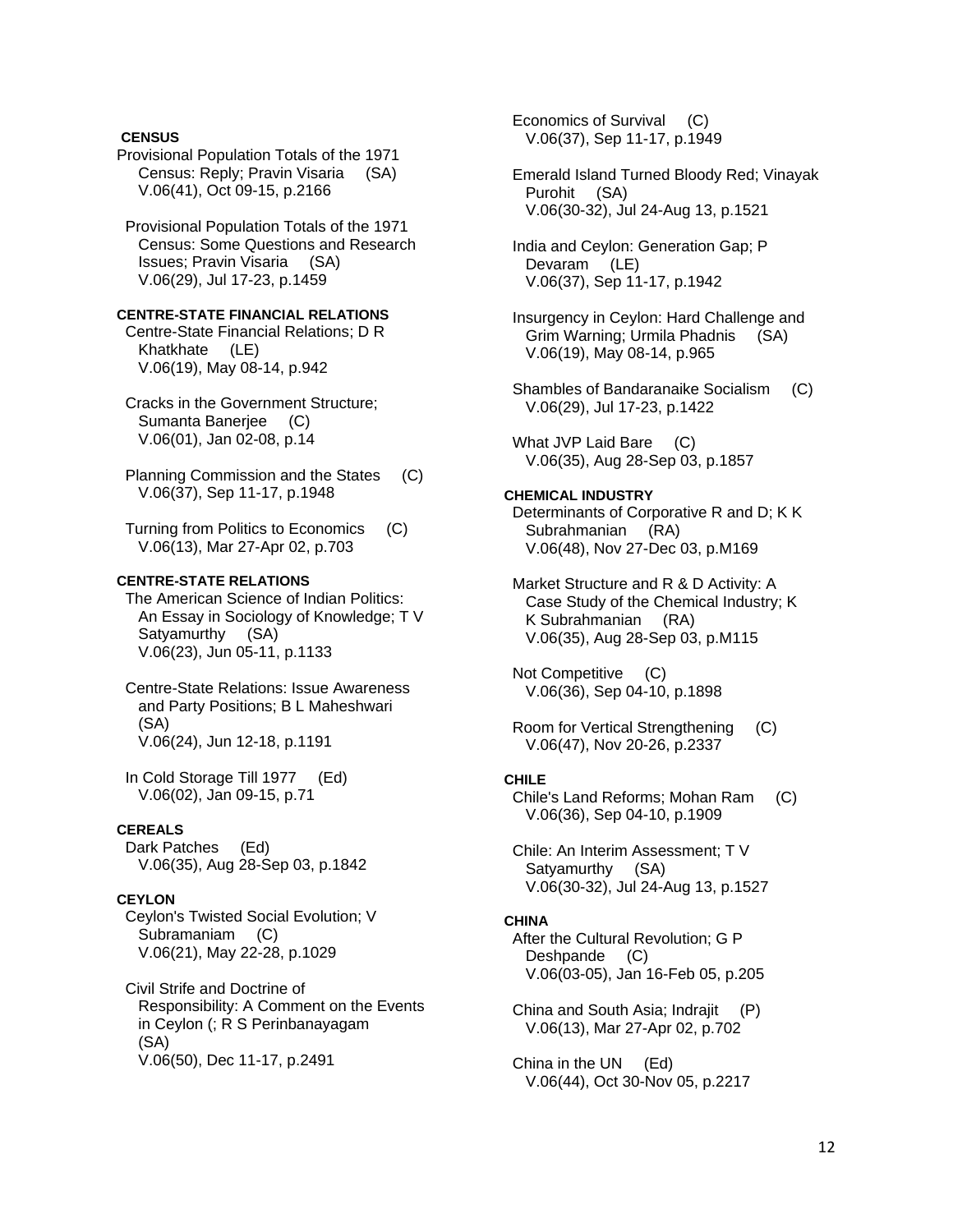## **CHINA**

- China in the UN; A N Oza (LE) V.06(49), Dec 04-10, p.2419
- Malaysia-China Relations; Harish Chandola  $(C)$ V.06(28), Jul 10-16, p.1383
- Maoists: Doing without China; Sumanta Banerjee (C) V.06(27), Jul 03-09, p.1321
- Middle Kingdom Invites a Barbarian; G P Deshpande (SA) V.06(30-32), Jul 24-Aug 13, p.1537
- Peking and Indian Maoists; Ram Mohan  $(C)$ V.06(44), Oct 30-Nov 05, p.2234
- Peking Picks a Friend; Harish Chandola (C) V.06(38), Sep 18-24, p.2002
- Polycentric Maoism; Ram Mohan (C) V.06(26), Jun 26-Jul 02, p.1277
- To Point at the Mulberry and Revile the Ash; M S Prabhakar (BR) V.06(22), May 29-Jun 04, p.1084
- Will China Desert: Harish Chandola (C) V.06(01), Jan 02-08, p.17

## **CHINA-MALAYSIA RELATIONS**

 Peking Picks a Friend; Harish Chandola (C) V.06(38), Sep 18-24, p.2002

### **CIGARETTE INDUSTRY**

Socialistic Cancer; S V Chari (LE) V.06(08), Feb 20-26, p.481

### **CIVIL WAR**

 Tribulations and Trials; Farrukh Dhondy  $(C)$ V.06(35), Aug 28-Sep 03, p.1858

### **CIVILIZATION**

 A Civilisation over Time; Viswa Nath (BR) V.06(49), Dec 04-10, p.2427

**CLIMATE** 

 Weather and Reserve Stocks for Foodgrains; S K Ray (RA) V.06(39), Sep 25-Oct 01, p.A131

## **CLIMATE CHANGE**

 Weather and Reserve Stocks for Foodgrains; S K Ray (RA) V.06(39), Sep 25-Oct 01, p.A131

### **COAL INDUSTRY**

 Alternative to Nationalisation; M D Kale (C) V.06(41), Oct 09-15, p.2143

 Can Only Price Be Rationalised (Ed) V.06(22), May 29-Jun 04, p.1063

 Coal's Problems: Higher Price No Answer (C) V.06(14), Apr 03-09, p.737

 Gamble in Coking Coal (C) V.06(44), Oct 30-Nov 05, p.2219

 New Deal for Coking Coal (C) V.06(48), Nov 27-Dec 03, p.2377

 Profits and Investment in Coal Industry: A Comment; R C Sekhar (SA) V.06(17), Apr 24-30, p.882

 Shortage of Wagons or Traffic (C) V.06(08), Feb 20-26, p.483

Waiting for Nationalisation (C) V.06(38), Sep 18-24, p.1993

## **COFFEE INDUSTRY**

 Costly Price Maintenance (C) V.06(23), Jun 05-11, p.1116

### **COLLABORATIONS**

 Doing without Management (C) V.06(26), Jun 26-Jul 02, p.1265

## **COLOMBO**

 Revolution Replaces Rhetoric (C) V.06(21), May 22-28, p.1027

# **COLONIALISM**

 Case for Bangla Nationalism; Ashok V Desai (SA) V.06(21), May 22-28, p.1035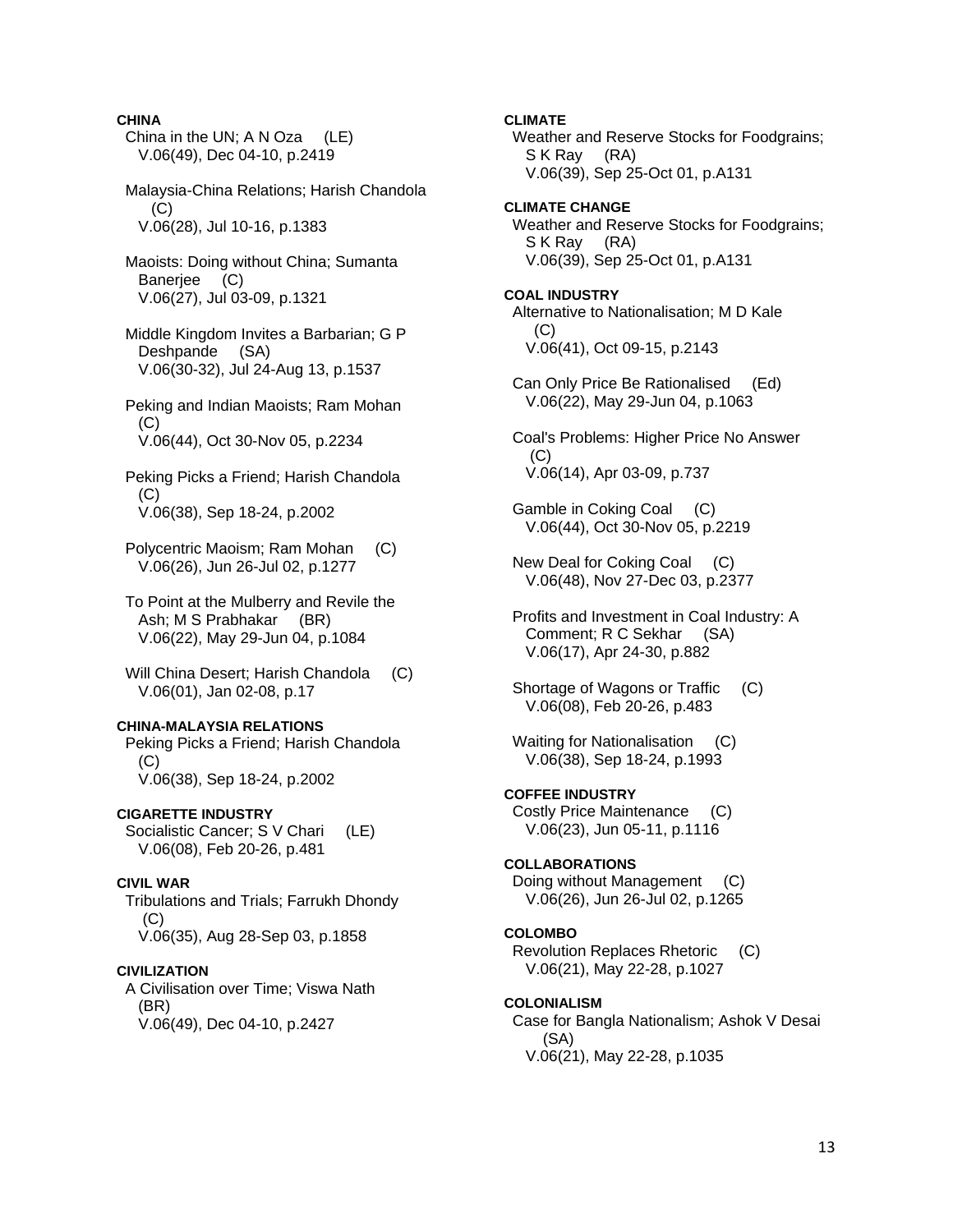### **COMMERCIAL BANKS**

 Credit Needs of Farmers; A Seshan (OP) V.06(45), Nov 06-12, p.2277

 The Familiar Gap (Ed) V.06(18), May 01-07, p.891

 Limited Spheres; G L Mehta (LE) V.06(16), Apr 17-23, p.812

More Bank Credit, or Else... (C) V.06(21), May 22-28, p.1016

 A Necessary Formality (C) V.06(45), Nov 06-12, p.2260

 Recruitment and Promotion Policies in Commercial Banks; V V Bhatt (RA) V.06(48), Nov 27-Dec 03, p.M167

 Sharp Practices (C) V.06(17), Apr 24-30, p.849

 Some Aspects of Deposit Mobilisation: A Comment ; A K Bagchi (SA) V.06(16), Apr 17-23, p.841

## **COMMITTEES AND COMMISSIONS**

 Cost-Benefit of an Enquiry; B V Rangarao (OP) V.06(40), Oct 02-08, p.2095

 A Fiddle Here and a Scratch There (OP) V.06(29), Jul 17-23, p.1432

 Issues before the Pay Commission; V M Dandekar (SA) V.06(30-32), Jul 24-Aug 13, p.1505

 Pay Scales and Price Spiral (OP) V.06(27), Jul 03-09, p.1331

 The Police in India; David H Bayley (SA) V.06(45), Nov 06-12, p.2287

 Wide Canvas (C) V.06(39), Sep 25-Oct 01, p.2043

## **COMMONWEALTH**

 Arms, African States and the Commonwealth; Anirudha Gupta (SA) V.06(14), Apr 03-09, p.747

 British Entry on French Terms (C) V.06(23), Jun 05-11, p.1129

 The Din of Abroad; Nireekshak (F) V.06(11), Mar 13-19, p.615

 Entry on Faith (C) V.06(33), Aug 14-20, p.1755

 Political Ingredients of British Entry (C) V.06(03-05), Jan 16-Feb 05, p.209

Withering Commonwealth Link (C) V.06(28), Jul 10-16, p.1373

### **COMMUNALISM**

 Not for Debate; Yogesh Atal (BR) V.06(39), Sep 25-Oct 01, p.2051

### **COMMUNICATION**

 Questionable Collaboration; Dhiru B Patel (LE) V.06(15), Apr 10-16, p.768

### **COMMUNISM**

 Middle Kingdom Invites a Barbarian; G P Deshpande (SA) V.06(30-32), Jul 24-Aug 13, p.1537

## **COMMUNIST PARTIES**

 Behind the Violence (C) V.06(03-05), Jan 16-Feb 05, p.193

 A Case of Nerves (C) V.06(20), May 15-21, p.982

 Concentration on Each Other (Ed) V.06(46), Nov 13-19, p.2294

 CPI(M) Stems the Tide (C) V.06(13), Mar 27-Apr 02, p.712

 CPI(M)'s Miscalculations (Ed) V.06(48), Nov 27-Dec 03, p.2371

 CPM's Tactical Gains (SA) V.06(30-32), Jul 24-Aug 13, p.1513

 The Gathering Crisis (C) V.06(25), Jun 19-25, p.1218

 Government-Supported Terror (C) V.06(45), Nov 06-12, p.2267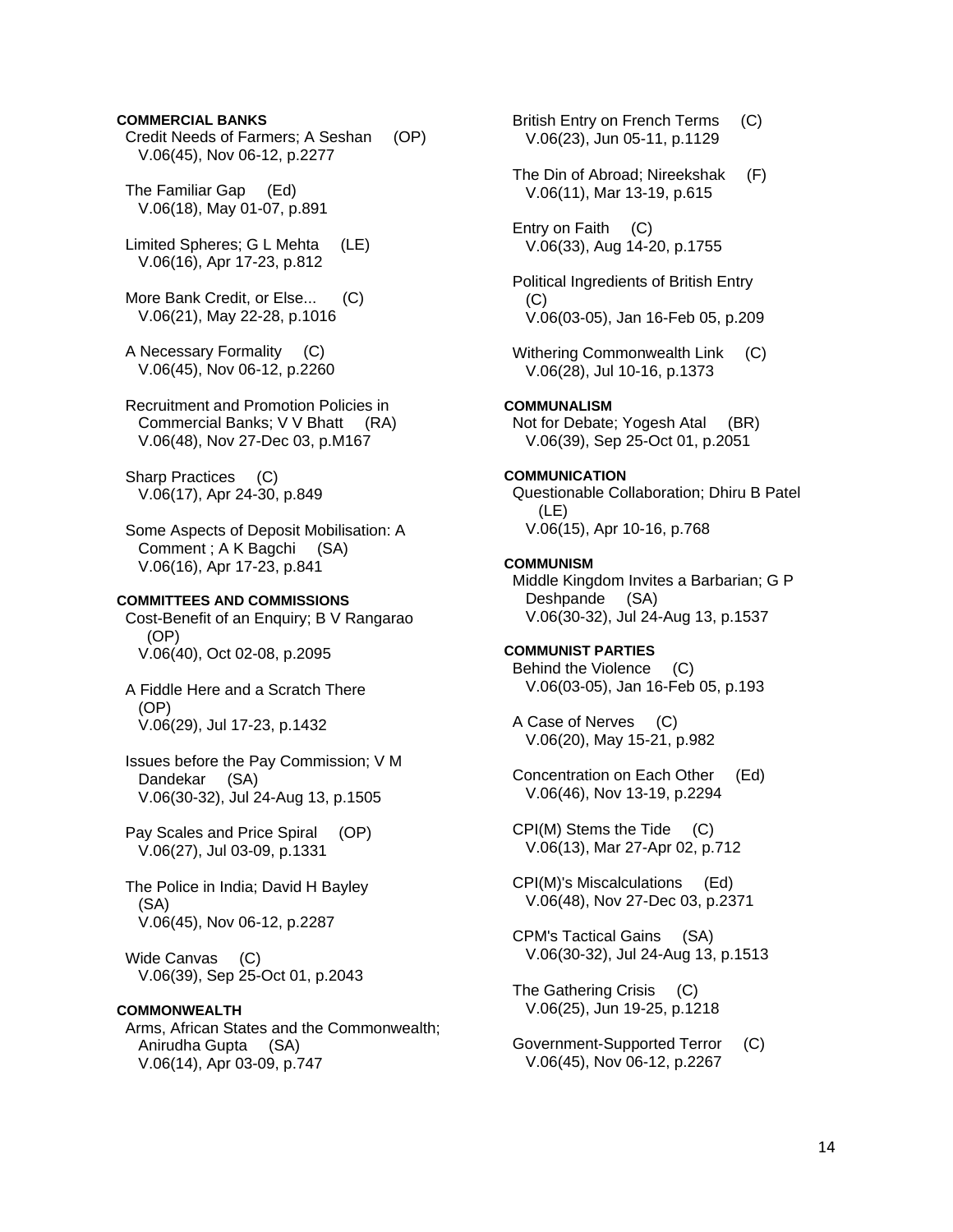## India and Ceylon: Generation Gap; P Devaram (LE) V.06(37), Sep 11-17, p.1942 Indian Communists and Foreign Policy; Mohan Ram (BR) V.06(52), Dec 25-31, p.2553 Kerala Pointers; Mohit Sen (C) V.06(20), May 15-21, p.980 Naxalites and Naxalism; R Ramachandran (LE) V.06(07), Feb 13-19, p.442 The New Offensive (C) V.06(27), Jul 03-09, p.1319 Peking and Indian Maoists; Ram Mohan  $(C)$  V.06(44), Oct 30-Nov 05, p.2234 Poland's New Style Party; K Krishna Moorthy (C) V.06(47), Nov 20-26, p.2349 Polycentric Maoism; Ram Mohan (C) V.06(26), Jun 26-Jul 02, p.1277 A Pre-Puja Rite... (C) V.06(39), Sep 25-Oct 01, p.2045 The Stage of the South; Mohit Sen (SA) V.06(30-32), Jul 24-Aug 13, p.1511 Suppression of CPI(M) (C) V.06(17), Apr 24-30, p.858 Towards a Vietnam in the Ganges Delta (P) V.06(18), May 01-07, p.905 **COMMUNITY DEVELOPMENT**  From Tambu Consciousness to Modern Capitalism; E A Ramaswamy (BR) V.06(46), Nov 13-19, p.2314 Restructuring the Community Model (C) V.06(03-05), Jan 16-Feb 05, p.206 **COMPANIES**  ACC

**COMMUNIST PARTIES** 

V.06(01), Jan 02-08, p.10

 Ahmedabad Advance Mills V.06(19), May 08-14, p.944 Ahmedabad Electricity V.06(42-43), Oct 16-29, p.2183 Alembic Chemical Works Company Limited V.06(26), Jun 26-Jul 02, p.1303 Alembic Glass Industries Limited V.06(25), Jun 19-25, p.1254 Alkali and Chemical Corporation of India V.06(51), Dec 18-24, p.2501 Aluminium Corporation of India V.06(51), Dec 18-24, p.2503 Aluminium Industries V.06(44), Oct 30-Nov 05, p.2223 American Express V.06(38), Sep 18-24, p.1996 Andhra Bank V.06(22), May 29-Jun 04, p.1073 The Andhra Bank Limited V.06(22), May 29-Jun 04, p.1109 Andhra Pradesh Paper V.06(50), Dec 11-17, p.2459 Arto-Maneklal Development and Manufacturing V.06(26), Jun 26-Jul 02, p.1271 Aruna Sugar V.06(20), May 15-21, p.987 Arvind Mills V.06(22), May 29-Jun 04, p.1073 Ashok Leyland Limited V.06(03-05), Jan 16-Feb 05, p.399 Associated Bearing V.06(14), Apr 03-09, p.741 Associated Cement Companies V.06(52), Dec 25-31, p.2538

 The Associated Cement Companies Ltd V.06(03-05), Jan 16-Feb 05, p.401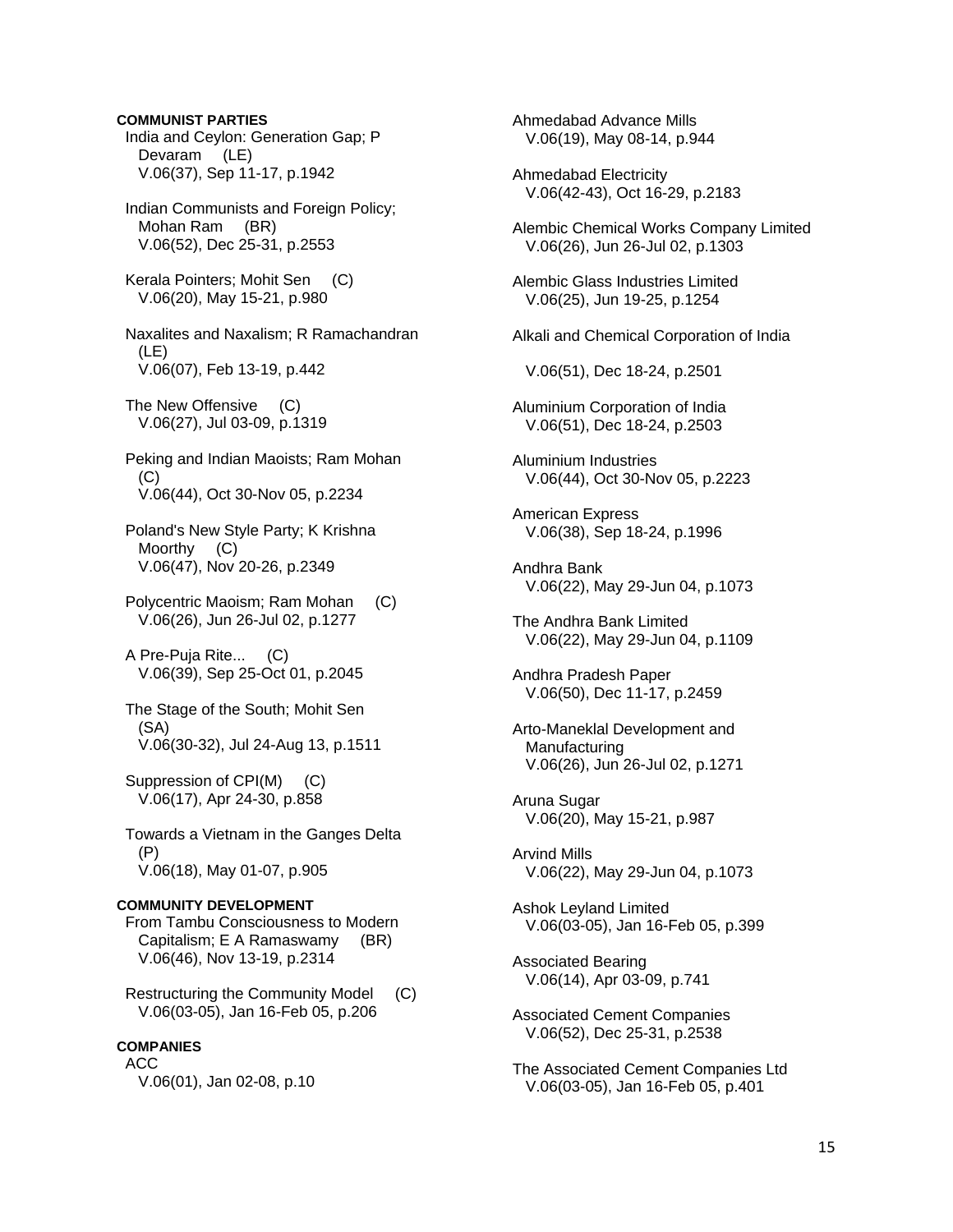**COMPANIES**  Automobile Products of India V.06(02), Jan 09-15, p.78 Azam Jahi Mills V.06(12), Mar 20-26, p.650 Bagalkot Udyog V.06(47), Nov 20-26, p.2339 Bajaj Auto V.06(37), Sep 11-17, p.1943 Ballarpur Paper and Straw Board V.06(16), Apr 17-23, p.816 The Ballarpur Paper and Straw Board Mills Ltd V.06(02), Jan 09-15, p.162 Banks' Votes (C) V.06(24), Jun 12-18, p.1162 Baroda Rayon V.06(29), Jul 17-23, p.1429 Battle of Management (C) V.06(25), Jun 19-25, p.1208 Bayer India V.06(15), Apr 10-16, p.772 Bayer India V.06(19), May 08-14, p.945 Bharat Bijlee V.06(51), Dec 18-24, p.2501 Bharat Heavy Electricals Limited V.06(40), Oct 02-08, p.2119 Bharat Line V.06(39), Sep 25-Oct 01, p.2039 Bharat Steel Tubes V.06(39), Sep 25-Oct 01, p.2038 Binani Metal V.06(39), Sep 25-Oct 01, p.2030 Bludell Eomite Paints V.06(48), Nov 27-Dec 03, p.2376 Blundell Eomite Paintss of Intersectoral: Consumer Demand in India V.06(52), Dec 25-31, p.A186

 Bombay Burmah Trading V.06(48), Nov 27-Dec 03, p.2375 Bombay Dyeing V.06(11), Mar 13-19, p.607 The Bombay Gas Company Limited V.06(48), Nov 27-Dec 03, p.2411 Bombay Suburban Electric V.06(42-43), Oct 16-29, p.2183 Bombay Suburban Electric Supply V.06(13), Mar 27-Apr 02, p.699 Brightened Prospects (C) V.06(25), Jun 19-25, p.1210 Britannia Biscuit V.06(27), Jul 03-09, p.1314 Burn and Company V.06(45), Nov 06-12, p.2264 Calico Mills V.06(38), Sep 18-24, p.1996 Camphor and Allied Products V.06(27), Jul 03-09, p.1313 Carew V.06(17), Apr 24-30, p.852 Ceat Tyres of India V.06(19), May 08-14, p.944 Ceat Tyres of India V.06(21), May 22-28, p.1023 Ceat Tyres of India V.06(24), Jun 12-18, p.1166 Ceat Tyres of India Limited V.06(22), May 29-Jun 04, p.1111 Century Spinning V.06(27), Jul 03-09, p.1313 The Century Spinning and Mfg Co Ltd V.06(27), Jul 03-09, p.1359 Changing Gear (C) V.06(21), May 22-28, p.1018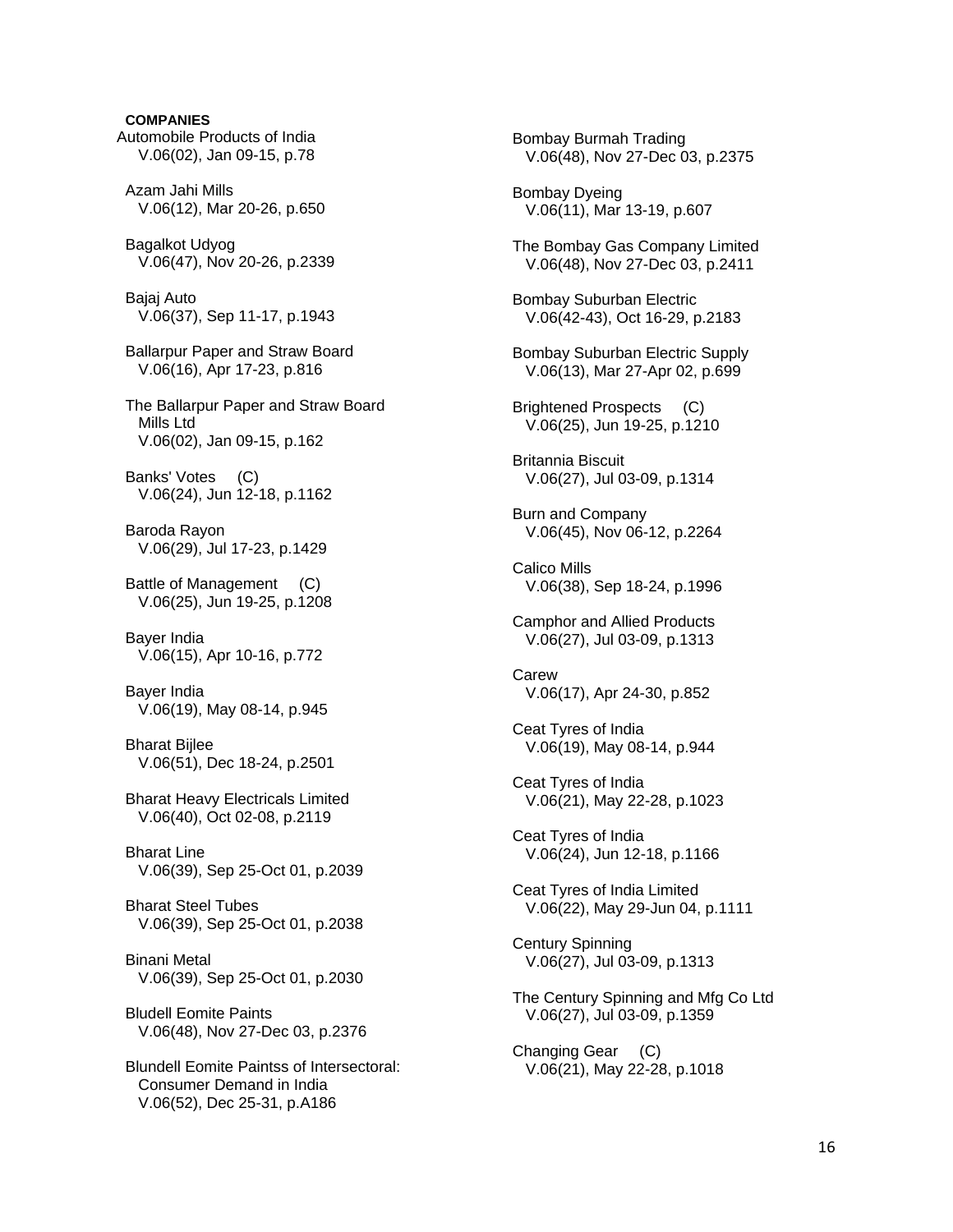# **COMPANIES**  The Chartered Bank Organisation V.06(25), Jun 19-25, p.1250 Chemicals and Fibres of India V.06(02), Jan 09-15, p.78 Chowgule Steamship V.06(45), Nov 06-12, p.2264 Cochin Refineries V.06(08), Feb 20-26, p.479 Colour-Chem V.06(37), Sep 11-17, p.1944 Cooper Engineering V.06(49), Dec 04-10, p.2422 Coromandel Fertilisers Limited V.06(24), Jun 12-18, p.1197 Crompton Greaves V.06(46), Nov 13-19, p.2299 Deepak Insulated Cable Corporation Limited V.06(35), Aug 28-Sep 03, p.1889 Deepak Insulation Cable V.06(27), Jul 03-09, p.1314 Deepak Nitrite V.06(48), Nov 27-Dec 03, p.2376 Delhi Cloth V.06(42-43), Oct 16-29, p.2183 Dempo Steamships V.06(46), Nov 13-19, p.2299 Dempo Steamships Limited V.06(46), Nov 13-19, p.2331 Despite the Overall Gap (C) V.06(25), Jun 19-25, p.1209 Devidayal Cable Industries Limited V.06(25), Jun 19-25, p.1255 Devidayal Cables V.06(28), Jul 10-16, p.1370 Dharamsi Morarji Chemicals V.06(23), Jun 05-11, p.1124

 Dhrangadhra Chemical V.06(40), Oct 02-08, p.2083 Dunlop India V.06(12), Mar 20-26, p.651 Dunlop India V.06(14), Apr 03-09, p.741 Dunlop India Ltd V.06(17), Apr 24-30, p.884 East India Hotels V.06(02), Jan 09-15, p.78 Electric Construction and Equipment V.06(16), Apr 17-23, p.815 Elpro International V.06(16), Apr 17-23, p.816 Empire Dyeing and Manufacturing V.06(21), May 22-28, p.1022 **Escorts**  V.06(29), Jul 17-23, p.1428 Estrela Batteries V.06(47), Nov 20-26, p.2340 Excel Industries V.06(08), Feb 20-26, p.480 Expansion with Diversification (C) V.06(45), Nov 06-12, p.2261 FACT V.06(51), Dec 18-24, p.2501 Fertilisers and Chemicals V.06(51), Dec 18-24, p.2501 The Fertilizer Corporation of India Limited V.06(36), Sep 04-10, p.1935 Fibreglass Pilkington V.06(40), Oct 02-08, p.2084 Fit tight Nuts and Bolts V.06(10), Mar 06-12, p.563 Functional Approach (C) V.06(09), Feb 27-Mar 05, p.513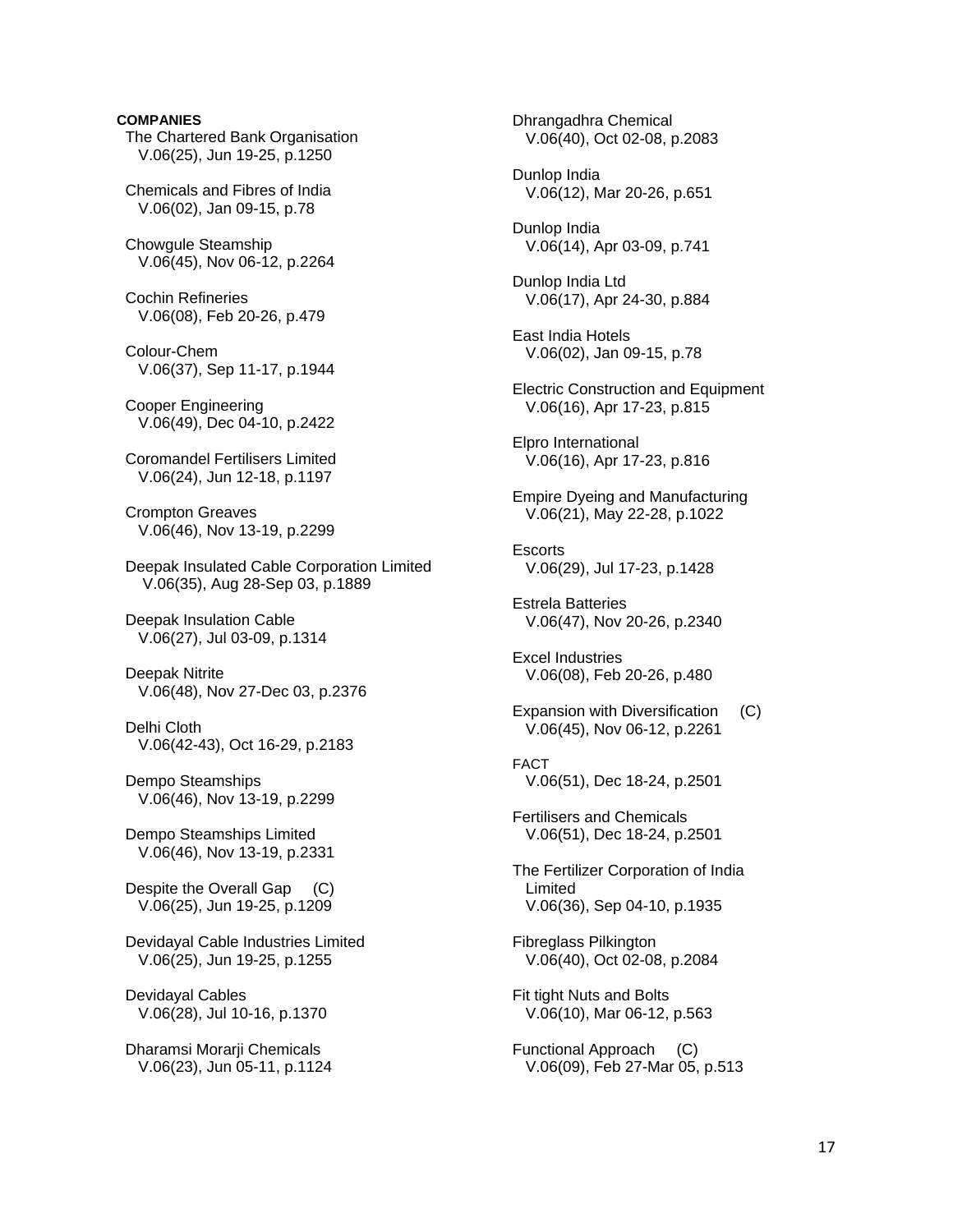# **COMPANIES**  Garware Nylons V.06(40), Oct 02-08, p.2083 General Electric Company of India V.06(52), Dec 25-31, p.2539 Getting on the Bandwagon (C) V.06(26), Jun 26-Jul 02, p.1266 Glaxo Laboratories (India) V.06(48), Nov 27-Dec 03, p.2375 Goodlass Nerolac Paints V.06(22), May 29-Jun 04, p.1073 Goodyear India V.06(17), Apr 24-30, p.852 Government to the Rescue (C) V.06(08), Feb 20-26, p.476 Graphite India V.06(28), Jul 10-16, p.1370 Great Eastern Shipping V.06(47), Nov 20-26, p.2339 Greaves Cotton V.06(33), Aug 14-20, p.1740 Grindwell Norton V.06(26), Jun 26-Jul 02, p.A103 Growth Pains (C) V.06(29), Jul 17-23, p.1417 Guest Keen Williams V.06(47), Nov 20-26, p.2340 Guest, Keen, Williams V.06(22), May 29-Jun 04, p.1074 Guest, Keen, Williams, Limited V.06(21), May 22-28, p.1057 Gujarat State Fertilisers V.06(26), Jun 26-Jul 02, p.1270 Gujarat State Fertilizers Company Limited V.06(25), Jun 19-25, p.1252 Gujarat State Financial Corporation V.06(23), Jun 05-11, p.1126

 Gwalior Rayon V.06(41), Oct 09-15, p.2134 Herdillia Chemicals V.06(19), May 08-14, p.945 Hindustan Aluminium V.06(24), Jun 12-18, p.1165 Hindustan Ferodo V.06(42-43), Oct 16-29, p.2183 Hindustan Lever V.06(12), Mar 20-26, p.651 Hindustan Lever V.06(20), May 15-21, p.987 Hindustan Lever Ltd V.06(21), May 22-28, p.1054 Hindustan Motors V.06(06), Feb 06-12, p.413 Hindusthan-Pilkington Glass Works Limited V.06(30-32), Jul 24-Aug 13, p.1725 How Much Is Enough (C) V.06(45), Nov 06-12, p.2261 ICICI V.06(15), Apr 10-16, p.772 India Cements V.06(44), Oct 30-Nov 05, p.2223 The India Cements Ltd V.06(41), Oct 09-15, p.2169 India Steamship Company Limited V.06(39), Sep 25-Oct 01, p.2070 India Tobacco V.06(36), Sep 04-10, p.1900 India United Mills V.06(36), Sep 04-10, p.1898 Indian Aluminium V.06(16), Apr 17-23, p.815 Indian Aluminium Company Limited V.06(18), May 01-07, p.927 Indian Cable V.06(39), Sep 25-Oct 01, p.2038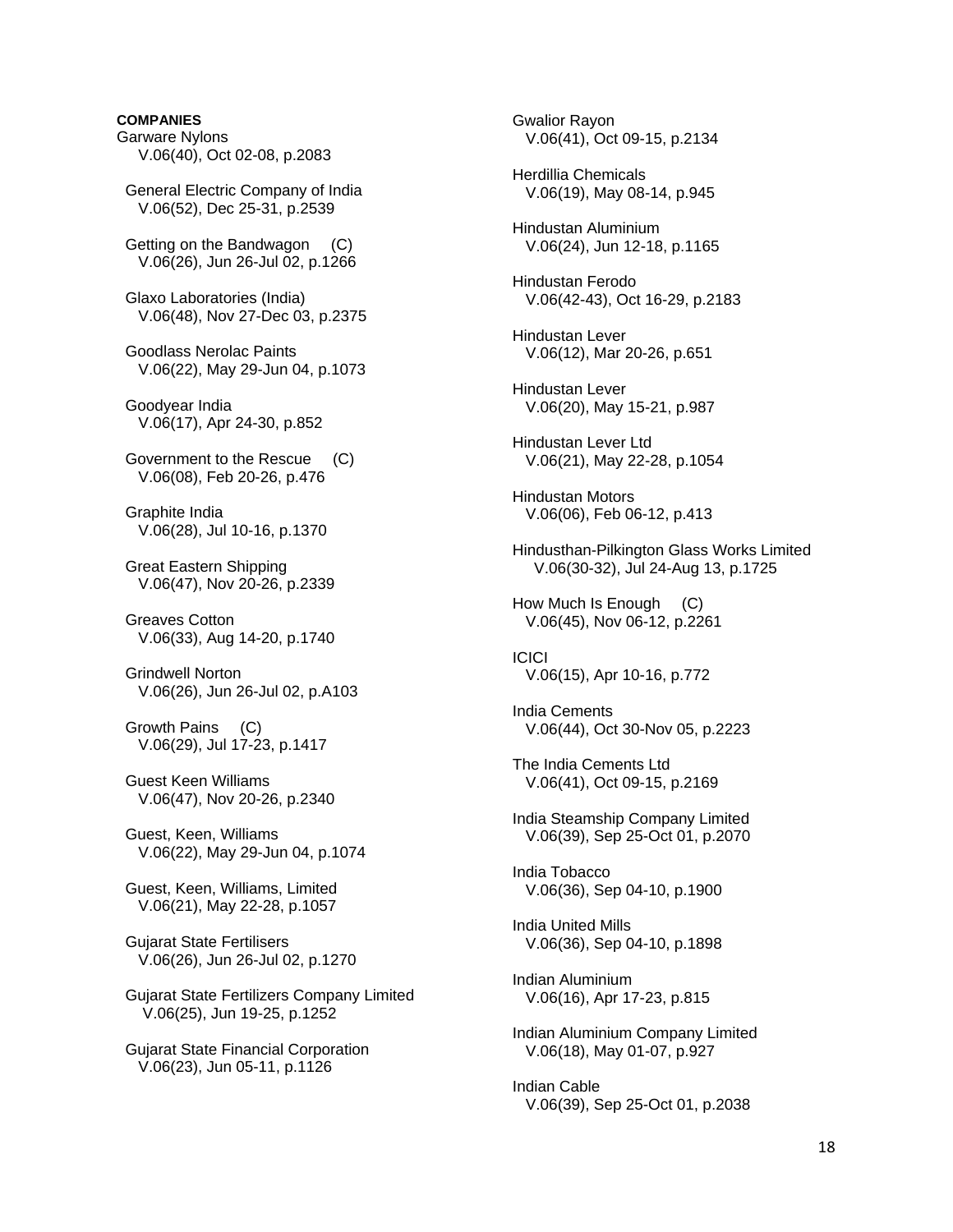### **COMPANIES**

- Indian Copper V.06(28), Jul 10-16, p.1369
- Indian Detonators V.06(46), Nov 13-19, p.2300
- Indian Explosives V.06(09), Feb 27-Mar 05, p.519
- Indian Explosives V.06(51), Dec 18-24, p.2501
- Indian Iron and Steel V.06(44), Oct 30-Nov 05, p.2224
- Indian Iron and Steel Company V.06(41), Oct 09-15, p.2134
- The Indian Iron and Steel Company Limited V.06(40), Oct 02-08, p.2112
- Indian Oxygen V.06(08), Feb 20-26, p.479
- Indian Oxygen Ltd V.06(06), Feb 06-12, p.434
- Indian Pulp and Paper Technical Association V.06(14), Apr 03-09, p.742
- Indian Rubber Regenerating Company Limited V.06(39), Sep 25-Oct 01, p.2072
- Indian Sugar Mills Association V.06(24), Jun 12-18, p.1195
- Indian Tobacco V.06(33), Aug 14-20, p.1742
- Indian Tobacco Company Ltd V.06(33), Aug 14-20, p.1781
- Indian Tool Manufacturers (IT) V.06(38), Sep 18-24, p.1995
- Indian Vegatable Products V.06(10), Mar 06-12, p.562
- The Indo-Burma Petroleum Company Limited V.06(27), Jul 03-09, p.1360

 The Industrial Credit and Investment Corporation of India Ltd V.06(12), Mar 20-26, p.685

- Industrial Finance Corporation of India V.06(40), Oct 02-08, p.2121
- Information Gap (C) V.06(09), Feb 27-Mar 05, p.513
- J K Cotton Spinning and Weaving V.06(29), Jul 17-23, p.1429
- J K Satoh Agricultural Machines V.06(38), Sep 18-24, p.1996
- Jagatjit Industries V.06(23), Jun 05-11, p.1125
- Jagatjit Sugar V.06(45), Nov 06-12, p.2264
- The Jay Engineering Works Limited V.06(36), Sep 04-10, p.1933
- Jiajeerao Cotton V.06(40), Oct 02-08, p.2083
- Kamani Engineering V.06(21), May 22-28, p.1022
- Kamani Engineering Corporation V.06(44), Oct 30-Nov 05, p.2224
- Kamani Metals and Alloys V.06(01), Jan 02-08, p.10
- Kesar Sugar V.06(12), Mar 20-26, p.650
- Kesoram Industries V.06(52), Dec 25-31, p.2539
- Khatau Makanji V.06(41), Oct 09-15, p.2135
- Killick Nixon V.06(21), May 22-28, p.1022
- Kirloskar Cummins V.06(13), Mar 27-Apr 02, p.699
- Kirloskar Pneumatic V.06(42-43), Oct 16-29, p.2184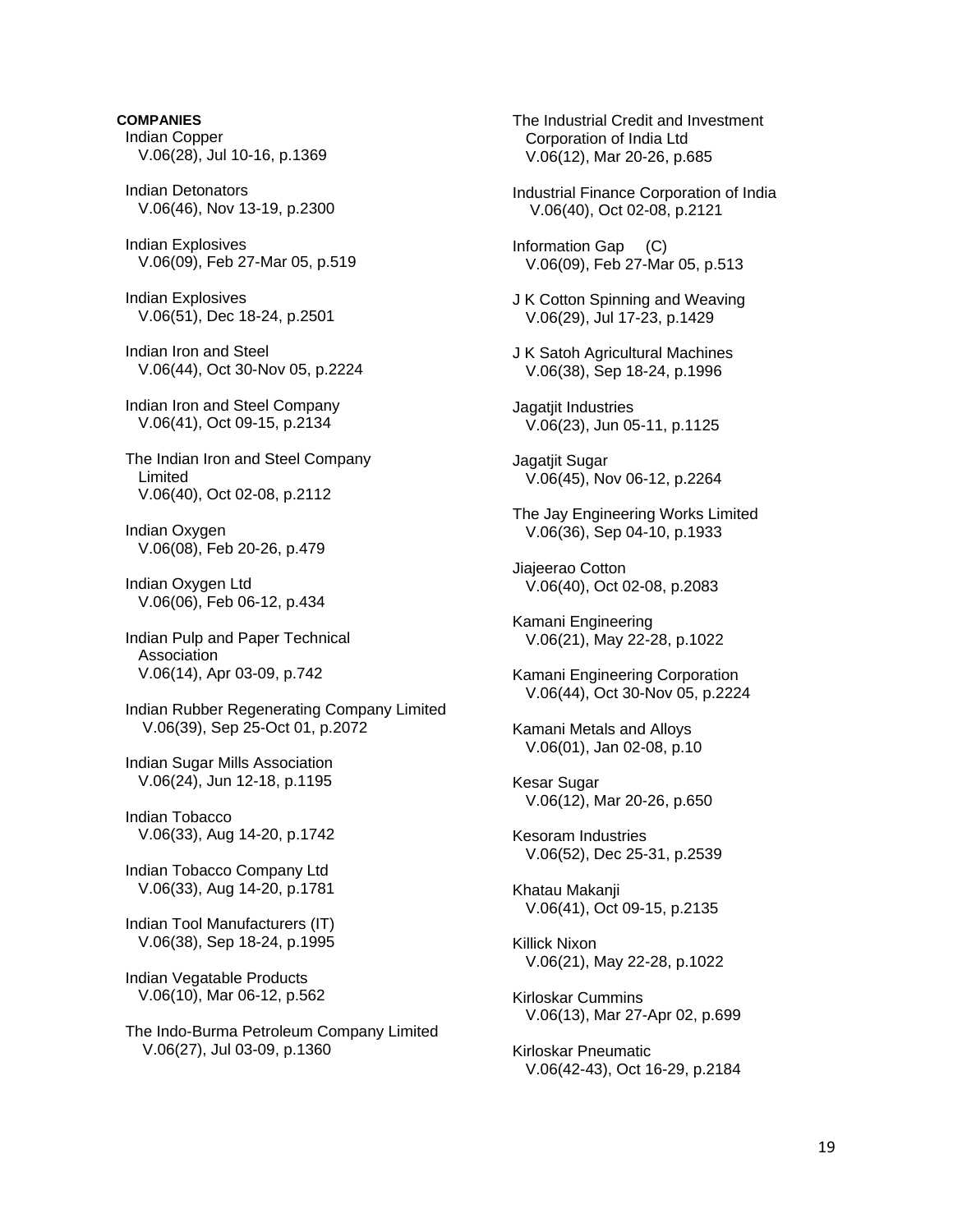## **COMPANIES**

 Kirloskar Pneumatic Company Limited V.06(40), Oct 02-08, p.2115

 Kohinoor Mills V.06(27), Jul 03-09, p.1314

 Larsen and Tubro V.06(35), Aug 28-Sep 03, p.1848

 Lesson of the Rolls-Royce Crash; S L Rao  $(C)$ V.06(09), Feb 27-Mar 05, p.525

 Life Insurance Corporation of India V.06(37), Sep 11-17, p.1981

 Living off Reserves (C) V.06(20), May 15-21, p.977

 Long Haul (C) V.06(49), Dec 04-10, p.2418

 Madras Aluminium V.06(25), Jun 19-25, p.1216

The Madras Aluminium Company Limited

V.06(28), Jul 10-16, p.1409

 Madras Rubber Factory V.06(10), Mar 06-12, p.563

 Madura Mills V.06(18), May 01-07, p.898

 Mafatlal Fine V.06(35), Aug 28-Sep 03, p.1849

 Maharashtra Sugar V.06(12), Mar 20-26, p.650

 Mahindra and Mahindra V.06(11), Mar 13-19, p.606

 Mahindra Ugine Steel Company Limited V.06(25), Jun 19-25, p.1257

Making the Most of It (C) V.06(47), Nov 20-26, p.2337

 Malaysia Singapore Air Lines V.06(24), Jun 12-18, p.1166

 Martin Burn V.06(12), Mar 20-26, p.650  Mattur Chemical V.06(48), Nov 27-Dec 03, p.2377 Metal Box Company of India V.06(29), Jul 17-23, p.1428 The Metal Box Company of India Limited V.06(29), Jul 17-23, p.1482 Mettur Chemical V.06(38), Sep 18-24, p.1995 The Mettur Chemical and Industrial Corpn Ltd V.06(40), Oct 02-08, p.2113 Mettur Chemicals V.06(42-43), Oct 16-29, p.2185 Morarjee Goculdas SPG and WVG V.06(49), Dec 04-10, p.2422 Mukand Iron and Steel Works Limited V.06(35), Aug 28-Sep 03, p.1887 Mukund Iron V.06(35), Aug 28-Sep 03, p.1848 Mysore Cements V.06(52), Dec 25-31, p.2539 National Insulated Cable Company V.06(45), Nov 06-12, p.2265 National Insulated Cable Company of India (NICCO) V.06(40), Oct 02-08, p.2084 The National Newsprint and Paper Mills Ltd. V.06(03-05), Jan 16-Feb 05, p.404 National Organic Chemical Industries V.06(25), Jun 19-25, p.1215 National Pipes and Tubes V.06(13), Mar 27-Apr 02, p.699 National Rayon V.06(28), Jul 10-16, p.1369 New Commercial Mills V.06(10), Mar 06-12, p.563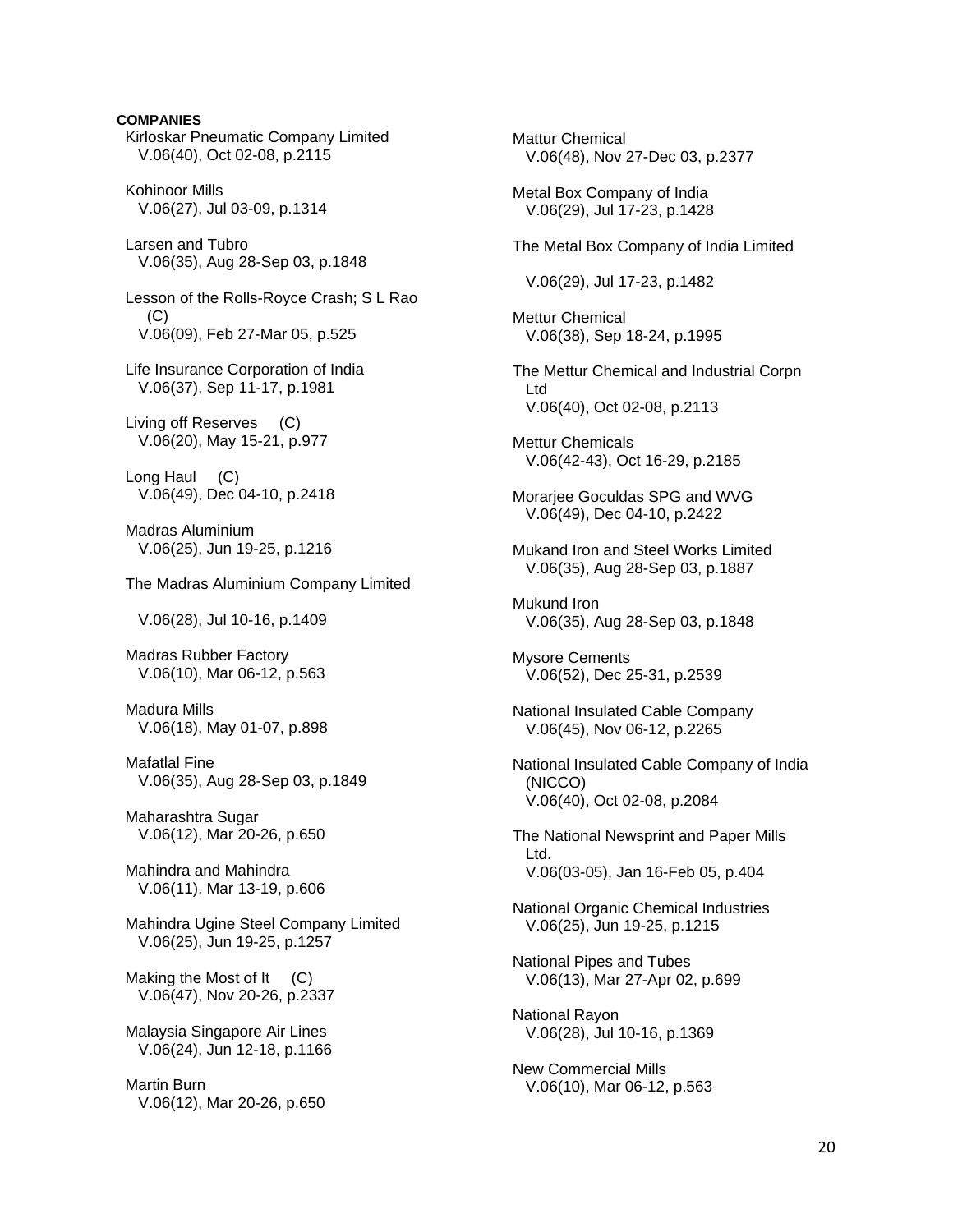# **COMPANIES**  New Standard Engineering V.06(35), Aug 28-Sep 03, p.1849 Nirlon Synthetic Fibres and Chemicals Ltd V.06(42-43), Oct 16-29, p.2215 Not by Finance (Ed) V.06(09), Feb 27-Mar 05, p.M1 Not in Their Hands (C) V.06(28), Jul 10-16, p.1366 Orient Paper V.06(47), Nov 20-26, p.2339 Oriental Fire and General Insurance Co Ltd V.06(34), Aug 21-27, p.1830 Panyam Cements V.06(07), Feb 13-19, p.446 Panyam Cements and Mineral Industries Limited V.06(11), Mar 13-19, p.637 Perfect Timing (C) V.06(02), Jan 09-15, p.74 Pfizer V.06(28), Jul 10-16, p.1369 Phillips Carbon Black V.06(18), May 01-07, p.898 Polychem V.06(37), Sep 11-17, p.1943 Polychem Limited V.06(37), Sep 11-17, p.1985 Poysha Industrial V.06(38), Sep 18-24, p.1995 Poysha Industrial Company Limited V.06(35), Aug 28-Sep 03, p.1891 Precision Bearings India V.06(06), Feb 06-12, p.412 Premier Automobiles V.06(49), Dec 04-10, p.2422 Premier Construction V.06(18), May 01-07, p.897

 Premier Tyres V.06(39), Sep 25-Oct 01, p.2039 Premier Tyres Limited V.06(37), Sep 11-17, p.1987 Pressure on Costs (C) V.06(26), Jun 26-Jul 02, p.1265 Rallis India V.06(06), Feb 06-12, p.412 Ramon And Demm V.06(44), Oct 30-Nov 05, p.2223 Ravalgaon Sugar V.06(07), Feb 13-19, p.445 The Raymond Woollen Mills Ltd V.06(27), Jul 03-09, p.1357 REC Discovers Its Constraints (C) V.06(02), Jan 09-15, p.72 Reckitt and Colman of India V.06(11), Mar 13-19, p.606 Refining Priorities (C) V.06(48), Nov 27-Dec 03, p.2372 Richardson Hindustan V.06(52), Dec 25-31, p.2539 Rolls-Royce Crash; S R Tikekar (LE) V.06(11), Mar 13-19, p.603 Roneo-Vickers India V.06(22), May 29-Jun 04, p.1074 Rural Electrification Corporation V.06(01), Jan 02-08, p.66 Rural Electrification Corporation Limited V.06(39), Sep 25-Oct 01, p.2073 S B Joshi and Company V.06(09), Feb 27-Mar 05, p.518 Sandoz (India) V.06(23), Jun 05-11, p.1124 Sandur Manganese and Iron Ores V.06(29), Jul 17-23, p.1429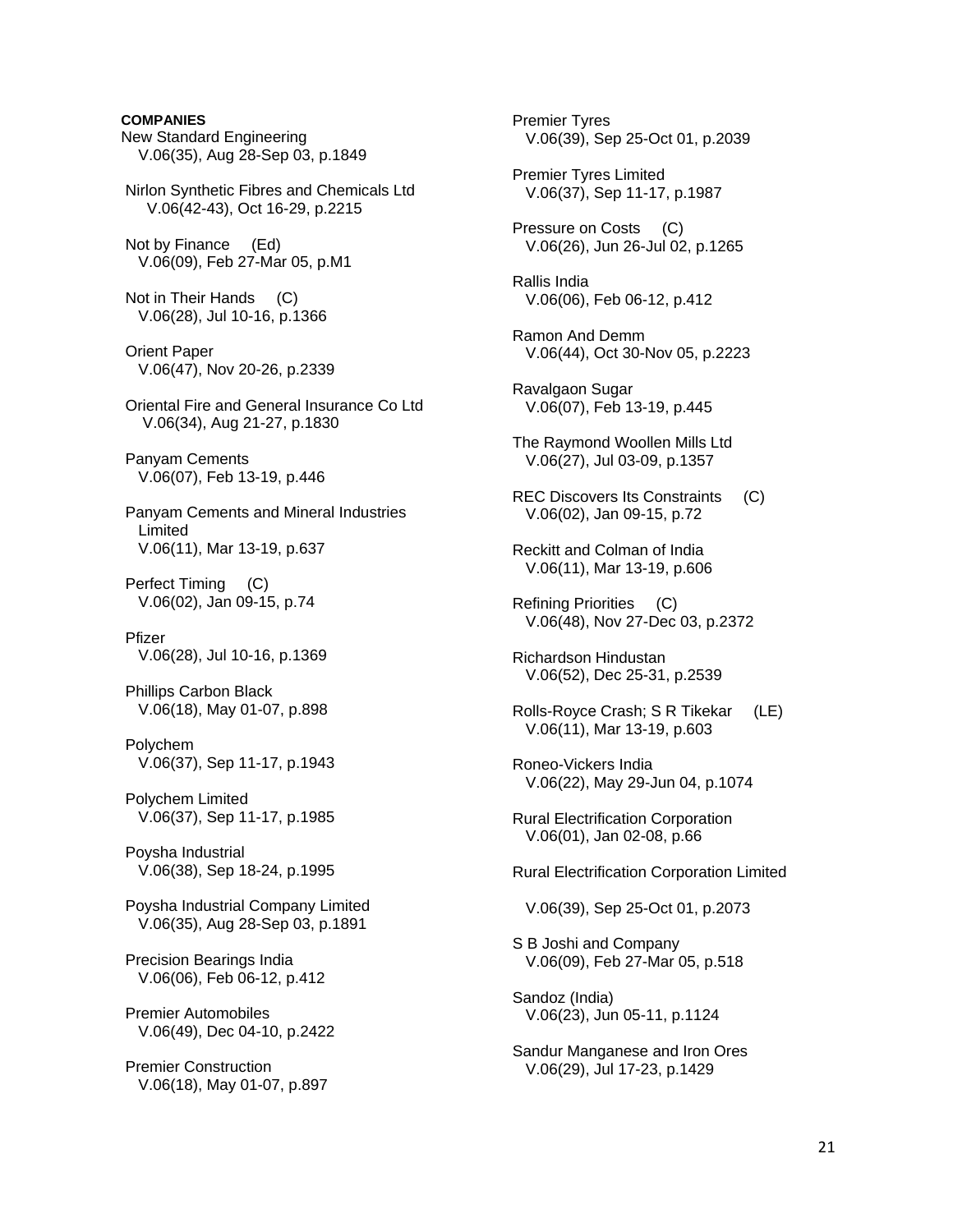**COMPANIES**  The Sandur Manganese and Iron Ores Limited V.06(27), Jul 03-09, p.1355 Sandvik Asia V.06(22), May 29-Jun 04, p.1073 Saurashtra Millowners' Association V.06(18), May 01-07, p.930 Schrader-Scovill V.06(20), May 15-21, p.988 Scindia Steam V.06(49), Dec 04-10, p.2421 The Scindia Steam Navigation Company Limited V.06(51), Dec 18-24, p.2527 Seshasayee Paper V.06(39), Sep 25-Oct 01, p.2038 Shah Construction V.06(09), Feb 27-Mar 05, p.518 Shipping Corporation of India V.06(10), Mar 06-12, p.563 Short-Cut to 'Economic Viability' (C) V.06(42-43), Oct 16-29, p.2178 Shriram Bearings V.06(44), Oct 30-Nov 05, p.2223 Siemens India V.06(40), Oct 02-08, p.2084 Sirsilk V.06(13), Mar 27-Apr 02, p.698 Social Objectives of Business (C) V.06(24), Jun 12-18, p.1161 South India Viscose V.06(24), Jun 12-18, p.1165 The South Madras Electric Supply Corporation Limited V.06(36), Sep 04-10, p.1932

 Special Steels V.06(50), Dec 11-17, p.2461  Speciality Papers V.06(17), Apr 24-30, p.852 Spencer and Company V.06(50), Dec 11-17, p.2459 Standard Mills V.06(19), May 08-14, p.944 Standard Mills V.06(39), Sep 25-Oct 01, p.A151 Star Paper V.06(41), Oct 09-15, p.2134 State Bank V.06(14), Apr 03-09, p.758 Straw Products Ltd V.06(28), Jul 10-16, p.1407 Suessen Textile Bearings V.06(15), Apr 10-16, p.772 Sundaram Finance V.06(23), Jun 05-11, p.1126 Svadeshi Mills V.06(24), Jun 12-18, p.1165 Swadeshi Cotton V.06(36), Sep 04-10, p.1899 Swadeshi Polytex V.06(21), May 22-28, p.1022 Swadeshi Polytex V.06(48), Nov 27-Dec 03, p.2377 Synthetics and Chemicals V.06(26), Jun 26-Jul 02, p.1271 Tata Chemicals V.06(48), Nov 27-Dec 03, p.2375 Tata Chemicals Limited V.06(46), Nov 13-19, p.2329 Tata Engineering and Locomotive Co. Ltd. V.06(30-32), Jul 24-Aug 13, p.1728 Tata Engineering and Locomotive Company V.06(33), Aug 14-20, p.1740 Tata Hydel Group V.06(34), Aug 21-27, p.1790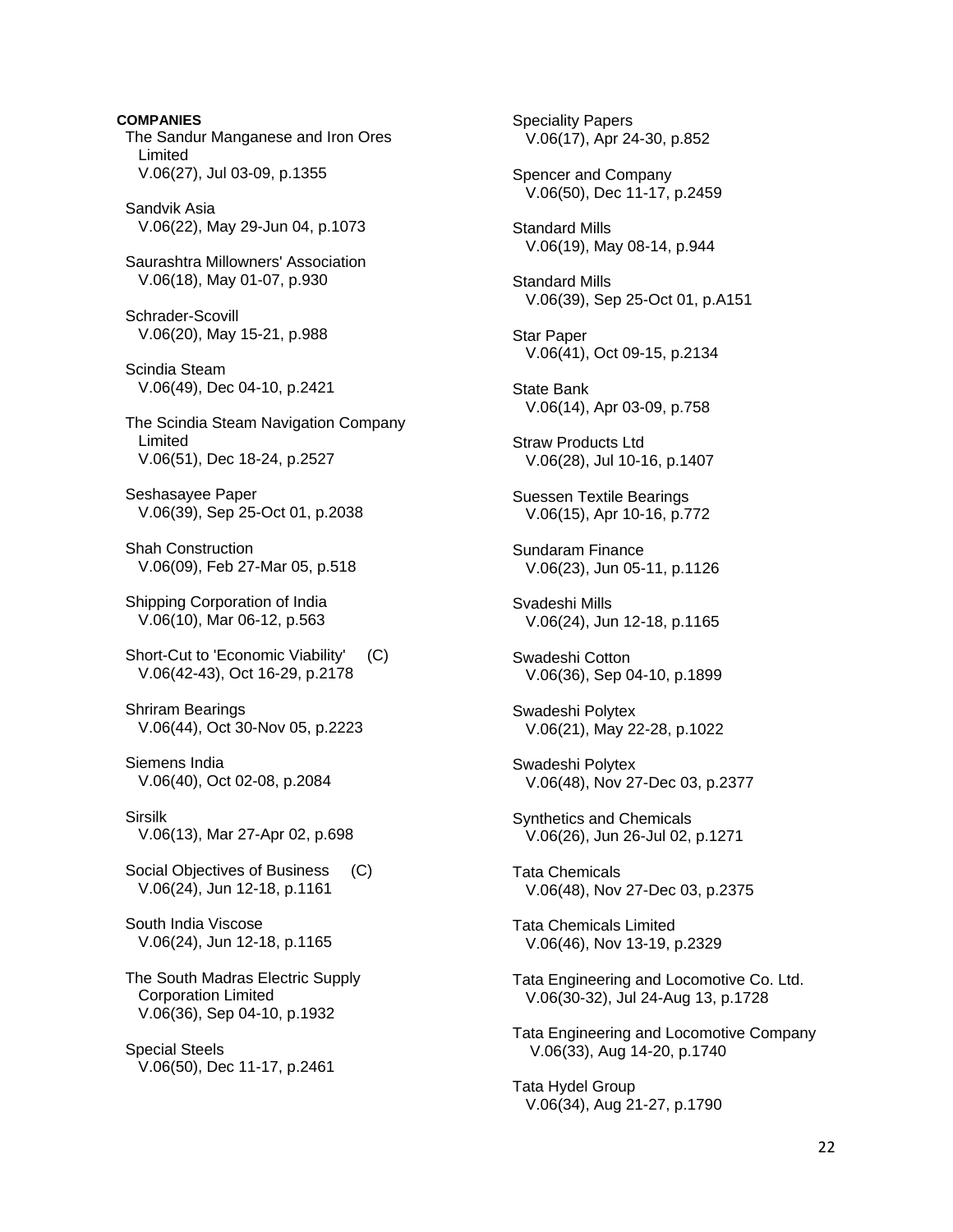Tata Iron and Steel Company V.06(33), Aug 14-20, p.1740 The Tata Iron and Steel Company Limited V.06(30-32), Jul 24-Aug 13, p.1719 Tata Mills V.06(20), May 15-21, p.988 Tata Oil Mills V.06(33), Aug 14-20, p.1740 The Tata Oil Mills Company Limited V.06(30-32), Jul 24-Aug 13, p.1730 The Tata Power Company Ltd V.06(34), Aug 21-27, p.1829 Too Many Wise Monkeys (C) V.06(26), Jun 26-Jul 02, p.1267 Travancore Sugars and Chemicals V.06(45), Nov 06-12, p.2265 Tribeni Tissues V.06(24), Jun 12-18, p.1165 Unichem Laboratories V.06(07), Feb 13-19, p.445 Unichem Laboratories Limited V.06(10), Mar 06-12, p.595 Union Carbide India V.06(13), Mar 27-Apr 02, p.698 Unit Trust of India V.06(41), Oct 09-15, p.2172 Unit Trust of India V.06(44), Oct 30-Nov 05, p.2223 United Carbon India V.06(08), Feb 20-26, p.479 United Commercial Bank V.06(07), Feb 13-19, p.469 Universal Cables V.06(36), Sep 04-10, p.1900 Vazir Sultan Tabacco V.06(10), Mar 06-12, p.563

**COMPANIES** 

 The Vijaya Bank Ltd. V.06(18), May 01-07, p.928 Voltas V.06(06), Feb 06-12, p.412 Voltas Ltd V.06(09), Feb 27-Mar 05, p.550 Vulcan-Laval V.06(14), Apr 03-09, p.742 W S Insulators of India V.06(13), Mar 27-Apr 02, p.698 Walchandnagar Industries V.06(10), Mar 06-12, p.562 Warner-Hindustan V.06(23), Jun 05-11, p.1125 West Coast Paper V.06(01), Jan 02-08, p.10 West Coast Paper V.06(50), Dec 11-17, p.2461 Wherewithal for Expansion (C) V.06(49), Dec 04-10, p.2417 Wimco V.06(15), Apr 10-16, p.771 Zenith Steel Pipes V.06(36), Sep 04-10, p.1899 **COMPANY LAW**  Protecting the Shareholder (C) V.06(24), Jun 12-18, p.1161 Will the Press Be Free: Nireekshak (F) V.06(37), Sep 11-17, p.1956 **COMPUTER SOFTWARE**  Moonshine on Software (Ed) V.06(41), Oct 09-15, p.2125 **CONFERENCES**  Slump of a Growth Project (C) V.06(10), Mar 06-12, p.567 **CONGRESS PARTY**  Congress Takes Over; MS (C) V.06(41), Oct 09-15, p.2139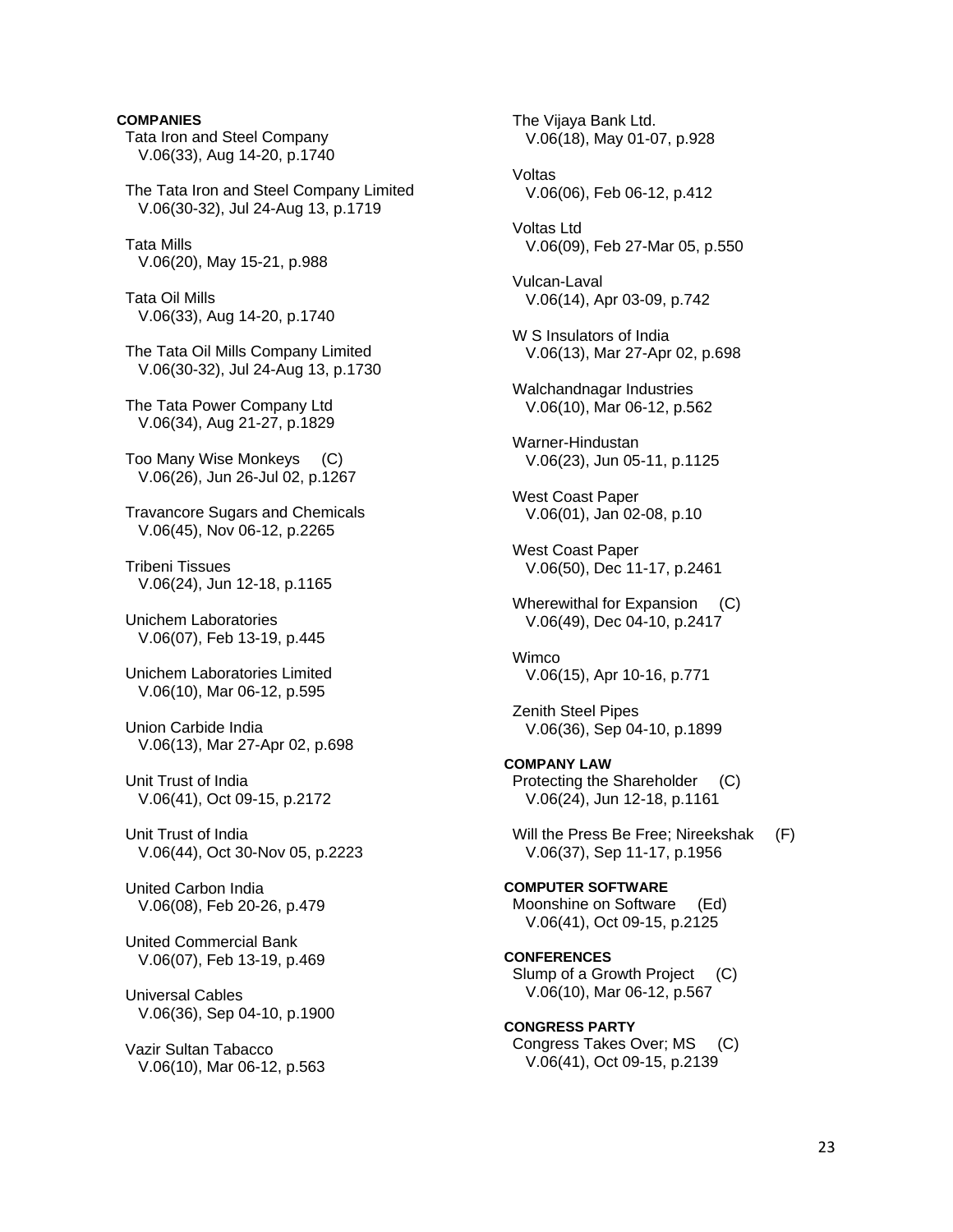### **CONGRESS PARTY**

The Floating Vote (Ed) V.06(28), Jul 10-16, p.1363

- Flowers for the Congress President (C) V.06(18), May 01-07, p.901
- Hindu Backlash Caused Akali Rout; Balraj Puri (C) V.06(13), Mar 27-Apr 02, p.709
- Intimations of Inflexibility; Sumanta Banerjee (C) V.06(13), Mar 27-Apr 02, p.704
- Missing Melodrama; Nireekshak (F) V.06(17), Apr 24-30, p.863
- Programme for Power Snatching (C) V.06(33), Aug 14-20, p.1743
- Reality and Illusion-I; Mohit Sen (C) V.06(12), Mar 20-26, p.653
- Return to Congress Dominance (Ed) V.06(10), Mar 06-12, p.554
- Return to Regional Politics (Ed) V.06(21), May 22-28, p.1013
- Triumph of Congress(K) (C) V.06(12), Mar 20-26, p.655
- Triumph of Congress(K); V L N Chari (LE) V.06(17), Apr 24-30, p.850

### **CONSTITUTION OF INDIA**

 Artificial Controversy (Ed) V.06(33), Aug 14-20, p.1734

- A Non-Issue; R Ramachandran (LE) V.06(01), Jan 02-08, p.08
- Supreme Court, Parliament and Constitution-II; S P Sathe (SA) V.06(35), Aug 28-Sep 03, p.1873

## **CONSTITUTIONAL LAW**

 Right to Property, above All; Nireekshak (F) V.06(34), Aug 21-27, p.1804

 A Systems Analysis of the Indian: Supreme Court; Herbert Hirsch and Gene L Mason (SA) V.06(42-43), Oct 16-29, p.2201

### **CONSTRUCTION INDUSTRY**

 Wage Determination of Unorganised Labour in Construction Industry; S N Guha Thakurta (SA) V.06(42-43), Oct 16-29, p.2211

### **CONSUMER EXPENDITURE**

 Changing Consumption Pattern in Punjab: Projections of Consumer Demand for 1973-74; Amarjit Singh and Haramol Singh (SA) V.06(50), Dec 11-17, p.2479

 Estimation of Net National Product from Consumer Expenditure Data; S Basu (SA) V.06(16), Apr 17-23, p.830

### **CONSUMER PRICES**

 Consumer Prices and per Capita Household Consumption in Rural India: Variation between States; N Bhattacharya and G S Chatterjee (SA) V.06(44), Oct 30-Nov 05, p.2249

### **CONSUMPTION**

 Changing Consumption Pattern in Punjab: Projections of Consumer Demand for 1973-74; Amarjit Singh and Haramol Singh (SA) V.06(50), Dec 11-17, p.2479

 Oil Consumption Pattern; D C Kale (BR) V.06(37), Sep 11-17, p.1960

### **CONTRACEPTIVES**

 What Did Fail? Loop (IUCD) as a Contraceptive? Administrators of Loop Programme? Or, Our Ill-Conceived Expectations; Kumudini Dandekar and Surekha Nikam (SA) V.06(48), Nov 27-Dec 03, p.2392

### **COOKING GAS**

 Long Haul (C) V.06(49), Dec 04-10, p.2418

### **COOPERATIVE FARMING**

 A Place for Co-operative Farming; Richard Lerner (RA) V.06(13), Mar 27-Apr 02, p.A21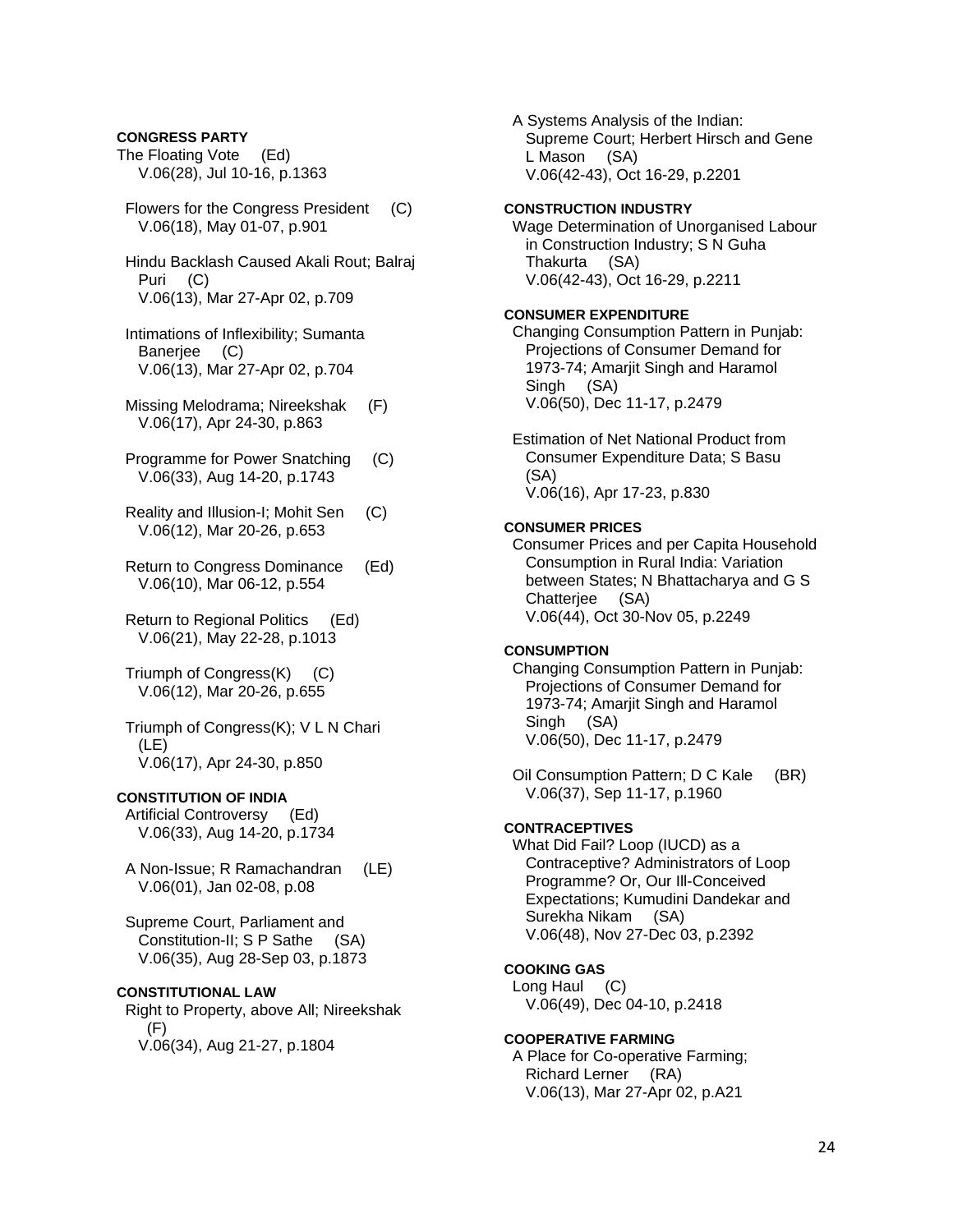## **COOPERATIVE MOVEMENTS**

 Co-operative Marginalia (Ed) V.06(39), Sep 25-Oct 01, p.A105

**COOPERATIVES**  Co-operative Marginalia (Ed) V.06(39), Sep 25-Oct 01, p.A105

 Co-operative Success Story (C) V.06(46), Nov 13-19, p.2297

 Co-operatives Are Not Insulated; K K Taimani (C) V.06(46), Nov 13-19, p.2304

 Far-Ranging but Superficial; N S Jodha (BR) V.06(51), Dec 18-24, p.2511

 The New Feudalism (Ed) V.06(23), Jun 05-11, p.1115

 REC Discovers Its Constraints (C) V.06(02), Jan 09-15, p.72

## **CORPORATE SECTOR**

 Corporate Policies on Bonus Share Issues in India; I C Gupta (RA) V.06(48), Nov 27-Dec 03, p.M157

 Performance Budgeting in Corporate Sector; U K Kohli (RA) V.06(09), Feb 27-Mar 05, p.M17

### **CORRUPTION**

 Matter Closed (Ed) V.06(42-43), Oct 16-29, p.2175

**COST BENEFIT ANALYSIS**  Approaches to Project Evaluation; Ranjit K Sau (RA) V.06(35), Aug 28-Sep 03, p.M99

 Cost-Benefit of an Enquiry; B V Rangarao (OP) V.06(40), Oct 02-08, p.2095

 Market Price, Shadow Price and All That; Ranjit K Sau (F) V.06(48), Nov 27-Dec 03, p.M139

## **COTTON**

 Control Move Tells (F) V.06(15), Apr 10-16, p.770  Credit Squeeze Tells; Nishtar (F) V.06(07), Feb 13-19, p.444

 Dearth of Information Systems; Nishtar (F) V.06(25), Jun 19-25, p.1214

 Distinctly Firm (F) V.06(26), Jun 26-Jul 02, p.1269

 Effective Curbs; Nishtar (F) V.06(11), Mar 13-19, p.605

- End of a Difficult Season (F) V.06(29), Jul 17-23, p.1427
- Expecting a Breakthrough (F) V.06(13), Mar 27-Apr 02, p.697

 Foreign Cotton (F) V.06(16), Apr 17-23, p.814

 Hardening despite Credit Curbs (F) V.06(27), Jul 03-09, p.1315

 IADP for Cotton (F) V.06(12), Mar 20-26, p.649

 Irregular Trend (F) V.06(20), May 15-21, p.986

 Keep Them Low; Nishtar (F) V.06(06), Feb 06-12, p.411

 Long and Lean (C) V.06(40), Oct 02-08, p.2082

 Lustre Taxed Away (F) V.06(24), Jun 12-18, p.1164

 Malpractices Rampant; Nishtar (F) V.06(09), Feb 27-Mar 05, p.517

 Middlemen's Margin; L S Venkataramanan (BR) V.06(39), Sep 25-Oct 01, p.2050

 Misplaced Concern for Cotton-Grower (F) V.06(18), May 01-07, p.896

 Misplaced Emphasis (F) V.06(21), May 22-28, p.1021

 More Foreign Cotton (F) V.06(14), Apr 03-09, p.740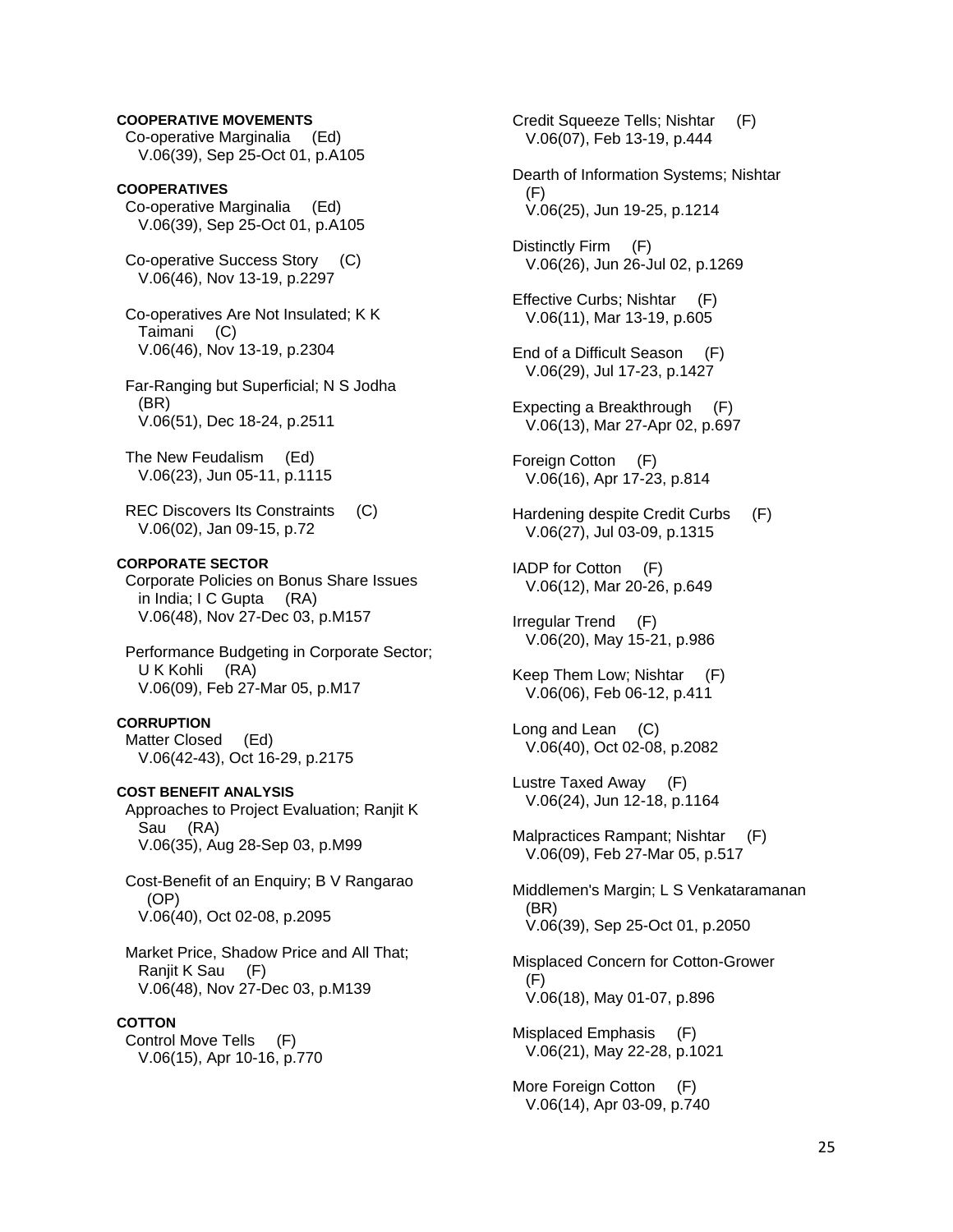## **COTTON**

- Near-Term Uncertainty (F) V.06(10), Mar 06-12, p.561
- Never so Good (F) V.06(02), Jan 09-15, p.77
- Oily Cotton; Nishtar (F) V.06(08), Feb 20-26, p.478
- Sitting Tight on Stocks (F) V.06(23), Jun 05-11, p.1123
- Soiled Linen (C) V.06(27), Jul 03-09, p.1308
- Spurious Distress (C) V.06(10), Mar 06-12, p.555
- That Was the Crop That Was; Nishtar  $(F)$ V.06(03-05), Jan 16-Feb 05, p.173
- To Relieve Hardship (F) V.06(28), Jul 10-16, p.1368
- Varietal Breakthrough (C) V.06(51), Dec 18-24, p.2498
- What Crisis (F) V.06(19), May 08-14, p.943

### **COTTON TEXTILE INDUSTRY**

 Cost-Plus, Subsidy-Plus (Ed) V.06(18), May 01-07, p.890

- Effective Curbs; Nishtar (F) V.06(11), Mar 13-19, p.605
- In Low Gear (C) V.06(38), Sep 18-24, p.1994
- More Bank Credit, or Else... (C) V.06(21), May 22-28, p.1016
- Not by Present Statistics (Ed) V.06(15), Apr 10-16, p.764
- On a Slippery Slope (C) V.06(08), Feb 20-26, p.477
- To Bolster Co-operatives (C) V.06(39), Sep 25-Oct 01, p.2033

### **CREDIT**

- Approved Dealers; RK (LE) V.06(06), Feb 06-12, p.410
- Credit Squeeze Tells; Nishtar (F) V.06(07), Feb 13-19, p.444
- Five-Starred Question (C) V.06(33), Aug 14-20, p.1736
- Hardening despite Credit Curbs (F) V.06(27), Jul 03-09, p.1315
- More Bank Credit, or Else... (C) V.06(21), May 22-28, p.1016
- Not Quite a Gold Rush (C) V.06(02), Jan 09-15, p.73
- **CREDIT POLICY**  'Liberal' Predilections (C) V.06(34), Aug 21-27, p.1789
- All Options Open (Ed) V.06(47), Nov 20-26, p.2334
- Back to Easy Money (C) V.06(16), Apr 17-23, p.809
- Chavan's Shadow (Ed) V.06(38), Sep 18-24, p.1990
- Enough Credit Cushion (C) V.06(14), Apr 03-09, p.731
- Land-Based Credit Policies and Investment Prospects for Small Farmers; N S Jodha (RA) V.06(39), Sep 25-Oct 01, p.A143
- A Necessary Formality (C) V.06(45), Nov 06-12, p.2260
- Not by Monetary Half-Measures (Ed) V.06(02), Jan 09-15, p.69
- The Shoe Begins to Pinch (C) V.06(07), Feb 13-19, p.440
- Stop-Go Credit Policy (C) V.06(09), Feb 27-Mar 05, p.512
- Time for Some Credit Planning (C) V.06(24), Jun 12-18, p.1160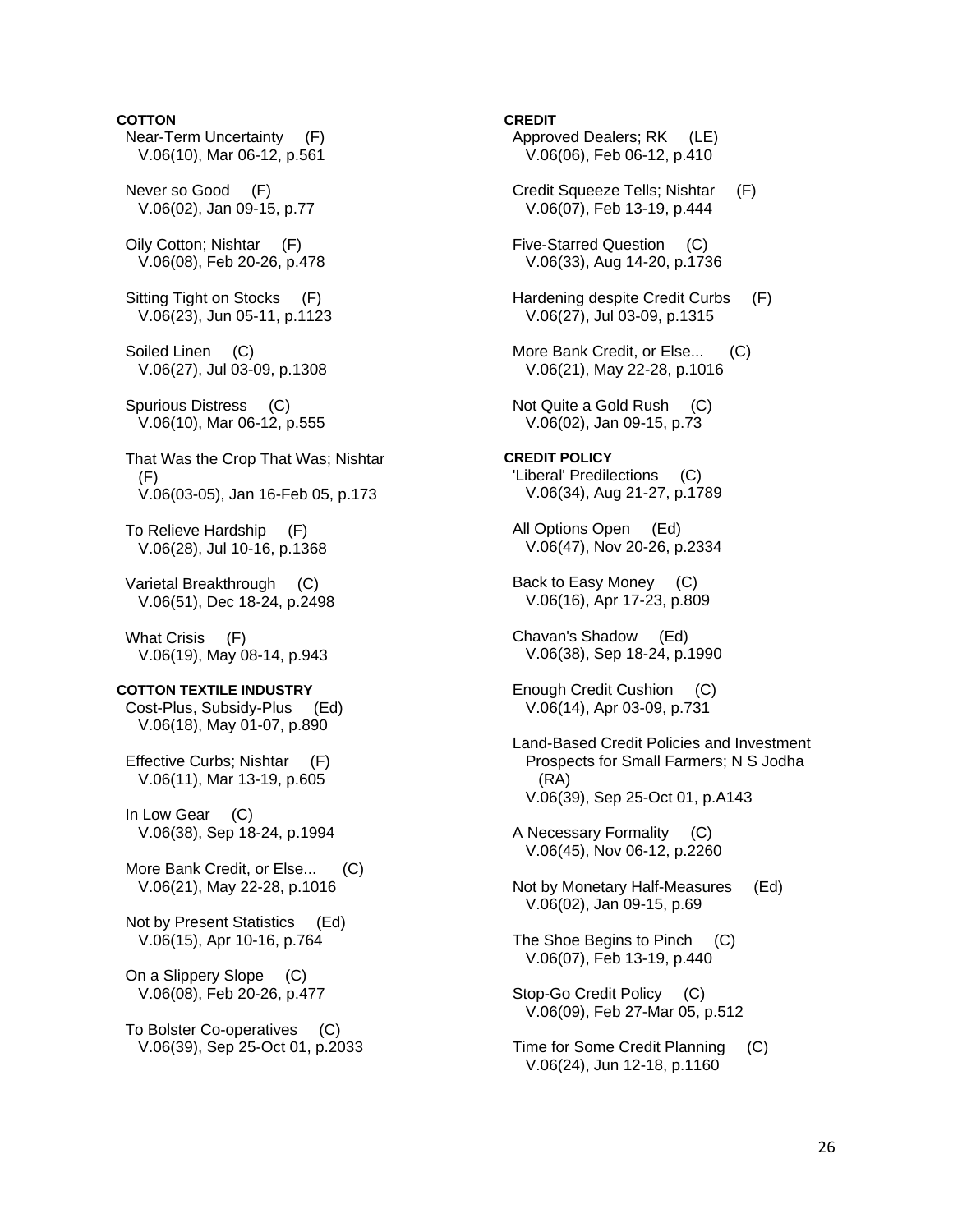## **CRICKET**

 Craze for Crassness (Ed) V.06(38), Sep 18-24, p.1992

 Of Science and Earthly Politics; Nireekshak (F) V.06(09), Feb 27-Mar 05, p.529

### **CRIMINAL LAW**

 Backlog of Modernisation (Ed) V.06(26), Jun 26-Jul 02, p.1262

## **CUBA**

 Institutionalising a Revolution; Ram Mohan  $(C)$ V.06(40), Oct 02-08, p.2092

## **CULTURAL CHANGE**

 After the Cultural Revolution; G P Deshpande (C) V.06(03-05), Jan 16-Feb 05, p.205

## **CUSTOMS DUTY**

 Food for Inflation (Ed) V.06(09), Feb 27-Mar 05, p.510

 Status Symbols for U-Sector (Ed) V.06(07), Feb 13-19, p.438

### **DAIRY INDUSTRY**

 Co-operative Success Story (C) V.06(46), Nov 13-19, p.2297

### **DAMS**

 Kadana Project: Exercise in Area Development; Pushpa Sundar (C) V.06(44), Oct 30-Nov 05, p.2231

## **DATA PROCESSING**

 Moonshine on Software (Ed) V.06(41), Oct 09-15, p.2125

## **DEBT**

 Polishing the Gilt (C) V.06(25), Jun 19-25, p.1208

Scope for Funding (C) V.06(27), Jul 03-09, p.1309

 Stage Managed State Loans (C) V.06(34), Aug 21-27, p.1788

### **DEFENCE EXPENDITURE**

 Distribution Centre: For US Arms; Harish Chandola (C) V.06(48), Nov 27-Dec 03, p.2385

**DEFENCE INDUSTRY**  Defence: A Socio-Economic Problem; B V Rangarao (SA) V.06(48), Nov 27-Dec 03, p.2407 **DEFENCE POLICY**  Defence: A Socio-Economic Problem; B V Rangarao (SA) V.06(48), Nov 27-Dec 03, p.2407 **DEFICIT FINANCING**  Fumbling with the Economy (C) V.06(39), Sep 25-Oct 01, p.2041 Not Sauce for the Gander (Ed) V.06(42-43), Oct 16-29, p.2174 **DEPOSIT INSURANCE**  Some Aspects of Deposit Mobilisation: A Comment; R K Ojha (SA) V.06(14), Apr 03-09, p.756 **DEVALUATION**  Fragile Work of Art (C) V.06(52), Dec 25-31, p.2532 Going Stable (C) V.06(52), Dec 25-31, p.2532 **DEVELOPING COUNTRIES**  Environmental Quality Management and Development Planning; Ignacy Sachs (SA) V.06(30-32), Jul 24-Aug 13, p.1635 The Story of Industrialisation; Bimal Jalan (BR) V.06(10), Mar 06-12, p.577 **DEVELOPMENT AID**  Areas of Non-Action (Ed) V.06(38), Sep 18-24, p.1991 A Different Backdrop (Ed) V.06(23), Jun 05-11, p.1114 Forever Amber (Ed) V.06(45), Nov 06-12, p.2257 Model Based on Myth; Krishna K Moorthy (SA) V.06(30-32), Jul 24-Aug 13, p.1535 New Directions in Aid (OP) V.06(38), Sep 18-24, p.2007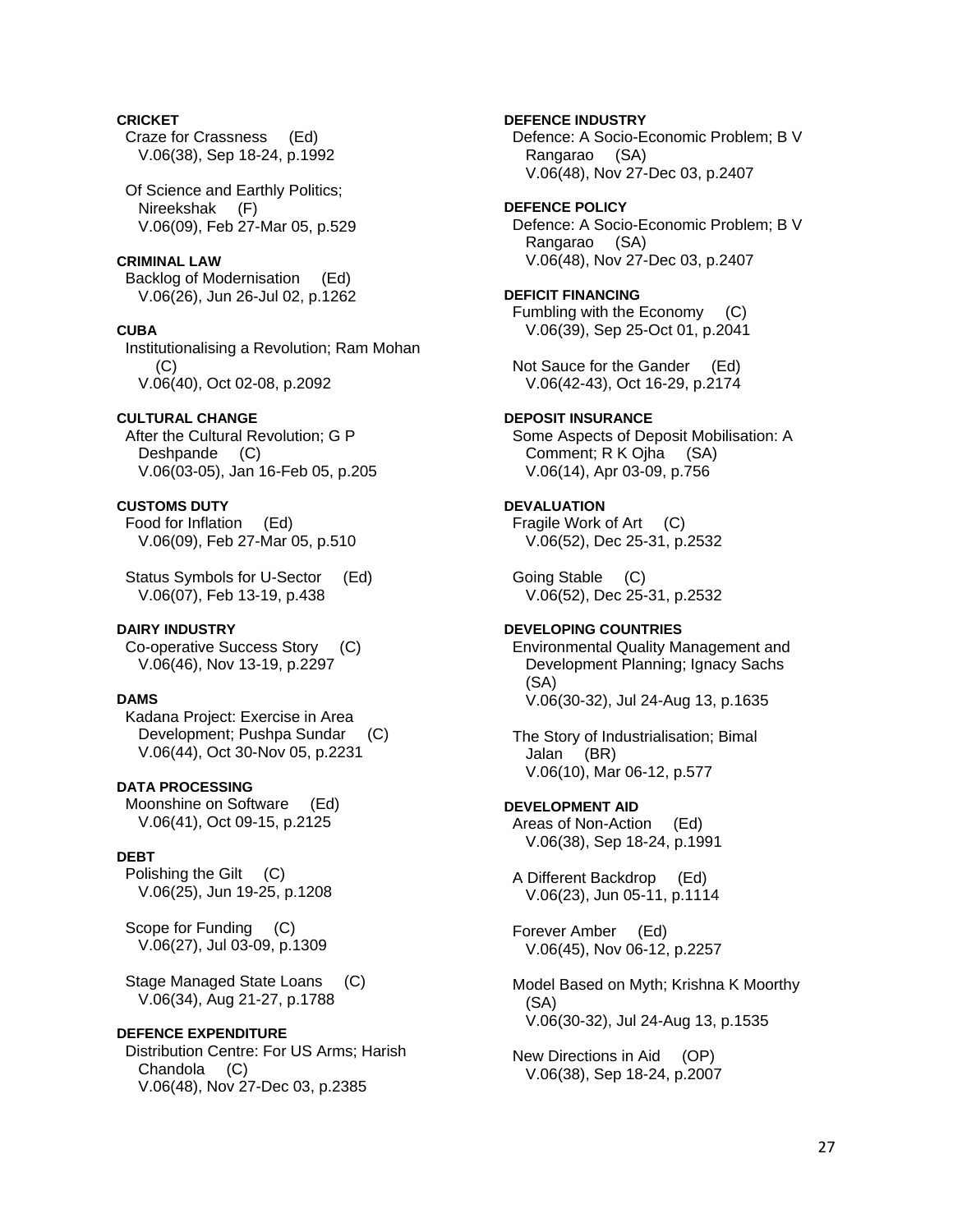## **DEVELOPMENT AID**

Performance and Aid Allocation; Bimal Jalan (F) V.06(03-05), Jan 16-Feb 05, p.387

 Problems of Aid Suspension (C) V.06(51), Dec 18-24, p.2504

 A Touching Act (Ed) V.06(26), Jun 26-Jul 02, p.1262

 UNDP Country Programme; Dipak B R Chaudhuri (C) V.06(49), Dec 04-10, p.2430

 Wrong Accent (Ed) V.06(14), Apr 03-09, p.730

### **DISASTER MANAGEMENT**

 UN to Co-Ordinate Natural Disaster Relief Efforts (Ed) V.06(26), Jun 26-Jul 02, p.1290

### **DISTRICT PLANNING**

 Planning from below with Reference to District Development and State Planning: A Note; K N Raj (SA) V.06(30-32), Jul 24-Aug 13, p.1609

 Rural Works Programme; P R Dubhashi (LE) V.06(45), Nov 06-12, p.2263

 Socio-Economic Classification of Districts: A Statistical Approach; Biplab Dasgupta (SA) V.06(33), Aug 14-20, p.1763

## **DMK**

 Brighter Rises the Sun (Ed) V.06(11), Mar 13-19, p.598

 Red and Black Power; Angayarkanni (BR) V.06(06), Feb 06-12, p.423

 Triumph of Congress(K) (C) V.06(12), Mar 20-26, p.655

 Triumph of Congress(K); V L N Chari (LE) V.06(17), Apr 24-30, p.850

### **DRINKING WATER**

 Self-Financing Urban Water Supply: A Model for Asansol-Durgapur; P K Saha (SA) V.06(26), Jun 26-Jul 02, p.1285

## **DROUGHT**

 A First-Hand Account; Balmohan V Limaye and Madhav D Rahalkar (C) V.06(41), Oct 09-15, p.2141

## **DYESTUFF INDUSTRY**

 Crying Wolf (C) V.06(47), Nov 20-26, p.2338

 Room for Functional Division (C) V.06(14), Apr 03-09, p.733

### **EAST BENGAL**

 The Indian War Effort (Ed) V.06(18), May 01-07, p.891

 No Early End (Ed) V.06(14), Apr 03-09, p.729

### **ECONOMETRICS**

 Heroic Quantifiers; P R Panchamukhi (BR) V.06(19), May 08-14, p.955

## **ECONOMIC COOPERATION**

 The Touring Season; Romesh Thapar (F) V.06(36), Sep 04-10, p.1901

### **ECONOMIC FORECASTING**  Economic Outlook for 1971-72; Arthagnani (F)

V.06(09), Feb 27-Mar 05, p.515

 Not a Static Threshold (Ed) V.06(01), Jan 02-08, p.01

 Poverty in India - I: Dimensions and Trends; V M Dandekar and Nilakantha Rath (SA) V.06(01), Jan 02-08, p.25

### **ECONOMIC GROWTH AND DEVELOPMENT**

 'Joint Sector' in Action (Ed) V.06(09), Feb 27-Mar 05, p.511

 'Stable' Regime (Ed) V.06(02), Jan 09-15, p.70

### Army Is in Control, but the Poor Are Better Off (C) V.06(40), Oct 02-08, p.2092

 By the Grace of the GI (C) V.06(46), Nov 13-19, p.2307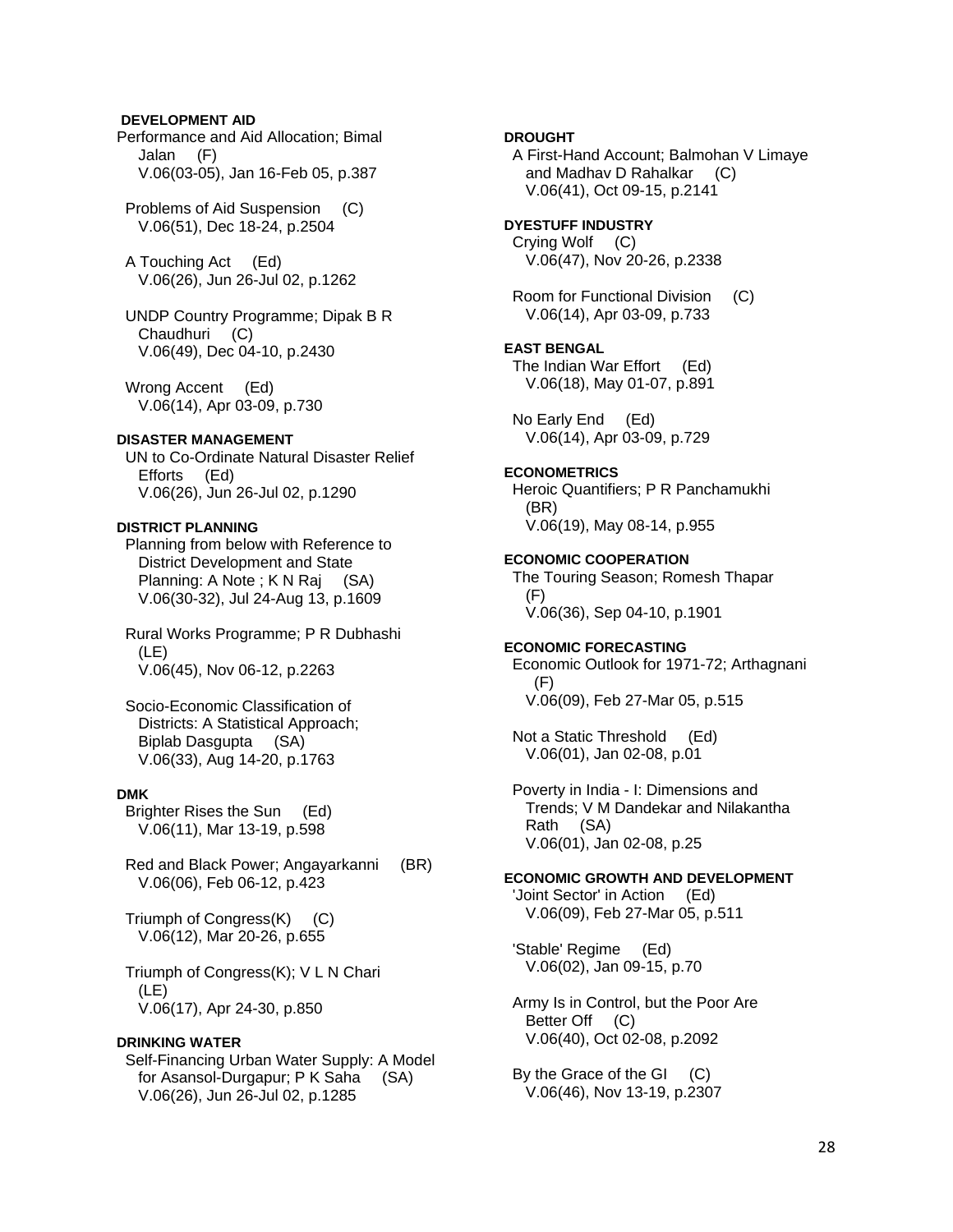## **ECONOMIC GROWTH AND DEVELOPMENT**

The Choice (Ed) V.06(38), Sep 18-24, p.1989

 Cloud over the Miracle (Ed) V.06(19), May 08-14, p.935

 Economic Development of UP (C) V.06(51), Dec 18-24, p.2506

 Economic Growth in Asia: Balance-Sheet of a Decade; Bimal Jalan (OP) V.06(21), May 22-28, p.1032

 Economics of Survival (C) V.06(37), Sep 11-17, p.1949

 Environmental Quality Management and Development Planning; Ignacy Sachs (SA) V.06(30-32), Jul 24-Aug 13, p.1635

 Farcical Irrelevance (Ed) V.06(44), Oct 30-Nov 05, p.2218

 Fiscal Policy Review (C) V.06(14), Apr 03-09, p.735

 From Tambu Consciousness to Modern Capitalism; E A Ramaswamy (BR) V.06(46), Nov 13-19, p.2314

 Fumbling with the Economy (C) V.06(39), Sep 25-Oct 01, p.2041

 Haze over Ancillaries; M D Nalapat (BR) V.06(02), Jan 09-15, p.103

 Long Way to Economic Independence (Ed) V.06(50), Dec 11-17, p.2454

 Market Structure, Conduct and Performance; Samuel Paul (RA) V.06(35), Aug 28-Sep 03, p.M86

 Nigeria at the Crossroads; A K Essack  $(C)$ V.06(11), Mar 13-19, p.612

 Performance and Aid Allocation; Bimal Jalan (F) V.06(03-05), Jan 16-Feb 05, p.387

 Political Uses of Backwardness (C) V.06(45), Nov 06-12, p.2268

 Region of Despair (Ed) V.06(07), Feb 13-19, p.438

 Regional Disparity and Economic Development of Pakistan: I: The Facts; Arjun Sengupta (SA) V.06(45), Nov 06-12, p.2279

 Regional Disparity and Economic Development of Pakistan: II: Some Hypotheses to Explain Growth of Disparity; Arjun Sengupta (SA) V.06(46), Nov 13-19, p.2315

 The Silent Sell-Out in Rhodesia; V Subramaniam (C) V.06(49), Dec 04-10, p.2433

Slump of a Growth Project (C) V.06(10), Mar 06-12, p.567

 The New "Weltpolitik"; Aswini K Ray (C) V.06(38), Sep 18-24, p.2003

 Unexplored Technological Matrix; G C Mandal (BR) V.06(11), Mar 13-19, p.617

ECONOMIC HISTORY India and South Asia: Growing Economic Stake; Sumanta Banerjee (C) V.06(24), Jun 12-18, p.1168

 Poverty in India - I: Dimensions and Trends; V M Dandekar and Nilakantha Rath (SA) V.06(01), Jan 02-08, p.25

**ECONOMIC INDICATORS**  'Stable' Regime; S R Tikekar (LE) V.06(06), Feb 06-12, p.410

 An Academic Document (Ed) V.06(22), May 29-Jun 04, p.1062

 Consumer Prices and per Capita Household Consumption in Rural India: Variation between States; N Bhattacharya and G S Chatterjee (SA) V.06(44), Oct 30-Nov 05, p.2249

 Currencies in Turmoil (C) V.06(35), Aug 28-Sep 03, p.1851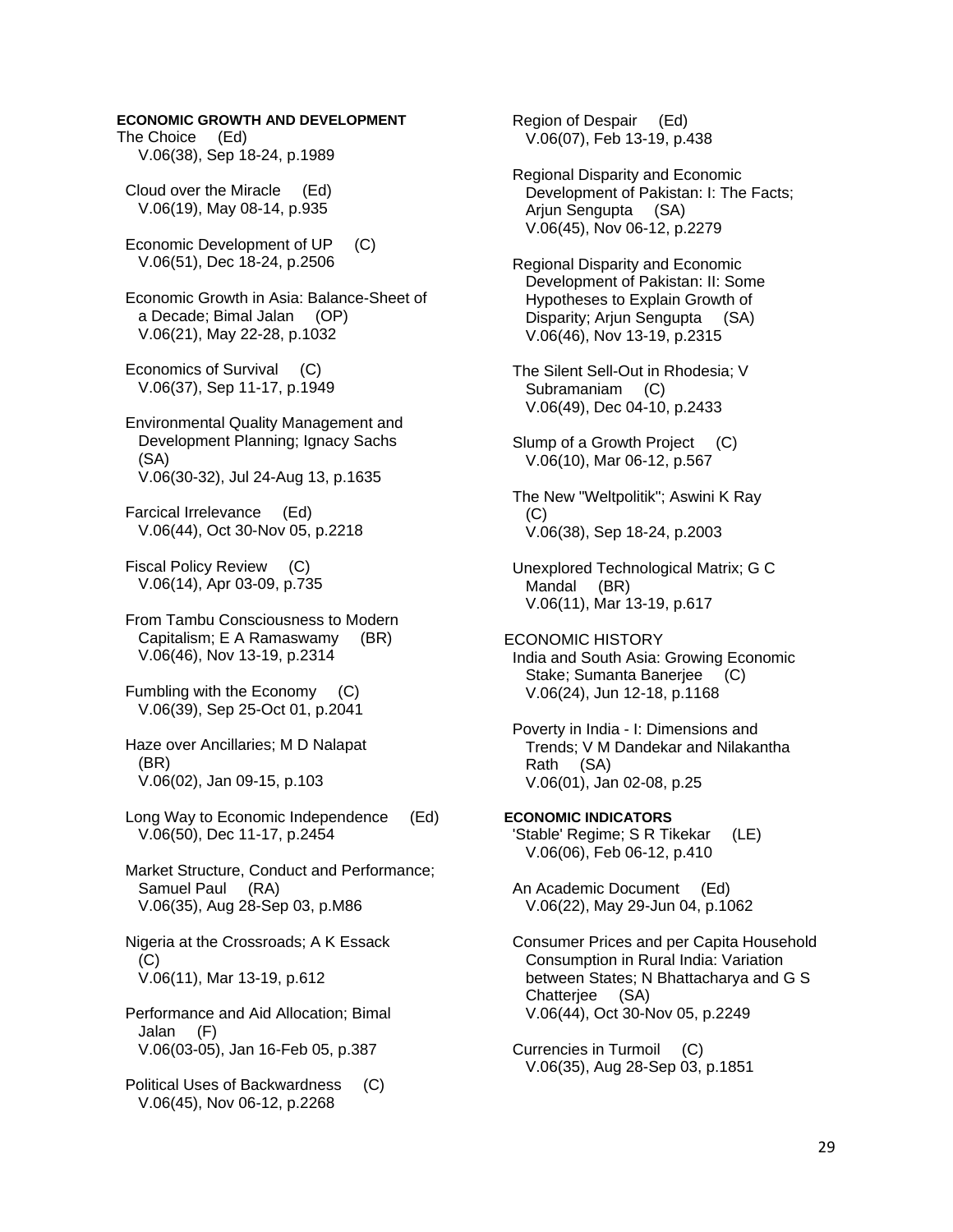**ECONOMIC INDICATORS**  Government Securities Market in a Mixed Economy: A Study of India; C Rangarajan (SA) V.06(11), Mar 13-19, p.620 Not by Growth Alone (Ed) V.06(40), Oct 02-08, p.2080 Planning for the Few (C) V.06(39), Sep 25-Oct 01, p.2042 **ECONOMIC POLICY**  'Joint Sector' in Action (Ed) V.06(09), Feb 27-Mar 05, p.511 Arithmetic of Annual Plans (C) V.06(07), Feb 13-19, p.447 The Arusha Declaration; A K Essack  $(C)$  V.06(08), Feb 20-26, p.488 By the Grace of the GI (C) V.06(46), Nov 13-19, p.2307 Cash and Concepts (Ed) V.06(09), Feb 27-Mar 05, p.509 The Central Contradiction; Sumanta Banerjee (P) V.06(03-05), Jan 16-Feb 05, p.181 Challenge of the Hustings: From Electoral Manipulation to Policy Performance; Rajni Kothari (SA) V.06(30-32), Jul 24-Aug 13, p.1549 Co-operatives Are Not Insulated; K K Taimani (C) V.06(46), Nov 13-19, p.2304 Economic Policy-Making by the Judiciary (C) V.06(48), Nov 27-Dec 03, p.2379

 Economy: Current Situation and Policy Problems; V V Bhatt (SA) V.06(12), Mar 20-26, p.663

 Enough of This Planning (Ed) V.06(03-05), Jan 16-Feb 05, p.169

 Face-Lift for Planning (C) V.06(14), Apr 03-09, p.736  Far from Meaningless (C) V.06(28), Jul 10-16, p.1378

 Goals of Planning in the Seventies: A Note; Surendra J Patel (SA) V.06(30-32), Jul 24-Aug 13, p.1565

 Goulash Socialism in Action (C) V.06(11), Mar 13-19, p.610

 Integration of Educational and Economic Plans; M V Bhatasdekar (SA) V.06(30-32), Jul 24-Aug 13, p.1641

 The Joys of Planlessness (C) V.06(21), May 22-28, p.1024

 Limited Options (C) V.06(13), Mar 27-Apr 02, p.695

 A Lon Nol in the Making; Noel Howlett  $(C)$ V.06(02), Jan 09-15, p.93

 Misplaced Accent on External Balance; Phiroze B Medhora (SA) V.06(30-32), Jul 24-Aug 13, p.1687

 The Missing Dimension (Ed) V.06(30-32), Jul 24-Aug 13, p.1489

 Model Based on Myth; Krishna K Moorthy (SA) V.06(30-32), Jul 24-Aug 13, p.1535

 Modest Upgrading of Plan; K Krishna Moorthy (C) V.06(51), Dec 18-24, p.2509

 Multi-Level Planning and Decision-Making; Ranjit K Sau (BR) V.06(33), Aug 14-20, p.1759

 Neglect of Implications of Self-Sufficiency Goal; V V Desai (SA) V.06(30-32), Jul 24-Aug 13, p.1683

 Net Present Value versus Internal Rate of Return; C Rangarajan and Paul Mampilly (RA) V.06(48), Nov 27-Dec 03, p.M153

 New Opportunities on Diplomatic Front; GS (C) V.06(13), Mar 27-Apr 02, p.706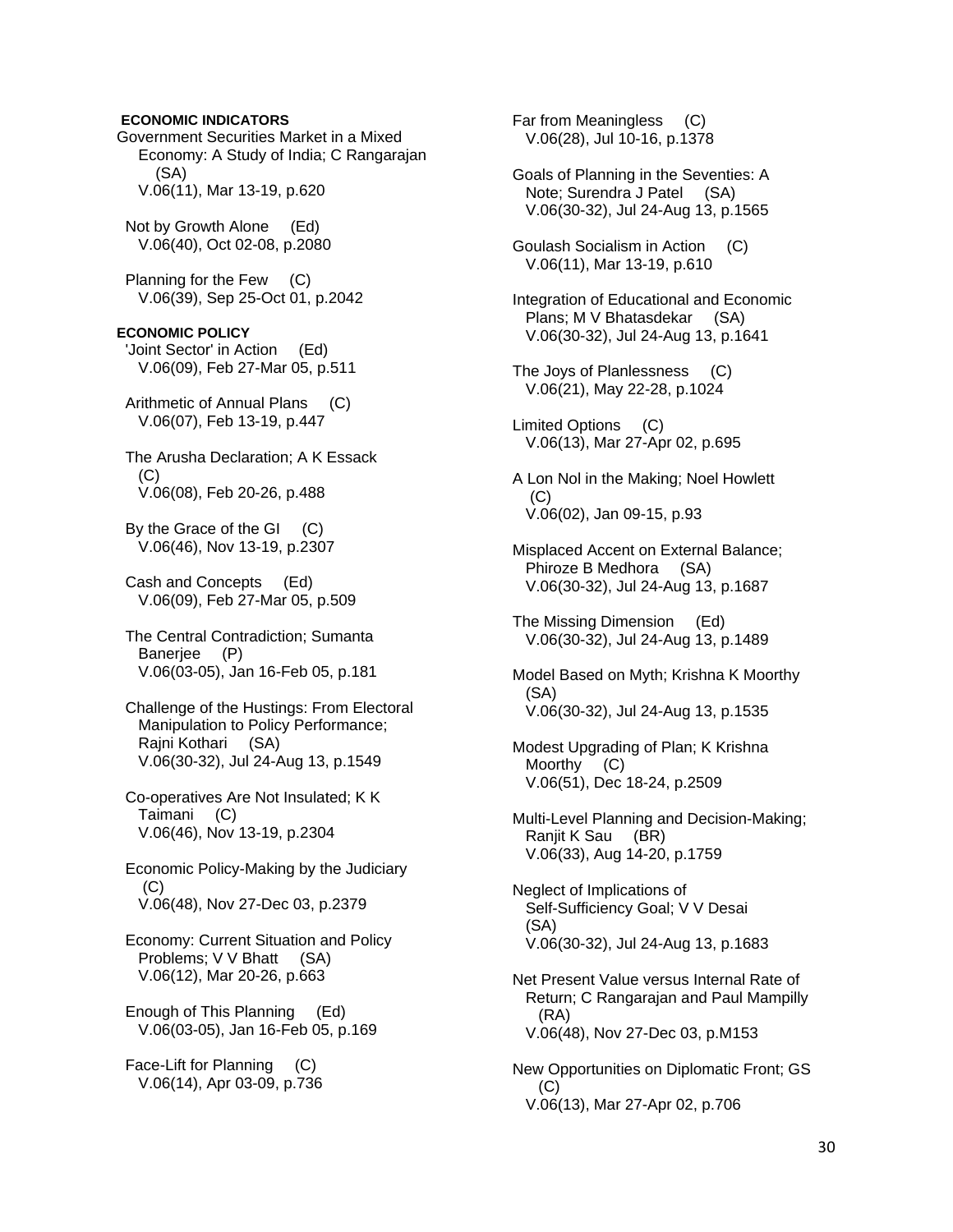## **ECONOMIC POLICY**

 New Planning Set-Up (C) V.06(19), May 08-14, p.947

 NSS and Some Poverty of Economic Methodology Therein; P R Brahmananda (SA) V.06(23), Jun 05-11, p.1153

 Off on Another Holiday (SA) V.06(30-32), Jul 24-Aug 13, p.1501

 Partial Perception (Ed) V.06(52), Dec 25-31, p.2529

 Planning and Concentration of Economic Power; Deepak Lal (SA) V.06(30-32), Jul 24-Aug 13, p.1693

 Planning for Performance in Banks; Kalyan Banerii (SA) V.06(21), May 22-28, p.1045

 Planning for the Poor; Romesh Diwan (SA) V.06(34), Aug 21-27, p.1809

 Planning from below with Reference to District Development and State Planning: A Note ; K N Raj (SA) V.06(30-32), Jul 24-Aug 13, p.1609

 Policy-Making and Social Indicators: The Structuring of National Preferences; Satish K Arora (SA) V.06(30-32), Jul 24-Aug 13, p.1557

 Putting Teeth into the Monopolies Act; A N Oza (SA) V.06(30-32), Jul 24-Aug 13, p.1703

 Restructuring the Community Model (C) V.06(03-05), Jan 16-Feb 05, p.206

 The Sixth Plan; Jean A Bernard (C) V.06(03-05), Jan 16-Feb 05, p.217

 Some Policy Priorities; H Surendra Prasad (SA) V.06(30-32), Jul 24-Aug 13, p.1573

Soviet Balance-Sheet (C) V.06(03-05), Jan 16-Feb 05, p.226

 Stability: Also Change (C) V.06(12), Mar 20-26, p.654  The New "Weltpolitik"; Aswini K Ray (C) V.06(38), Sep 18-24, p.2003

 Turning from Politics to Economics (C) V.06(13), Mar 27-Apr 02, p.703

Who Are the Poor (C) V.06(11), Mar 13-19, p.608

**ECONOMIC RECESSION**  Anti-Working Class Charter; Farrukh Dhondy (C) V.06(02), Jan 09-15, p.92

 Emerging Shortages; K Ramachandran (F) V.06(25), Jun 19-25, p.1225

 Planning for the Few (C) V.06(39), Sep 25-Oct 01, p.2042

 Rolls-Royce Crash; S R Tikekar (LE) V.06(11), Mar 13-19, p.603

 Spurious Distress (C) V.06(10), Mar 06-12, p.555

**ECONOMIC REFORMS**  Economy: Current Situation and Policy Problems; V V Bhatt (SA) V.06(12), Mar 20-26, p.663

 Growth by 'Liberalisation' (Ed) V.06(46), Nov 13-19, p.2294

 Multi-Level Planning and Decision-Making; Ranjit K Sau (BR) V.06(33), Aug 14-20, p.1759

**ECONOMIC RELATIONS**  Commodity Loans Not Enough (C) V.06(40), Oct 02-08, p.2081

 Forever Amber (Ed) V.06(45), Nov 06-12, p.2257

 A Historical Block (Ed) V.06(42-43), Oct 16-29, p.2176

 Inevitable End (Ed) V.06(34), Aug 21-27, p.1787

 A Realistic Agreement (Ed) V.06(45), Nov 06-12, p.2259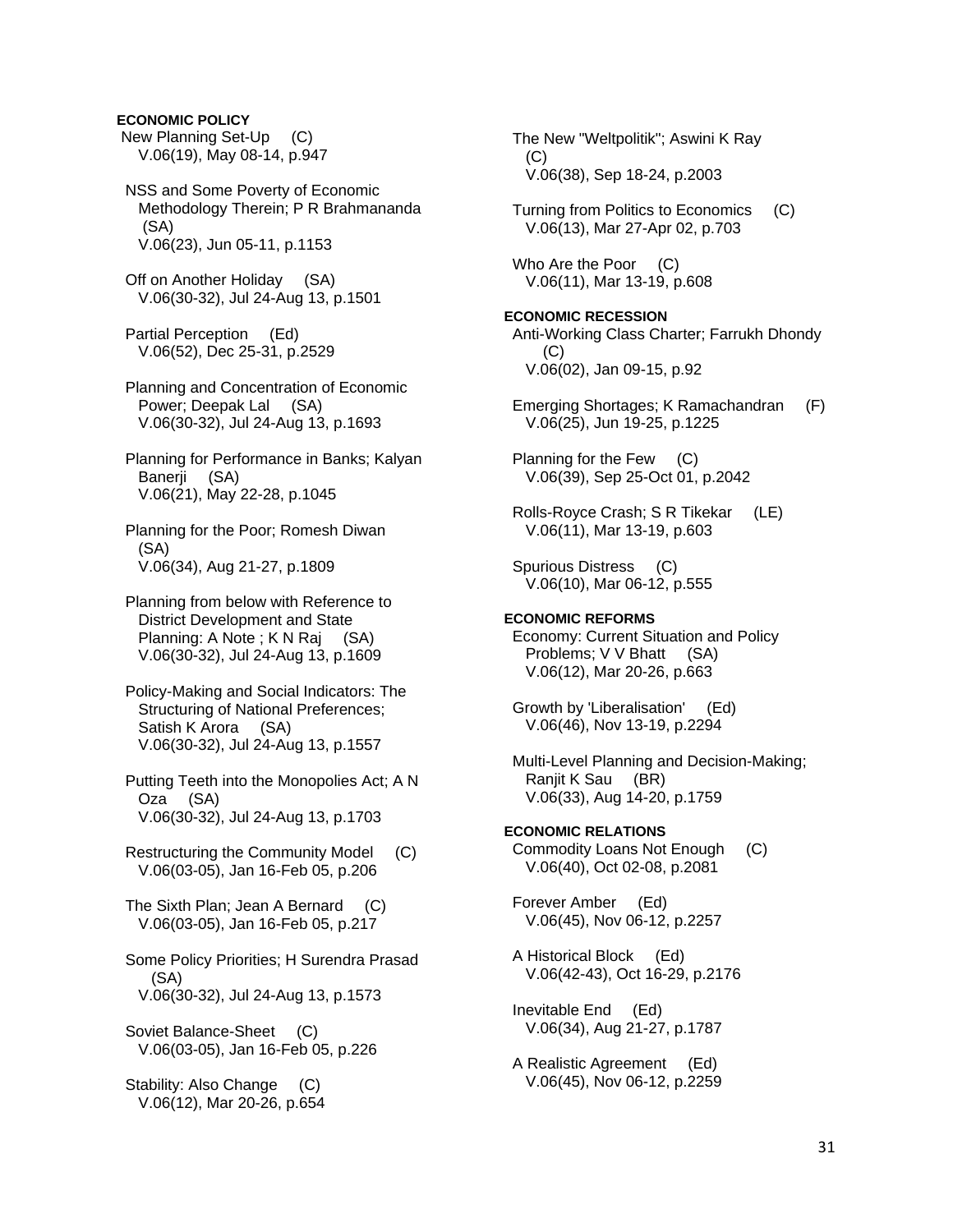## **ECONOMIC RELATIONS**

With Some Concessions (C) V.06(37), Sep 11-17, p.1940

 Wrong Accent (Ed) V.06(14), Apr 03-09, p.730

### **ECONOMIC SURVEYS**

 An Academic Document (Ed) V.06(22), May 29-Jun 04, p.1062

 Economic Growth in Asia: Balance-Sheet of a Decade; Bimal Jalan (OP) V.06(21), May 22-28, p.1032

 Stress Points in the Economy (BR) V.06(22), May 29-Jun 04, p.1083

### **ECONOMIC THEORY**

 Growth of Radical Economics in the US; Thomas E Weisskopf (SA) V.06(40), Oct 02-08, p.2104

### **ECONOMICS**

 Axiomatic Approach in Economics; D K Bose (BR) V.06(20), May 15-21, p.991

 Capacity Utilisation, Investment Pattern and Income Growth; Hannan Ezekie (SA) V.06(24), Jun 12-18, p.1183

 Criteria for Evaluation for Capital Projects; S A Dave and V V Bhatt (RA) V.06(35), Aug 28-Sep 03, p.M105

 Economic Outlook for 1971-72; Arthagnani (F) V.06(09), Feb 27-Mar 05, p.515

The Economic Pivot (C) V.06(03-05), Jan 16-Feb 05, p.227

 Economists' Case against Liner Conferences: A Comment; H M Trivedi (SA) V.06(08), Feb 20-26, p.507

 A Fine Show; Ashok V Desai (BR) V.06(15), Apr 10-16, p.779

 How Green Is the Green Revolution (C) V.06(02), Jan 09-15, p.88

 Logical Sequence (Ed) V.06(44), Oct 30-Nov 05, p.2219

 Notes towards a Theory of Underdevelopment (In Memoriam: Michael Kalecki); A K Bagchi (F) V.06(03-05), Jan 16-Feb 05, p.351

 On Irrelevance in Economics of Employment; Bimal Jalan (RA) V.06(50), Dec 11-17, p.2474

 On the Political Economy of the Transition Period; A N Oza (SA) V.06(30-32), Jul 24-Aug 13, p.1709

 The Theory of Efficient Neocolonialism; A K Bagchi (SA) V.06(30-32), Jul 24-Aug 13, p.1669

### **ECONOMISTS**

D R Gadgil; V M Dandekar (O) V.06(19), May 08-14, p.938

 Economists' Case against Liner Conferences: A Comment; H M Trivedi (SA) V.06(08), Feb 20-26, p.507

 Logical Sequence (Ed) V.06(44), Oct 30-Nov 05, p.2219

 Not a Static Threshold (Ed) V.06(01), Jan 02-08, p.01

 Not a Static Threshold; M L Dantwala (LE) V.06(06), Feb 06-12, p.410

 Obsession with Financial Losses (C) V.06(16), Apr 17-23, p.825

## **ECONOMY OF SCALE**

 Scale, Gestation and Durability: An Aspect of Project Selection; Ranjit K Sau (RA) V.06(22), May 29-Jun 04, p.M71

### **EDUCATION**

 Asian Education (ED) V.06(40), Oct 02-08, p.2103

 Heroic Quantifiers; P R Panchamukhi (BR) V.06(19), May 08-14, p.955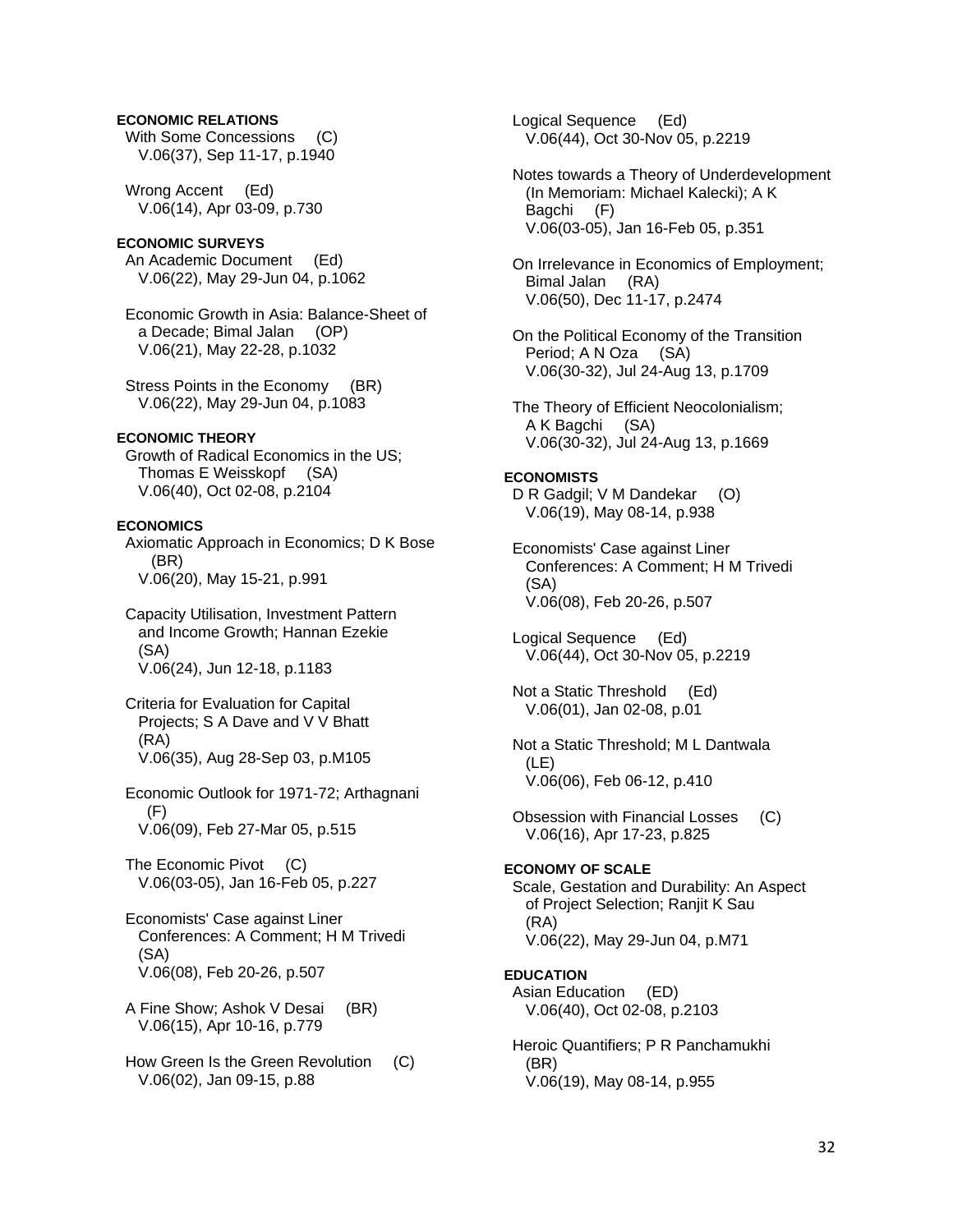## **EDUCATION**

 Integration of Educational and Economic Plans; M V Bhatasdekar (SA) V.06(30-32), Jul 24-Aug 13, p.1641

 The Market for Graduates: A Field Report; Enno W Hommes and Nivedita Trivedi (SA) V.06(50), Dec 11-17, p.2486

 No Partial Solution (Ed) V.06(40), Oct 02-08, p.2080

 No Partial Solution; Rajendra K Aneja  $(LE)$ V.06(51), Dec 18-24, p.2499

Priorities in Higher Education (C) V.06(47), Nov 20-26, p.2343

 Urban Planning and Some Questions of Social Policy; M S Gore (SA) V.06(30-32), Jul 24-Aug 13, p.1619

## **EDUCATION AND POLITICS**

 CPI(M)'s Miscalculations (Ed) V.06(48), Nov 27-Dec 03, p.2371

 Maharashtra's Somnambulant Universities  $(C)$ V.06(36), Sep 04-10, p.1907

 The University of Mysore: A Case Study in Decentralisation; Glynn L Wood (SA) V.06(24), Jun 12-18, p.1177

## **EDUCATIONAL INSTITUTIONS**

 The Resource-Gap (C) V.06(15), Apr 10-16, p.776

 Too Thinty Spread (C) V.06(41), Oct 09-15, p.2131

### **EDUCATIONAL POLICY AND REFORMS**

 Priorities in Educational Policy; S Shukla (SA) V.06(30-32), Jul 24-Aug 13, p.1649

 Priorities in Higher Education (C) V.06(47), Nov 20-26, p.2343

 Sabbaticals; Satish Saberwal (LE) V.06(09), Feb 27-Mar 05, p.514

 The Student Question; Jit Singh Uberoi (SA) V.06(22), May 29-Jun 04, p.1098

**EDUCATIONAL RESEARCH**  Area Studies in Indian Universities; J A Naik (C) V.06(40), Oct 02-08, p.2091

**ELECTIONS**  Alliance in Disarray (C) V.06(10), Mar 06-12, p.565

 Banking on New Voters (C) V.06(09), Feb 27-Mar 05, p.521

 Behind the Violence (C) V.06(03-05), Jan 16-Feb 05, p.193

 Call to Arms by DMK (Ed) V.06(01), Jan 02-08, p.02

 Challenge of the Hustings: From Electoral Manipulation to Policy Performance; Rajni Kothari (SA) V.06(30-32), Jul 24-Aug 13, p.1549

 Competitive Politics and Electoral Change: Introduction; Rajni Kothari (F) V.06(03-05), Jan 16-Feb 05, p.229

 Consolidation of Anti-Jan Sangh Vote: A Closer Look at Congress Election Triumph; Balraj Puri (C) V.06(17), Apr 24-30, p.856

 CPM's Tactical Gains (SA) V.06(30-32), Jul 24-Aug 13, p.1513

 Cultural Factors in Political Decision-Making: A Small Town Election in India; Binod Chand Agarwal (SA) V.06(08), Feb 20-26, p.495

 A Decisive Election (Ed) V.06(03-05), Jan 16-Feb 05, p.167

 Decline and Fall of Planning (C) V.06(03-05), Jan 16-Feb 05, p.185

 Democratic Interlude for Nation Building: Fifth Lok Sabha Elections; Iqbal Narain (SA) V.06(38), Sep 18-24, p.2023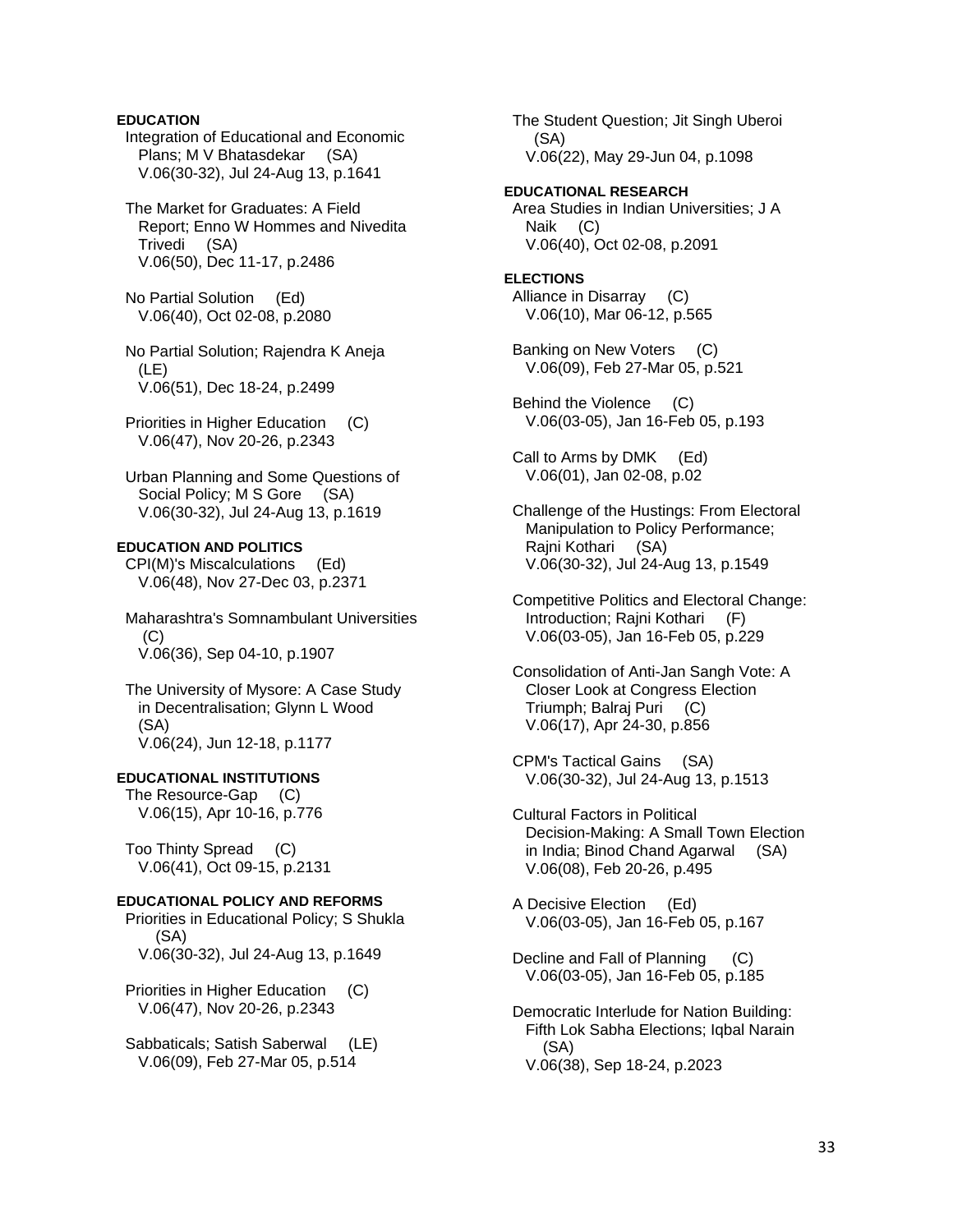## **ELECTIONS**

- The Election; Romesh Thapar (F) V.06(01), Jan 02-08, p.09
- Election Prescience (C) V.06(36), Sep 04-10, p.1906
- The Election Scene; Romesh Thapar (F) V.06(09), Feb 27-Mar 05, p.514
- Elections in a Scheduled Caste Neighbourhood: A Punjab Town; Veena Dua (SA) V.06(46), Nov 13-19, p.2323
- Fight for Floating Vote (Ed) V.06(10), Mar 06-12, p.554
- Fluctuating Voter Loyalties: Budhlada Assembly Constituency in 1969; R Chandidas (SA) V.06(10), Mar 06-12, p.583
- General Elections of 1967 in a Rajasthan Village; Anand Chakravarti (SA) V.06(33), Aug 14-20, p.1775
- General Elections of 1967 in a Rural Constituency; Imtiaz Ahmad (SA) V.06(36), Sep 04-10, p.1915
- General Elections of 1967 in a Small UP Town; Khadija A Gupta (SA) V.06(35), Aug 28-Sep 03, p.1881
- Goals of Planning in the Seventies: A Note; Surendra J Patel (SA) V.06(30-32), Jul 24-Aug 13, p.1565
- Holiday from Economics (C) V.06(01), Jan 02-08, p.12
- Missed Alliances (Ed) V.06(07), Feb 13-19, p.437
- Multiple Game; Y D Phadke (C) V.06(03-05), Jan 16-Feb 05, p.191
- The New Offensive (C) V.06(27), Jul 03-09, p.1319
- No Time for Moon-Shots (Ed) V.06(12), Mar 20-26, p.641

 Norms for the poll; Nireekshak (F) V.06(02), Jan 09-15, p.95

- Not Entirely without Gains; Nireekshak (F) V.06(10), Mar 06-12, p.577
- Not for Debate; Yogesh Atal (BR) V.06(39), Sep 25-Oct 01, p.2051
- Nothing to Lose (Ed) V.06(26), Jun 26-Jul 02, p.1263
- One More Election (Ed) V.06(09), Feb 27-Mar 05, p.510
- Patnaik in the Arena (C) V.06(41), Oct 09-15, p.2138
- Patterns of Political Instability: A Study of the 1969 Mid-Term Elections; Ramashray Roy (F) V.06(03-05), Jan 16-Feb 05, p.289
- Political Stratification of the Indian Electorate; Bashiruddin Ahmed (F) V.06(03-05), Jan 16-Feb 05, p.251
- Pragmatic Politics in a Rajasthan Town: Case Study of a Municipal Election; Hugh S Plunkett (SA) V.06(49), Dec 04-10, p.2422
- Press Performance on Election Forecasts; W H Morris-Jones (P) V.06(30-32), Jul 24-Aug 13, p.1493
- Return to Congress Dominance (Ed) V.06(10), Mar 06-12, p.554
- Return to Local Issues (Ed) V.06(17), Apr 24-30, p.847
- Sour Taste of Democracy (Ed) V.06(11), Mar 13-19, p.599
- Talking Elections; Romesh Thapar (F) V.06(02), Jan 09-15, p.75
- Tamil Nadu's Experience; Mohit Sen (C) V.06(02), Jan 09-15, p.85
- To Flog a Dead Horse; Nireekshak (F) V.06(48), Nov 27-Dec 03, p.2389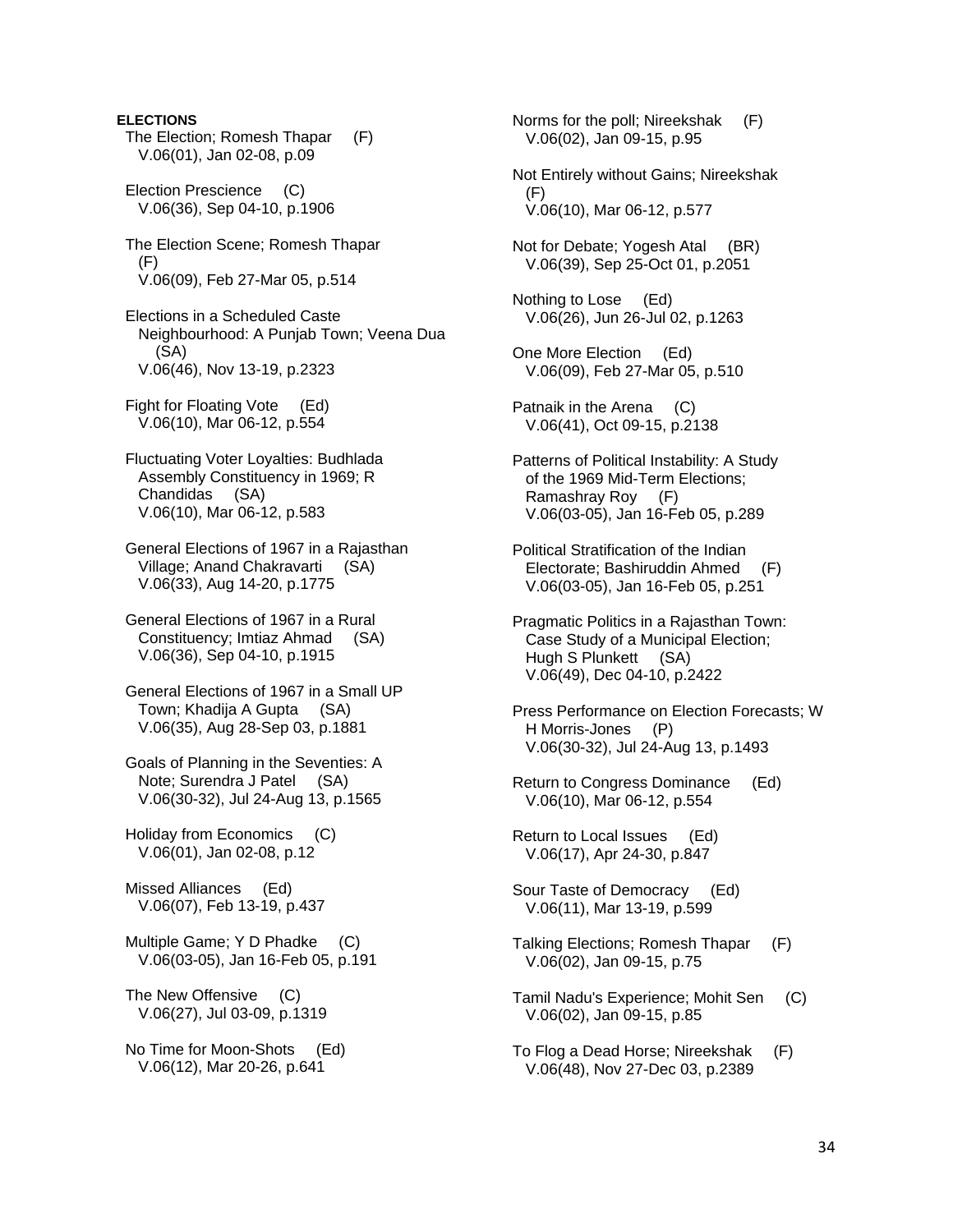### **ELECTIONS**

- Under-Currents; Romesh Thapar (F) V.06(08), Feb 20-26, p.481
- A Vote for Change; Harish Chandola  $(C)$ V.06(12), Mar 20-26, p.657
- Waiting.....; Romesh Thapar (F) V.06(10), Mar 06-12, p.559
- The Walkover (Ed) V.06(11), Mar 13-19, p.597
- Whir of Words; Nireekshak (F) V.06(08), Feb 20-26, p.489

### **ELECTORAL REFORMS**

- General Elections of 1967 in a Rural Constituency; Imtiaz Ahmad (SA) V.06(36), Sep 04-10, p.1915
- Political Stratification of the Indian Electorate; Bashiruddin Ahmed (F) V.06(03-05), Jan 16-Feb 05, p.251
- Princes, Yes; Capitalists, No (C) V.06(12), Mar 20-26, p.655
- A Vote for Change; Harish Chandola  $(C)$ V.06(12), Mar 20-26, p.657

### **ELECTRONICS INDUSTRY**

 Empire Building in Electronics; Dipak B R Chaudhuri (C) V.06(19), May 08-14, p.953

### **EMPLOYEES PROVIDENT FUND**

 Preoccupation with Form (Ed) V.06(36), Sep 04-10, p.1893

### **EMPLOYMENT**

 Employment Patterns in Large Farms of Punjab; Ashok Rudra (RA) V.06(26), Jun 26-Jul 02, p.A89

 Impact of Green Revolution on Landless Labour: A Note; Pratap C Aggarwal (SA) V.06(47), Nov 20-26, p.2363

 Integration of Educational and Economic Plans; M V Bhatasdekar (SA) V.06(30-32), Jul 24-Aug 13, p.1641

 On Irrelevance in Economics of Employment; Bimal Jalan (RA) V.06(50), Dec 11-17, p.2474

 A Problem of Strategy (Ed) V.06(37), Sep 11-17, p.1938

 Removing Disguised Unemployment; Ashok V Desai (BR) V.06(14), Apr 03-09, p.745

### **EMPLOYMENT POLICY**  Cash and Concepts (Ed) V.06(09), Feb 27-Mar 05, p.509

 Unemployment: Some Policy Issues; D Ghosh (SA) V.06(06), Feb 06-12, p.425

### **EMPLOYMENT PROGRAMMES**

 Rural Works Programme: Where It Has Gone Astray; Ranjit Gupta (SA) V.06(20), May 15-21, p.995

### **ENERGY CONSUMPTION**

 Heading for an Energy Crisis (C) V.06(12), Mar 20-26, p.644

### **ENERGY CRISIS**

 Heading for an Energy Crisis (C) V.06(12), Mar 20-26, p.644

### **ENERGY PLANNING AND POLICY**

 Cavalier Approach to Fuel Policy ; R S Ganapathy (C) V.06(37), Sep 11-17, p.1946

## **ENGINEERING EXPORTS**

 Large Orders Passed Up (Ed) V.06(14), Apr 03-09, p.730

 Lead Sector No More (Ed) V.06(29), Jul 17-23, p.1414

 Regaining Paradise (C) V.06(27), Jul 03-09, p.1311

 Steel Shortage Not to Blame (C) V.06(51), Dec 18-24, p.2496

## **ENGINEERING INDUSTRY**

 Changing Gear (C) V.06(21), May 22-28, p.1018

 Living off Reserves (C) V.06(20), May 15-21, p.977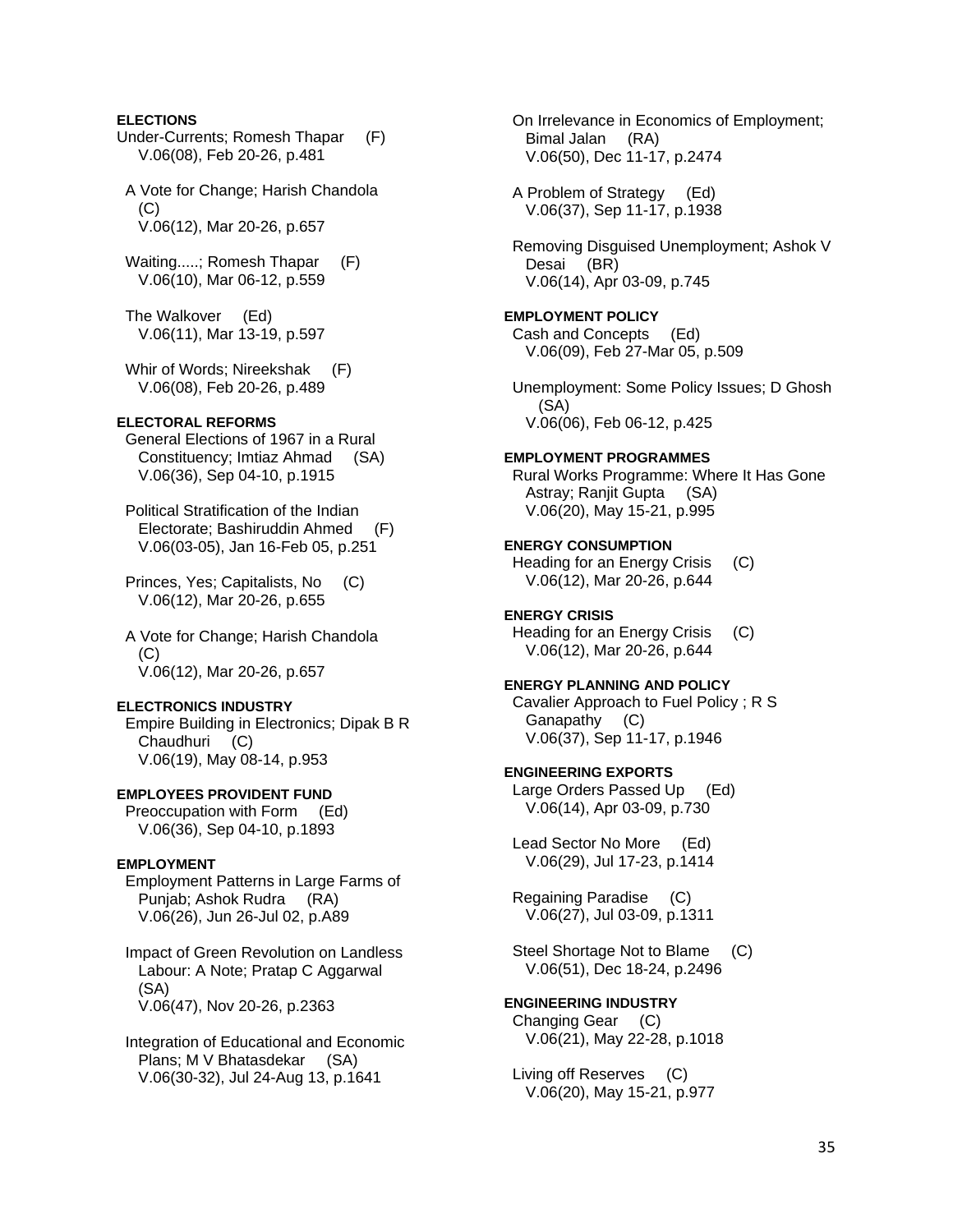## **ENGINEERS**

 For Whom the Engineer Toils; Richard F Devon (SA) V.06(48), Nov 27-Dec 03, p.2395

### **ENTREPRENURSHIP**

 Indian Entrepreneurship in Historical Perspective: A Re-Interpretation; Dwijendra Tripathi (RA) V.06(22), May 29-Jun 04, p.M59

## **ENVIRONMENTAL PLANNING AND POLICY**

 Environmental Quality Management and Development Planning; Ignacy Sachs (SA) V.06(30-32), Jul 24-Aug 13, p.1635

## **EUROPEAN UNION**

 Entry on Faith (C) V.06(33), Aug 14-20, p.1755

## **EXCHANGE RATES**

 Desirable Features in a New International Monetary System; C Rangarajan (SA) V.06(41), Oct 09-15, p.2159

 The Dollar Link (Ed) V.06(51), Dec 18-24, p.2494

 Dollar versus Deutschmark; Aswini K Ray (C) V.06(22), May 29-Jun 04, p.1981

 Domestic Resource Cost (LE) V.06(49), Dec 04-10, p.2419

 Domestic Resource Cost; Samuel Paul (LE) V.06(52), Dec 25-31, p.2536

 The Floating Mark (C) V.06(20), May 15-21, p.976

 Fragile Work of Art (C) V.06(52), Dec 25-31, p.2532

 Freezing the Float (Ed) V.06(49), Dec 04-10, p.2414

 Going Stable (C) V.06(52), Dec 25-31, p.2532

 Illogicality of Being Logical (Ed) V.06(35), Aug 28-Sep 03, p.1842  Mending World's Money (Ed) V.06(34), Aug 21-27, p.1785

 Politics of the Currency Crisis (C) V.06(21), May 22-28, p.1030

 World Monetary Crisis and Underdeveloped Countries; I S Gulati (SA) V.06(40), Oct 02-08, p.2098

### **EXIM POLICY**

 Exports without Subsidy (C) V.06(17), Apr 24-30, p.848

 Not by Crash Programmes (C) V.06(01), Jan 02-08, p.06

 Traditional Thinking (C) V.06(19), May 08-14, p.936

### **EXPORT ORIENTED INDUSTRIES**

 Non-Traditional Industries as Exporters: A Case Study; Ashok V Desai (RA) V.06(35), Aug 28-Sep 03, p.M123

## **EXPORT PROCESSING ZONES**

 Export Processing Zones: Gains at the Margin; Angus Hone (C) V.06(47), Nov 20-26, p.2345

## **EXPORTS**

 Bounty from Government (C) V.06(40), Oct 02-08, p.2081

 Competitiveness of Indian Steel Exports; Samuel Paul (SA) V.06(22), May 29-Jun 04, p.1087

 Competitiveness of Indian Steel Exports: Reply; Samuel Paul (SA) V.06(46), Nov 13-19, p.2327

 End of Export Assistance (F) V.06(14), Apr 03-09, p.740

 Export Processing Zones: Gains at the Margin; Angus Hone (C) V.06(47), Nov 20-26, p.2345

 Export Promotion at Micro Level (Ed) V.06(26), Jun 26-Jul 02, p.1263

 Freight Assistance for Exports; H M Trivedi (LE) V.06(23), Jun 05-11, p.1119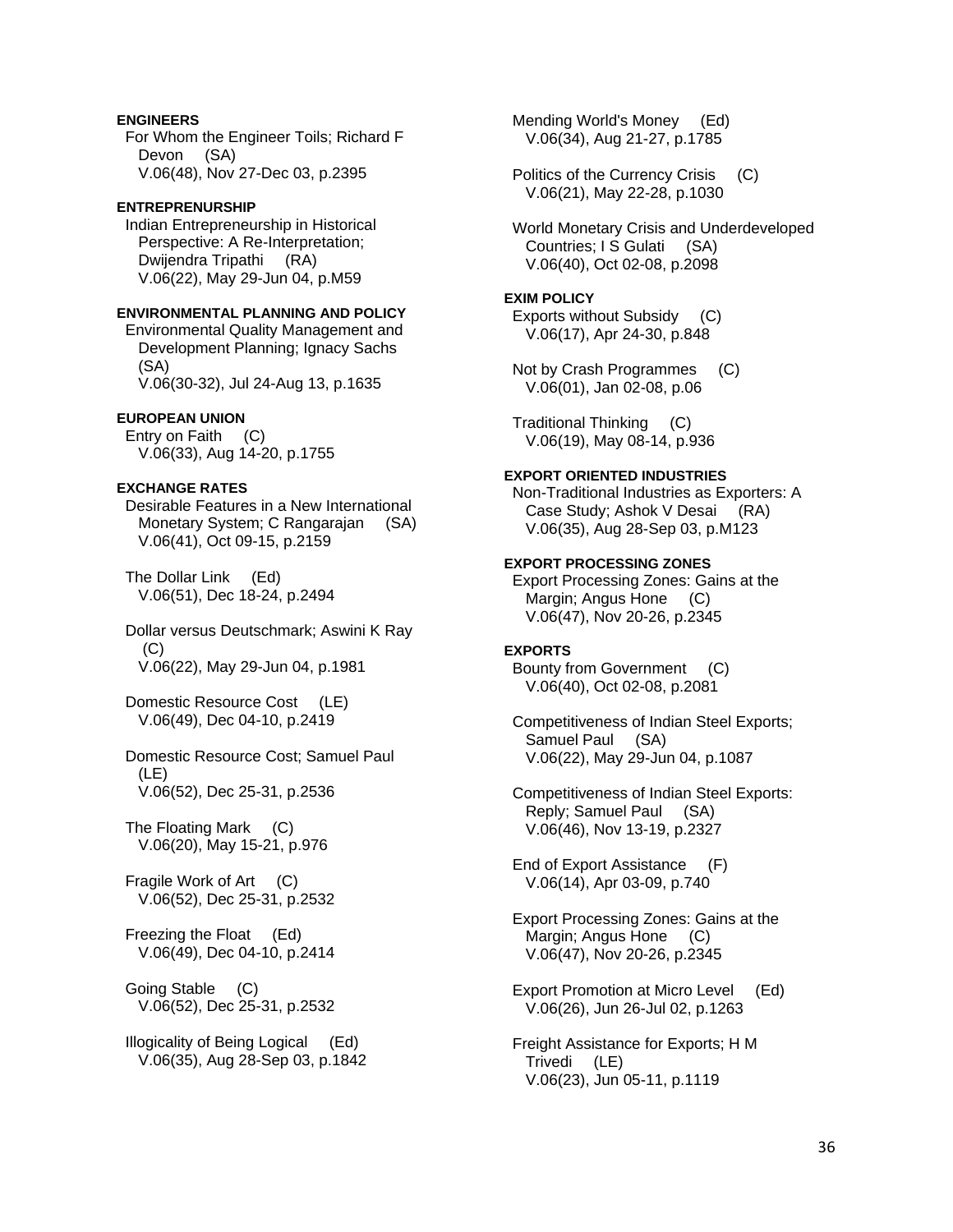# **EXPORTS**  Impending Threat to Exports (F) V.06(10), Mar 06-12, p.561 Internal Constraints (C) V.06(39), Sep 25-Oct 01, p.2032 Iron Ore Needs Perspective Planning; D C Kale (F) V.06(16), Apr 17-23, p.811 Lost and Found (C) V.06(18), May 01-07, p.892 Market Diversification (C) V.06(52), Dec 25-31, p.2533 Much of a Muchness (C) V.06(39), Sep 25-Oct 01, p.2033 Non-Traditional Industries as Exporters: A Case Study; Ashok V Desai (RA) V.06(35), Aug 28-Sep 03, p.M123 Not by Crash Programmes (C) V.06(01), Jan 02-08, p.06 Steel Shortage Not to Blame (C) V.06(51), Dec 18-24, p.2496 Swallows and Summers (Ed) V.06(22), May 29-Jun 04, p.1063 Zeal without Co-Ordination (C) V.06(44), Oct 30-Nov 05, p.2220 **FAMILY PLANNING**  Family Planning Programmes: A Reassessment; A R Kamar (SA) V.06(13), Mar 27-Apr 02, p.723 Impact of the Family Planning Programme in Greater Bombay; Veena Soni (SA)

 What Did Fail? Loop (IUCD) as a Contraceptive? Administrators of Loop Programme? Or, Our Ill-Conceived Expectations; Kumudini Dandekar and Surekha Nikam (SA) V.06(48), Nov 27-Dec 03, p.2392

V.06(35), Aug 28-Sep 03, p.1867

#### **FAMINE**

 Starvation Amidst Plenty (Ed) V.06(48), Nov 27-Dec 03, p.2370

# **COMMERCE AND INDUSTRY**  Selective Study (C) V.06(50), Dec 11-17, p.2457 Time for Reassurances (Ed) V.06(16), Apr 17-23, p.807 Treading Softly (C) V.06(16), Apr 17-23, p.817 **FERTILIZER INDUSTRY**  Despite the Overall Gap (C) V.06(25), Jun 19-25, p.1209 In the Same Boat (C) V.06(36), Sep 04-10, p.1897 An Infertile Lobby; Dipak B R Chaudhuri (C) V.06(40), Oct 02-08, p.2090 Not an Independent Variable (Ed) V.06(23), Jun 05-11, p.1114 Without Insulation (C) V.06(26), Jun 26-Jul 02, p.1266 **FERTILIZERS**  Fertiliser Use and Efficiency in Resource Allocation: A Study of Paddy Crop in an IADP Block; V N Misra (SA) V.06(14), Apr 03-09, p.752 Problems of Fertiliser Distribution and Use; H B Shivamaggi (RA) V.06(52), Dec 25-31, p.A154 Problems of Fertiliser Distribution and Use; H B Shivamaggi (RA) V.06(52), Dec 25-31, p.A154 **FEUDALISM**  The New Feudalism (Ed) V.06(23), Jun 05-11, p.1115 **FINANCES, STATES**  Any Takers (Ed) V.06(28), Jul 10-16, p.1361 Towards Discounts Again (C) V.06(33), Aug 14-20, p.1736 **FINANCIAL INSTITUTIONS**

**FEDERATION OF INDIAN CHAMBERS OF** 

 Limited' Spheres' (Ed) V.06(13), Mar 27-Apr 02, p.691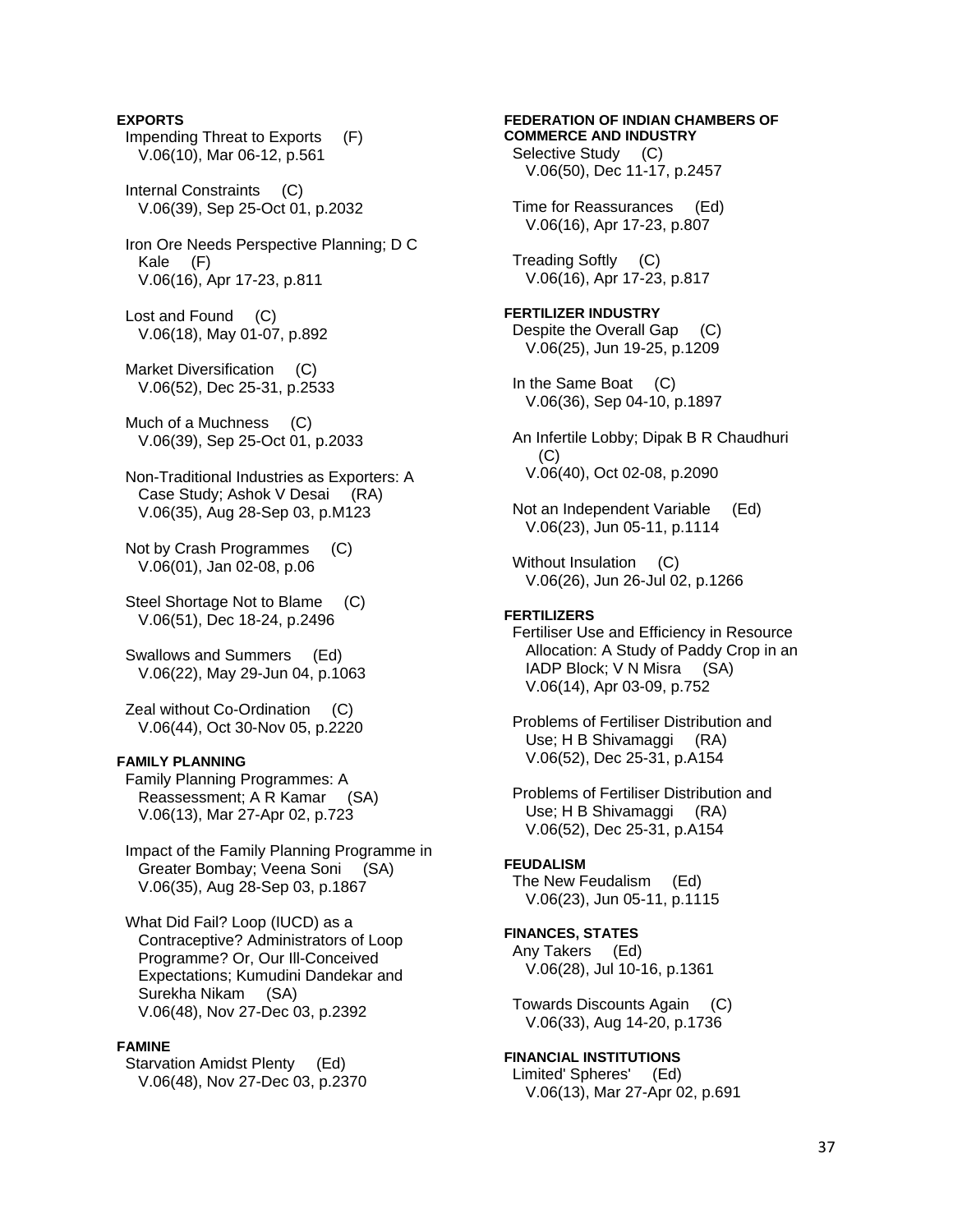## **FINANCIAL INSTITUTIONS**

 Poly-Conversion (C) V.06(25), Jun 19-25, p.1208

 Ready for New Ideas (C) V.06(35), Aug 28-Sep 03, p.1846

### **FISCAL POLICY**

 Fiscal Policy Review (C) V.06(14), Apr 03-09, p.735

**FISHERIES AND MARINE PRODUCTS**  In Troubled Waters (C) V.06(42-43), Oct 16-29, p.2178

## **FIVE YEAR PLANS**

 Partial Perception (Ed) V.06(52), Dec 25-31, p.2529

## **FIVE YEAR PLANS-1966-1969**

 Fourth Plan: Mid-Term Appraisal (SS) V.06(52), Dec 25-31, p.2534

## **FIVE YEAR PLANS-1969-1974**

 Industry and the Fourth Plan (SA) V.06(21), May 22-28, p.1039

 The Joys of Planlessness (C) V.06(21), May 22-28, p.1024

 Planning and the New Agricultural Strategy; Ashok Rudra (SA) V.06(06), Feb 06-12, p.429

## **FIVE YEAR PLANS-1971-1975**

 Modest Upgrading of Plan; K Krishna Moorthy (C) V.06(51), Dec 18-24, p.2509

## **FLOODS**

 Deluge by Default (C) V.06(39), Sep 25-Oct 01, p.2045

## **FOOD CONSUMPTION**

 For Whose Benefit (Ed) V.06(39), Sep 25-Oct 01, p.2030

 Meat Potential of India; Ashok V Desai (SA) V.06(17), Apr 24-30, p.874

#### **FOOD POLICY**

 Capitulation without Showdown (Ed) V.06(16), Apr 17-23, p.806

 Gaps in Food Policy and Analysis; S K Ray (BR) V.06(08), Feb 20-26, p.492

### **FOOD PRODUCTION**

 Missing Momentum (Ed) V.06(49), Dec 04-10, p.2414

## **FOOD RESERVES**

 For Whose Benefit (Ed) V.06(39), Sep 25-Oct 01, p.2030

 A Linear Programming Model for Storage of Buffer Stocks of Foodgrains; L V Natarajan and A S Rao (SA) V.06(49), Dec 04-10, p.2439

## **FOOD SUPPLY**

 Weather and Reserve Stocks for Foodgrains; S K Ray (RA) V.06(39), Sep 25-Oct 01, p.A131

## **FOODGRAIN TRADE**

 Foodgrains Demand and Supply: Projection of Regional Imbalances; S K Ray (RA) V.06(26), Jun 26-Jul 02, p.A59

 Grow More Food Policies; S Sengupta (BR) V.06(13), Mar 27-Apr 02, p.715

 A Linear Programming Model for Storage of Buffer Stocks of Foodgrains; L V Natarajan and A S Rao (SA) V.06(49), Dec 04-10, p.2439

 Weather and Reserve Stocks for Foodgrains; S K Ray (RA) V.06(39), Sep 25-Oct 01, p.A131

# **FOODGRAINS PROCUREMENT**

 Dark Patches (Ed) V.06(35), Aug 28-Sep 03, p.1842

 Hasty Talk of 'Plenty' (C) V.06(35), Aug 28-Sep 03, p.1850

 Whose Bureaucracy, Whose Grain (Ed) V.06(26), Jul 03-09, p.1306

## **FOREIGN AFFAIRS**

 Only the Mountains Are Serene (C) V.06(01), Jan 02-08, p.13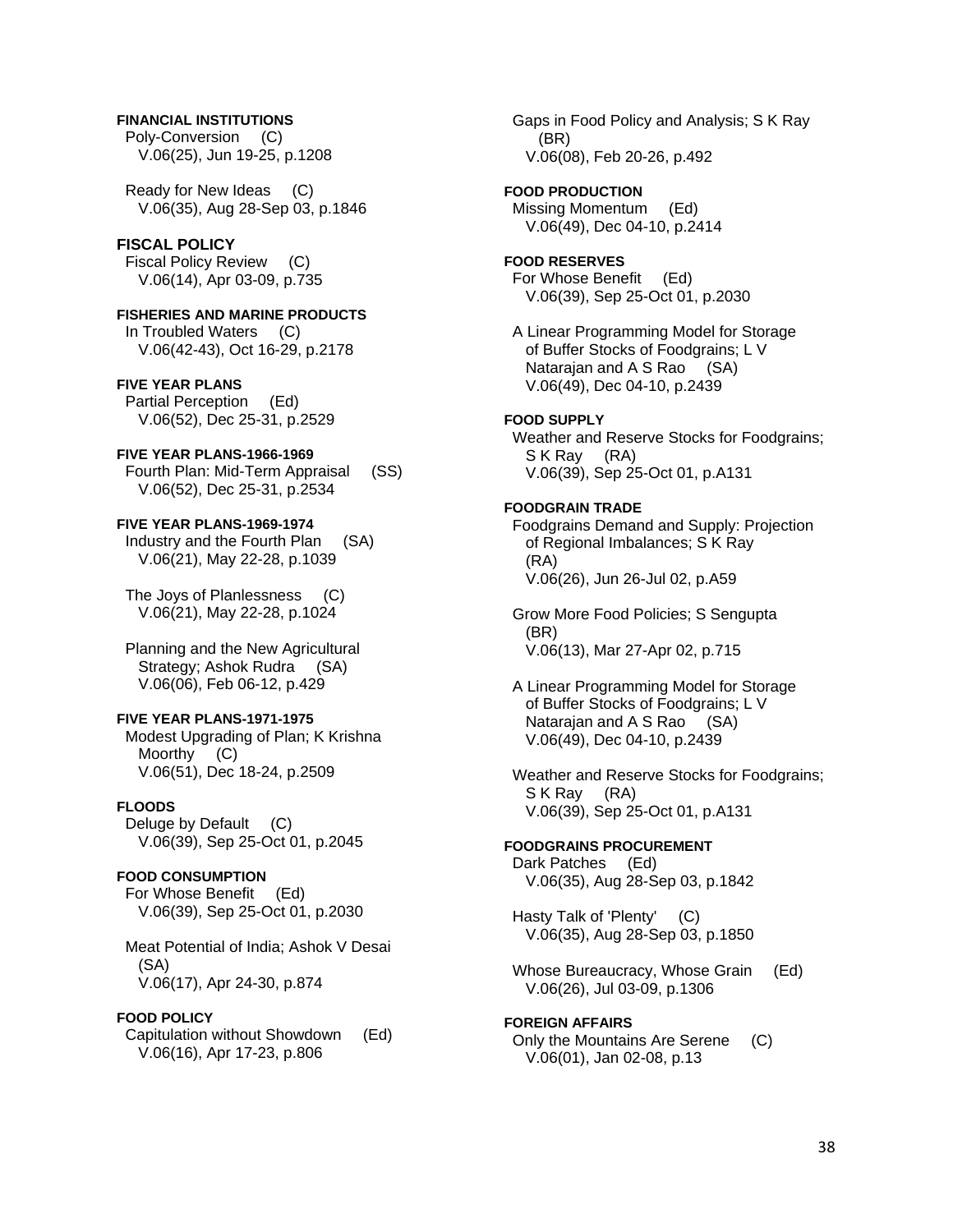**FOREIGN CAPITAL**  Failing to Calculate (Ed) V.06(39), Sep 25-Oct 01, p.2031

**FOREIGN COLLABORATIONS**  Disputed Cost-Benefit (C) V.06(34), Aug 21-27, p.1789

 Double Standards (C) V.06(22), May 29-Jun 04, p.1064

 For Home Consumption (Ed) V.06(46), Nov 13-19, p.2295

 Foreign Collaboration in Indian Industry; V N Balasubramanyam (RA) V.06(48), Nov 27-Dec 03, p.M159

 R and D Redundant (Ed) V.06(45), Nov 06-12, p.2258

 Selective Study (C) V.06(50), Dec 11-17, p.2457

 Shipping Corporation's Expansion (Ed) V.06(35), Aug 28-Sep 03, p.M94

## **FOREIGN DIRECT INVESTMENT**

 Foreign Technology: Role and Control; Baldev Singh (BR) V.06(47), Nov 20-26, p.2353

 Getting into Trouble (C) V.06(25), Jun 19-25, p.1210

 No Bars (Ed) V.06(35), Aug 28-Sep 03, p.1843

## **FOREIGN EXCHANGE**

 Criteria for Evaluation for Capital Projects; S A Dave and V V Bhatt (RA) V.06(35), Aug 28-Sep 03, p.M105

 Moonshine on Software (Ed) V.06(41), Oct 09-15, p.2125

 What Price Foreign Credits (Ed) V.06(21), May 22-28, p.1015

**FOREIGN EXCHANGE REGULATIONS**  Currencies in Turmoil (C) V.06(35), Aug 28-Sep 03, p.1851

 and Their Implications for India; Samuel Paul and Charan D Wadhva (SA) V.06(39), Sep 25-Oct 01, p.2063 **FOREIGN INVESTMENT**  Neocolonialism and Indian Publishing; Philip G Altbach (C) V.06(18), May 01-07, p.902 **FOREIGN POLICY**  Area Studies in Indian Universities; J A Naik (C) V.06(40), Oct 02-08, p.2091 Bangla Desh Bungled; Balraj Puri (SA) V.06(30-32), Jul 24-Aug 13, p.1517 Behind the Dialogue Move; A K Essack (C) V.06(26), Jun 26-Jul 02, p.1275 Bending with the Wind Again (C) V.06(33), Aug 14-20, p.1757 Bound by Treaty (Ed) V.06(33), Aug 14-20, p.1733 China and South Asia; Indrajit (P) V.06(13), Mar 27-Apr 02, p.702 Content Analysis of India's Image among US Foreign Policy Decision-Makers; Joanne F Loomba (SA) V.06(44), Oct 30-Nov 05, p.22239 The Current Mood; Romesh Thapar (F) V.06(20), May 15-21, p.979 The Decision-Making Apparatus; Romesh Thapar (F) V.06(35), Aug 28-Sep 03, p.1847 Domesticating Foreign Policy (Ed) V.06(47), Nov 20-26, p.2333 Easy Judgments; Nireekshak (F) V.06(39), Sep 25-Oct 01, p.2049 A Few Grim Facts: At Last; Nireekshak (F) V.06(27), Jul 03-09, p.1326

The Dollar Crisis: Possible Solutions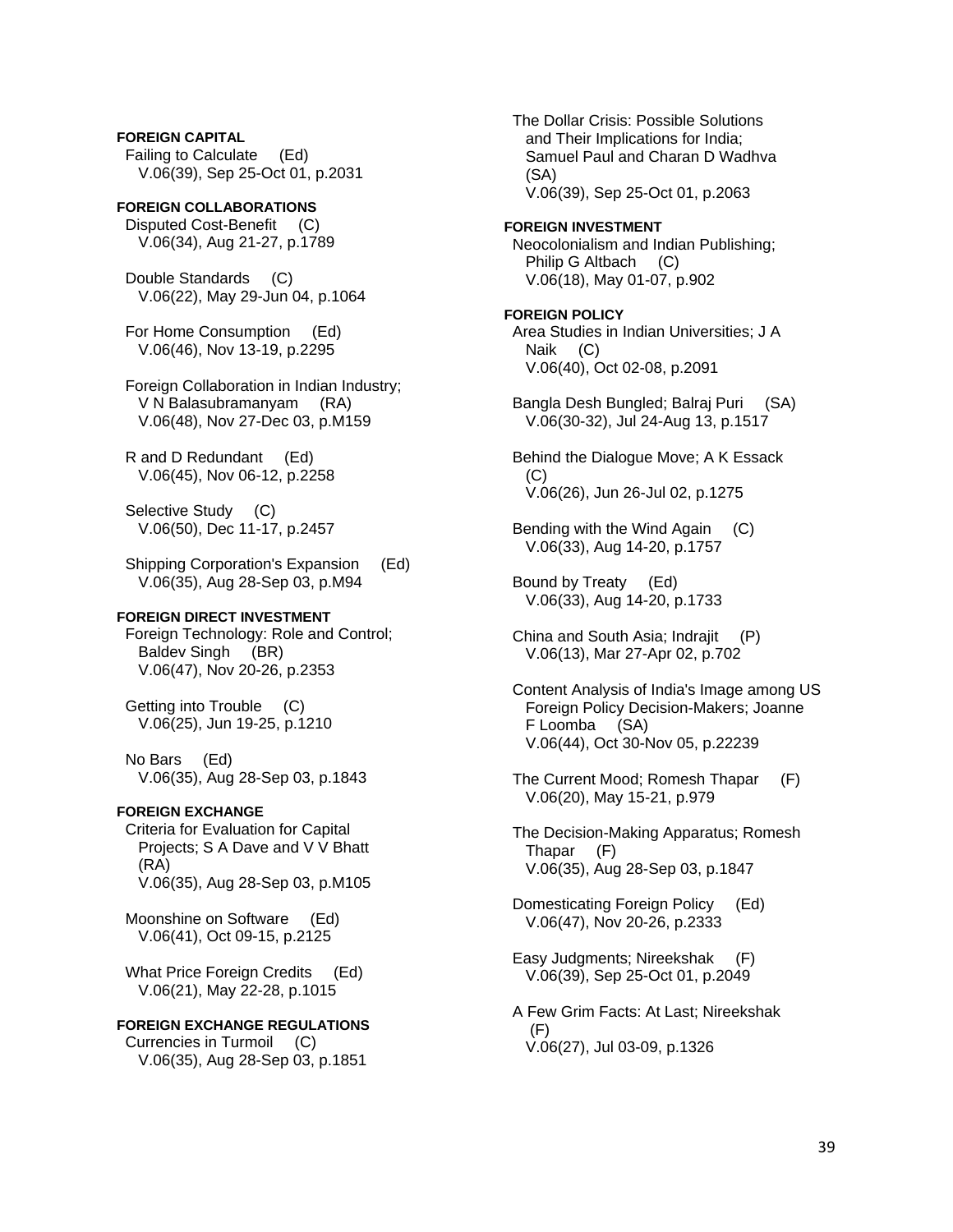**FOREIGN POLICY**  Foreign Policy Planning; B L Maheshwari (BR) V.06(48), Nov 27-Dec 03, p.2391 Foreign Policy Rethinking; Ram Mohan (C) V.06(20), May 15-21, p.985 From Independence to Political Settlement; G S Bhargava (C) V.06(45), Nov 06-12, p.2266 Fruitless Errand (Ed) V.06(24), Jun 12-18, p.1157 Generation Gap (Ed) V.06(21), May 22-28, p.1014 India and South Asia: Growing Economic Stake; Sumanta Banerjee (C) V.06(24), Jun 12-18, p.1168 India, Pakistan, US and Bangla Desh; Jagdish Bhagwati and Padma Desai (C) V.06(33), Aug 14-20, p.1751 Indian Communists and Foreign Policy; Mohan Ram (BR) V.06(52), Dec 25-31, p.2553 Indira's Ostpolitik - and Brandt's; Aswini K Ray (C) V.06(48), Nov 27-Dec 03, p.2384 The Indo-Soviet Compact; Romesh Thapar (F) V.06(33), Aug 14-20, p.1738 The Indo-Soviet Treaty; G P Deshpande (P) V.06(34), Aug 21-27, p.1802 Innocence in South Block; G P Deshpande (C) V.06(24), Jun 12-18, p.1167 Interlude for Diplomacy (Ed) V.06(47), Nov 20-26, p.2334 Issue Unclenched; Nireekshak (F) V.06(35), Aug 28-Sep 03, p.1861

 Journalist as Political Analyst; Girja Kumar (BR) V.06(12), Mar 20-26, p.661 Lost Balance of Power (Ed) V.06(50), Dec 11-17, p.2454

 Missions to Peking (C) V.06(26), Jun 26-Jul 02, p.1278

 Much Ado about Perfidious America; Nireekshak (F) V.06(28), Jul 10-16, p.1385

 Narrowing Options (Ed) V.06(30-32), Jul 24-Aug 13, p.1487

 Preparing for the Power Game; Romesh Thapar (F) V.06(34), Aug 21-27, p.1792

 A Relevant Pakistan Policy (Ed) V.06(03-05), Jan 16-Feb 05, p.171

 Relevant Radicalism; Romesh Thapar (F) V.06(41), Oct 09-15, p.2133

Sauce and Sausage (Ed) V.06(38), Sep 18-24, p.1991

 Search for Complete Security (Ed) V.06(36), Sep 04-10, p.1894

 Significance of Bangla Desh; Dhananjoy  $(C)$ V.06(52), Dec 25-31, p.2541

 Soviet Balance-Sheet (C) V.06(03-05), Jan 16-Feb 05, p.226

 Soviet Gains (Ed) V.06(36), Sep 04-10, p.1895

 Soviet Union's Pakistan Policy; J A Naik (C) V.06(29), Jul 17-23, p.1424

 Soviet View of the Treaty: Non-Alignment Plus; Zafar Imam (SA) V.06(40), Oct 02-08, p.2101

 The Strangest of Situations; Romesh Thapar (F) V.06(30-32), Jul 24-Aug 13, p.1499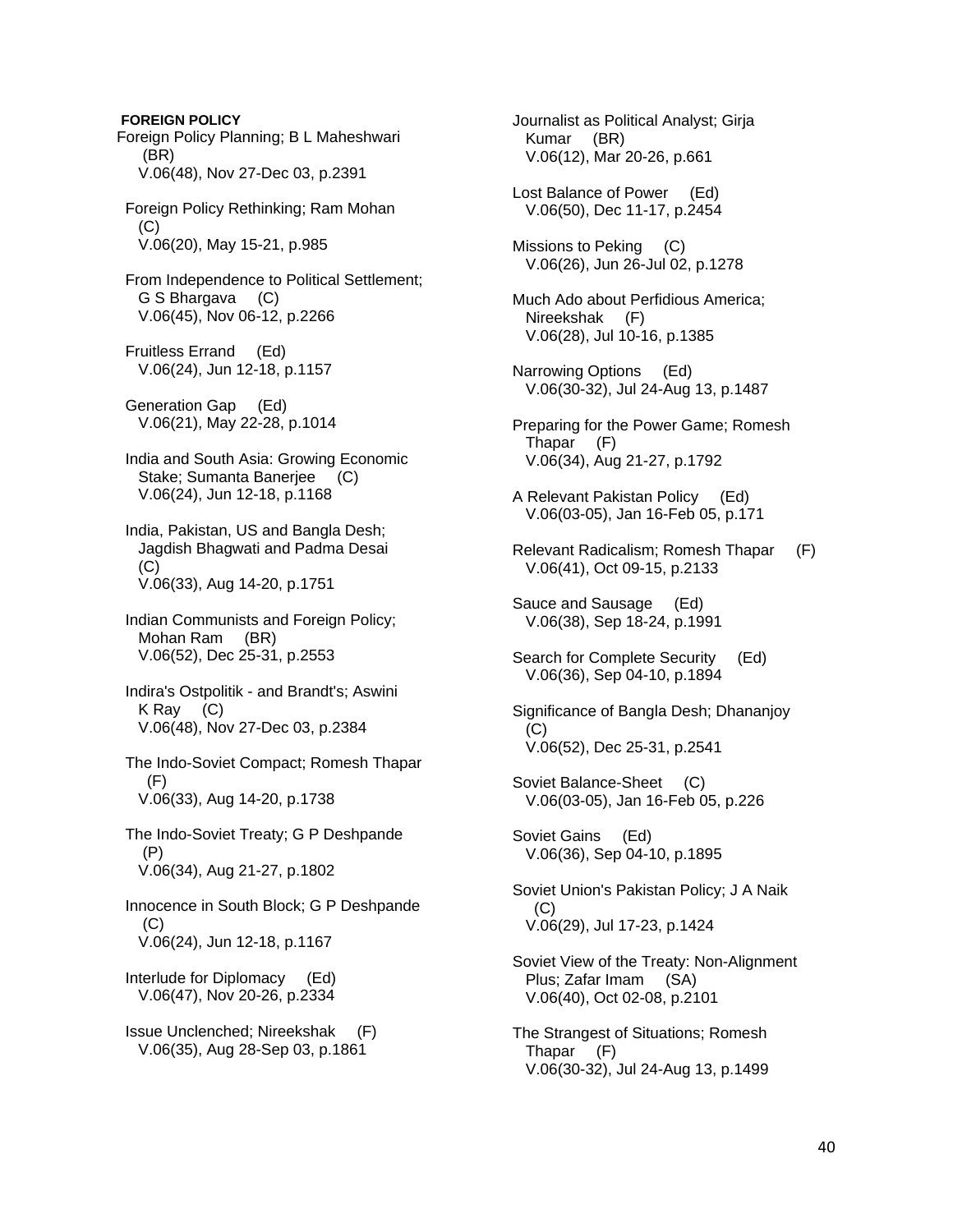**FOREIGN POLICY**  Theorising on the Crisis; Romesh Thapar (F) V.06(26), Jun 26-Jul 02, p.1268 Time for Cool (Ed) V.06(46), Nov 13-19, p.2293 What's He Coming For (Ed) V.06(01), Jan 02-08, p.02 Will China Desert; Harish Chandola (C) V.06(01), Jan 02-08, p.17 **FOREIGN RELATIONS**  Attitudinising Galore; Nireekshak (F) V.06(47), Nov 20-26, p.2352 Changes in the OAS; Mohan Ram (C) V.06(27), Jul 03-09, p.1325 Diplomatic Failure (Ed) V.06(50), Dec 11-17, p.2455 Easy Judgments; Nireekshak (F) V.06(39), Sep 25-Oct 01, p.2049 Emerging Consensus (Ed) V.06(39), Sep 25-Oct 01, p.2029 Indira's Ostpolitik - and Brandt's; Aswini K Ray (C) V.06(48), Nov 27-Dec 03, p.2384 The Moscow Meeting; Romesh Thapar (F) V.06(39), Sep 25-Oct 01, p.2037 Not a Dull Moment; Romesh Thapar (F) V.06(38), Sep 18-24, p.1997 Peking Picks a Friend; Harish Chandola (C) V.06(38), Sep 18-24, p.2002 The Refugees Have Their Uses; G P Deshpande (C) V.06(42-43), Oct 16-29, p.2186 Significance of Bangla Desh; Dhananjoy (C) V.06(52), Dec 25-31, p.2541 Sino-Indian Relations; Karki T Hussain (SA) V.06(38), Sep 18-24, p.2017 Soviet Union and the War (C)

 V.06(50), Dec 11-17, p.2461 The Touring Season; Romesh Thapar (F) V.06(36), Sep 04-10, p.1901 Yahya's Options (Ed) V.06(48), Nov 27-Dec 03, p.2369 **FOREIGN TRADE**  Clarifying the Many Roles (C) V.06(14), Apr 03-09, p.732 Competitiveness of Indian Steel Exports: A Comment; S A Dave and S K Subramanian (SA) V.06(37), Sep 11-17, p.1979 The Dollar Crisis: Possible Solutions and Their Implications for India; Samuel Paul and Charan D Wadhva (SA) V.06(39), Sep 25-Oct 01, p.2063 Economy: Current Situation and Policy Problems; V V Bhatt (SA) V.06(12), Mar 20-26, p.663 Export Promotion at Micro Level (Ed) V.06(26), Jun 26-Jul 02, p.1263 Exporters Starved of Steel (C) V.06(34), Aug 21-27, p.1796 Exports without Subsidy (C) V.06(17), Apr 24-30, p.848 Foreign Cotton (F) V.06(16), Apr 17-23, p.814 Friendly Arm-Twist (Ed) V.06(17), Apr 24-30, p.846 IADP for Cotton (F) V.06(12), Mar 20-26, p.649 India's Trade Prospects in Latin America; Ram Mohan (C) V.06(47), Nov 20-26, p.2347 Inevitable End (Ed) V.06(34), Aug 21-27, p.1787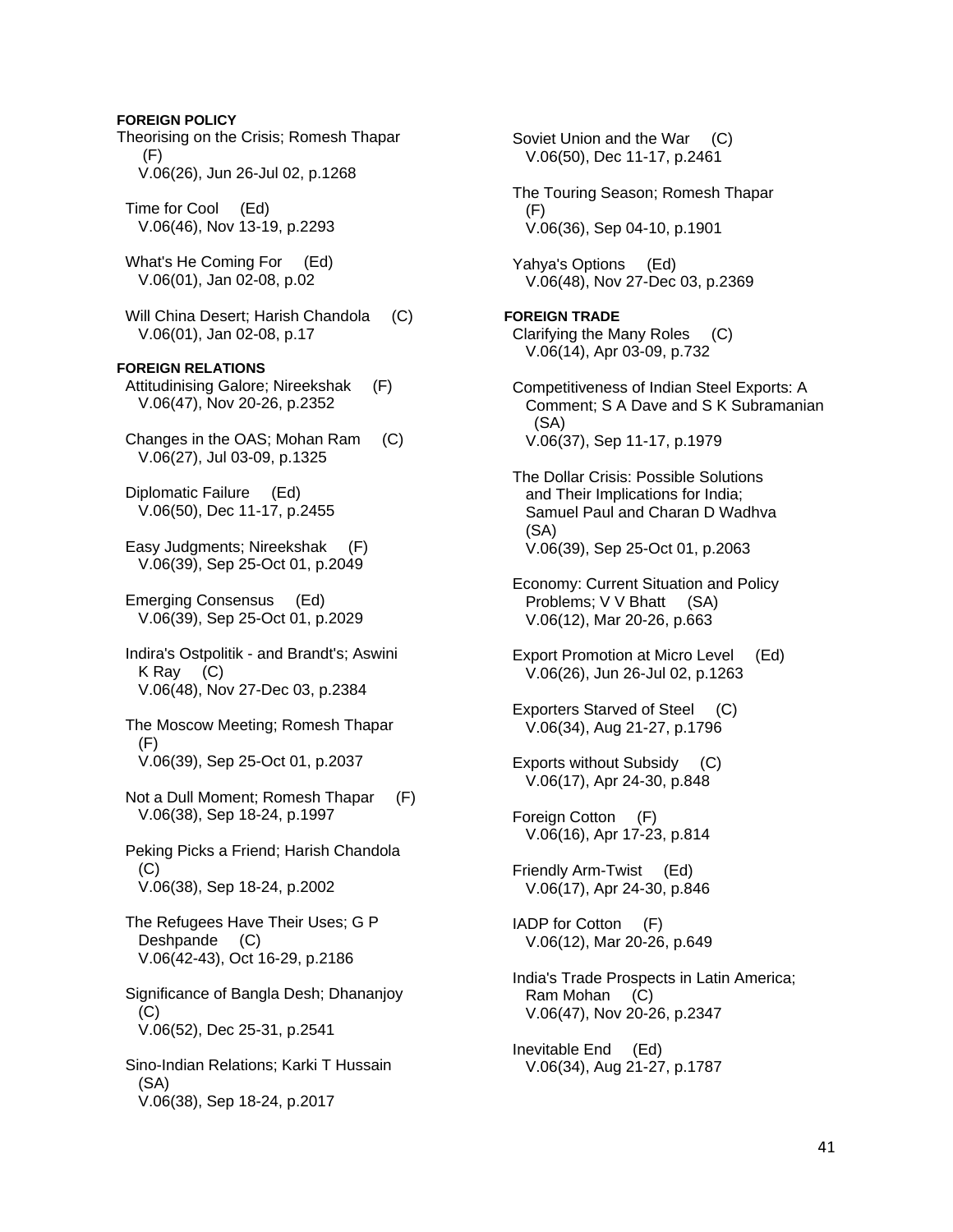**FOREIGN TRADE**  Irregular Trend (F) V.06(20), May 15-21, p.986 Japan's Foreign Trade: New Orientation (Ed) V.06(40), Oct 02-08, p.2111 Lost and Found (C) V.06(18), May 01-07, p.892 Moonshine on Software (Ed) V.06(41), Oct 09-15, p.2125 Much of a Muchness (C) V.06(39), Sep 25-Oct 01, p.2033 Only with Longer Vision (Ed) V.06(15), Apr 10-16, p.763 Permanent Swing (C) V.06(02), Jan 09-15, p.74 Problems of Aid Suspension (C) V.06(51), Dec 18-24, p.2504 Ready for New Ideas (C) V.06(35), Aug 28-Sep 03, p.1846 Soft Tone (F) V.06(12), Mar 20-26, p.650 Support for New Exports (C) V.06(08), Feb 20-26, p.477 Time for Discrimination (C) V.06(48), Nov 27-Dec 03, p.2372 To What Purpose (Ed) V.06(34), Aug 21-27, p.1786 Too Thinty Spread (C) V.06(41), Oct 09-15, p.2131 Traditional Thinking (C) V.06(19), May 08-14, p.936 Zeal without Co-Ordination (C) V.06(44), Oct 30-Nov 05, p.2220 **FOREST AND FORESTRY**  Farcical Confrontation (C) V.06(06), Feb 06-12, p.417

**FORWARD TRADING**  Forward Trading; A C Chhatrapati (LE) V.06(50), Dec 11-17, p.2458 More Senseless Curbs (C) V.06(46), Nov 13-19, p.2296 **FRANCE**  The Sixth Plan; Jean A Bernard (C) V.06(03-05), Jan 16-Feb 05, p.217 **FREEDOM STRUGGLE**  The Indian War Effort (Ed) V.06(18), May 01-07, p.891 **FUNDAMENTAL RIGHTS**  Black Power vs Power to the People; M S Prabhakar (RA) V.06(41), Oct 09-15, p.2147 Black Power vs Power to the People; M S Prabhakar (SA) V.06(41), Oct 09-15, p.2147 Tribulations and Trials; Farrukh Dhondy  $(C)$  V.06(35), Aug 28-Sep 03, p.1858 **FUTURES MARKET**  Speculation, Profitability and Price Stability in Commodity Futures Markets; L S Venkataramanan (SA) V.06(18), May 01-07, p.920 Still Dithering (C) V.06(23), Jun 05-11, p.1118 **GAMES**  Craze for Crassness (Ed) V.06(38), Sep 18-24, p.1992 **GLASS INDUSTRY**  Pressure on Costs (C) V.06(26), Jun 26-Jul 02, p.1265 Vertical Disintegration (C) V.06(22), May 29-Jun 04, p.1065 **GOA**  One More Election (Ed) V.06(09), Feb 27-Mar 05, p.510 Political Playmates (C) V.06(36), Sep 04-10, p.1904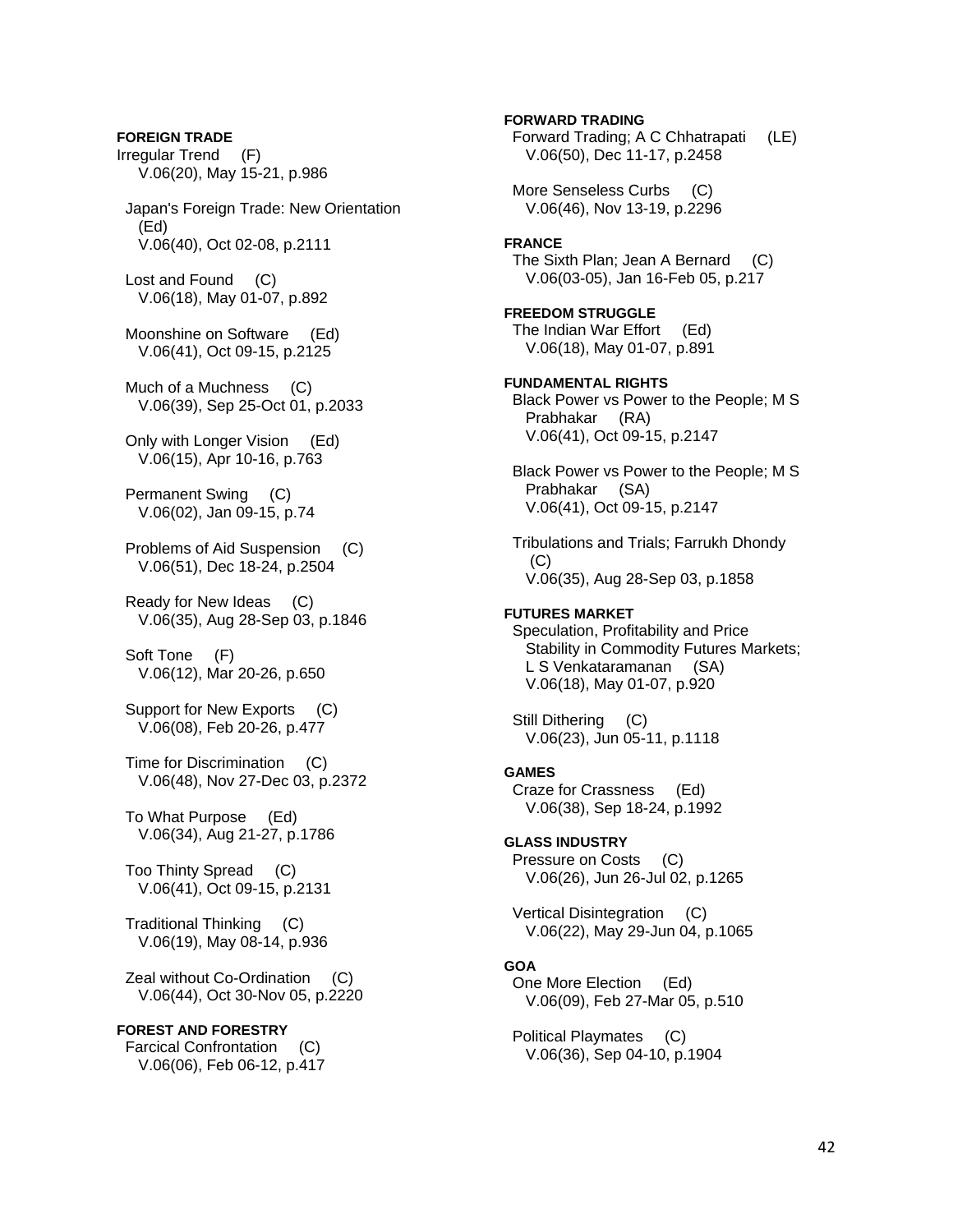## **GOLD EXCHANGE STANDARD**

The Price of Gold; I S Gulati (C) V.06(03-05), Jan 16-Feb 05, p.211

### **GOVERNMENT SECURITIES**  Government Securities Market in a Mixed Economy: A Study of India; C Rangarajan

 (SA) V.06(11), Mar 13-19, p.620

## **GREEN REVOLUTION**

 Agricultural Wages in Punjab and Haryana: A Note; James W Gough (RA) V.06(13), Mar 27-Apr 02, p.A19

 The Familiar Gap (Ed) V.06(18), May 01-07, p.891

 Green Revolution and Agrarian Conflict; T K Oommen (RA) V.06(26), Jun 26-Jul 02, p.A99

 Green Revolution and Agricultural Employment and Incomes in Western UP; Ian R Wills (RA) V.06(13), Mar 27-Apr 02, p.A2

 Green Revolution and Farm Income Distribution; Uma K Srivastava, Robert W Crown and Earl O Heady (RA) V.06(52), Dec 25-31, p.A163

 How Green Is the Green Revolution (C) V.06(02), Jan 09-15, p.88

 Impact of Green Revolution on Landless Labour: A Note; Pratap C Aggarwal (SA) V.06(47), Nov 20-26, p.2363

 Unstudied Happening (Ed) V.06(52), Dec 25-31, p.A153

 Varietal Breakthrough (C) V.06(51), Dec 18-24, p.2498

## **GUJARAT**

 Divide and Rule (Ed) V.06(25), Jun 19-25, p.1207

 The Floating Vote (Ed) V.06(28), Jul 10-16, p.1363

 Incidental Study of Incidence; Mahesh Bhatt (BR) V.06(24), Jun 12-18, p.1174

 Kadana Project: Exercise in Area Development; Pushpa Sundar (C) V.06(44), Oct 30-Nov 05, p.2231

 Leadership Crisis (C) V.06(22), May 29-Jun 04, p.1079

 Majur Mahajan Asserts Its Identity; Ajay Oza (C) V.06(46), Nov 13-19, p.2303

 Not Yet Arrived (C) V.06(33), Aug 14-20, p.1737

 Politics of Groundnut (C) V.06(42-43), Oct 16-29, p.2187

 Price Spread and Farmer's Share; A C Chhatrapati (LE) V.06(51), Dec 18-24, p.2499

 Price Spread and Farmer's Share: Oil and Groundnut in Gujarat; B B Patel (SA) V.06(29), Jul 17-23, p.1435

 Socialist Forum Cut to Size (C) V.06(39), Sep 25-Oct 01, p.2044

 Young Turks Take a Hand (C) V.06(35), Aug 28-Sep 03, p.1852

#### **HARDWAR**

 Abodes for the Almighty (C) V.06(47), Nov 20-26, p.2342

#### **HARYANA**

 Agricultural Wages in Punjab and Haryana: A Note; James W Gough (RA) V.06(13), Mar 27-Apr 02, p.A19

## **HEALTH POLICY**

 Medicine for the Few (Ed) V.06(40), Oct 02-08, p.2077

## **HIGHER EDUCATION**

 The Market for Graduates: A Field Report; Enno W Hommes and Nivedita Trivedi (SA) V.06(50), Dec 11-17, p.2486

 Priorities in Higher Education (C) V.06(47), Nov 20-26, p.2343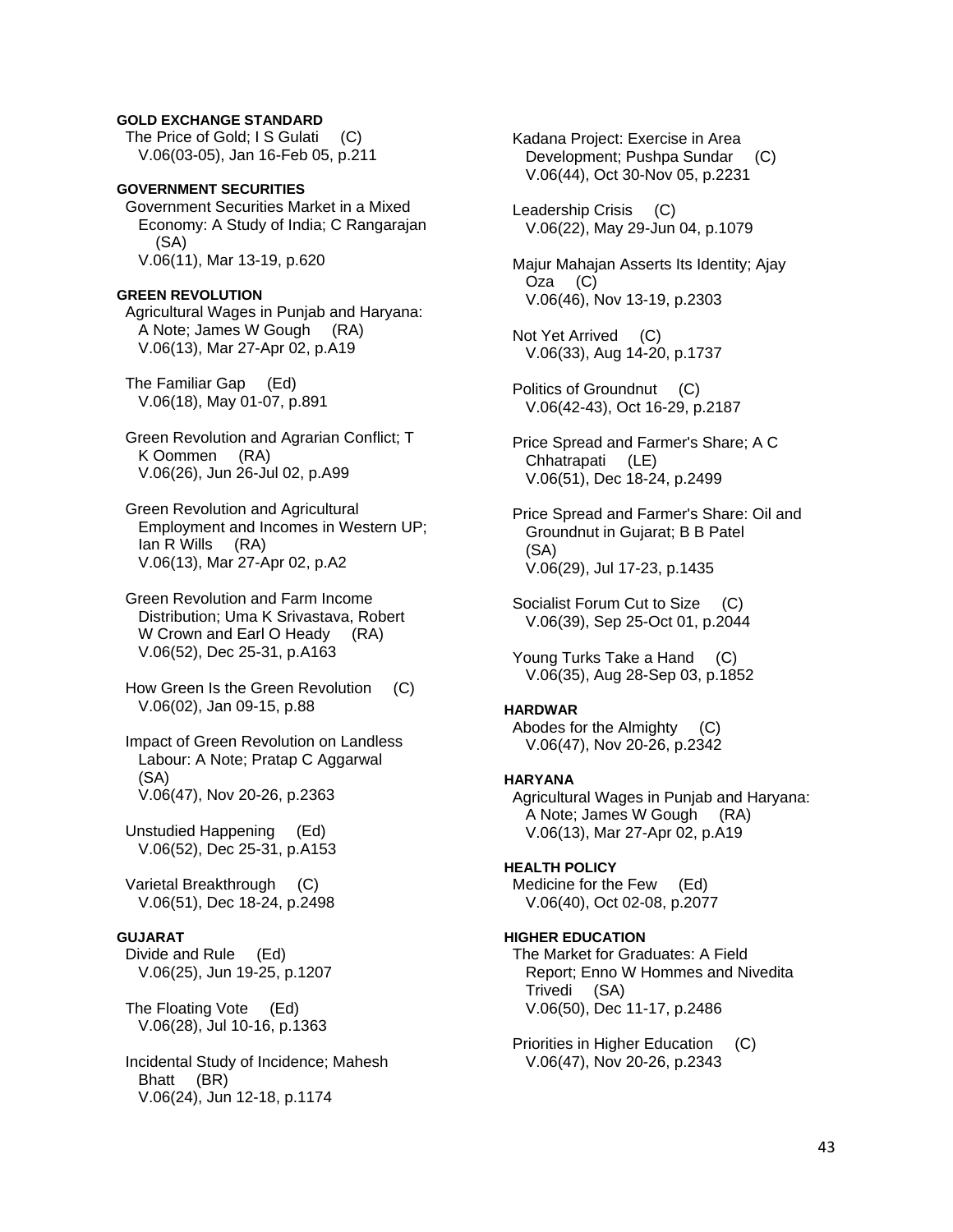## **HINDUS**

 Abodes for the Almighty (C) V.06(47), Nov 20-26, p.2342

## **HISTORIANS**

 Jadunath Sarkar; S R Tikekar (LE) V.06(09), Feb 27-Mar 05, p.515

## **HISTORY**

 British Policy and Birth of Congress; Sudhir Chandra (BR) V.06(09), Feb 27-Mar 05, p.531

 A Civilisation over Time; Viswa Nath (BR) V.06(49), Dec 04-10, p.2427

 Middle Kingdom Invites a Barbarian; G P Deshpande (SA) V.06(30-32), Jul 24-Aug 13, p.1537

 North-East Frontier Agency Tribes: Impact of Ahom and British Policy; P N Luthra (SA) V.06(23), Jun 05-11, p.1143

 To Defeat Japan; S R Tikekar (BR) V.06(02), Jan 09-15, p.103

## **HOSPITALS**

 The Hospitalised Mentally Ill in Maharashtra; Satish Kumar Kalra (SA) V.06(11), Mar 13-19, p.633

#### **HOUSING**

 Housing the Urban Poor: The Case of Calcutta; Asok Mitra (SA) V.06(30-32), Jul 24-Aug 13, p.1627

#### **HUMAN RELATIONS**

 Organisational Development: An Interim Balance-Sheet: A Comment; Ishwar Dayal (RA) V.06(35), Aug 28-Sep 03, p.M95

#### **HUMAN RESOURCE**

 Integration of Educational and Economic Plans; M V Bhatasdekar (SA) V.06(30-32), Jul 24-Aug 13, p.1641

## **HUMAN RESOURCE DEVELOPMENT**

 Considerations in Designing Management Control Systems; S K Bhattacharyya (RA) V.06(09), Feb 27-Mar 05, p.M9

 Evaluating the Effectiveness of Management Planning and Control Systems; S K Bhattacharyya (RA) V.06(48), Nov 27-Dec 03, p.M147

 Generational Conflict in Management: Need to Identify Its Components; J S Gandhi (RA) V.06(09), Feb 27-Mar 05, p.M29

 The Problem of Labour Commitment; N R Sheth (RA) V.06(09), Feb 27-Mar 05, p.M35

 Quickening the Pace of Agricultural Development; B D Shastry (RA) V.06(26), Jun 26-Jul 02, p.A95

 Recruitment and Promotion Policies in Commercial Banks; V V Bhatt (RA) V.06(48), Nov 27-Dec 03, p.M167

 Towards Better Utilisation of Scientific Manpower; P N Chowdhury and R K Nandy (SA) V.06(25), Jun 19-25, p.1241

 Unemployment and Brain Drain; Kamalesh Ray (SA)

V.06(39), Sep 25-Oct 01, p.2059

### **HUNGER AND STARVATION**

 Starvation Amidst Plenty (Ed) V.06(48), Nov 27-Dec 03, p.2370

### **HYDERABAD**

 Muslim Leadership and Electoral Politics in Hyderabad: A Pattern of Minority Articulation-I; Rasheeduddin Khan (SA) V.06(15), Apr 10-16, p.783

 Muslim Leadership and Electoral Politics in Hyderabad: A Pattern of Minority Articulation-II; Rasheeduddin Khan (SA) V.06(16), Apr 17-23, p.833

#### **IMF**

 Back to the Gold Cross (OP) V.06(38), Sep 18-24, p.2009

 Desirable Features in a New International Monetary System; C Rangarajan (SA) V.06(41), Oct 09-15, p.2159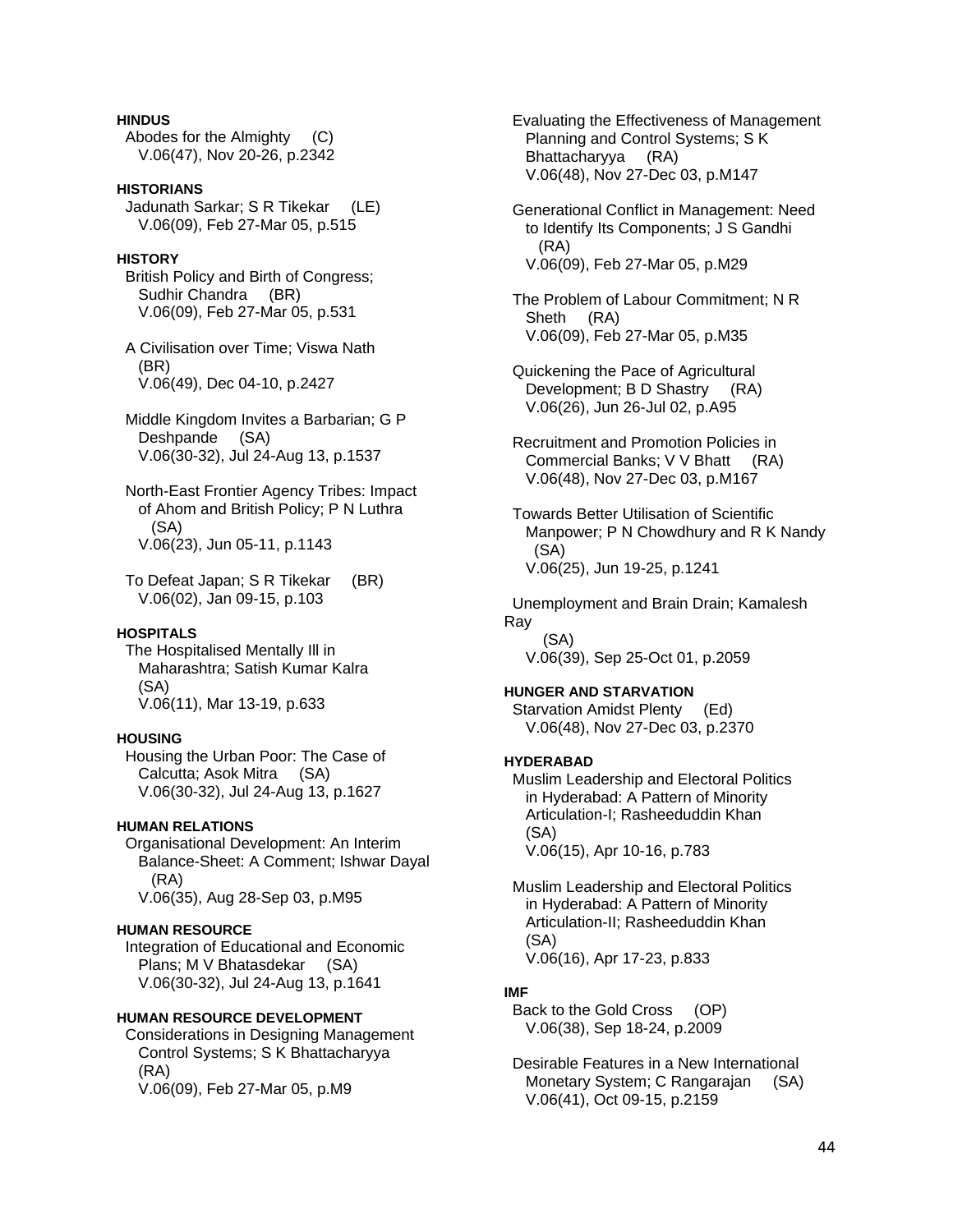## **IMMIGRATION**

 Kenya Asians: Apportioning the Blame; Pradip Nayak (SA) V.06(18), May 01-07, p.923

 Tory Nationhood Defined; Farrukh Dhondy (C) V.06(17), Apr 24-30, p.861

#### **IMPORTS**

 New Sources of Crude Oil (C) V.06(40), Oct 02-08, p.2086

 Oily Cotton; Nishtar (F) V.06(08), Feb 20-26, p.478

 What Price Crude Imports (C) V.06(15), Apr 10-16, p.766

## **INCOME**

 Chasing Wrong Hares (Ed) V.06(36), Sep 04-10, p.1894

 Depreciation and Current Repairs in Income-Accounting: Independent or Interdependent; A K Bagchi (SA) V.06(38), Sep 18-24, p.2011

## **INCOME DISTRIBUTION**

 Income Distribution: Patterns, Trends and Policies; P K Bardhan and T N Srinivasan (SA) V.06(17), Apr 24-30, p.877

Who Are the Poor (C) V.06(11), Mar 13-19, p.608

#### **INCOME GROWTH**

 Capacity Utilisation, Investment Pattern and Income Growth; Hannan Ezekie (SA) V.06(24), Jun 12-18, p.1183

## **INDEPENDENCE MOVEMENT**  Beyond Politics (Ed)

V.06(15), Apr 10-16, p.762

 Escalation with Purpose (Ed) V.06(44), Oct 30-Nov 05, p.2218

 Good Neighbourliness; Nireekshak (F) V.06(19), May 08-14, p.954

 Many Fingers in the Pie; Sumanta Banerjee (C) V.06(19), May 08-14, p.951

 The Mukti Fouj; Romesh Thapar (F) V.06(29), Jul 17-23, p.1418

 The Struggle in Mozambique; A K Essack (C) V.06(41), Oct 09-15, p.2145

## **INDIA-BANGLADESH RELATIONS**

 'Simple' Question of Recognition; K P Karunakaran (C) V.06(27), Jul 03-09, p.1320

 Bangla Desh and India (C) V.06(36), Sep 04-10, p.1907

 Bangla Desh and Indian Self-Interest; Ashok Sanjay Guha (C) V.06(20), May 15-21, p.983

 Bungling on Bangla Desh; GS (C) V.06(23), Jun 05-11, p.1127

 Case for Indian Military Intervention; J Bhattacharjee (C) V.06(27), Jul 03-09, p.1323

 Elitism Rampant (Ed) V.06(30-32), Jul 24-Aug 13, p.1491

 From Euphoria to Anxiety (Ed) V.06(24), Jun 12-18, p.1159

 India and Bangla Desh; Gopal Krishna (C) V.06(33), Aug 14-20, p.1749

 The Mukti Fouj; Romesh Thapar (F) V.06(29), Jul 17-23, p.1418

 Non-Violence All the Way; Romesh Thapar (F) V.06(23), Jun 05-11, p.1122

 Not Fit to Print (C) V.06(25), Jun 19-25, p.1220

 The Strangest of Situations; Romesh Thapar (F) V.06(30-32), Jul 24-Aug 13, p.1499

 A Threat to Security (Ed) V.06(22), May 29-Jun 04, p.1062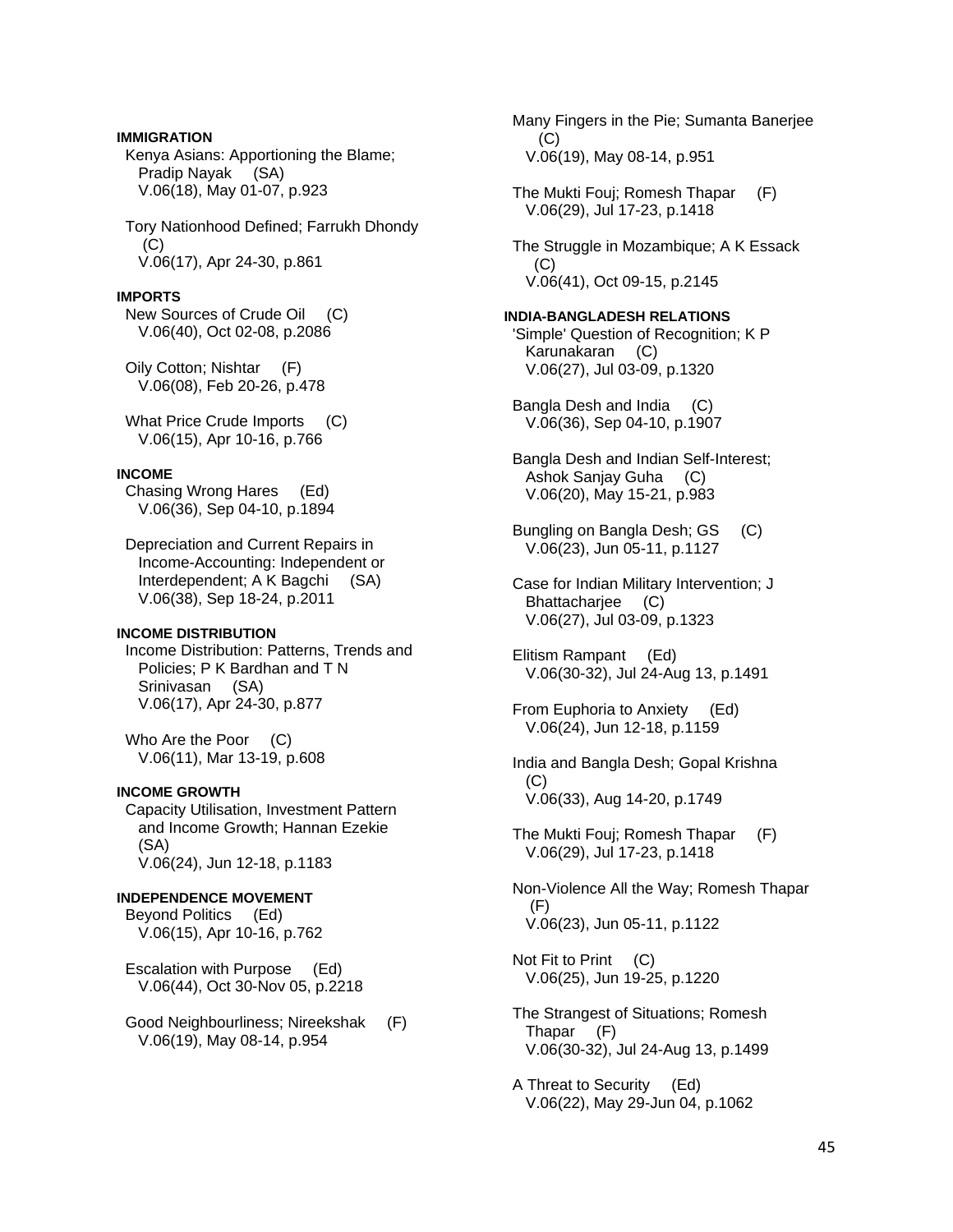## **INDIA-BHUTAN RELATIONS**

 A Friend in Need... (C) V.06(51), Dec 18-24, p.2507

### **INDIA-CEYLON RELATIONS**

 Chile and the Lessons of Legal Socialism; Pradip Krishen (C) V.06(50), Dec 11-17, p.2463

 Commodity Loans Not Enough (C) V.06(40), Oct 02-08, p.2081

 Generation Gap (Ed) V.06(21), May 22-28, p.1014

 Spectre Haunting Indira; Ashok Rudra (P) V.06(22), May 29-Jun 04, p.1069

### **INDIA-CHINA RELATIONS**

 Yahya's Options (Ed) V.06(48), Nov 27-Dec 03, p.2369

**INDIA-FRANCE RELATIONS**  A Historical Block (Ed) V.06(42-43), Oct 16-29, p.2176

#### **INDIA-IRAQ ECONOMIC RELATIONS**  New Sources of Crude Oil (C)

V.06(40), Oct 02-08, p.2086

**INDIA-JAPAN ECONOMIC RELATIONS**  Friendly Arm-Twist (Ed) V.06(17), Apr 24-30, p.846

## **INDIA-NEPAL FINANCIAL RELATIONS**

 Harder on Compromise (C) V.06(27), Jul 03-09, p.1324

 To What Purpose (Ed) V.06(34), Aug 21-27, p.1786

## **INDIA-NEPAL RELATIONS**

 Major Failures and Minor Irritants (Ed) V.06(01), Jan 02-08, p.03

 Nervous Diversion (Ed) V.06(08), Feb 20-26, p.475

 Unrevealing Narration; S R Tikekar (BR) V.06(24), Jun 12-18, p.1176

### **INDIA-PAKISTAN RELATIONS**

 'Simple' Question of Recognition; K P Karunakaran (C) V.06(27), Jul 03-09, p.1320

 Bangla Desh and Indian Self-Interest; Ashok Sanjay Guha (C) V.06(20), May 15-21, p.983

 Drift in Kashmir; Balraj Puri (C) V.06(08), Feb 20-26, p.486

 Editors Agree; Nireekshak (F) V.06(52), Dec 25-31, p.2551

 Escalation with Purpose (Ed) V.06(44), Oct 30-Nov 05, p.2218

 The Final Option (Ed) V.06(49), Dec 04-10, p.2413

 Loss of Credibility; Nireekshak (F) V.06(45), Nov 06-12, p.2276

 Political Responses (Ed) V.06(06), Feb 06-12, p.406

 Post-War Leadership (Ed) V.06(51), Dec 18-24, p.2493

 Reactions to the War; Harish Chandola (C) V.06(52), Dec 25-31, p.2545

 A Relevant Pakistan Policy (Ed) V.06(03-05), Jan 16-Feb 05, p.171

 Two-Nation Theory Again (Ed) V.06(13), Mar 27-Apr 02, p.690

Waiting for Action; Romesh Thapar (F) V.06(24), Jun 12-18, p.1163

## **INDIA-PERU FINANCIAL RELATIONS**

 India's Trade Prospects in Latin America; Ram Mohan (C) V.06(47), Nov 20-26, p.2347

#### **INDIA-SINGAPORE RELATIONS**

 'Backstage' Meeting; Harish Chandola (C) V.06(37), Sep 11-17, p.1954

 Friendship without Commitment; Harish Chandola (C) V.06(39), Sep 25-Oct 01, p.2046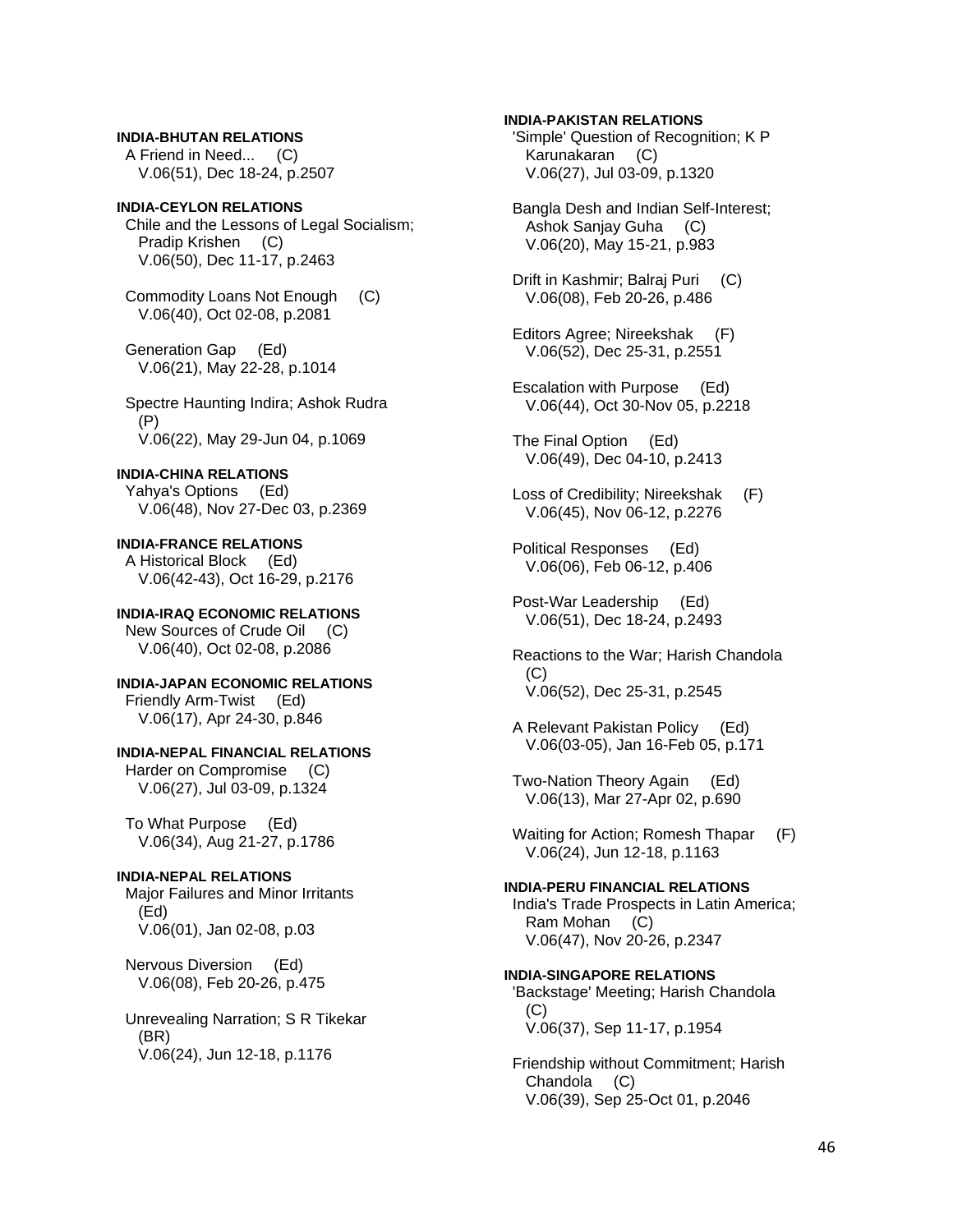### **INDIA-SOVIET UNION RELATIONS**

 In the News-Maker's Absence; Nireekshak  $(F)$ V.06(46), Nov 13-19, p.2312

 The Indo-Soviet Treaty; G P Deshpande (P) V.06(34), Aug 21-27, p.1802

 The Indo-Soviet Treaty; Mohit Sen  $(C)$ V.06(39), Sep 25-Oct 01, p.2047

 Indo-Soviet Treaty; G P Deshpande (LE) V.06(45), Nov 06-12, p.2263

 More Talk (Ed) V.06(40), Oct 02-08, p.2078

- Old Hat on New Events; Nireekshak (F) V.06(42-43), Oct 16-29, p.2194
- Search for Complete Security (Ed) V.06(36), Sep 04-10, p.1894
- Twice Chewed and Tasteless; J A Naik (BR) V.06(46), Nov 13-19, p.2314

#### **INDIA-UINTED KINGDOM RELATIONS**

Withering Commonwealth Link (C) V.06(28), Jul 10-16, p.1373

#### **INDIA-UNITED ARAB REPUBLIC RELATIONS**  A Realistic Agreement (Ed)

V.06(45), Nov 06-12, p.2259

With Some Concessions (C) V.06(37), Sep 11-17, p.1940

## **INDIA-UNITED KINGDOM RELATIONS**

What's He Coming For (Ed) V.06(01), Jan 02-08, p.02

 When America Was Reticent; Ramesh B Babu (BR) V.06(15), Apr 10-16, p.782

## **INDIA-UNITED STATES RELATIONS**

 Forever Amber (Ed) V.06(45), Nov 06-12, p.2257

 Wrong Accent (Ed) V.06(14), Apr 03-09, p.730

**INDIA-YUGOSLAVIA RELATIONS**  Inevitable End (Ed) V.06(34), Aug 21-27, p.1787 **INDIAN CONSTITUTION**  Supreme Court, Parliament and Constitution-I; S P Sathe (SA) V.06(34), Aug 21-27, p.1821 **INDUSTIRAL RELATIONS**  The Fall-Out (Ed) V.06(07), Feb 13-19, p.439 **INDUSTRIAL ACCIDENTS**  Why the Secrecy (Ed) V.06(47), Nov 20-26, p.2335 **INDUSTRIAL BANKS**  Accent on Promotion: Also Action (C) V.06(41), Oct 09-15, p.2128 **INDUSTRIAL EFFLUENTS**  Industrial Waste and Quality of Environment: A Problem for Management; Sudhir Deshpande (RA) V.06(09), Feb 27-Mar 05, p.M25 **INDUSTRIAL ENTERPRISES**  Directors Plus Equity (C) V.06(28), Jul 10-16, p.1365 Haze over Ancillaries; M D Nalapat (BR) V.06(02), Jan 09-15, p.103 Management of Industry: Trends and Prospects; H T Parekh (RA) V.06(35), Aug 28-Sep 03, p.M127 Market Structure, Conduct and Performance;

 Samuel Paul (RA) V.06(35), Aug 28-Sep 03, p.M86

 Not in Their Hands (C) V.06(28), Jul 10-16, p.1366

 Too Many Wise Monkeys (C) V.06(26), Jun 26-Jul 02, p.1267

 Weak Propulsion (Ed) V.06(37), Sep 11-17, p.1939

 Wherewithal for Expansion (C) V.06(49), Dec 04-10, p.2417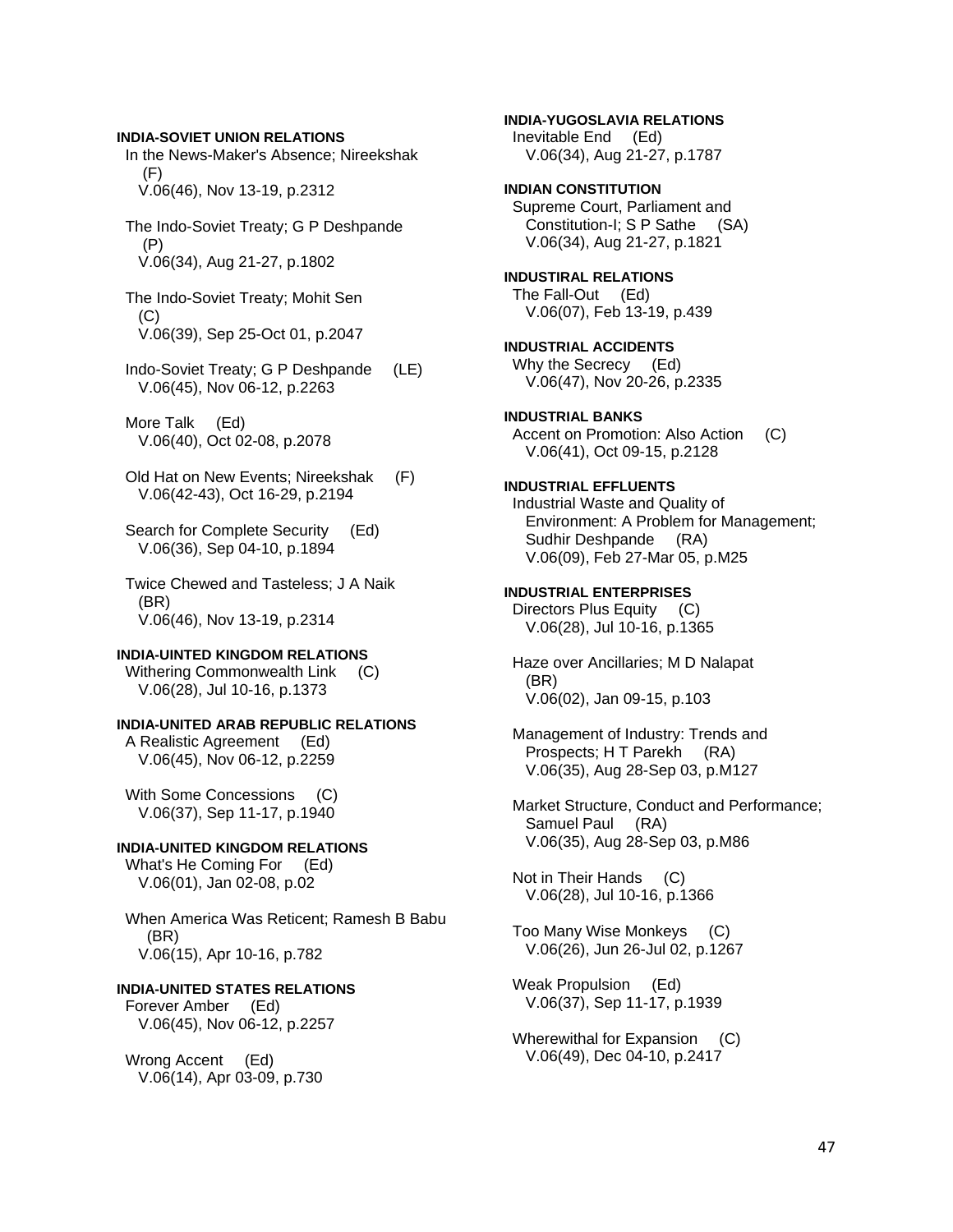## **INDUSTRIAL FINANCE**

 Cost of Guarantees (C) V.06(15), Apr 10-16, p.766

 Criteria for Evaluation of Capital Projects: A Comment; L C Gupta (SA) V.06(49), Dec 04-10, p.2450

 Keeping Everybody Happy (Ed) V.06(19), May 08-14, p.934

 Limited' Spheres' (Ed) V.06(13), Mar 27-Apr 02, p.691

 Poly-Conversion (C) V.06(25), Jun 19-25, p.1208

Slow Trot (C) V.06(39), Sep 25-Oct 01, p.2034

Surface View; I C Gupta (BR) V.06(18), May 01-07, p.912

### **INDUSTRIAL GROWTH AND DEVELOPMENT**

 Commodity Loans Not Enough (C) V.06(40), Oct 02-08, p.2081

 Crucial Elements in Growth (C) V.06(45), Nov 06-12, p.2262

 Emerging Shortages; K Ramachandran (F) V.06(25), Jun 19-25, p.1225

 Fall-Out of Low Growth (Ed) V.06(42-43), Oct 16-29, p.2173

 Forgetting the Closed Units (C) V.06(50), Dec 11-17, p.2457

 Growth by 'Liberalisation' (Ed) V.06(46), Nov 13-19, p.2294

 Indian Industrialisation: Fact and Fiction; Yoginder K Alagh (SA) V.06(30-32), Jul 24-Aug 13, p.1677

 Industry and the Fourth Plan (SA) V.06(21), May 22-28, p.1039

 Limited Recovery (Ed) V.06(11), Mar 13-19, p.599

 Mineral Development and Future of Australian Industry; Newell. William H (SA) V.06(30-32), Jul 24-Aug 13, p.1543

 A New Market (Ed) V.06(51), Dec 18-24, p.2495 Not by Finance (Ed) V.06(09), Feb 27-Mar 05, p.M1 Overstretched (C) V.06(49), Dec 04-10, p.2418 Phantom Growth (Ed) V.06(49), Dec 04-10, p.2415 A Problem of Strategy (Ed) V.06(37), Sep 11-17, p.1938 Pursuit of Industrial Self-Sufficiency: A Critique of the First Three Plans; V V Desai (SA) V.06(18), May 01-07, p.913 A Record of Unconcern (Ed) V.06(26), Jun 26-Jul 02, p.1261 The Story of Industrialisation; Bimal Jalan (BR) V.06(10), Mar 06-12, p.577 The Story of Industrialisation; Bimal Jalan (BR) V.06(10), Mar 06-12, p.577 The Story of Industrialisation; Bimal Jalan (BR) V.06(10), Mar 06-12, p.577 The Story of Industrialisation; Bimal Jalan (BR) V.06(10), Mar 06-12, p.577 Surface View; I C Gupta (BR) V.06(18), May 01-07, p.912 Time for Reassurances (Ed) V.06(16), Apr 17-23, p.807 Too Many Wise Monkeys (C) V.06(26), Jun 26-Jul 02, p.1267 **INDUSTRIAL LABOUR**  Industrial Labour: A Privileged Class; Bagaram Tulpule (C) V.06(22), May 29-Jun 04, p.1075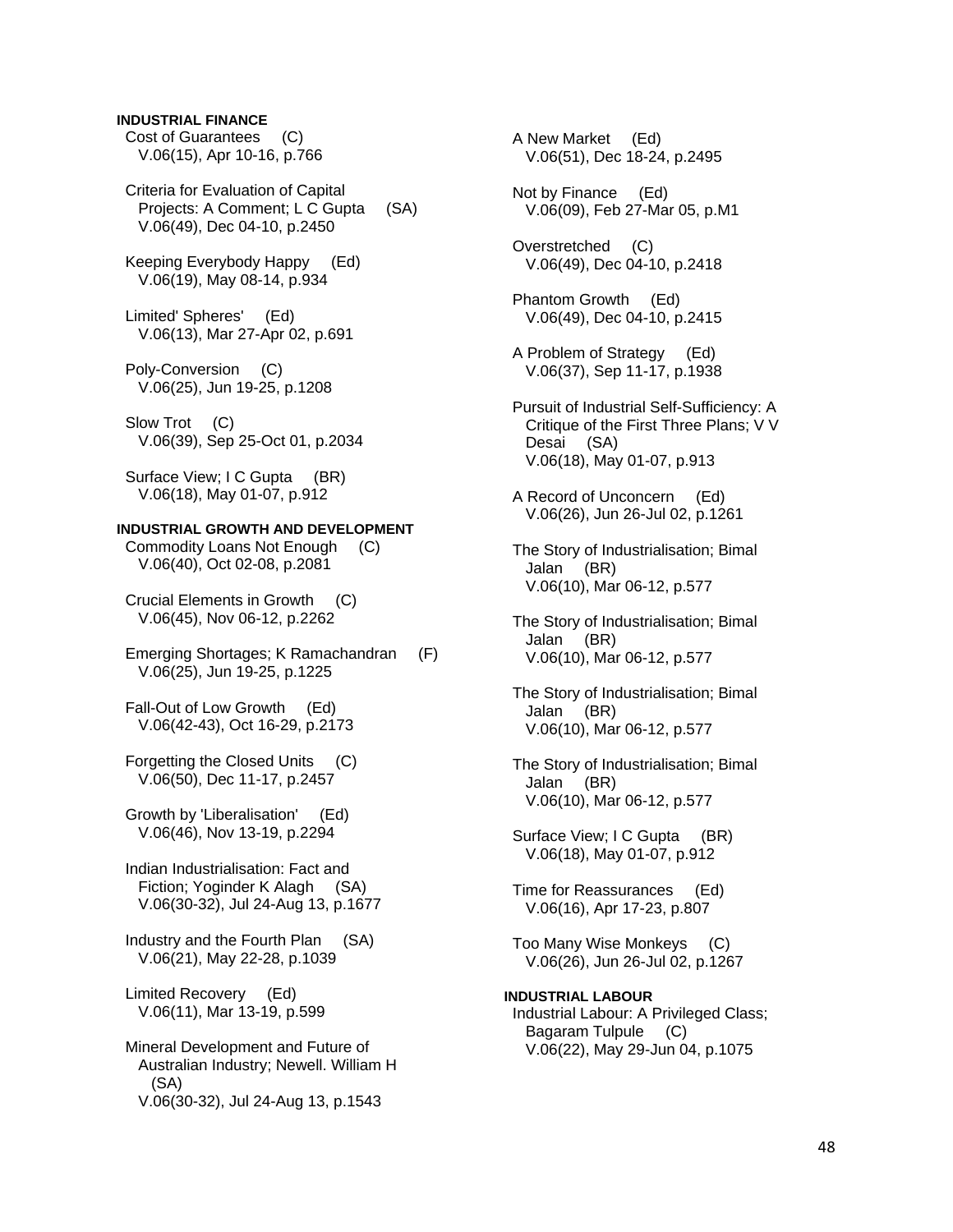## **INDUSTRIAL LAWS AND LEGISLATIONS**

 Confusion and Contradictions (C) V.06(48), Nov 27-Dec 03, p.2383

**INDUSTRIAL LICENSING**  The Concentration Bog (Ed) V.06(17), Apr 24-30, p.845

 India's Industrialisation Strategy; M Fg Scott (F) V.06(03-05), Jan 16-Feb 05, p.371

 Licensing Plus (Ed) V.06(48), Nov 27-Dec 03, p.M133

 Oligopoly by Licensing (C) V.06(50), Dec 11-17, p.2456

 Some Lubrication (Ed) V.06(21), May 22-28, p.1015

Worst of Both Worlds (C) V.06(40), Oct 02-08, p.2082

#### **INDUSTRIAL LOCATION**

 Regional Development Policies; V Nath (SA) V.06(30-32), Jul 24-Aug 13, p.1601

 Social Factors in Location Policy (C) V.06(38), Sep 18-24, p.1993

## **INDUSTRIAL MANAGEMENT**

 Businessmen in Blinkers; S Srinivasan (C) V.06(46), Nov 13-19, p.2306

 Doing without Management (C) V.06(26), Jun 26-Jul 02, p.1265

 Half-Finished Changes at Hindustan Steel  $(C)$ V.06(49), Dec 04-10, p.2423

 Management Component of Cost of Capital; Paul Mampilly (RA) V.06(35), Aug 28-Sep 03, p.M87

 Management of Industry: Trends and Prospects; H T Parekh (RA) V.06(35), Aug 28-Sep 03, p.M127

 Organisational Development: An Interim Balance-Sheet: A Comment; Ishwar Dayal (RA) V.06(35), Aug 28-Sep 03, p.M95

 Structure of Private Limited Companies in Maharashtra: II: Ownership and Management; V D Lall (SA) V.06(28), Jul 10-16, p.1388

 Structure of Private Limited Companies in Maharashtra: III: Finances and Performance ; V D Lall (SA) V.06(29), Jul 17-23, p.1441

 Structure of Private Limited Companies in Maharashtra: Ownership, Management and Finance: I: Summary of Findings; V D Lall (SA) V.06(27), Jul 03-09, p.1347

 Training Is Not All; Ishwar Dayal (RA) V.06(48), Nov 27-Dec 03, p.M134

#### **INDUSTRIAL POLICY**  Ad Hoc Policy-Mix (C) V.06(10), Mar 06-12, p.557

 Cracks in the Government Structure; Sumanta Banerjee (C) V.06(01), Jan 02-08, p.14

 Double Standards (C) V.06(22), May 29-Jun 04, p.1064

 Empire Building in Electronics; Dipak B R Chaudhuri (C) V.06(19), May 08-14, p.953

 Forgetting the Closed Units (C) V.06(50), Dec 11-17, p.2457

 India's Industrialisation Strategy; M Fg Scott (F) V.06(03-05), Jan 16-Feb 05, p.371

 Indian Industrialisation: Fact and Fiction; Yoginder K Alagh (SA) V.06(30-32), Jul 24-Aug 13, p.1677

 Industry and the Fourth Plan (SA) V.06(21), May 22-28, p.1039

 Limited Recovery (Ed) V.06(11), Mar 13-19, p.599

 Misplaced Accent on External Balance; Phiroze B Medhora (SA) V.06(30-32), Jul 24-Aug 13, p.1687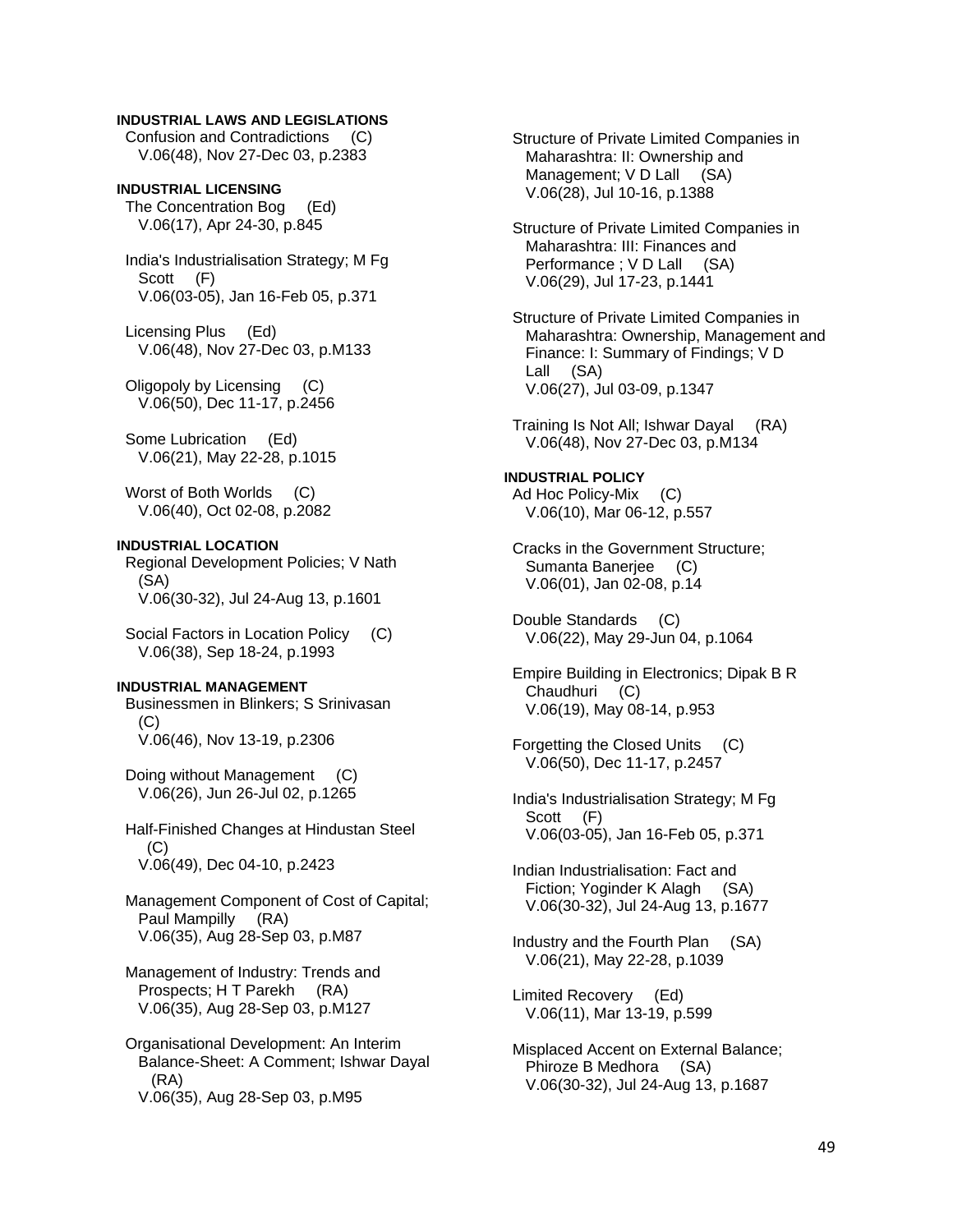Neglect of Implications of Self-Sufficiency Goal; V V Desai (SA) V.06(30-32), Jul 24-Aug 13, p.1683 A New Market (Ed) V.06(51), Dec 18-24, p.2495 Oil Policy on Wrong Tracks (C) V.06(09), Feb 27-Mar 05, p.520 Planning and Concentration of Economic Power; Deepak Lal (SA) V.06(30-32), Jul 24-Aug 13, p.1693 Policies, Not Palliatives (C) V.06(09), Feb 27-Mar 05, p.513 Re-Defining Monopoly (C) V.06(15), Apr 10-16, p.765 A Record of Unconcern (Ed) V.06(26), Jun 26-Jul 02, p.1261 Refining Priorities (C) V.06(48), Nov 27-Dec 03, p.2372 Social Control of Private Business; Eliot  $(SA)$  V.06(30-32), Jul 24-Aug 13, p.1697 Some Policy Priorities; H Surendra Prasad (SA) V.06(30-32), Jul 24-Aug 13, p.1573 The Theory of Efficient Neocolonialism; A K Bagchi (SA) V.06(30-32), Jul 24-Aug 13, p.1669 Very Little Has Changed (C) V.06(25), Jun 19-25, p.1217 **INDUSTRIAL PRODUCTION**  Businessmen in Blinkers; S Srinivasan  $(C)$  V.06(46), Nov 13-19, p.2306 Industry Grinding to a Halt; Arthagnani (C) V.06(47), Nov 20-26, p.2341 Limited Recovery (Ed) V.06(11), Mar 13-19, p.599

**INDUSTRIAL POLICY** 

Making the Most of It (C) V.06(47), Nov 20-26, p.2337 Purposeless Survey (C) V.06(41), Oct 09-15, p.2130 Stocks of Finished Products in Relation to Production in Indian Industry, 1955-67; J C Sandesara (RA) V.06(35), Aug 28-Sep 03, p.M119 Weak Propulsion (Ed) V.06(37), Sep 11-17, p.1939 **INDUSTRIAL PROJECTS**  The Concentration Bog (Ed) V.06(17), Apr 24-30, p.845 Criteria for Evaluation of Capital Projects: A Comment; L C Gupta (SA) V.06(49), Dec 04-10, p.2450 Regional Industrial Diversification in India; Yoginder K Alagh, K K Subrahmanian and S P Kashyap (SA) V.06(15), Apr 10-16, p.795 Social Factors in Location Policy (C) V.06(38), Sep 18-24, p.1993 **INDUSTRIAL RELATIONS**  All Kinds of Everything (Ed) V.06(42-43), Oct 16-29, p.2174 Also Serving to Guide; Bagaram Tulpule (BR) V.06(27), Jul 03-09, p.1329 Anti-Working Class Charter; Farrukh Dhondy (C) V.06(02), Jan 09-15, p.92 Drawn Battle in Andhra; Mohit Sen (C) V.06(25), Jun 19-25, p.1219 Industrial Labour: A Privileged Class; Bagaram Tulpule (C) V.06(22), May 29-Jun 04, p.1075 Reckoning Afresh with Labour (C) V.06(17), Apr 24-30, p.853 Shortage of Wagons or Traffic (C) V.06(08), Feb 20-26, p.483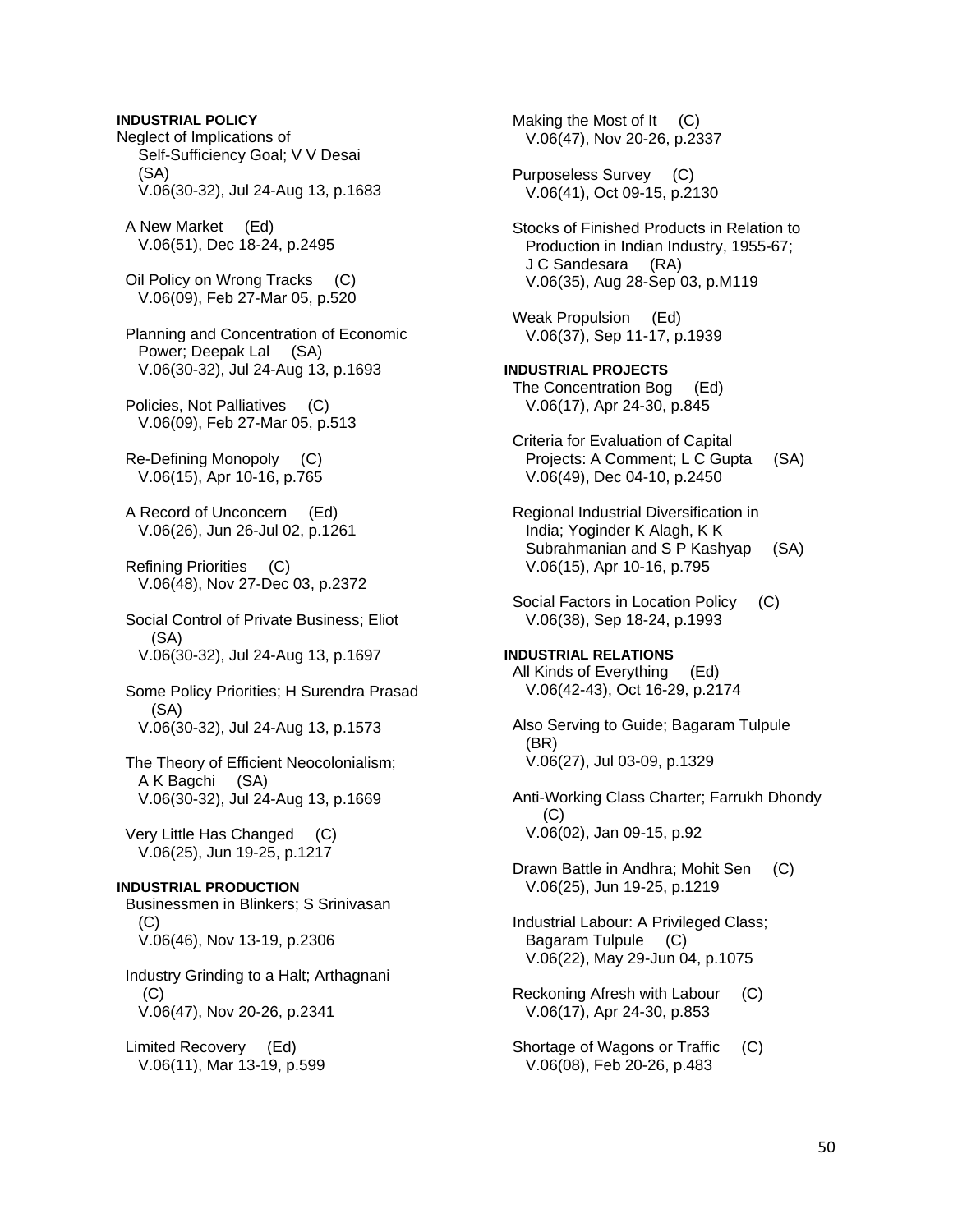### **INDUSTRIAL RELATIONS**

- State Employees on Warpath (C) V.06(06), Feb 06-12, p.415
- Talking about Labour (C) V.06(36), Sep 04-10, p.1902
- Unused Political Dimension; Farrukh Dhondy  $(C)$ V.06(10), Mar 06-12, p.567
- Vicious Campaign; Farrukh Dhondy (C) V.06(01), Jan 02-08, p.19
- Whose Reality; Vinod Mehta (BR) V.06(17), Apr 24-30, p.864

## **INDUSTRIAL RESEARCH**

- Indian Science: A Polite View; A Rahman (BR) V.06(29), Jul 17-23, p.1431
- Market Structure and R & D Activity: A Case Study of the Chemical Industry; K K Subrahmanian (RA) V.06(35), Aug 28-Sep 03, p.M115
- Underpinning for Technology (Ed) V.06(35), Aug 28-Sep 03, p.M85

#### **INDUSTRIAL RESTRUCTURING**

- Regional Industrial Diversification in India; Yoginder K Alagh, K K Subrahmanian and S P Kashyap (SA) V.06(15), Apr 10-16, p.795
- Tasks before the IRCI V.06(18), May 01-07, p.899
- Timid Dynamism (C) V.06(06), Feb 06-12, p.408

#### **INFLATION**

- Fiscal Make-Believe (C) V.06(33), Aug 14-20, p.1742
- The Lines Are Drawn; Nireekshak (F) V.06(50), Dec 11-17, p.2473

### **INFORMAL SECTOR**

 Wage Determination of Unorganised Labour in Construction Industry; S N Guha Thakurta (SA) V.06(42-43), Oct 16-29, p.2211

 Can Institutional Reforms Do the Trick; Shivram (C) V.06(45), Nov 06-12, p.2271 **INSURANCE**  Room for More Efficiency -and Honesty (Ed) V.06(20), May 15-21, p.974 To Socialism, but How; Romesh Thapar (F) V.06(21), May 22-28, p.1020 **INSURGENCY**  Civil Strife and Doctrine of Responsibility: A Comment on the Events in Ceylon (; R S Perinbanayagam (SA) V.06(50), Dec 11-17, p.2491 Insurgency in Ceylon: Hard Challenge and Grim Warning; Urmila Phadnis (SA) V.06(19), May 08-14, p.965 **INTER-STATE RELATIONS**  Cauvery Waters Dispute; N Benjamin (C) V.06(34), Aug 21-27, p.1794 **INTEREST RATES**  Differential Interest Rates-I; Bimal Jalan (SA) V.06(36), Sep 04-10, p.1930 Differential Interest Rates-II; Boswel (SA) V.06(36), Sep 04-10, p.1931 Differential Interest Rates: Another View; A K Bagchi (SA) V.06(48), Nov 27-Dec 03, p.2405 A Fiddle Here and a Scratch There (OP) V.06(29), Jul 17-23, p.1432 How Cheaply to Lend Little (Ed) V.06(26), Jul 03-09, p.1305

**INSTITUTIONAL REFORMS** 

- Interest Sensitiveness of Deposits in India; G S Gupta (SA) V.06(47), Nov 20-26, p.2357
- Privileges for the Privileged (Ed) V.06(28), Jul 10-16, p.1362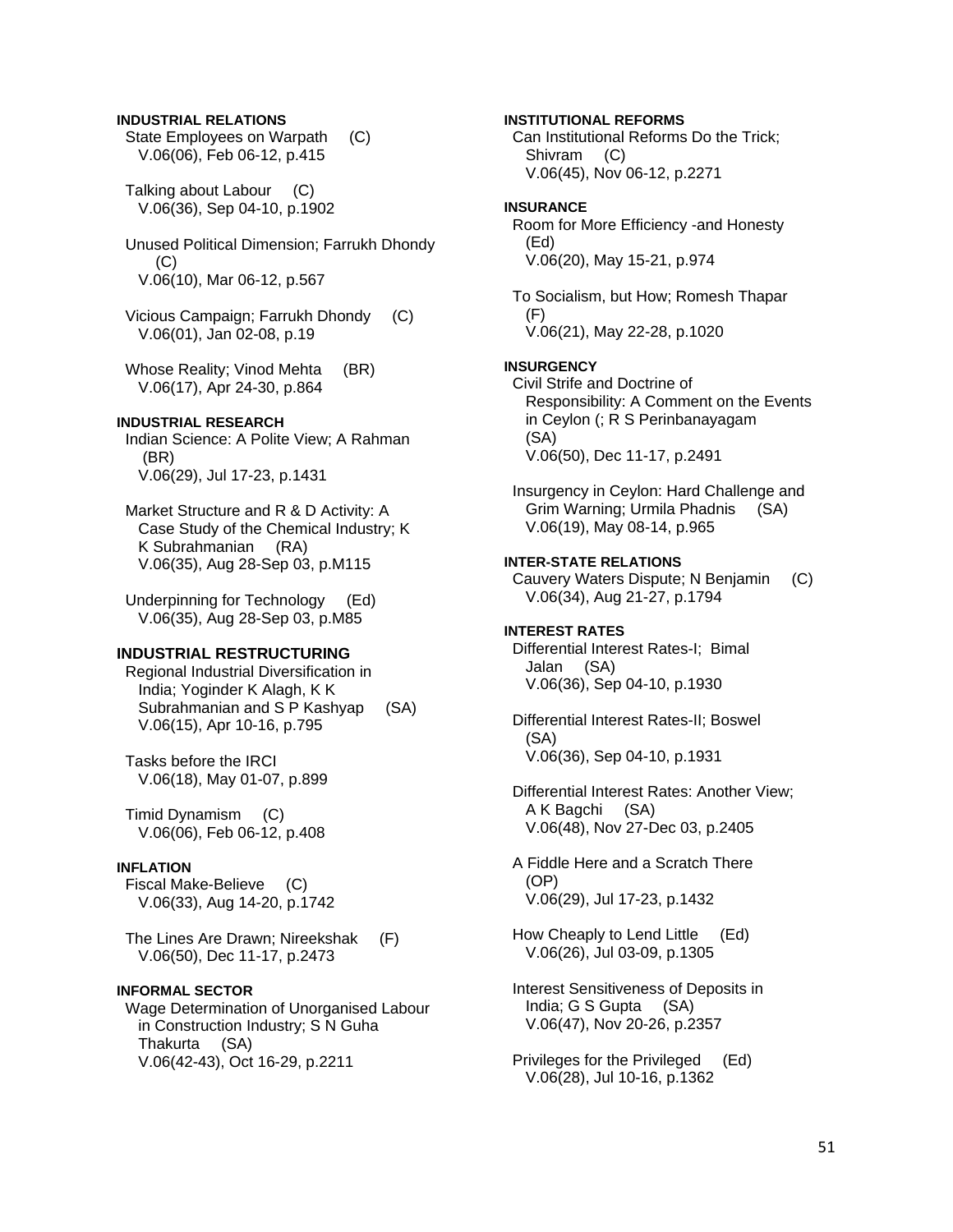### **INTEREST RATES**

 Stage Managed State Loans (C) V.06(34), Aug 21-27, p.1788

 Subsidy or Ransom (C) V.06(01), Jan 02-08, p.05

 Wrong Instrument for Egalitarianism (Ed) V.06(12), Mar 20-26, p.642

### **INTERNATIONAL AFFAIRS**  After Cambodia, Laos (Ed) V.06(06), Feb 06-12, p.407

 Bangla Desh and India (C) V.06(36), Sep 04-10, p.1907

 Case for Indian Military Intervention; J Bhattacharjee (C) V.06(27), Jul 03-09, p.1323

 China in the UN (Ed) V.06(44), Oct 30-Nov 05, p.2217

- Crisis in the East; Romesh Thapar (F) V.06(19), May 08-14, p.946
- The Current Mood; Romesh Thapar (F) V.06(20), May 15-21, p.979
- The Din of Abroad; Nireekshak (F) V.06(11), Mar 13-19, p.615
- Expertise; Romesh Thapar (F) V.06(17), Apr 24-30, p.851
- Extending Brutality (Ed) V.06(42-43), Oct 16-29, p.2175

 In the Big League (Ed) V.06(29), Jul 17-23, p.1413

 The Indian War Effort (Ed) V.06(18), May 01-07, p.891

 Narrowing Options (Ed) V.06(30-32), Jul 24-Aug 13, p.1487

 New Light on Souvanna Phouma's Role; Harish Chandola (C) V.06(29), Jul 17-23, p.1425

 Political Ingredients of British Entry (C) V.06(03-05), Jan 16-Feb 05, p.209  Prospects for the Balkan States; Dhananjoy (P) V.06(42-43), Oct 16-29, p.2193

Security before Sensibility (Ed) V.06(18), May 01-07, p.889

 Togetherness by Treaty (Ed) V.06(25), Jun 19-25, p.1205

## **INTERNATIONAL ECONOMIC RELATIONS**  For Home Consumption (Ed) V.06(46), Nov 13-19, p.2295

 Signs of Bipolarisation within ECAFE; Dipak B R Chaudhuri (C) V.06(28), Jul 10-16, p.1374

## **INTERNATIONAL FINANCE**

 To Those That Have (Ed) V.06(08), Feb 20-26, p.474

### **INTERNATIONAL FINANCIAL SYSTEM**

 Desirable Features in a New International Monetary System; C Rangarajan (SA) V.06(41), Oct 09-15, p.2159

 Mending World's Money (Ed) V.06(34), Aug 21-27, p.1785

 Only Partly about Parities (Ed) V.06(37), Sep 11-17, p.1937

 World Monetary Crisis and Underdeveloped Countries; I S Gulati (SA) V.06(40), Oct 02-08, p.2098

**INTERNATIONAL POLITICS**  Bangla Desh; Romesh Thapar (F) V.06(16), Apr 17-23, p.813

 Bangla Desh in the Making; Romesh Thapar (F) V.06(49), Dec 04-10, p.2420

 China and South Asia; Indrajit (P) V.06(13), Mar 27-Apr 02, p.702

 An Eventful March; Romesh Thapar (F) V.06(14), Apr 03-09, p.734

 The Final Option (Ed) V.06(49), Dec 04-10, p.2413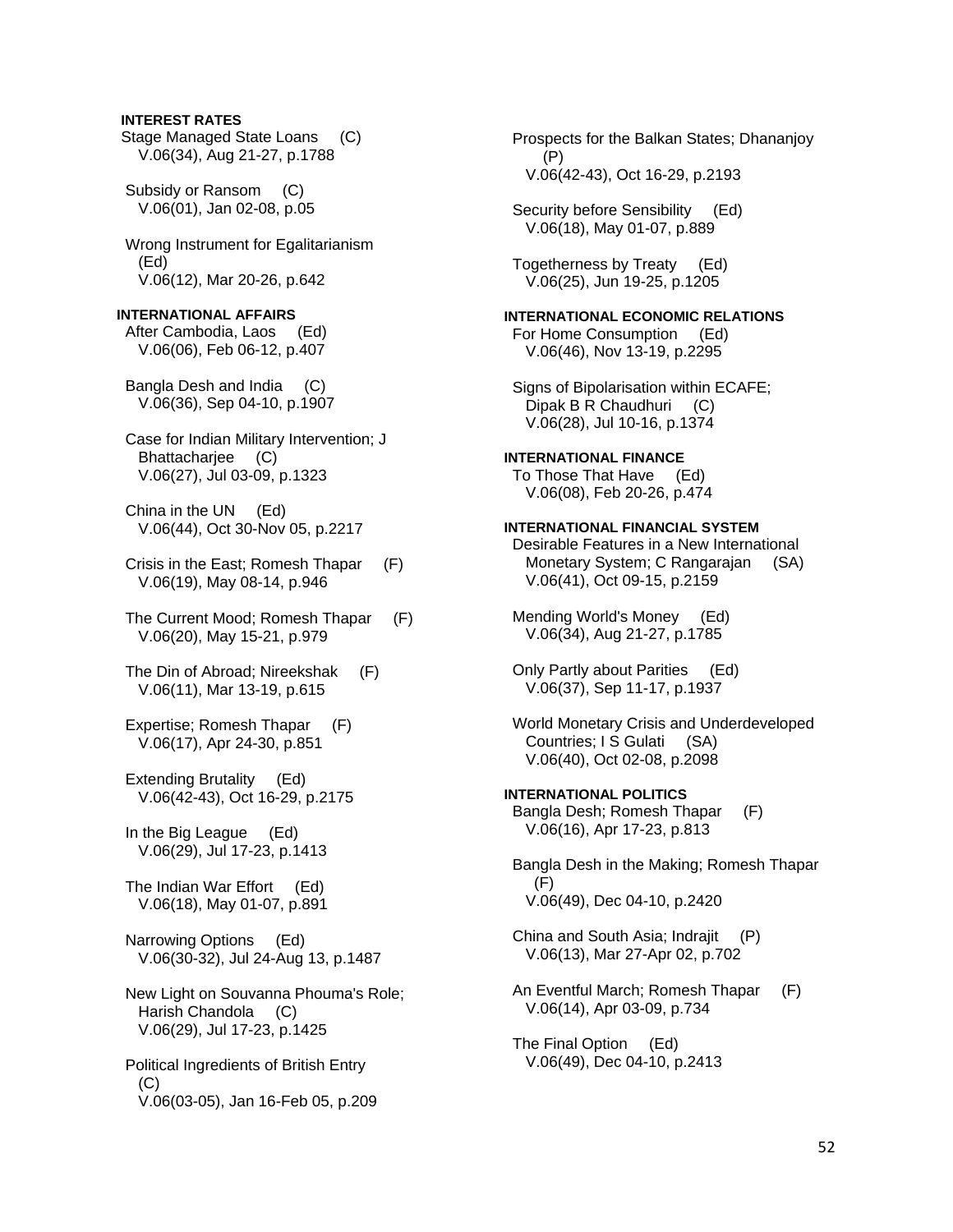#### **INTERNATIONAL POLITICS**

 Gunboats and Gas; Romesh Thapar (F) V.06(51), Dec 18-24, p.2500

 Maoists: Doing without China; Sumanta Banerjee (C) V.06(27), Jul 03-09, p.1321

 Misdirected Analysis; Ratna Dutta (BR) V.06(07), Feb 13-19, p.453

 Moscow Is Willin (Ed) V.06(15), Apr 10-16, p.761

 New States and International Order: The East African States; T V Satyamurthy (SA) V.06(51), Dec 18-24, p.2523

 No Early End (Ed) V.06(14), Apr 03-09, p.729

 Political Ingredients of British Entry (C) V.06(03-05), Jan 16-Feb 05, p.209

 Rage, Rage against the Dying of the Light; G P Deshpande (P) V.06(18), May 01-07, p.907

 Sino-US Togetherness: Leftist Responses; Sumanta Banerjee (C) V.06(34), Aug 21-27, p.1797

 Straws in Desert Wind (Ed) V.06(08), Feb 20-26, p.473

Waiting.....; Romesh Thapar (F) V.06(10), Mar 06-12, p.559

**INTERNATIONAL RELATIONS**  Bhutto Goes to Peking; G P Deshpande (C) V.06(46), Nov 13-19, p.2302

 British Entry on French Terms (C) V.06(23), Jun 05-11, p.1129

 China in the UN; A N Oza (LE) V.06(49), Dec 04-10, p.2419

 China, India and Japan; Dhananjoy (P) V.06(46), Nov 13-19, p.2298

 The First Week (Ed) V.06(50), Dec 11-17, p.2453

 From Independence to Political Settlement; G S Bhargava (C) V.06(45), Nov 06-12, p.2266 India, Pakistan, US and Bangla Desh; Jagdish Bhagwati and Padma Desai  $(C)$  V.06(33), Aug 14-20, p.1751 The Indo-Soviet Compact; Romesh Thapar (F) V.06(33), Aug 14-20, p.1738 The Indo-Soviet Treaty; Mohit Sen  $(C)$  V.06(39), Sep 25-Oct 01, p.2047 Interlude for Diplomacy (Ed) V.06(47), Nov 20-26, p.2334 A Moment of Profound Change; Romesh Thapar (F) V.06(52), Dec 25-31, p.2536 New Opportunities on Diplomatic Front; GS  $(C)$  V.06(13), Mar 27-Apr 02, p.706 Peking and Indian Maoists; Ram Mohan  $(C)$  V.06(44), Oct 30-Nov 05, p.2234 Post-War Leadership (Ed) V.06(51), Dec 18-24, p.2493 Preparing for the Power Game; Romesh Thapar (F) V.06(34), Aug 21-27, p.1792 A Prolonged War; Harish Chandola (SA) V.06(30-32), Jul 24-Aug 13, p.1541 Prospects for the Balkan States; Dhananjoy (P) V.06(42-43), Oct 16-29, p.2193 Reflecting Disenchantment; Nireekshak (F) V.06(41), Oct 09-15, p.2146 Sino-Indian Relations; Karki T Hussain (SA) V.06(38), Sep 18-24, p.2017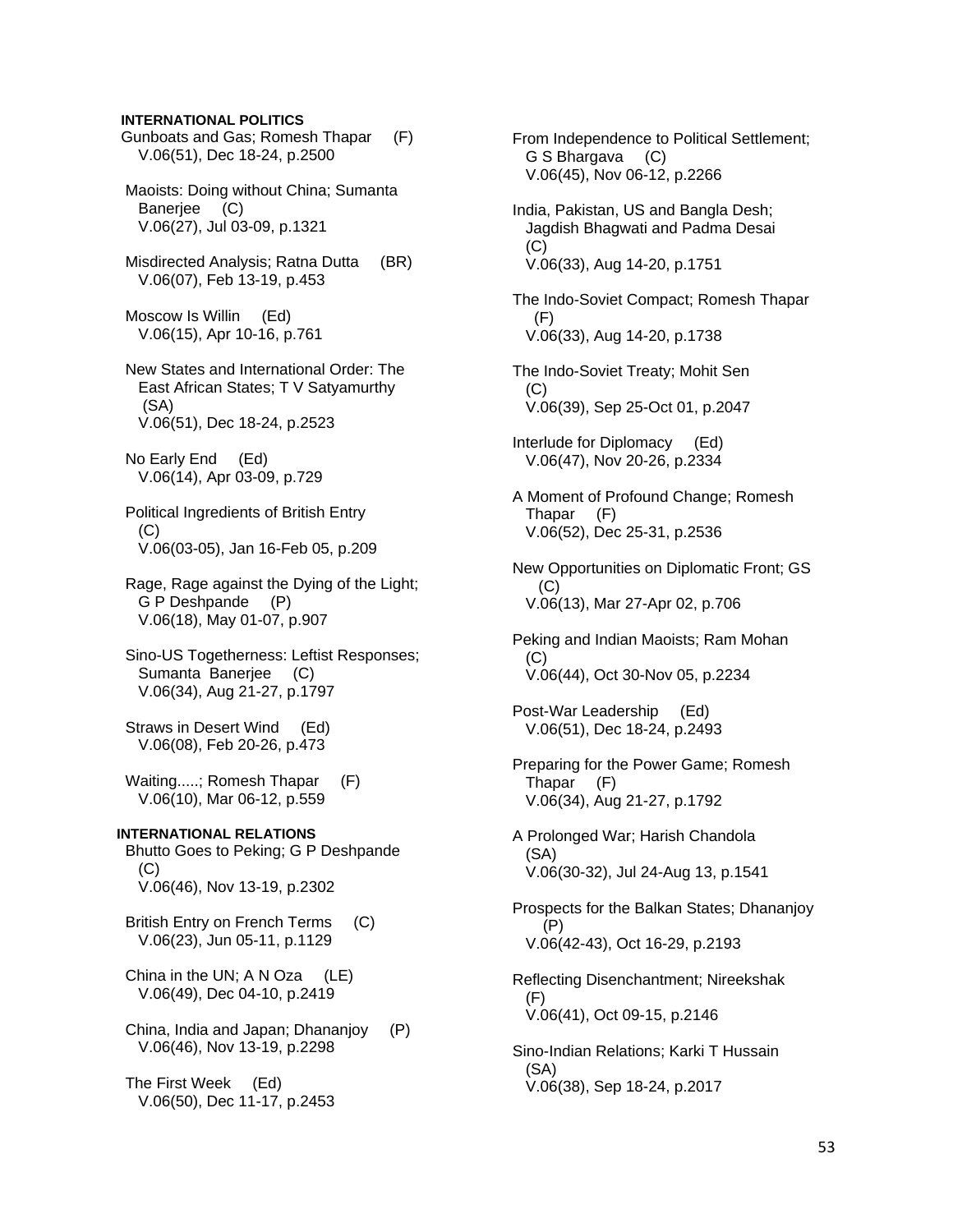## **INTERNATIONAL RELATIONS**

Theorising on the Crisis; Romesh Thapar (F) V.06(26), Jun 26-Jul 02, p.1268

 Time for Cool (Ed) V.06(46), Nov 13-19, p.2293

 Towards a United Capitalist Europe; Aswini K Ray (C) V.06(34), Aug 21-27, p.1800

 United States and the Indo-Pak War (C) V.06(51), Dec 18-24, p.2508

 When America Was Reticent; Ramesh B Babu (BR) V.06(15), Apr 10-16, p.782

## **INTERNATIONAL TRADE**

 Agricultural Planning and Programme Evaluation: Focus on Regional Restraints; Martin E Abel and William K Easter (SA) V.06(30-32), Jul 24-Aug 13, p.1577

 Sag in Export Effort (Ed) V.06(08), Feb 20-26, p.475

 Turning the Tables (Ed) V.06(06), Feb 06-12, p.405

#### **INVESTMENT**

 Capacity Utilisation, Investment Pattern and Income Growth; Hannan Ezekie (SA) V.06(24), Jun 12-18, p.1183

 Economy: Current Situation and Policy Problems; V V Bhatt (SA) V.06(12), Mar 20-26, p.663

 Financing Growth; Apararka (BR) V.06(44), Oct 30-Nov 05, p.2238

 Gold versus Growth (C) V.06(35), Aug 28-Sep 03, p.1854

 Investment Planning for Petroleum Industry: Preliminary Results of an Optimising Exercise; Ramesh K Bhatia and Shiv K Khetan (RA) V.06(09), Feb 27-Mar 05, p.M21

 Land-Based Credit Policies and Investment Prospects for Small Farmers; N S Jodha (RA) V.06(39), Sep 25-Oct 01, p.A143

## **IRAN**

 'Stable' Regime (Ed) V.06(02), Jan 09-15, p.70

 'Stable' Regime; Kekoo Gandhi (LE) V.06(07), Feb 13-19, p.442

**IRON AND STEEL INDUSTRY**  Brightened Prospects (C) V.06(25), Jun 19-25, p.1210

 Competitiveness of Indian Steel Exports; Samuel Paul (SA) V.06(22), May 29-Jun 04, p.1087

 Competitiveness of Indian Steel Exports: A Comment; S A Dave and S K Subramanian (SA) V.06(37), Sep 11-17, p.1979

 Competitiveness of Indian Steel Exports: Reply; Samuel Paul (SA) V.06(46), Nov 13-19, p.2327

 Cost of Delay (C) V.06(42-43), Oct 16-29, p.2179

 Delhi Doldrums; Romesh Thapar (F) V.06(25), Jun 19-25, p.1211

 Exporters Starved of Steel (C) V.06(34), Aug 21-27, p.1796

 Half-Finished Changes at Hindustan Steel (C) V.06(49), Dec 04-10, p.2423

 In Reverse Gear (C) V.06(22), May 29-Jun 04, p.1065

 Iron Ore Export Prospects Bleak (C) V.06(49), Dec 04-10, p.2416

 More than Change in Style (Ed) V.06(45), Nov 06-12, p.2258

 Public Undertakings: Lags without Leads  $(C)$ V.06(10), Mar 06-12, p.564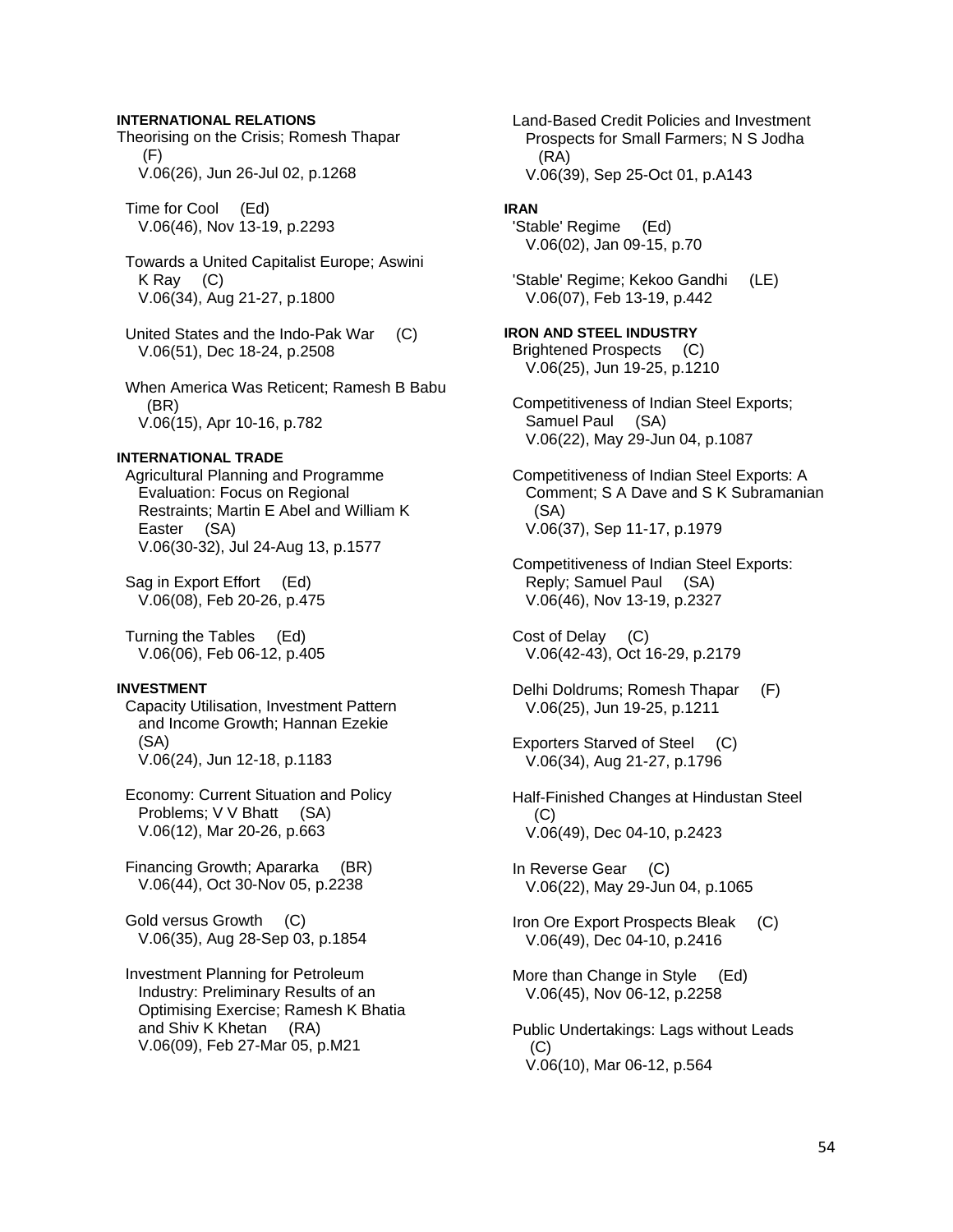#### **IRON AND STEEL INDUSTRY**

 Regressive Equations (C) V.06(20), May 15-21, p.977

 Still the Crucial Tier (Ed) V.06(33), Aug 14-20, p.1735

 Valuable Scrap (C) V.06(35), Aug 28-Sep 03, p.1844

 Why the Secrecy (Ed) V.06(47), Nov 20-26, p.2335

## **IRON ORE**

 Iron Ore Export Prospects Bleak (C) V.06(49), Dec 04-10, p.2416

 Iron Ore Needs Perspective Planning; D C Kale (F) V.06(16), Apr 17-23, p.811

#### **IRRIGATION**

 Dilemma of State Tube Wells; John W Mellor and T V Moorti (RA) V.06(13), Mar 27-Apr 02, p.A37

 Inter-Regional Variations in Agricultural Growth, 1952-53 to 1964-65: A Tentative Analysis in Relation to Irrigation; S K Rao (SA) V.06(27), Jul 03-09, p.1333

 Resource Allocation in Indian Agriculture; Ranjit K Sau (RA) V.06(39), Sep 25-Oct 01, p.A106

Water Is Wealth (Ed) V.06(52), Dec 25-31, p.2530

 Yields of Irrigation (Ed) V.06(26), Jun 26-Jul 02, p.A49

## **IRRIGATION EQUIPMENT**

Water Is Wealth (Ed) V.06(52), Dec 25-31, p.2530

### **IRRIGATION POLICY AND MANAGEMENT**

Yields of Irrigation (Ed) V.06(26), Jun 26-Jul 02, p.A49

#### **ITALY**

 Region of Despair (Ed) V.06(07), Feb 13-19, p.438

#### **JAN SANGH**

 Consolidation of Anti-Jan Sangh Vote: A Closer Look at Congress Election

 Triumph; Balraj Puri (C) V.06(17), Apr 24-30, p.856 Jan Sangh Hastens Slowly; D P Kumar (SA) V.06(30-32), Jul 24-Aug 13, p.1515 **JAPAN**  'Joint Sector' in Action (Ed) V.06(09), Feb 27-Mar 05, p.511 Japan's Foreign Trade: New Orientation (Ed) V.06(40), Oct 02-08, p.2111 To Defeat Japan; S R Tikekar (BR) V.06(02), Jan 09-15, p.103 **JOURNALISM**  Brave New Words; Nireekshak (F) V.06(25), Jun 19-25, p.1224 The Diamal Scientists (LE) V.06(01), Jan 02-08, p.08 Liberating the Press; Nireekshak (F) V.06(18), May 01-07, p.909 Of Science and Earthly Politics; Nireekshak (F) V.06(09), Feb 27-Mar 05, p.529 **JOURNALISTS**  Brave New Words; Nireekshak (F) V.06(25), Jun 19-25, p.1224 Not Fit to Print (C) V.06(25), Jun 19-25, p.1220 **JUDGES**  The Judge Is Ill (Ed) V.06(36), Sep 04-10, p.1894 The Law's Delays: A Way Out; Dilip Thakore (C) V.06(28), Jul 10-16, p.1382 **JUDICIARY**  Economic Policy-Making by the Judiciary  $(C)$  V.06(48), Nov 27-Dec 03, p.2379 Institutionalising a Revolution; Ram Mohan (C) V.06(40), Oct 02-08, p.2092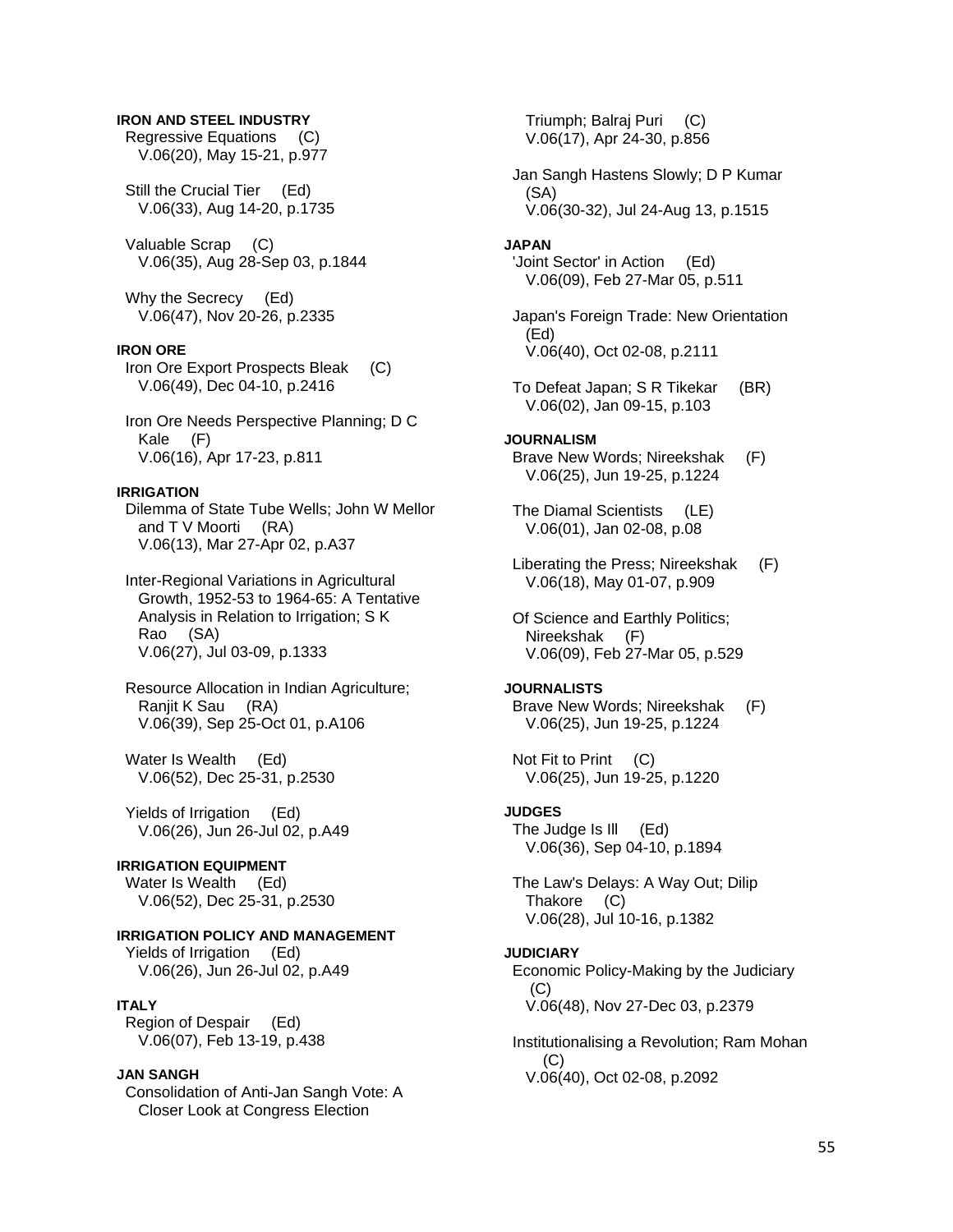## **JUDICIARY**

The Judge Is Ill (Ed) V.06(36), Sep 04-10, p.1894

 The Law's Delays: A Way Out; Dilip Thakore (C) V.06(28), Jul 10-16, p.1382

## **JUTE INDUSTRY AND TEXTILES**  Cost-Benefit of Dispersal (Ed)

V.06(24), Jun 12-18, p.1158

 Forcing a Slow Pace (C) V.06(47), Nov 20-26, p.2336

 How Large a Buffer Stock of Raw Jute; N K Gupta (SA) V.06(07), Feb 13-19, p.465

#### **KARNATAKA**

 Cauvery Waters Dispute; N Benjamin (C) V.06(34), Aug 21-27, p.1794

 Quiet Karnataka; Mohit Sen (C) V.06(22), May 29-Jun 04, p.1078

#### **KASHMIR**

American Concern for Kashmir (C) V.06(52), Dec 25-31, p.2543

 Bakshi in, Sheikh Out (Ed) V.06(02), Jan 09-15, p.70

- Busy Season; Nireekshak (F) V.06(06), Feb 06-12, p.421
- Drift in Kashmir; Balraj Puri (C) V.06(08), Feb 20-26, p.486

 Ham Handed in Kashmir; Balraj Puri (RA) V.06(42-43), Oct 16-29, p.2195

## **KASHMIR DISPUTE**

American Concern for Kashmir (C) V.06(52), Dec 25-31, p.2543

 Political Responses (Ed) V.06(06), Feb 06-12, p.406

## **KENYA**

 Kenya Asians: Apportioning the Blame; Pradip Nayak (SA) V.06(18), May 01-07, p.923

#### **KERALA**

- Congress Takes Over; MS (C) V.06(41), Oct 09-15, p.2139
- CPI's Fate in the Balance (Ed) V.06(18), May 01-07, p.890
- CPI(M)'s Miscalculations (Ed) V.06(48), Nov 27-Dec 03, p.2371
- Cracks in the Coalition; MS (C) V.06(49), Dec 04-10, p.2427
- Kerala Coalition; Mohit Sen (C) V.06(38), Sep 18-24, p.2001
- Kerala Pointers; Mohit Sen (C) V.06(20), May 15-21, p.980
- Kerala's Coalition Changes; Mohit Sen (C) V.06(29), Jul 17-23, p.1421
- Kerala's Features; Mohit Sen (C) V.06(44), Oct 30-Nov 05, p.2229
- Land Tenures in Kerala; Doreen Warriner (BR) V.06(28), Jul 10-16, p.1386
- Overstretched (C) V.06(49), Dec 04-10, p.2418
- Status of Kerala Scheduled Tribes: A Study Based on Ethno-Demographic Data; A M Kurup (SA) V.06(34), Aug 21-27, p.1815

 Too Clever by Half (Ed) V.06(37), Sep 11-17, p.1938

#### **KOREA**

 The Koreans Begin to Talk; R R Krishnan (C) V.06(45), Nov 06-12, p.2274

#### **LABOUR**

 Approaches to Project Evaluation; Ranjit K Sau (RA) V.06(35), Aug 28-Sep 03, p.M99

 The Price of Recognition (Ed) V.06(17), Apr 24-30, p.846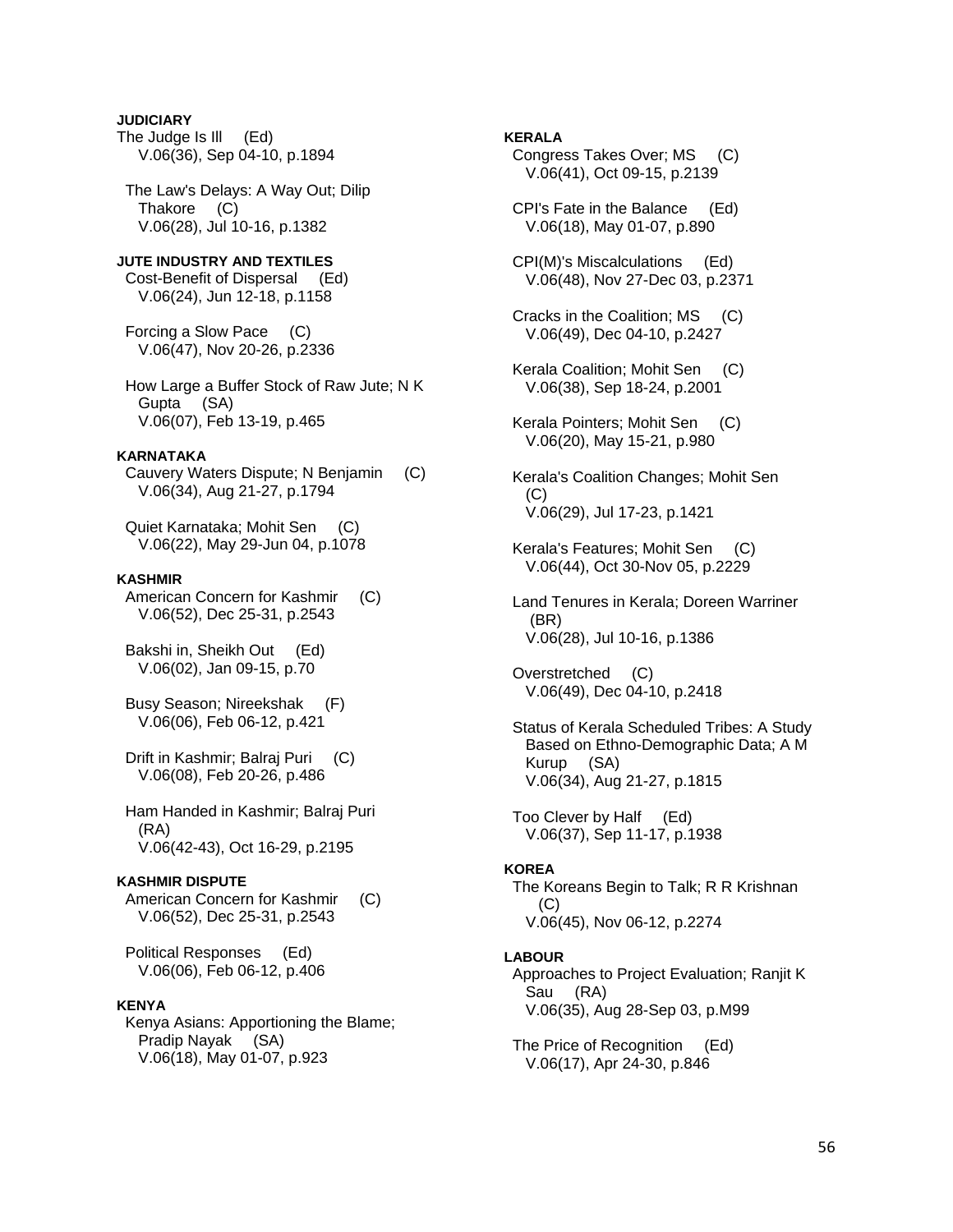## **LABOUR**

 The Problem of Labour Commitment; N R Sheth (RA) V.06(09), Feb 27-Mar 05, p.M35

State Employees on Warpath (C) V.06(06), Feb 06-12, p.415

 Talking about Labour (C) V.06(36), Sep 04-10, p.1902

 Under-Researched Labour; Pramod Verma (BR) V.06(37), Sep 11-17, p.1957

 Wage Determination of Unorganised Labour in Construction Industry; S N Guha Thakurta (SA) V.06(42-43), Oct 16-29, p.2211

#### **LABOUR ECONOMICS**

 Under-Researched Labour; Pramod Verma (BR) V.06(37), Sep 11-17, p.1957

## **LAND HOLDING AND OWNERSHIP**

 Poverty in India-II: Policies and Programmes; V M Dandekar and Nilakantha Rath (SA) V.06(02), Jan 09-15, p.106

#### **LAND REFORM**

 Chile's Land Reforms; Mohan Ram (C) V.06(36), Sep 04-10, p.1909

## **LANDLORDS**

 Uncompromising Hostility to Whom; S Chattopadhyay (SA) V.06(01), Jan 02-08, p.55

## **LANGUAGE AND LITERATURE**

 Status and Flatus; S R Tikekar (LE) V.06(23), Jun 05-11, p.1119

#### **LAW AND ORDER**

 A Case of Nerves (C) V.06(20), May 15-21, p.982

 The Cossipore-Baranagar Murders (C) V.06(35), Aug 28-Sep 03, p.1855

 The Gathering Crisis (C) V.06(25), Jun 19-25, p.1218

 Government-Supported Terror (C) V.06(45), Nov 06-12, p.2267

 Not without Outrage; Farrukh Dhondy (C) V.06(37), Sep 11-17, p.1955 Tribulations and Trials; Farrukh Dhondy  $(C)$  V.06(35), Aug 28-Sep 03, p.1858 **LAW COMMISSION**  Wide Canvas (C) V.06(39), Sep 25-Oct 01, p.2043 **LAWS AND LEGISLATIONS**  Assertion of a Path (SA) V.06(30-32), Jul 24-Aug 13, p.1525 Depreciation and Current Repairs in Income-Accounting: Independent or Interdependent; A K Bagchi (SA) V.06(38), Sep 18-24, p.2011 Institutionalising a Revolution; Ram Mohan (C) V.06(40), Oct 02-08, p.2092 The Judge Is Ill (Ed) V.06(36), Sep 04-10, p.1894 The Law's Delays: A Way Out; Dilip Thakore (C) V.06(28), Jul 10-16, p.1382 Supreme Court, Parliament and Constitution-I; S P Sathe (SA) V.06(34), Aug 21-27, p.1821 Supreme Court, Parliament and Constitution-II; S P Sathe (SA) V.06(35), Aug 28-Sep 03, p.1873 Wide Canvas (C) V.06(39), Sep 25-Oct 01, p.2043 **LEAST DEVELOPED COUNTRIES** 

 Notes towards a Theory of Underdevelopment (In Memoriam: Michael Kalecki); A K Bagchi (F) V.06(03-05), Jan 16-Feb 05, p.351

## **LEATHER INDUSTRY**

 Market Diversification (C) V.06(52), Dec 25-31, p.2533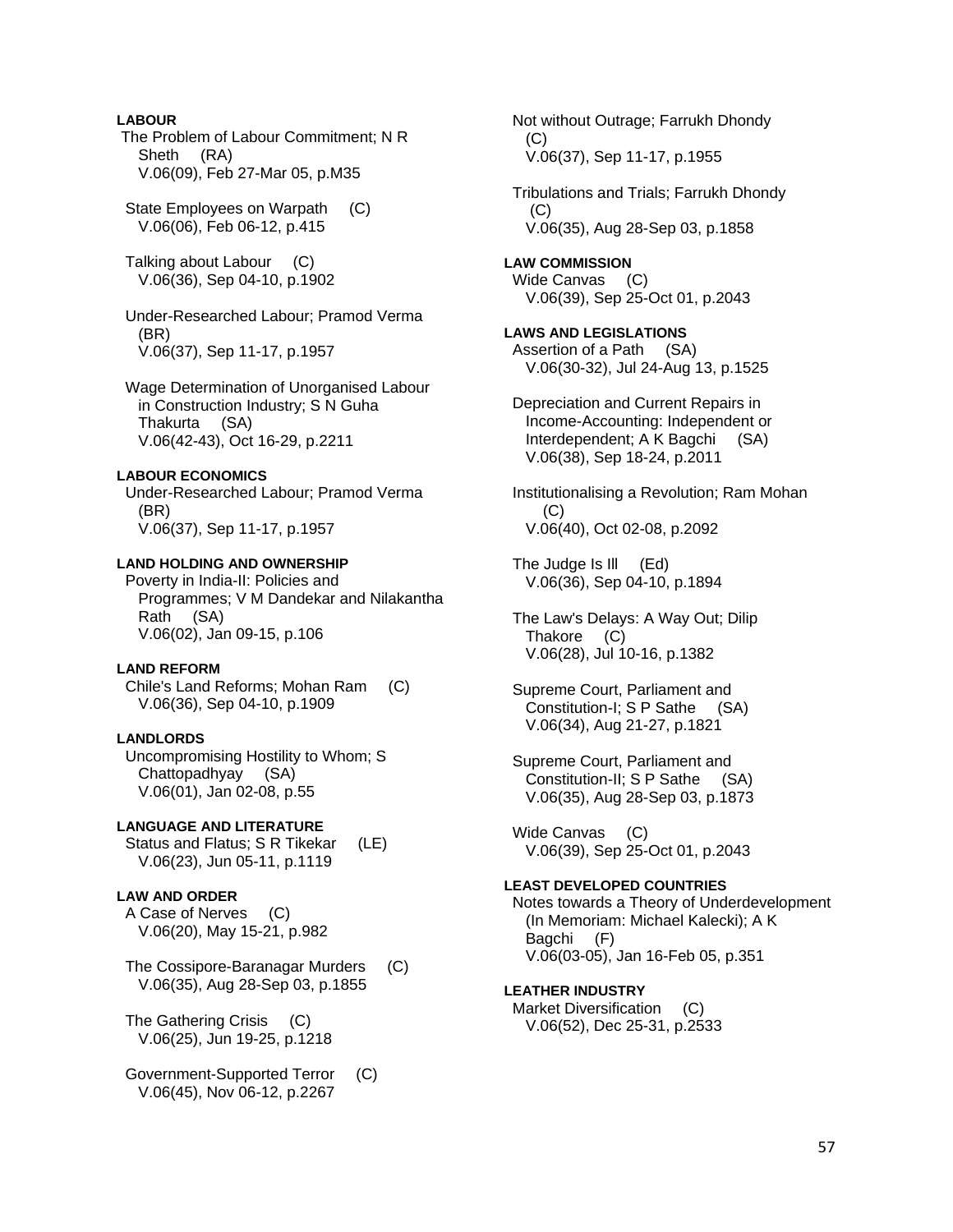## **LIBRARIES AND INFORMATION CENTERS**

 Demands of a National Library; T D Waknis (BR) V.06(20), May 15-21, p.993

#### **LIFE INSURANCE**

 A Beautiful Year (C) V.06(15), Apr 10-16, p.765

## **LIVESTOCK CENSUS**

 India's Sacred Cattle: Theories and Empirical Findings; K N Raj (SA) V.06(13), Mar 27-Apr 02, p.717

## **LOBBIES AND INTEREST GROUPS**

 Lobbies and Pressure Groups in New Delhi; Dipak B R Chaudhuri (C) V.06(22), May 29-Jun 04, p.1080

### **LOCAL GOVERMENT**

 Local Government Roots of Contemporary Indian Politics; Harold A Gould (SA) V.06(07), Feb 13-19, p.457

#### **LOK SABHA**

 Challenge of the Hustings: From Electoral Manipulation to Policy Performance; Rajni Kothari (SA) V.06(30-32), Jul 24-Aug 13, p.1549

 A Decisive Election (Ed) V.06(03-05), Jan 16-Feb 05, p.167

 Democratic Interlude for Nation Building: Fifth Lok Sabha Elections; Iqbal Narain (SA) V.06(38), Sep 18-24, p.2023

 Holiday from Economics (C) V.06(01), Jan 02-08, p.12

 Multiple Game; Y D Phadke (C) V.06(03-05), Jan 16-Feb 05, p.191

 No Time for Moon-Shots (Ed) V.06(12), Mar 20-26, p.641

 Old Wine (Ed) V.06(13), Mar 27-Apr 02, p.689

 Return to Congress Dominance (Ed) V.06(10), Mar 06-12, p.554

 Return to Local Issues (Ed) V.06(17), Apr 24-30, p.847

 A Vote for Change; Harish Chandola (C) V.06(12), Mar 20-26, p.657

#### **LONDON**

 Anti-Working Class Charter; Farrukh Dhondy (C) V.06(02), Jan 09-15, p.92

 Hapless New Year; Farrukh Dhondy (C) V.06(03-05), Jan 16-Feb 05, p.224

 No More Pacification; Farrukh Dhondy  $(C)$ V.06(26), Jun 26-Jul 02, p.1279

 Tory Nationhood Defined; Farrukh Dhondy (C) V.06(17), Apr 24-30, p.861

 Tribulations and Trials; Farrukh Dhondy  $(C)$ V.06(35), Aug 28-Sep 03, p.1858

 Unused Political Dimension; Farrukh Dhondy (C) V.06(10), Mar 06-12, p.567

#### **LUCKNOW**

 Alliance in Disarray (C) V.06(10), Mar 06-12, p.565

Deluge by Default (C) V.06(39), Sep 25-Oct 01, p.2045

The Fall Out (C) V.06(12), Mar 20-26, p.656

 Palliatives, No Solutions (C) V.06(24), Jun 12-18, p.1171

 Political Uses of Backwardness (C) V.06(45), Nov 06-12, p.2268

 Stake in Status Quo (C) V.06(33), Aug 14-20, p.1745

 The Wrong Strength (C) V.06(16), Apr 17-23, p.821

**MACHINE TOOL INDUSTRY**  Expansion with Diversification (C) V.06(45), Nov 06-12, p.2261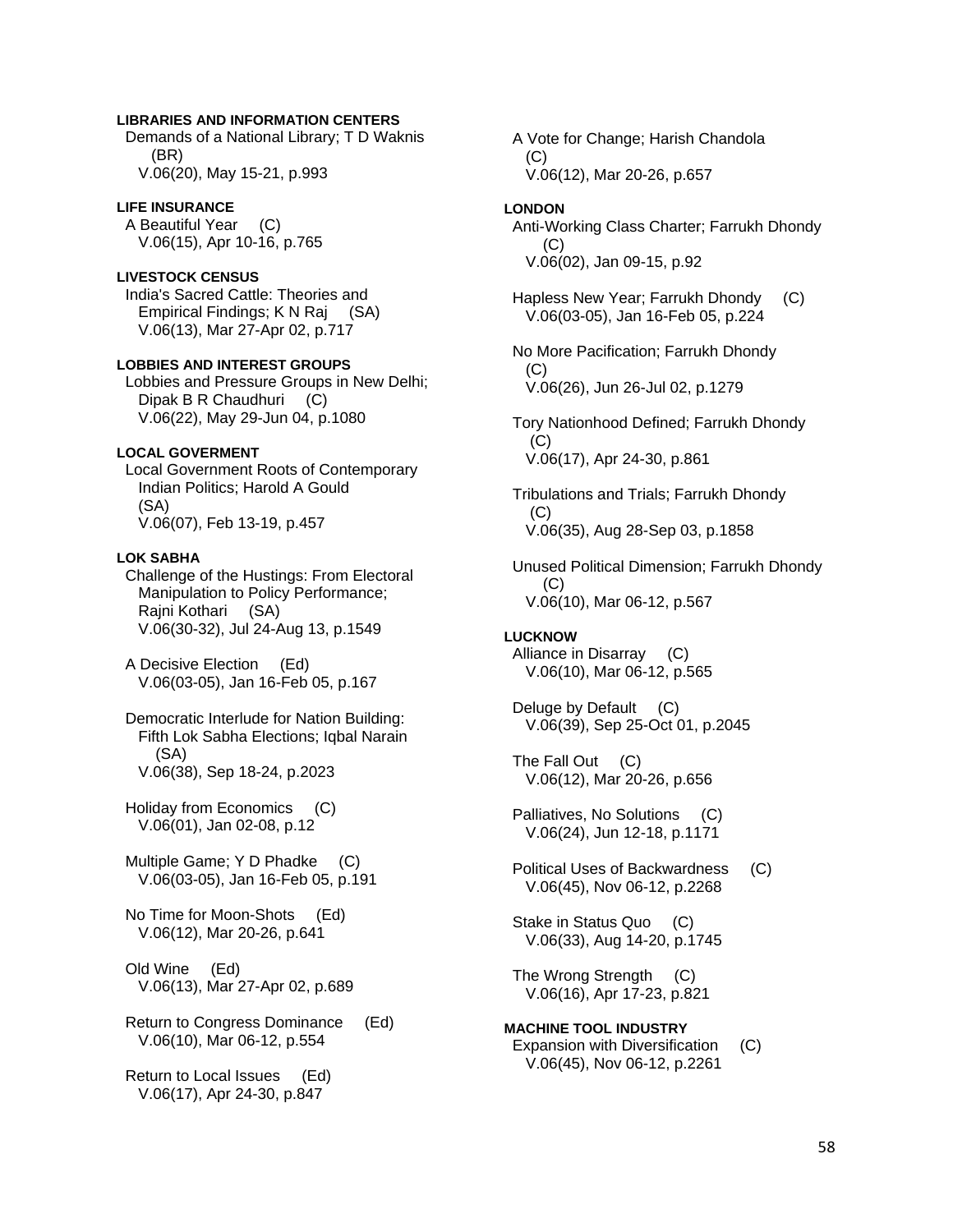## **MACHINERY, ELECTRICAL**

 Crucial Elements in Growth (C) V.06(45), Nov 06-12, p.2262

 Getting on the Bandwagon (C) V.06(26), Jun 26-Jul 02, p.1266

 Perfect Timing (C) V.06(02), Jan 09-15, p.74

 Short-Cut to 'Economic Viability' (C) V.06(42-43), Oct 16-29, p.2178

## **MADHYA PRADESH**

 Search for Regional Identities; Balraj Puri (C) V.06(21), May 22-28, p.1025

## **MADRAS**

Why Scrape Skies (C) V.06(19), May 08-14, p.947

### **MAHARASHTRA**

 A Broad-Spectrum View; S Patwardhan (BR) V.06(25), Jun 19-25, p.1227

 Cloud over the Miracle (Ed) V.06(19), May 08-14, p.935

 Congress Factionalism at the State and District Level in Maharashtra: Some Theories; Mary C Carras (F) V.06(03-05), Jan 16-Feb 05, p.325

 Election Salvoes (C) V.06(48), Nov 27-Dec 03, p.2382

 A First-Hand Account; Balmohan V Limaye and Madhav D Rahalkar (C) V.06(41), Oct 09-15, p.2141

 From Caste to Class in Maharashtra; G P Deshpande (C) V.06(08), Feb 20-26, p.485

 Getting More Secular (C) V.06(16), Apr 17-23, p.823

 The Hospitalised Mentally Ill in Maharashtra; Satish Kumar Kalra (SA) V.06(11), Mar 13-19, p.633

 Maharashtra's Somnambulant Universities (C) V.06(36), Sep 04-10, p.1907

 Multiple Game; Y D Phadke (C) V.06(03-05), Jan 16-Feb 05, p.191

 The New Feudalism (Ed) V.06(23), Jun 05-11, p.1115

 New Posture on Land Ceilings (C) V.06(45), Nov 06-12, p.2269

 Programme for Power Snatching (C) V.06(33), Aug 14-20, p.1743

 Shivaji Image Smudged (C) V.06(40), Oct 02-08, p.2087

 Status Quo, with a Difference; Y D Phadke (C) V.06(10), Mar 06-12, p.566

 A Straight Survey; Vinod Mehta (BR) V.06(48), Nov 27-Dec 03, p.2391

 Structure of Private Limited Companies in Maharashtra: II: Ownership and Management; V D Lall (SA) V.06(28), Jul 10-16, p.1388

 Structure of Private Limited Companies in Maharashtra: III: Finances and Performance ; V D Lall (SA) V.06(29), Jul 17-23, p.1441

 Structure of Private Limited Companies in Maharashtra: Ownership, Management and Finance: I: Summary of Findings; V D Lall (SA) V.06(27), Jul 03-09, p.1347

 Survival on the Left; Sharayu Mhatre (C) V.06(09), Feb 27-Mar 05, p.524

#### **MALAYSIA**

 Chinese Checkers; Mohan Ram (C) V.06(24), Jun 12-18, p.1172

**MALAYSIA-CHINA RELATIONS** 

 Chinese Checkers; Mohan Ram (C) V.06(24), Jun 12-18, p.1172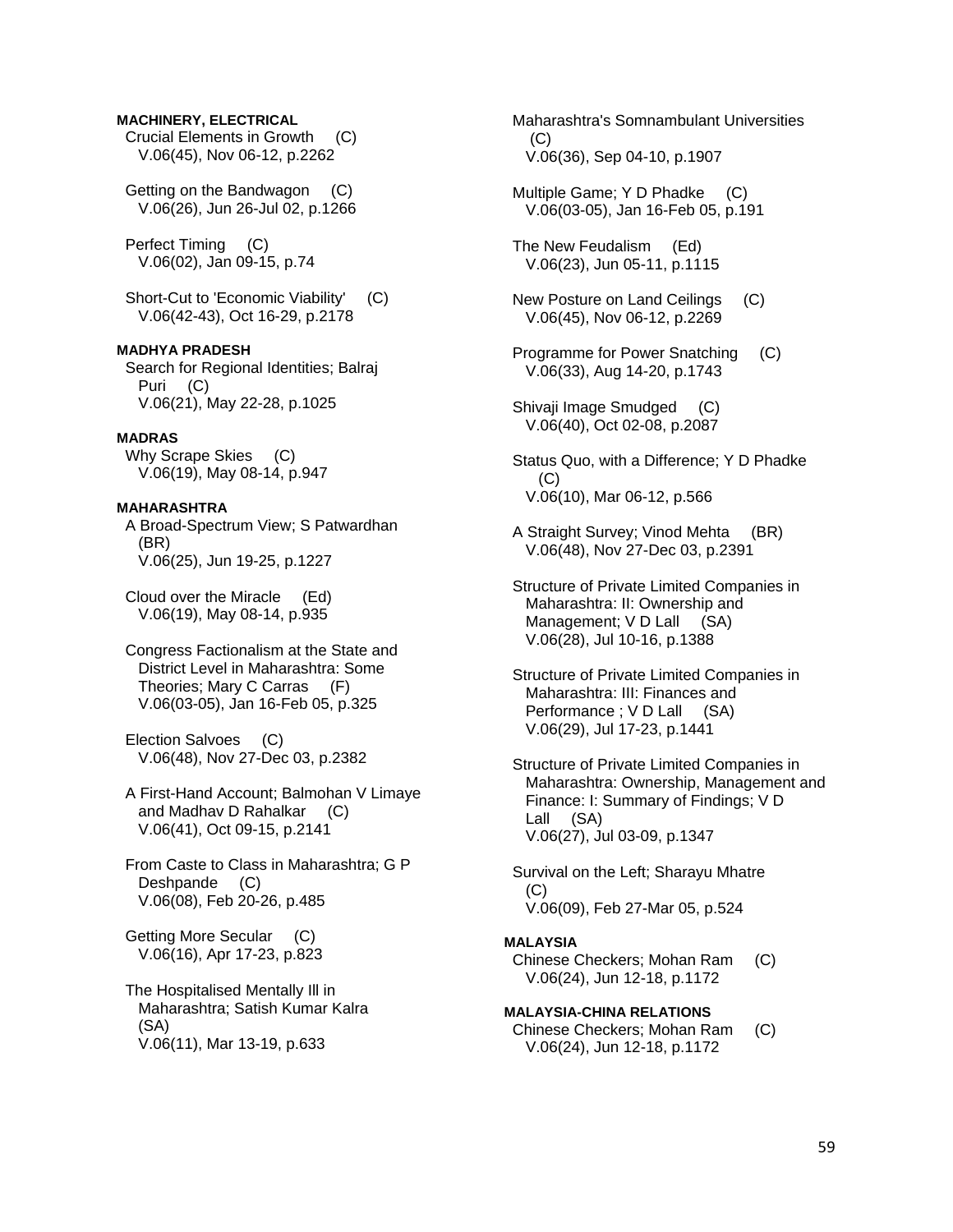### **MALAYSIA-CHINA RELATIONS**

Malaysia-China Relations; Harish Chandola (C) V.06(28), Jul 10-16, p.1383

## **MAN-MADE FIBRE INDUSTRY**

 Directors Plus Equity (C) V.06(28), Jul 10-16, p.1365

 Larger Issue Evaded (C) V.06(10), Mar 06-12, p.557

 No End to Polyester Fibre Shortage (C) V.06(21), May 22-28, p.1018

 No Prospect of Price Cut (C) V.06(20), May 15-21, p.976

 No Taste for Competition (C) V.06(11), Mar 13-19, p.600

Small Vs Big (C) V.06(09), Feb 27-Mar 05, p.512

#### **MANAGEMENT**

 Considerations in Designing Management Control Systems; S K Bhattacharyya (RA) V.06(09), Feb 27-Mar 05, p.M9

 Corporate Policies on Bonus Share Issues in India; I C Gupta (RA) V.06(48), Nov 27-Dec 03, p.M157

 Evaluating the Effectiveness of Management Planning and Control Systems; S K Bhattacharyya (RA) V.06(48), Nov 27-Dec 03, p.M147

 Expectations Belied; V Subramaniam (LE) V.06(42-43), Oct 16-29, p.2180

 Far-Ranging but Superficial; N S Jodha (BR) V.06(51), Dec 18-24, p.2511

 Far-Ranging but Superficial; N S Jodha (BR) V.06(51), Dec 18-24, p.2511

 For the Eager Manager; S Srinivasan (RA) V.06(48), Nov 27-Dec 03, p.M137

 For the Eager Manager; S Srinivasan (RA) V.06(48), Nov 27-Dec 03, p.M137

 For the Eager Manager; S Srinivasan (RA) V.06(48), Nov 27-Dec 03, p.M137

 Foreign Collaboration in Indian Industry; V N Balasubramanyam (RA) V.06(48), Nov 27-Dec 03, p.M159

 Generational Conflict in Management: Need to Identify Its Components; J S Gandhi (RA) V.06(09), Feb 27-Mar 05, p.M29

 Indian Entrepreneurship in Historical Perspective: A Re-Interpretation; Dwijendra Tripathi (RA) V.06(22), May 29-Jun 04, p.M59

 Management Component of Cost of Capital; Paul Mampilly (RA) V.06(35), Aug 28-Sep 03, p.M87

 Management Convention or Shadow-Play; S Srinivasan (RA) V.06(22), May 29-Jun 04, p.M81

 Management of Industry: Trends and Prospects; H T Parekh (RA) V.06(35), Aug 28-Sep 03, p.M127

 Management Reporting Systems: Structure and Design; S K Bhattacharyya (RA) V.06(22), May 29-Jun 04, p.M67

 Micro Planning: The Neglected Interface; Samuel Paul (RA) V.06(09), Feb 27-Mar 05, p.M3

 Net Present Value versus Internal Rate of Return; C Rangarajan and Paul Mampilly (RA) V.06(48), Nov 27-Dec 03, p.M153

 Organisational Development: An Interim Balance-Sheet; Nitish R De (RA) V.06(22), May 29-Jun 04, p.M42

 Organisational Development: An Interim Balance-Sheet: A Comment; Ishwar Dayal (RA) V.06(35), Aug 28-Sep 03, p.M95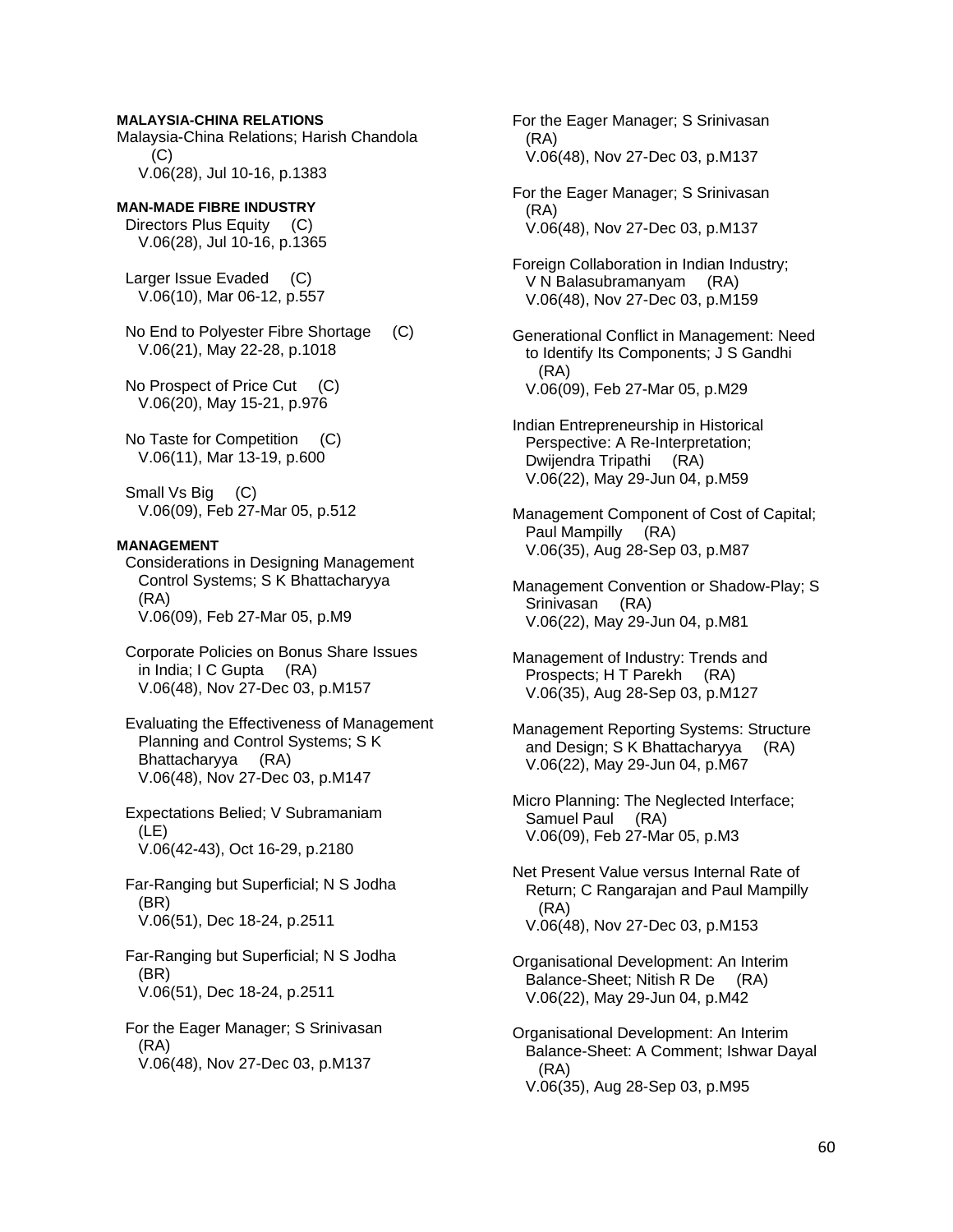## **MANAGEMENT**

 Performance Appraisal in Banks; Kalyan Banerii (RA) V.06(22), May 29-Jun 04, p.M73

 Scale, Gestation and Durability: An Aspect of Project Selection; Ranjit K Sau (RA) V.06(22), May 29-Jun 04, p.M71

 Some Myths in Management; Ishwar Dayal (RA) V.06(09), Feb 27-Mar 05, p.M31

- Training Is Not All; Ishwar Dayal (RA) V.06(48), Nov 27-Dec 03, p.M134
- A Vent, Not a Scheme; B L Maheshwari (RA) V.06(09), Feb 27-Mar 05, p.M2
- When Isolates Seek Identity; Subrata Banerjee (SA) V.06(09), Feb 27-Mar 05, p.547

## **MANAGEMENT EDUCATION**

 For the Eager Manager; S Srinivasan (RA) V.06(48), Nov 27-Dec 03, p.M137

- Training Is Not All; Ishwar Dayal (RA) V.06(48), Nov 27-Dec 03, p.M134
- A Vent, Not a Scheme; B L Maheshwari (RA) V.06(09), Feb 27-Mar 05, p.M2
- When Isolates Seek Identity; Subrata Banerjee (SA) V.06(09), Feb 27-Mar 05, p.547

## **MANAGERS**

 Expectations Belied; AR (BR) V.06(28), Jul 10-16, p.1387

 For the Eager Manager; S Srinivasan (RA) V.06(48), Nov 27-Dec 03, p.M137

 For the Eager Manager; S Srinivasan (RA) V.06(48), Nov 27-Dec 03, p.M137

## **MAOISM**

 Maoists: Doing without China; Sumanta Banerjee (C) V.06(27), Jul 03-09, p.1321

 Peking and Indian Maoists; Ram Mohan (C) V.06(44), Oct 30-Nov 05, p.2234

 Polycentric Maoism; Ram Mohan (C) V.06(26), Jun 26-Jul 02, p.1277

 Prospero Is Stunned; Jehangir Merwanji (LE) V.06(52), Dec 25-31, p.2537

### **MARKETS**

 Market Structure and R & D Activity: A Case Study of the Chemical Industry; K K Subrahmanian (RA) V.06(35), Aug 28-Sep 03, p.M115

 Stocks of Finished Products in Relation to Production in Indian Industry, 1955-67; J C Sandesara (RA) V.06(35), Aug 28-Sep 03, p.M119

#### **MARRIAGE**

 Traditionalism: A Panacea for Marital Adjustment; Neera Desai (BR) V.06(18), May 01-07, p.910

#### **MARXISM**

 Intellectuals Who Deceive (C) V.06(44), Oct 30-Nov 05, p.2227

 Nationalism and Marxism; Vinayak Purohit  $(C)$ V.06(52), Dec 25-31, p.2547

#### **MATERIALS MANAGEMENTS**

 Materials Management; N K Jaiswal (RA) V.06(48), Nov 27-Dec 03, p.M137

## **MAXICO**

 The Story of Industrialisation; Bimal Jalan (BR) V.06(10), Mar 06-12, p.577

## **MEDICAL PERSONNEL**

 Medicine for the Few (Ed) V.06(40), Oct 02-08, p.2077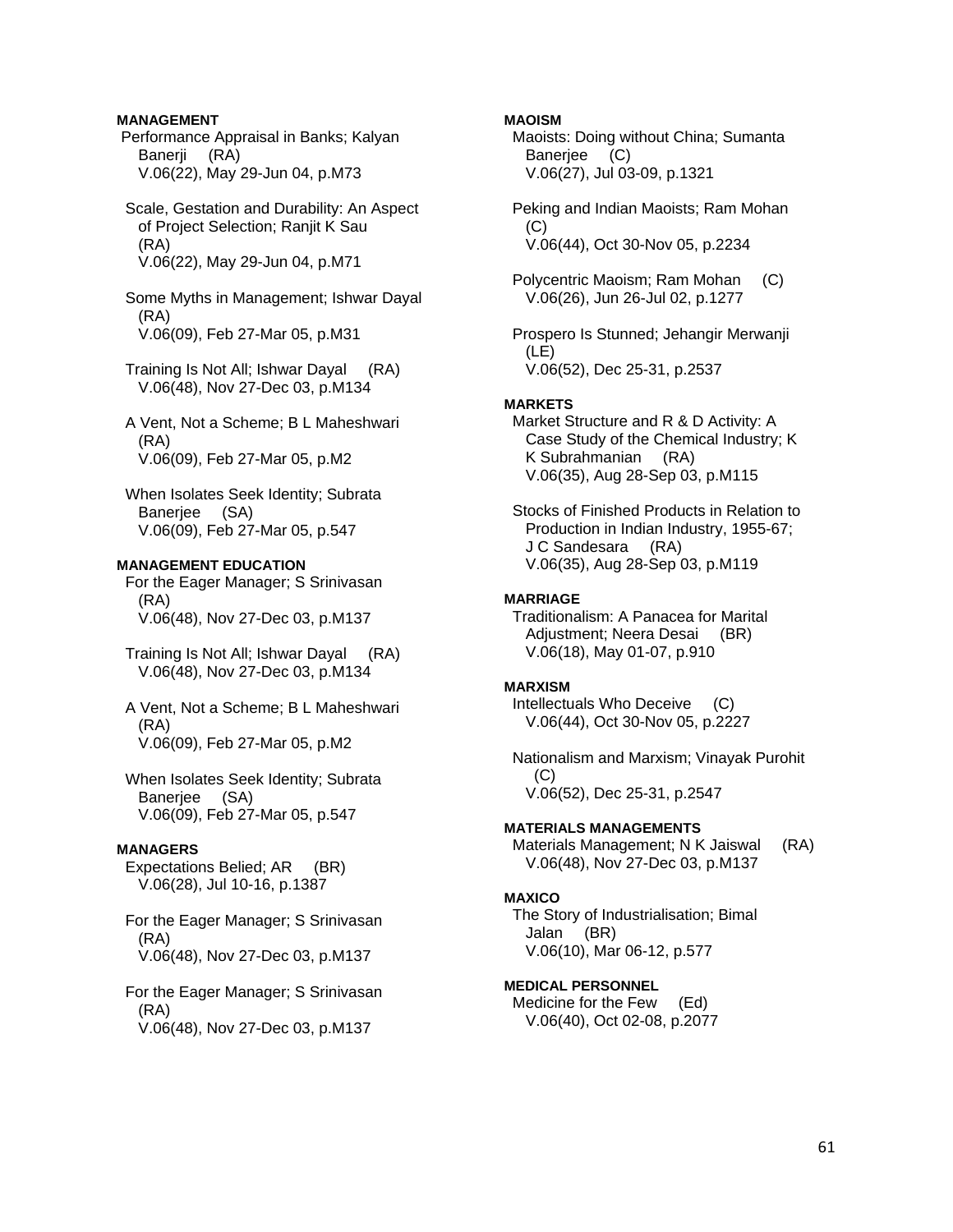## **MENTAL HEALTH**  The Hospitalised Mentally Ill in Maharashtra; Satish Kumar Kalra

 (SA) V.06(11), Mar 13-19, p.633

## **MERGERS AND ACQUISITIONS**

 Alternative to Nationalisation; M D Kale  $(C)$ V.06(41), Oct 09-15, p.2143

 Battle of Management (C) V.06(25), Jun 19-25, p.1208

 Forever Amber (Ed) V.06(45), Nov 06-12, p.2257

 Government to the Rescue (C) V.06(08), Feb 20-26, p.476

 Making Monopolies Commission Irrelevant; A N Oza V.06(21), May 22-28, p.1019

 New Deal for Coking Coal (C) V.06(48), Nov 27-Dec 03, p.2377

 One-Way Commitment (C) V.06(28), Jul 10-16, p.1366

 Re-Defining Monopoly (C) V.06(15), Apr 10-16, p.765

## **MICROECONOMICS**

 Axiomatic Approach in Economics; D K Bose (BR) V.06(20), May 15-21, p.991

 Micro Planning: The Neglected Interface; Samuel Paul (RA) V.06(09), Feb 27-Mar 05, p.M3

## **MIGRANT WORKERS**

 Indian Immigrants in Britain; Amit Sen (BR) V.06(16), Apr 17-23, p.829

## **MIGRATION**

 Problem of Refugees from East Bengal; P N Luthra (P) V.06(50), Dec 11-17, p.2467

#### **MINING AND MINERALS**

 Alternative to Nationalisation; M D Kale  $(C)$ V.06(41), Oct 09-15, p.2143

 Exploited with Strategy (Ed) V.06(27), Jul 03-09, p.1307 Mineral Development and Future of Australian Industry; Newell. William H (SA) V.06(30-32), Jul 24-Aug 13, p.1543 NMDC Rid of Headaches (Ed) V.06(13), Mar 27-Apr 02, p.693 Signs of Stirring (C) V.06(28), Jul 10-16, p.1365 To Bolster Development (Ed) V.06(29), Jul 17-23, p.1415 **MINISTERS**  Planning Commission Devalued (C) V.06(18), May 01-07, p.900 The Rolling Heads; Romesh Thapar (F) V.06(13), Mar 27-Apr 02, p.696 A Routine Transfer; Romesh Thapar (F) V.06(18), May 01-07, p.895 **MONETARY POLICY**  The Radcliffe Report: A Decade; Anand G Chandavarkar (BR) V.06(26), Jun 26-Jul 02, p.1283 **MONETARY SYSTEM**  Only Partly about Parities (Ed) V.06(37), Sep 11-17, p.1937 **MONEY MARKET**  Autograph-Hunting (C) V.06(07), Feb 13-19, p.441 Fragile Work of Art (C) V.06(52), Dec 25-31, p.2532 Subsidy or Ransom (C)

V.06(01), Jan 02-08, p.05

## **MONEY SUPPLY**

 Helping out the Reserve Bank (C) V.06(11), Mar 13-19, p.600

## **MOZAMBIQUE**

 The Struggle in Mozambique; A K Essack  $(C)$ V.06(41), Oct 09-15, p.2145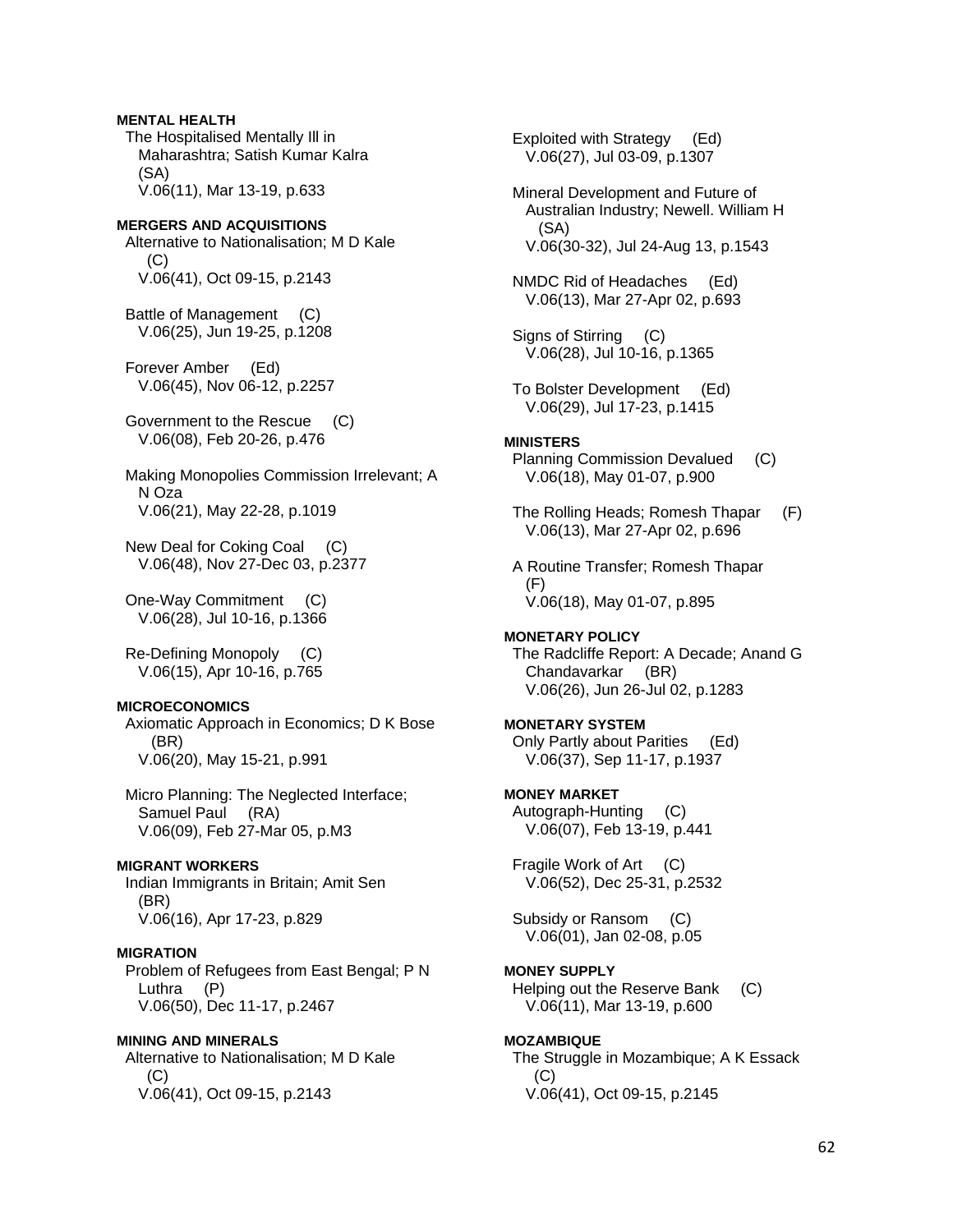**MRTP ACT**  The Concentration Bog (Ed) V.06(17), Apr 24-30, p.845 Making Monopolies Commission Irrelevant; A N Oza V.06(21), May 22-28, p.1019 Pulling out the Teeth (C) V.06(26), Jun 26-Jul 02, p.1273 Putting Teeth into the Monopolies Act; A N Oza (SA) V.06(30-32), Jul 24-Aug 13, p.1703 **MUNICIPALITIES**  Cultural Factors in Political Decision-Making: A Small Town Election in India; Binod Chand Agarwal (SA) V.06(08), Feb 20-26, p.495 Municipal Socialism; Ashish Bose (SA) V.06(12), Mar 20-26, p.681 Pragmatic Politics in a Rajasthan Town: Case Study of a Municipal Election; Hugh S Plunkett (SA) V.06(49), Dec 04-10, p.2422 Without Overall Reference; Abhijit Datta (BR) V.06(11), Mar 13-19, p.619 **MUSLIMS**  Emergence and Eclipse of Muslim Majlis-e-Mushawarat; Zaheer Masood Quraishi (SA) V.06(25), Jun 19-25, p.1229 Muslim Leadership and Electoral Politics in Hyderabad: A Pattern of Minority Articulation-I; Rasheeduddin Khan (SA) V.06(15), Apr 10-16, p.783 Muslim Leadership and Electoral Politics in Hyderabad: A Pattern of Minority Articulation-II; Rasheeduddin Khan (SA) V.06(16), Apr 17-23, p.833 Poorly Conceived, Worse Executed; Sudhir Chandra (BR) V.06(23), Jun 05-11, p.1132

**MYSORE**  Pay Scales and Price Spiral (OP) V.06(27), Jul 03-09, p.1331 The University of Mysore: A Case Study in Decentralisation; Glynn L Wood (SA) V.06(24), Jun 12-18, p.1177 **NAGPUR**  Return to Local Issues (Ed) V.06(17), Apr 24-30, p.847 **NATIONAL INCOME**  'Garibi Hatao': Making the Capitalist Hen Lay the Socialist Egg; D Ghosh (P) V.06(42-43), Oct 16-29, p.2191 Cost of Standing Still (Ed) V.06(25), Jun 19-25, p.1207 Estimation of Net National Product from Consumer Expenditure Data; S Basu (SA) V.06(16), Apr 17-23, p.830 National Income for the Layman; Bina Roy (BR) V.06(01), Jan 02-08, p.24 Slump of a Growth Project (C) V.06(10), Mar 06-12, p.567 **NATIONALISM**  Case for Bangla Nationalism; Ashok V Desai (SA) V.06(21), May 22-28, p.1035 Nationalism and Marxism; Vinayak Purohit (C) V.06(52), Dec 25-31, p.2547 Reactions to the War; Harish Chandola  $(C)$  V.06(52), Dec 25-31, p.2545 **NATURAL DISASTERS**  'Natural' Calamity (Ed) V.06(45), Nov 06-12, p.2258 **NATURAL GAS**  Behind the Formula (Ed) V.06(20), May 15-21, p.975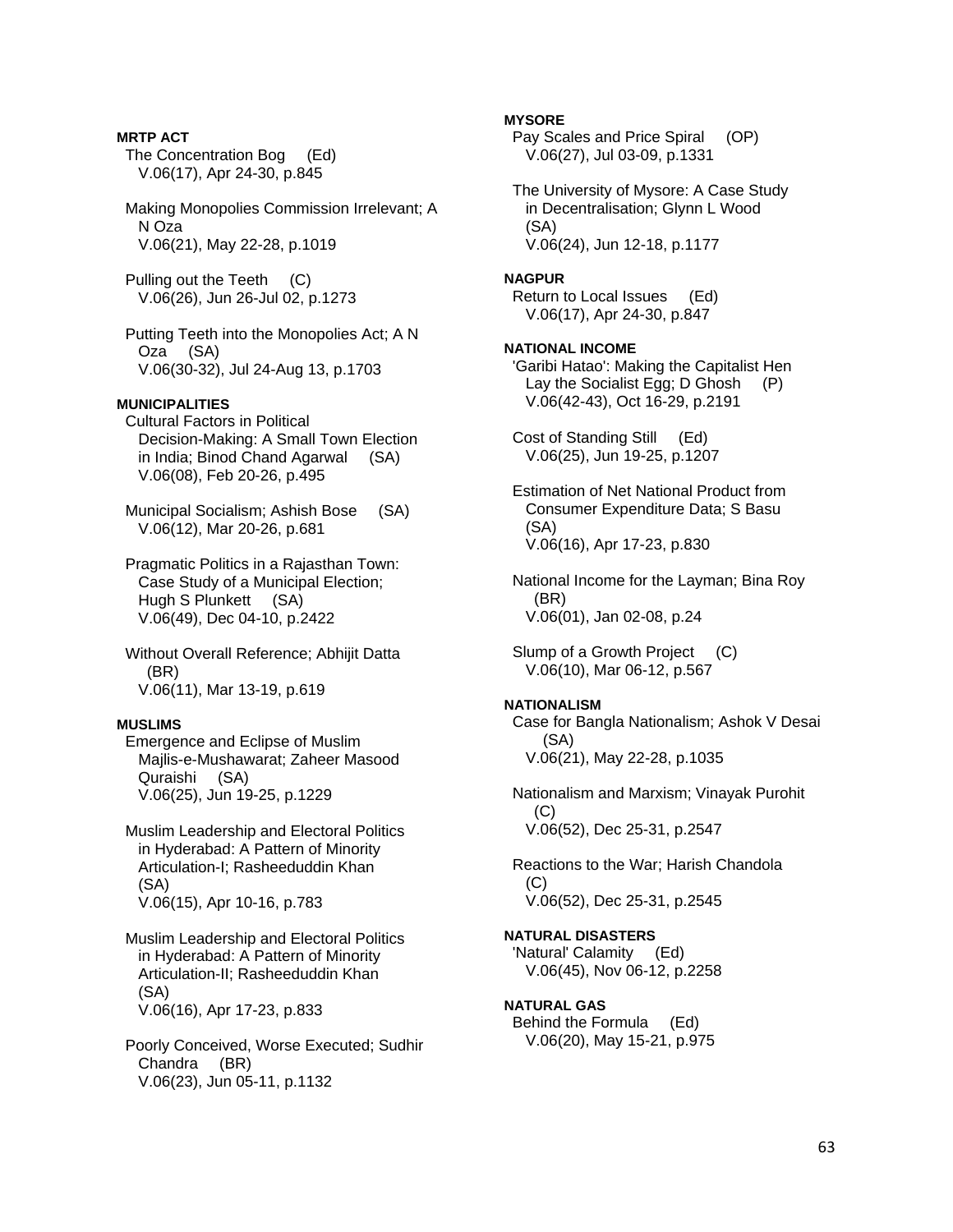**NAXALISM**  Children of the Revolution-to-Be (C) V.06(07), Feb 13-19, p.449

 The Cossipore-Baranagar Murders (C) V.06(35), Aug 28-Sep 03, p.1855

 The Naxalites and Naxalism; Mohit Sen (C) V.06(03-05), Jan 16-Feb 05, p.195

 Naxalites and Naxalism; R Ramachandran (LE) V.06(07), Feb 13-19, p.442

 Naxalites and Naxalism; ABC (F) V.06(10), Mar 06-12, p.560

 Towards a Vietnam in the Ganges Delta (P) V.06(18), May 01-07, p.905

 Uncompromising Hostility to Whom; S Chattopadhyay (SA) V.06(01), Jan 02-08, p.55

 Urban Guerillas in Calcutta (C) V.06(28), Jul 10-16, p.1379

 Urban Guerillas in Calcutta; Ashok Rudra (LE) V.06(33), Aug 14-20, p.1739

 Urban Guerillas in Calcutta (LE) V.06(42-43), Oct 16-29, p.2180

#### **NEPAL**

 By Armed Struggle (C) V.06(19), May 08-14, p.949

 Nervous Diversion (Ed) V.06(08), Feb 20-26, p.475

## **NEWS AGENCIES**

 Questionable Collaboration; Nireekshak (F) V.06(01), Jan 02-08, p.22

 Questionable Collaboration; Dhiru B Patel (LE) V.06(15), Apr 10-16, p.768

## **NEWSPAPERS**

 Mum Is the Word (Ed) V.06(39), Sep 25-Oct 01, p.2030

#### **NEWSPRINT**

 To Keep the Press in Line; Nireekshak (F) V.06(07), Feb 13-19, p.452

Wrong Sort of Pampering (C) V.06(14), Apr 03-09, p.733

#### **NIGERIA**

 Nigeria at the Crossroads; A K Essack (C) V.06(11), Mar 13-19, p.612

**NOBLE PRIZE** 

 Logical Sequence (Ed) V.06(44), Oct 30-Nov 05, p.2219

## **NON ALIGNMENT**

 Soviet View of the Treaty: Non-Alignment Plus; Zafar Imam (SA) V.06(40), Oct 02-08, p.2101

## **NON-FERROUS METALS**

 Imports to the Rescue (C) V.06(01), Jan 02-08, p.07

### **NSS**

 NSS and Some Poverty of Economic Methodology Therein; P R Brahmananda (SA) V.06(23), Jun 05-11, p.1153

#### **NUCLEAR ENERGY**

 Nuclear Energy and Pollution (Ed) V.06(41), Oct 09-15, p.2171

#### **OBITUARIES**

D R Gadgil; V M Dandekar (O) V.06(19), May 08-14, p.938

 Jadunath Sarkar; S R Tikekar (LE) V.06(09), Feb 27-Mar 05, p.515

### **OCCUPATIONAL MOBILITY**

 Occupational Mobility and Political Development: Some Preliminary Findings; N K Nijhawan (F) V.06(03-05), Jan 16-Feb 05, p.317

 Understanding Occupational Change in India; I P Desai (SA) V.06(22), May 29-Jun 04, p.1094

## **OIL**

 All Froth (Ed) V.06(35), Aug 28-Sep 03, p.1841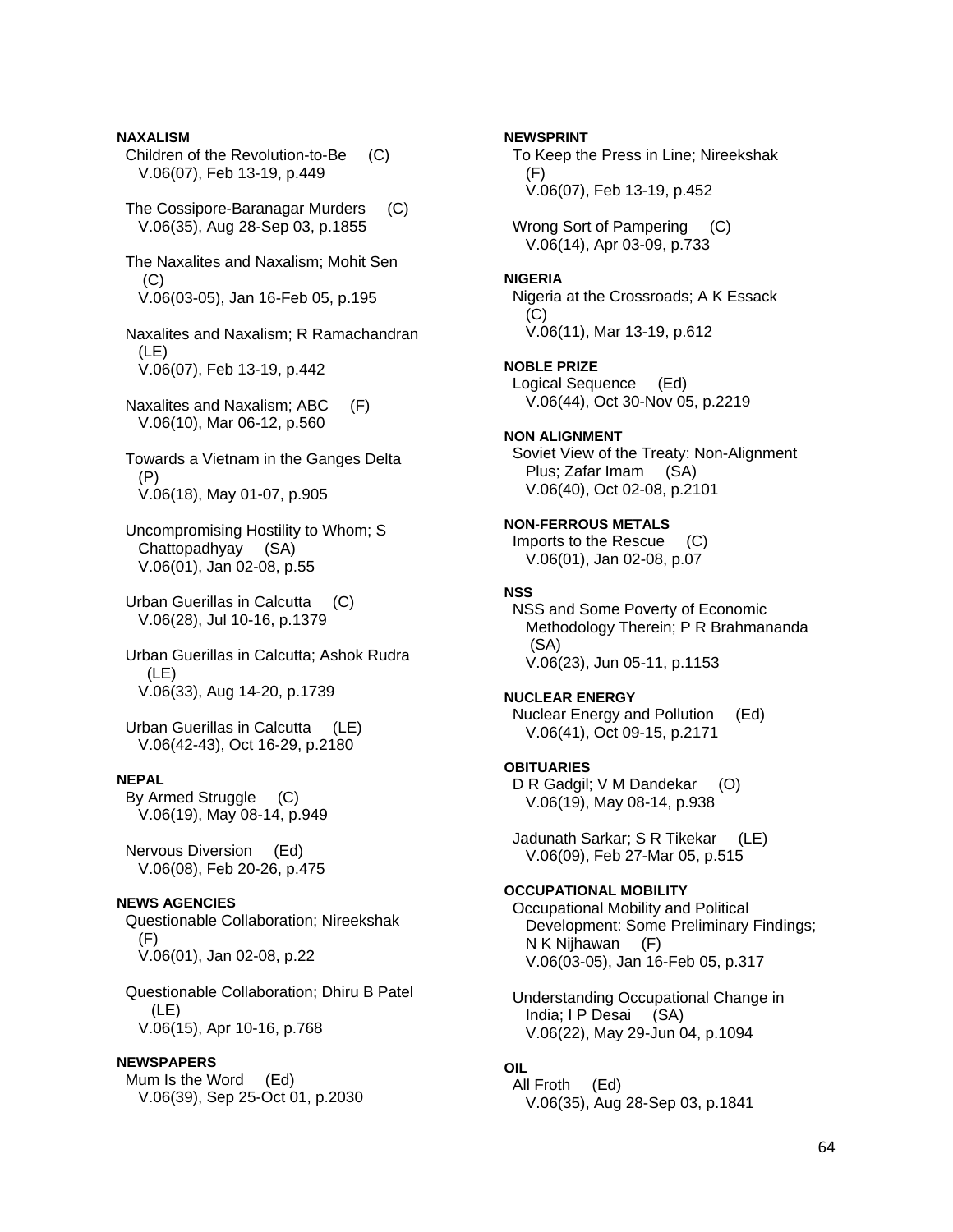## **OIL**

 Declining Trend (F) V.06(27), Jul 03-09, p.1315 Easier Tendency (F) V.06(13), Mar 27-Apr 02, p.697 End of Export Assistance (F) V.06(14), Apr 03-09, p.740 Firmer with the Dry Spell (F) V.06(25), Jun 19-25, p.1215 Hardening All Round (F) V.06(28), Jul 10-16, p.1368 Investment Planning for Petroleum Industry: Preliminary Results of an Optimising Exercise; Ramesh K Bhatia and Shiv K Khetan (RA) V.06(09), Feb 27-Mar 05, p.M21 Irregular Trend (F) V.06(11), Mar 13-19, p.605 Irregular, Steadier (F) V.06(21), May 22-28, p.1021 Keeping Track of Soyabean Oil (F) V.06(29), Jul 17-23, p.1427 Monsoon to the Rescue (F) V.06(23), Jun 05-11, p.1124 Persistent Selling at Higher Levels; Nishtar (F) V.06(26), Jun 26-Jul 02, p.1269 Prices Tumble (F) V.06(18), May 01-07, p.897 Soft Tone (F) V.06(12), Mar 20-26, p.650 Softner Tone (F) V.06(15), Apr 10-16, p.770 Steadier but Dull (F) V.06(20), May 15-21, p.986 Supply Improves (F) V.06(19), May 08-14, p.943 What Price Crude Imports (C) V.06(15), Apr 10-16, p.766

**OIL COMPANIES**  Aftermath of the Battle (Ed) V.06(09), Feb 27-Mar 05, p.510 All Froth (Ed) V.06(35), Aug 28-Sep 03, p.1841 Investment Planning for Petroleum Industry: Preliminary Results of an Optimising Exercise; Ramesh K Bhatia and Shiv K Khetan (RA) V.06(09), Feb 27-Mar 05, p.M21 New Sources of Crude Oil (C) V.06(40), Oct 02-08, p.2086 Oil Consumption Pattern; D C Kale (BR) V.06(37), Sep 11-17, p.1960 Oil Policy on Wrong Tracks (C) V.06(09), Feb 27-Mar 05, p.520 Refining Priorities (C) V.06(48), Nov 27-Dec 03, p.2372 What Price Crude Imports (C) V.06(15), Apr 10-16, p.766 **OILSEEDS**  Bounty from Government (C) V.06(40), Oct 02-08, p.2081 Easier Tendency (F) V.06(13), Mar 27-Apr 02, p.697 End of Export Assistance (F) V.06(14), Apr 03-09, p.740 Firmer with the Dry Spell (F) V.06(25), Jun 19-25, p.1215 Hardening All Round (F) V.06(28), Jul 10-16, p.1368 Impending Threat to Exports (F) V.06(10), Mar 06-12, p.561 Irregular, Steadier (F) V.06(21), May 22-28, p.1021 Keeping Track of Soyabean Oil (F) V.06(29), Jul 17-23, p.1427 Monsoon to the Rescue (F) V.06(23), Jun 05-11, p.1124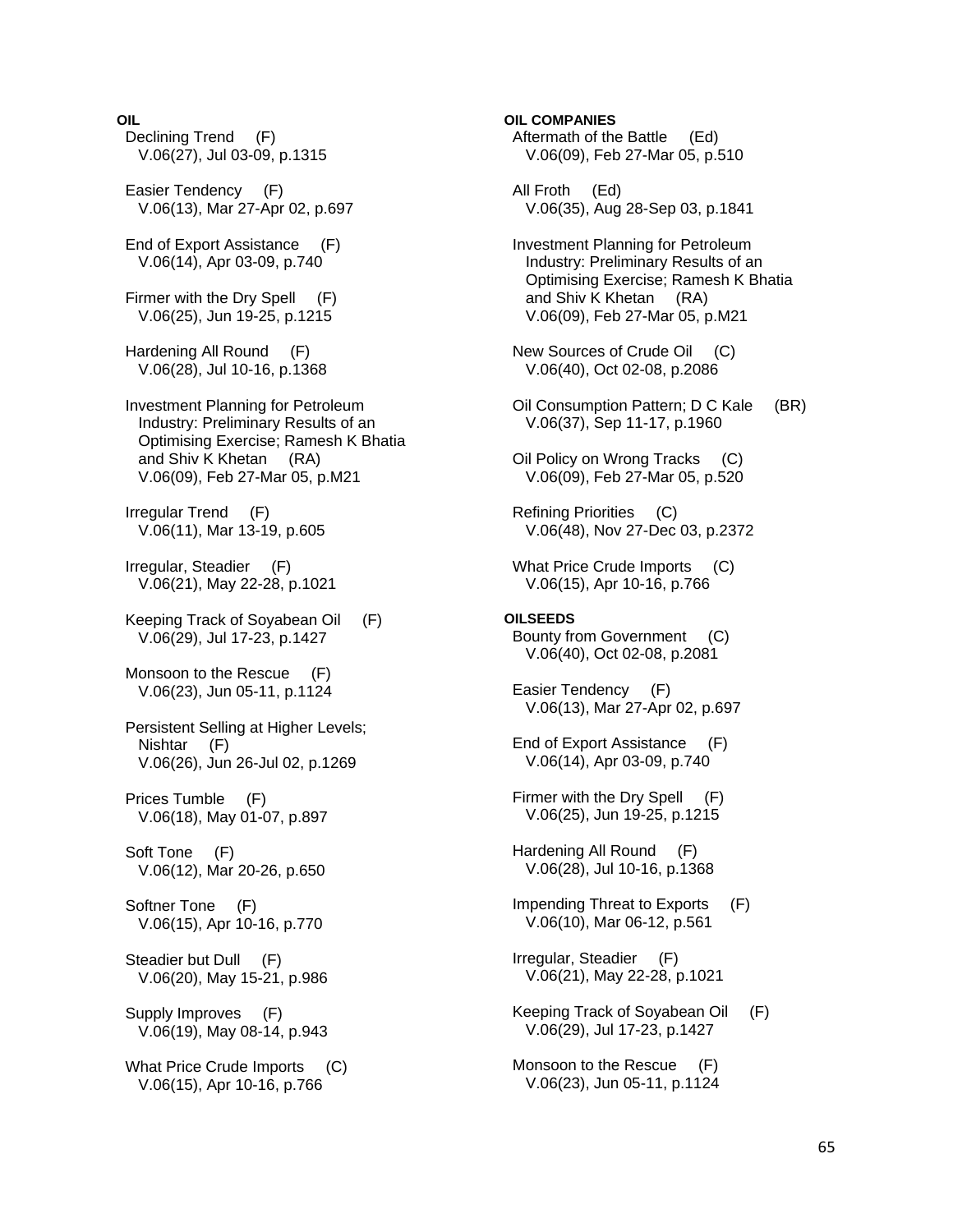**OILSEEDS**  Persistent Selling at Higher Levels; Nishtar (F) V.06(26), Jun 26-Jul 02, p.1269 Politics of Groundnut (C) V.06(42-43), Oct 16-29, p.2187 Price Situation Needs Watching (F) V.06(08), Feb 20-26, p.478 Price Spread and Farmer's Share; A C Chhatrapati (LE) V.06(51), Dec 18-24, p.2499 Price Spread and Farmer's Share: Oil and Groundnut in Gujarat; B B Patel (SA) V.06(29), Jul 17-23, p.1435 Prices Tumble (F) V.06(18), May 01-07, p.897 Softner Tone (F) V.06(15), Apr 10-16, p.770 Steadier but Dull (F) V.06(20), May 15-21, p.986 Supply Improves (F) V.06(19), May 08-14, p.943 Under Seasonal Pressure (F) V.06(06), Feb 06-12, p.411 Unexciting (F) V.06(16), Apr 17-23, p.814 Who's Bothered about Margins (F) V.06(02), Jan 09-15, p.78 Why Not Cheaper Vanaspati (F) V.06(24), Jun 12-18, p.1164 **ORGANIZATION OF AMERICAN STATES**  Changes in the OAS; Mohan Ram (C) V.06(27), Jul 03-09, p.1325 **ORISSA**  Decision-Making and Change; Amal Ray  $(C)$  V.06(02), Jan 09-15, p.86 **PAKISTAN**  The Arrangement (Ed) V.06(48), Nov 27-Dec 03, p.2371

 Delivery of Canal Water in North India and West Pakistan ; Eric W Gustafson and Richard B Reidinger (RA) V.06(52), Dec 25-31, p.A157 East Pakistan's Non-Violent Struggle; K P Karunakaran (C) V.06(12), Mar 20-26, p.659 Holding Together by a Thread (Ed) V.06(12), Mar 20-26, p.642 Ides of March (Ed) V.06(10), Mar 06-12, p.553 In the Ring (Ed) V.06(52), Dec 25-31, p.2530 A Moment of Profound Change; Romesh Thapar (F) V.06(52), Dec 25-31, p.2536 Not for Debate; Yogesh Atal (BR) V.06(39), Sep 25-Oct 01, p.2051 Pakistan's Political Development, 1947 to 1970: Bird's Eye View; Mohammed Ayoob (C) V.06(03-05), Jan 16-Feb 05, p.199 Politics and Parties in West Pakistan; Ashim Mukhopadhyay (SA) V.06(19), May 08-14, p.969 Regional Disparity and Economic Development of Pakistan: I: The Facts; Arjun Sengupta (SA) V.06(45), Nov 06-12, p.2279 Regional Disparity and Economic Development of Pakistan: II: Some Hypotheses to Explain Growth of Disparity; Arjun Sengupta (SA) V.06(46), Nov 13-19, p.2315 Return to Civilian Government (Ed) V.06(51), Dec 18-24, p.2494 Sheikh Mujib and Deja Vu in East Bengal:

 The Tragedies of March 25; Harry W Blair (SA) V.06(52), Dec 25-31, p.2555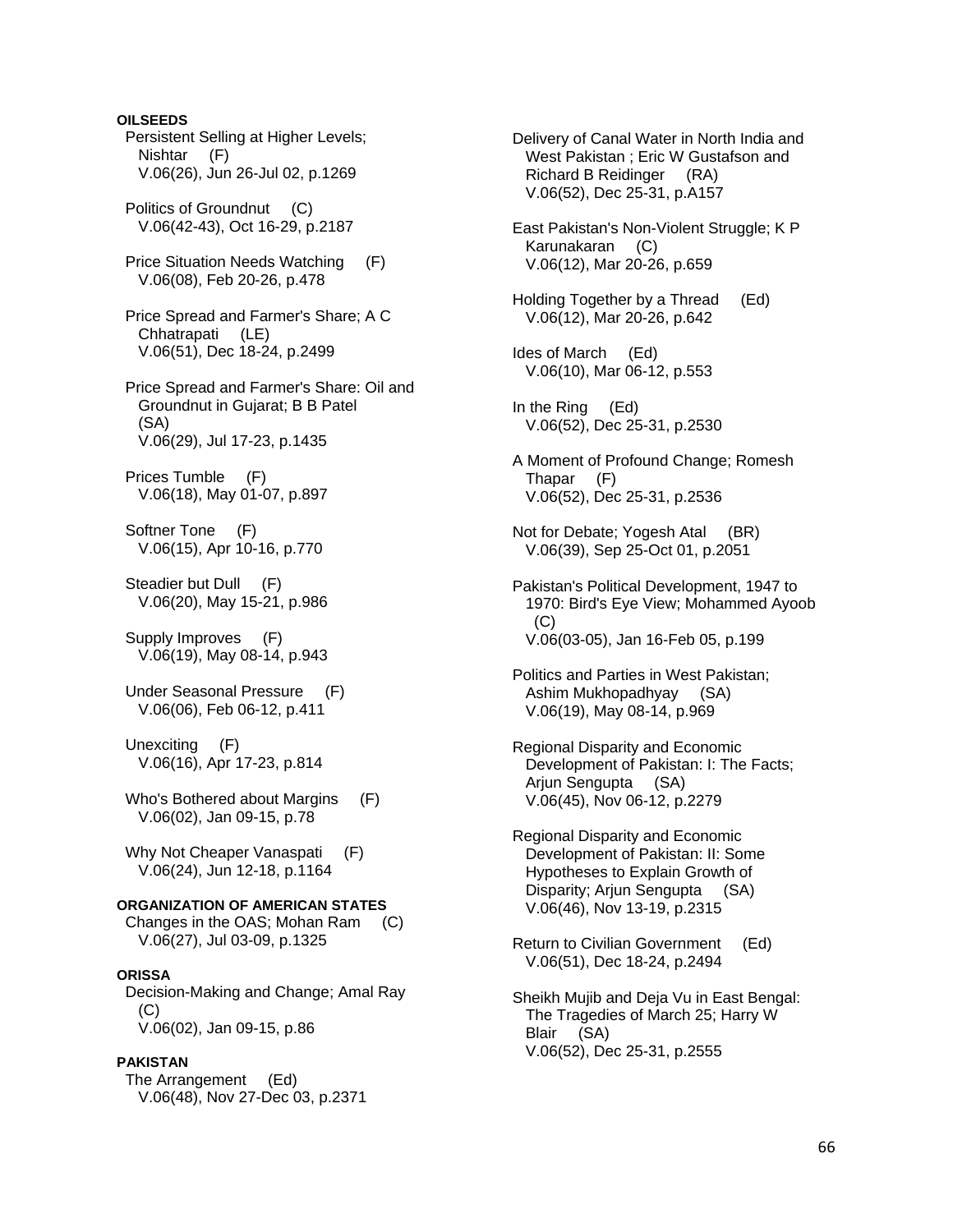## **PAKISTAN**

 The Story of Industrialisation; Bimal Jalan (BR) V.06(10), Mar 06-12, p.577

 Two-Nation Theory Again (Ed) V.06(13), Mar 27-Apr 02, p.690

 Web of Bourgeois Politics; Aswini K Ray (C) V.06(25), Jun 19-25, p.1221

## **PAKISTAN-BANGLADESH RELATIONS**

 Case for Bangla Nationalism; Ashok V Desai (SA) V.06(21), May 22-28, p.1035

## **PAKISTAN-CHINA RELATIONS**

 Bhutto Goes to Peking; G P Deshpande (C) V.06(46), Nov 13-19, p.2302

## **PAKISTAN-SOVIET RELATIONS**

 Twice Chewed and Tasteless; J A Naik (BR) V.06(46), Nov 13-19, p.2314

## **PANCHAYATS**

 Technocrats as Head of the Block Team: A Comment; N S Jodha (SA) V.06(26), Jun 26-Jul 02, p.1295

## **PAPER AND PULP INDUSTRY**

 Growth Pains (C) V.06(29), Jul 17-23, p.1417

 Perils of Smallness (C) V.06(46), Nov 13-19, p.2295

 Problems to Sort Out (C) V.06(29), Jul 17-23, p.1416

## **PARIS**

 Beyond the Panegyrics; R Ramachandran (LE) V.06(18), May 01-07, p.894

## **PARLIAMENT**

 Boredom and Unprofessionalism; Nireekshak  $(F)$ V.06(26), Jun 26-Jul 02, p.1281

 More Vinegar than Sugar; Nireekshak (F) V.06(49), Dec 04-10, p.2436

 A Non-Issue; R Ramachandran (LE) V.06(01), Jan 02-08, p.08

 Supreme Court, Parliament and Constitution-II; S P Sathe (SA) V.06(35), Aug 28-Sep 03, p.1873

## **PARTITION**

 The Koreans Begin to Talk; R R Krishnan (C) V.06(45), Nov 06-12, p.2274

 Poorly Conceived, Worse Executed; Sudhir Chandra (BR) V.06(23), Jun 05-11, p.1132

 Web of Bourgeois Politics; Aswini K Ray  $(C)$ V.06(25), Jun 19-25, p.1221

## **PEASANTS**

 Land-Based Credit Policies and Investment Prospects for Small Farmers; N S Jodha (RA) V.06(39), Sep 25-Oct 01, p.A143

 Uncompromising Hostility to Whom; S Chattopadhyay (SA) V.06(01), Jan 02-08, p.55

## **PENAL CODE**

 Backlog of Modernisation (Ed) V.06(26), Jun 26-Jul 02, p.1262

## **PEPPER**

 Pepper Community (RA) V.06(13), Mar 27-Apr 02, p.A18

## **PER CAPITA INCOME**

 Gaps in Food Policy and Analysis; S K Ray (BR) V.06(08), Feb 20-26, p.492

## **PERFORMANCE BUDGETING**

 Performance Budgeting in Corporate Sector; U K Kohli (RA) V.06(09), Feb 27-Mar 05, p.M17

## **PESTICIDES**

 Price Fixation in Public Sector: A Case Study of Insecticides; G P Keshava (RA) V.06(22), May 29-Jun 04, p.M77

## **PETROCHEMICAL INDUSTRY**

 Expanding Public Sector (C) V.06(28), Jul 10-16, p.1364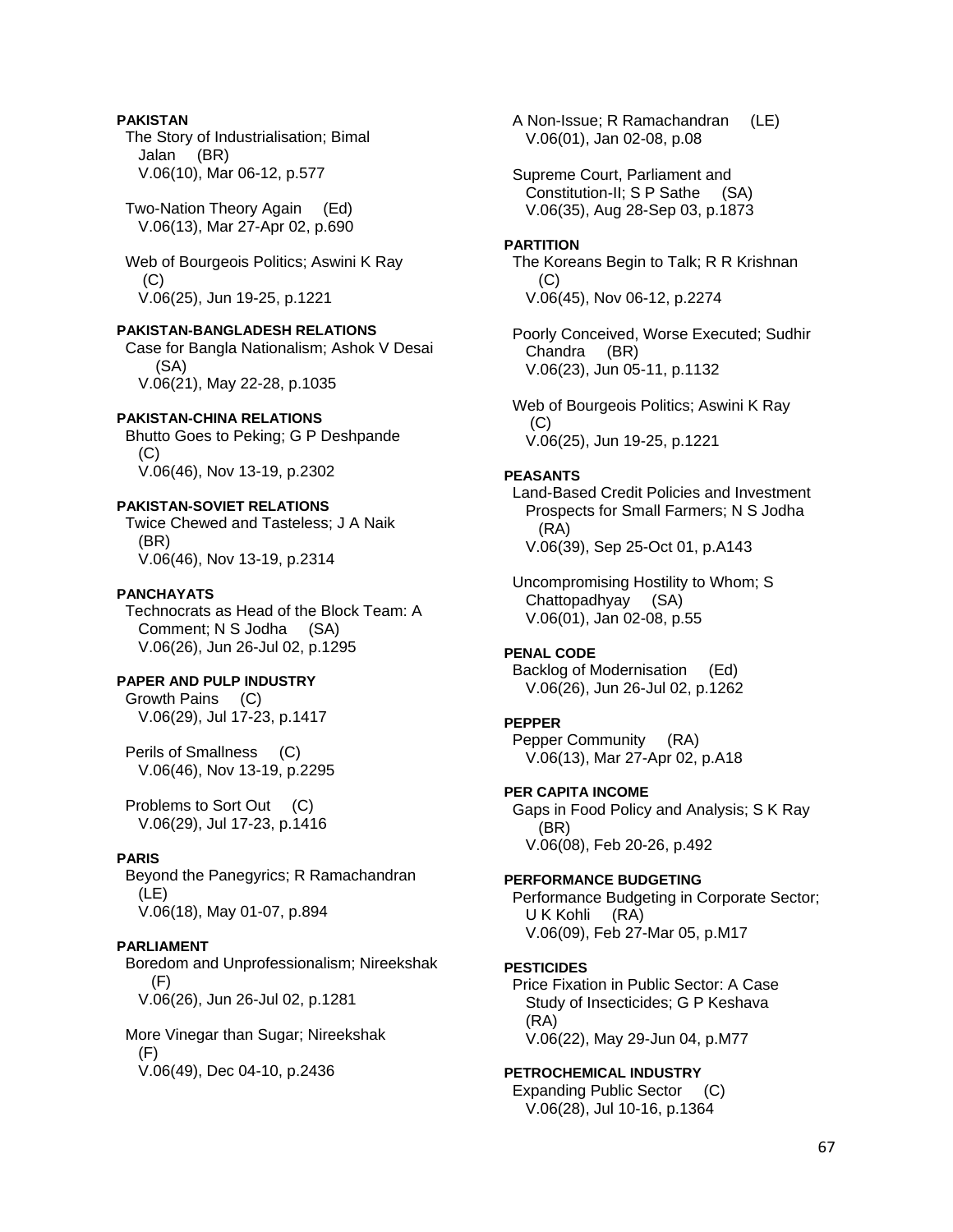#### **PHARMACEUTICAL INDUSTRY**

 The Drugs Muddle; M D Nalapat (C) V.06(41), Oct 09-15, p.2144

 How Much Is Enough (C) V.06(45), Nov 06-12, p.2261

 Least-Cost Programme (C) V.06(27), Jul 03-09, p.1310

 Living with Price Control (C) V.06(18), May 01-07, p.892

 Medicine for the Few (Ed) V.06(40), Oct 02-08, p.2077

 Much Ado..... (C) V.06(34), Aug 21-27, p.1788

 Small vs Big; R Modi (LE) V.06(08), Feb 20-26, p.482

 Small vs Big, Not the Issue (C) V.06(06), Feb 06-12, p.408

#### **PHILLIPPINES**

 Another Tottering Model (C) V.06(45), Nov 06-12, p.2269

 Democracy Asserts Itself; T J S George (C) V.06(48), Nov 27-Dec 03, p.2387

#### **PHILOSOPHY**

 Gandhi's Absolutes; Sara Joseph (BR) V.06(01), Jan 02-08, p.23

**PLANNING COMMISSION** 

 Abdicating a Distinct Role (Ed) V.06(51), Dec 18-24, p.2495

 Arithmetic of Annual Plans (C) V.06(07), Feb 13-19, p.447

 Back to Fundamentals (Ed) V.06(25), Jun 19-25, p.1206

 Cash and Concepts (Ed) V.06(09), Feb 27-Mar 05, p.509

 Chasing Wrong Hares (Ed) V.06(36), Sep 04-10, p.1894

 Confusion Abounding; Romesh Thapar (F) V.06(27), Jul 03-09, p.1313

 End of a Myth (Ed) V.06(19), May 08-14, p.933

 Everything as It Was (C) V.06(42-43), Oct 16-29, p.2185

 Expert Facade Falls (Ed) V.06(13), Mar 27-Apr 02, p.690

 Face-Lift for Planning (C) V.06(14), Apr 03-09, p.736

- Fiscal Make-Believe (C) V.06(33), Aug 14-20, p.1742
- The Joys of Planlessness (C) V.06(21), May 22-28, p.1024
- The Missing Dimension (Ed) V.06(30-32), Jul 24-Aug 13, p.1489

 Off on Another Holiday (SA) V.06(30-32), Jul 24-Aug 13, p.1501

 Partial Perception (Ed) V.06(52), Dec 25-31, p.2529

- Planning Commission and the States (C) V.06(37), Sep 11-17, p.1948
- Planning Commission Devalued (C) V.06(18), May 01-07, p.900
- To Impress Aid Consortium (C) V.06(44), Oct 30-Nov 05, p.2225

 Very Little Has Changed (C) V.06(25), Jun 19-25, p.1217

#### **POLAND**

 One Bureaucrat after Another (Ed) V.06(01), Jan 02-08, p.04

 Poland's New Style Party; K Krishna Moorthy (C) V.06(47), Nov 20-26, p.2349

#### **POLICE**

 The Police in India; David H Bayley (SA) V.06(45), Nov 06-12, p.2287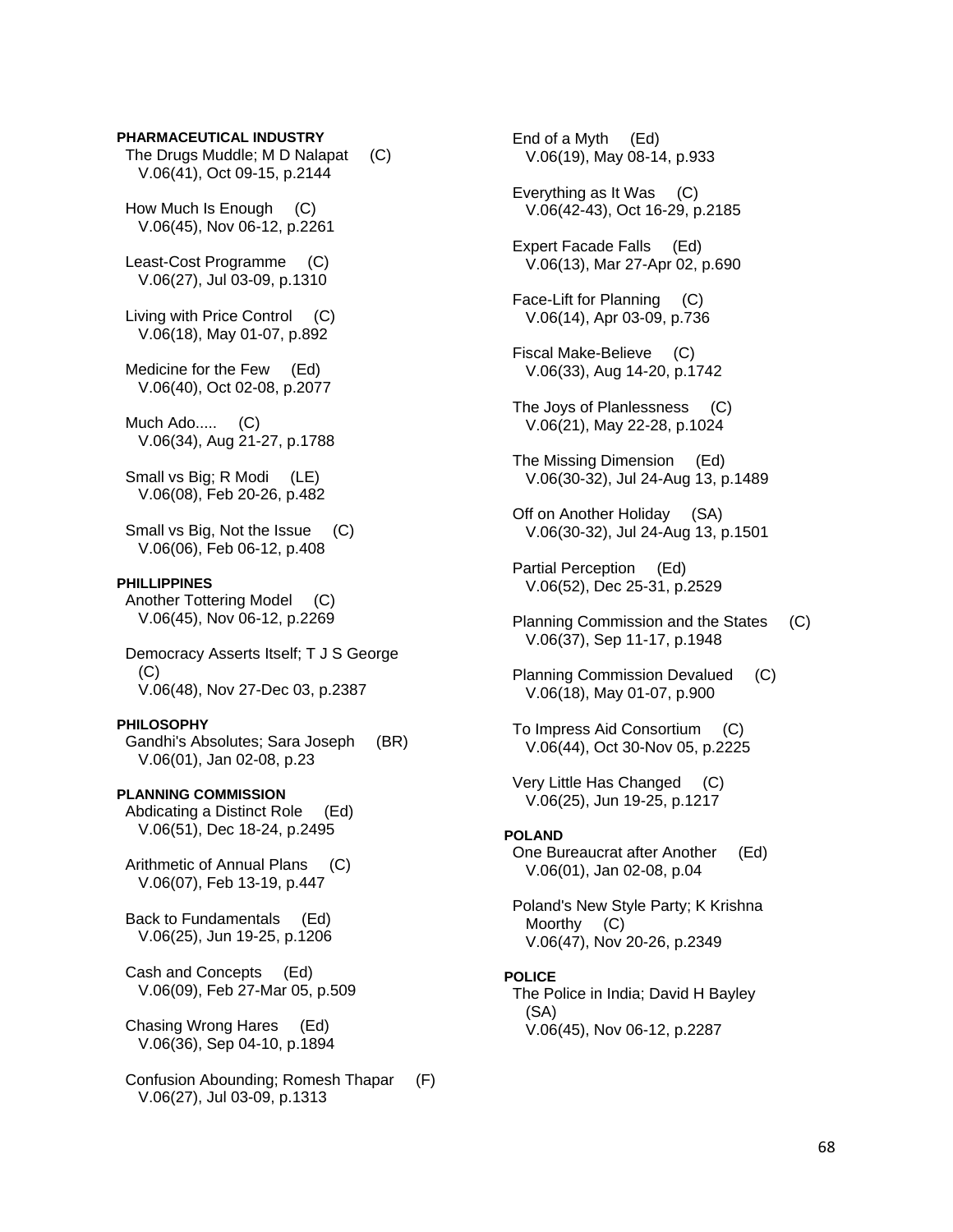**POLICE ATROCITIES**  Not Entirely without Gains; Nireekshak (F) V.06(10), Mar 06-12, p.577 **POLITICAL ASYLUM**  Cost-Benefit Calculus (Ed) V.06(02), Jan 09-15, p.71 **POLITICAL BEHAVIOUR**  'Backstage' Meeting; Harish Chandola  $(C)$  V.06(37), Sep 11-17, p.1954 By Armed Struggle (C) V.06(19), May 08-14, p.949 In Cold Storage Till 1977 (Ed) V.06(02), Jan 09-15, p.71 India and Ceylon: Generation Gap; P Devaram (LE) V.06(37), Sep 11-17, p.1942 Missing Melodrama; Nireekshak (F) V.06(17), Apr 24-30, p.863 Occupational Mobility and Political Development: Some Preliminary Findings; N K Nijhawan (F) V.06(03-05), Jan 16-Feb 05, p.317 Over-Reacting as Usual; Romesh Thapar (F) V.06(07), Feb 13-19, p.443 Political Participation: Deprivation and Protest; Satish K Arora (F) V.06(03-05), Jan 16-Feb 05, p.341 A Routine Transfer; Romesh Thapar (F) V.06(18), May 01-07, p.895 **POLITICAL ECONOMY**  All in Their Name; Farrukh Dhondy (C) V.06(49), Dec 04-10, p.2431 Army Is in Control, but the Poor Are Better Off (C) V.06(40), Oct 02-08, p.2092 The Central Contradiction; Sumanta Banerjee (P) V.06(03-05), Jan 16-Feb 05, p.181

 Democracy Asserts Itself; T J S George (C) V.06(48), Nov 27-Dec 03, p.2387 Goals of Planning in the Seventies: A Note; Surendra J Patel (SA) V.06(30-32), Jul 24-Aug 13, p.1565 Guarding the Guardians (F) V.06(03-05), Jan 16-Feb 05, p.172 Holiday from Economics (C) V.06(01), Jan 02-08, p.12

 Long Way to Economic Independence (Ed) V.06(50), Dec 11-17, p.2454

 On the Political Economy of the Transition Period; A N Oza (SA) V.06(30-32), Jul 24-Aug 13, p.1709

 Political Participation: Deprivation and Protest; Satish K Arora (F) V.06(03-05), Jan 16-Feb 05, p.341

**POLITICAL HISTORY**  British Policy and Birth of Congress; Sudhir Chandra (BR) V.06(09), Feb 27-Mar 05, p.531

 Centenary of the German Reich; Aswini K Ray (C) V.06(03-05), Jan 16-Feb 05, p.223

 Elitism Rampant (Ed) V.06(30-32), Jul 24-Aug 13, p.1491

 Fluctuating Voter Loyalties: Budhlada Assembly Constituency in 1969; R Chandidas (SA) V.06(10), Mar 06-12, p.583

 General Elections of 1967 in a Rajasthan Village; Anand Chakravarti (SA) V.06(33), Aug 14-20, p.1775

 Ideological Growth of TANU; A K Essack (C) V.06(37), Sep 11-17, p.1951

 Pakistan's Political Development, 1947 to 1970: Bird's Eye View; Mohammed Ayoob  $(C)$ V.06(03-05), Jan 16-Feb 05, p.199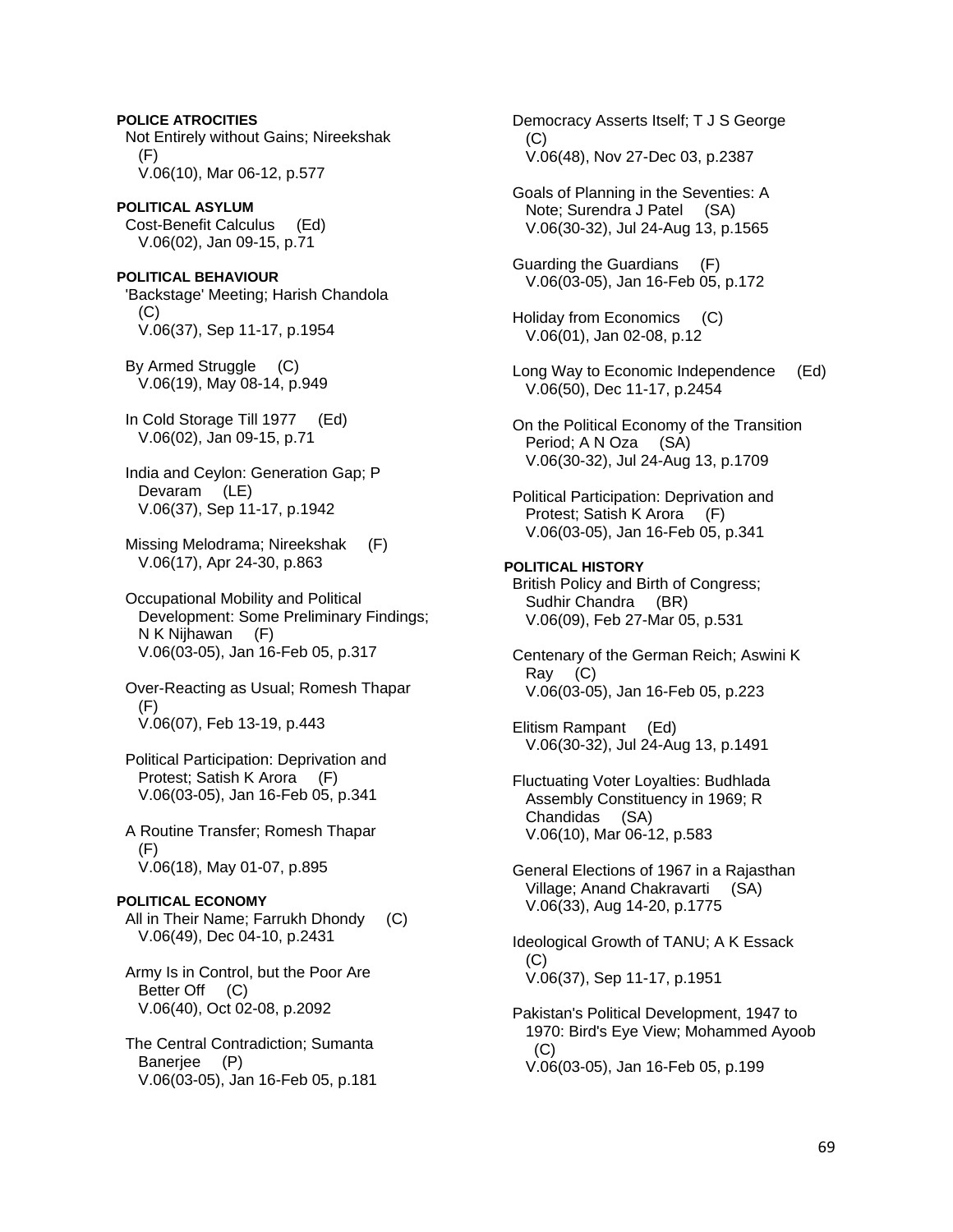## **POLITICAL HISTORY**

 Patterns of Political Instability: A Study of the 1969 Mid-Term Elections; Ramashray Roy (F) V.06(03-05), Jan 16-Feb 05, p.289

 The Political Change of 1967; Rajni Kothari (F) V.06(03-05), Jan 16-Feb 05, p.231

 Postponed Identity Crisis (C) V.06(07), Feb 13-19, p.450

 Profiles of Party Support in 1967 ; D L Sheth (F) V.06(03-05), Jan 16-Feb 05, p.275

 Rage, Rage against the Dying of the Light; G P Deshpande (P) V.06(18), May 01-07, p.907

 Towards a United Capitalist Europe; Aswini K Ray (C) V.06(34), Aug 21-27, p.1800

**POLITICAL MOVEMENTS**  Beyond the Panegyrics; R Ramachandran (LE) V.06(18), May 01-07, p.894

 Camouflaged Bourgeoisie Politics; Aswini K Ray (C) V.06(14), Apr 03-09, p.738

 East Pakistan's Non-Violent Struggle; K P Karunakaran (C) V.06(12), Mar 20-26, p.659

 India and Bangla Desh; Gopal Krishna (C) V.06(33), Aug 14-20, p.1749

 Insurgency in Ceylon: Hard Challenge and Grim Warning; Urmila Phadnis (SA) V.06(19), May 08-14, p.965

 The Naxalites and Naxalism; Mohit Sen (C) V.06(03-05), Jan 16-Feb 05, p.195

 Prospero Is Stunned; Jehangir Merwanji (LE) V.06(52), Dec 25-31, p.2537

 Revolution Replaces Rhetoric (C) V.06(21), May 22-28, p.1027

 Shambles of Bandaranaike Socialism (C) V.06(29), Jul 17-23, p.1422 Sheikh Mujib and Deja Vu in East Bengal: The Tragedies of March 25; Harry W Blair (SA) V.06(52), Dec 25-31, p.2555 Shift in Naxalite Tactics; Ram Mohan (C) V.06(34), Aug 21-27, p.1793 Simple Question of Recognition; S Shukla  $(LE)$  V.06(37), Sep 11-17, p.1942 The Stage of the South; Mohit Sen (SA) V.06(30-32), Jul 24-Aug 13, p.1511 Turn in Andhra; Mohit Sen (C) V.06(40), Oct 02-08, p.2089 Uncompromising Hostility to Whom; S Chattopadhyay (SA) V.06(01), Jan 02-08, p.55 Urban Guerillas in Calcutta (C) V.06(28), Jul 10-16, p.1379 What JVP Laid Bare (C) V.06(35), Aug 28-Sep 03, p.1857 The Young Socialists (Ed) V.06(12), Mar 20-26, p.643 **POLITICAL PARTIES**  Acting in Concert; Romesh Thapar (F) V.06(12), Mar 20-26, p.646 Attitudes to Violence (Ed) V.06(08), Feb 20-26, p.474 Bakshi in, Sheikh Out (Ed) V.06(02), Jan 09-15, p.70 Behind the Violence (C) V.06(03-05), Jan 16-Feb 05, p.193 Brighter Rises the Sun (Ed) V.06(11), Mar 13-19, p.598 By-Election Pointers; Romesh Thapar (F) V.06(40), Oct 02-08, p.2085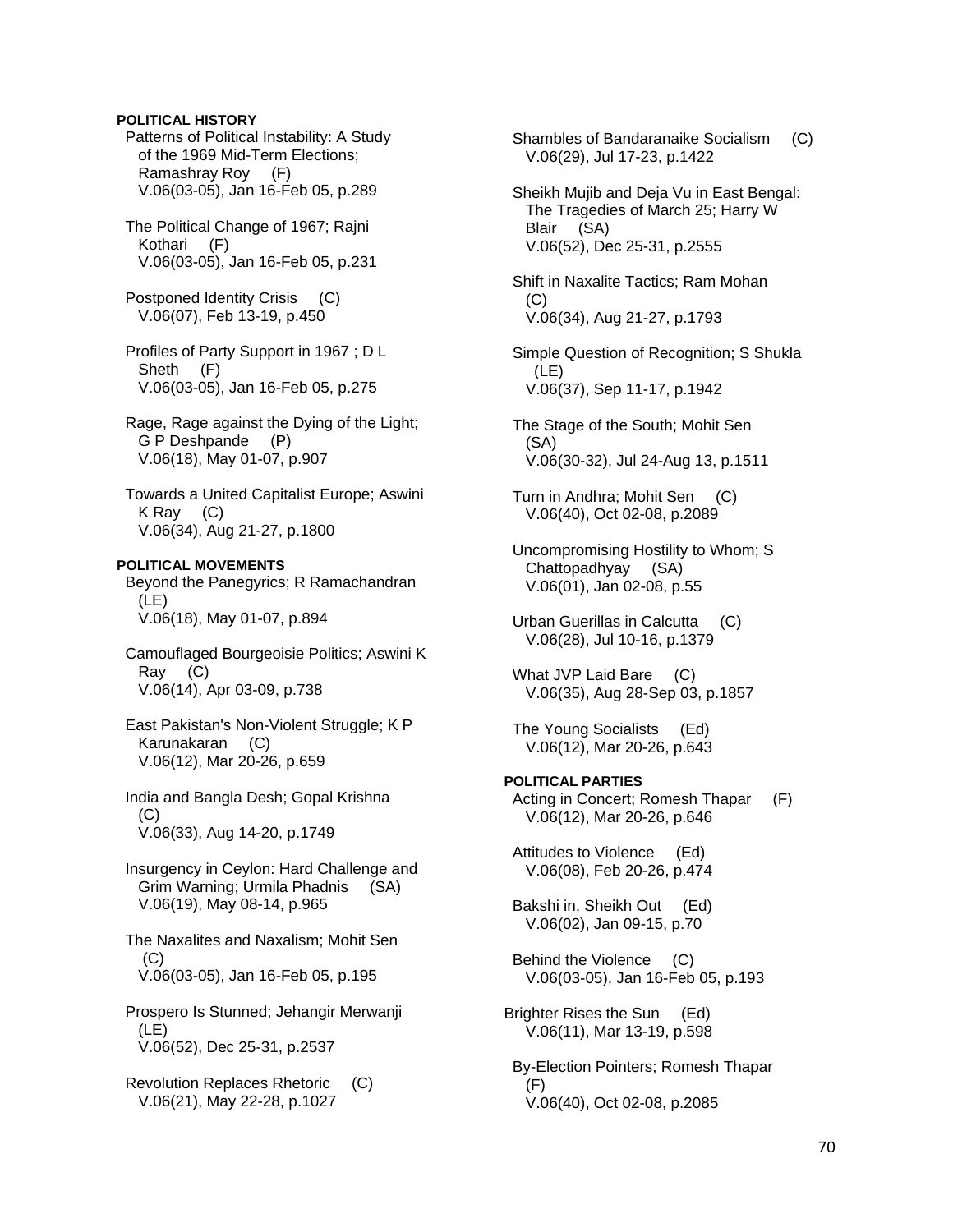### **POLITICAL PARTIES**

 Centre-State Relations: Issue Awareness and Party Positions; B L Maheshwari (SA) V.06(24), Jun 12-18, p.1191

- Concentration on Each Other (Ed) V.06(46), Nov 13-19, p.2294
- Conflicts in Tamil Nadu; Mohit Sen (C) V.06(46), Nov 13-19, p.2301
- Confrontation in Tamil Nadu; Mohit Sen (C) V.06(07), Feb 13-19, p.448
- Confused Confrontation; Mohit Sen (C) V.06(03-05), Jan 16-Feb 05, p.187
- CPI's Fate in the Balance (Ed) V.06(18), May 01-07, p.890
- Cracks in the Coalition; MS (C) V.06(49), Dec 04-10, p.2427
- Decline and Fall of Planning (C) V.06(03-05), Jan 16-Feb 05, p.185

DMK on the Defensive (C) V.06(03-05), Jan 16-Feb 05, p.189

The Fall Out (C) V.06(12), Mar 20-26, p.656

 Fight for Floating Vote (Ed) V.06(10), Mar 06-12, p.554

 The Floating Vote (Ed) V.06(28), Jul 10-16, p.1363

 Ideological Growth of TANU; A K Essack (C) V.06(37), Sep 11-17, p.1951

 Jan Sangh Hastens Slowly; D P Kumar (SA) V.06(30-32), Jul 24-Aug 13, p.1515

- Jan Sangh in Uttar Pradesh: Fluctuating Fortunes and Uncertain Future; V B Singh (F) V.06(03-05), Jan 16-Feb 05, p.307
- Kerala Coalition; Mohit Sen (C) V.06(38), Sep 18-24, p.2001

 Kerala's Coalition Changes; Mohit Sen (C) V.06(29), Jul 17-23, p.1421

- Kerala's Features; Mohit Sen (C) V.06(44), Oct 30-Nov 05, p.2229
- Liquidation of the Left (C) V.06(49), Dec 04-10, p.2425
- Low Farce; Nireekshak (F) V.06(44), Oct 30-Nov 05, p.2235
- The Meaning of Baranagar (C) V.06(09), Feb 27-Mar 05, p.523
- Misdirected Analysis; Ratna Dutta (BR) V.06(07), Feb 13-19, p.453
- Multiple Game; Y D Phadke (C) V.06(03-05), Jan 16-Feb 05, p.191
- The New Offensive (C) V.06(27), Jul 03-09, p.1319
- One Socialist Party Again (P) V.06(29), Jul 17-23, p.1419
- Partisanship and Political Development; D L Sheth (F) V.06(03-05), Jan 16-Feb 05, p.259
- Patnaik in the Arena (C) V.06(41), Oct 09-15, p.2138
- Perils of Superstition (C) V.06(08), Feb 20-26, p.484
- Persons before Policy; Romesh Thapar (F) V.06(28), Jul 10-16, p.1367
- Politics and Parties in West Pakistan; Ashim Mukhopadhyay (SA) V.06(19), May 08-14, p.969
- Post-Election Manoeuvres (C) V.06(16), Apr 17-23, p.819
- Profiles of Party Support in 1967 ; D L Sheth (F) V.06(03-05), Jan 16-Feb 05, p.275
- Pure Arithmetic (Ed) V.06(24), Jun 12-18, p.1159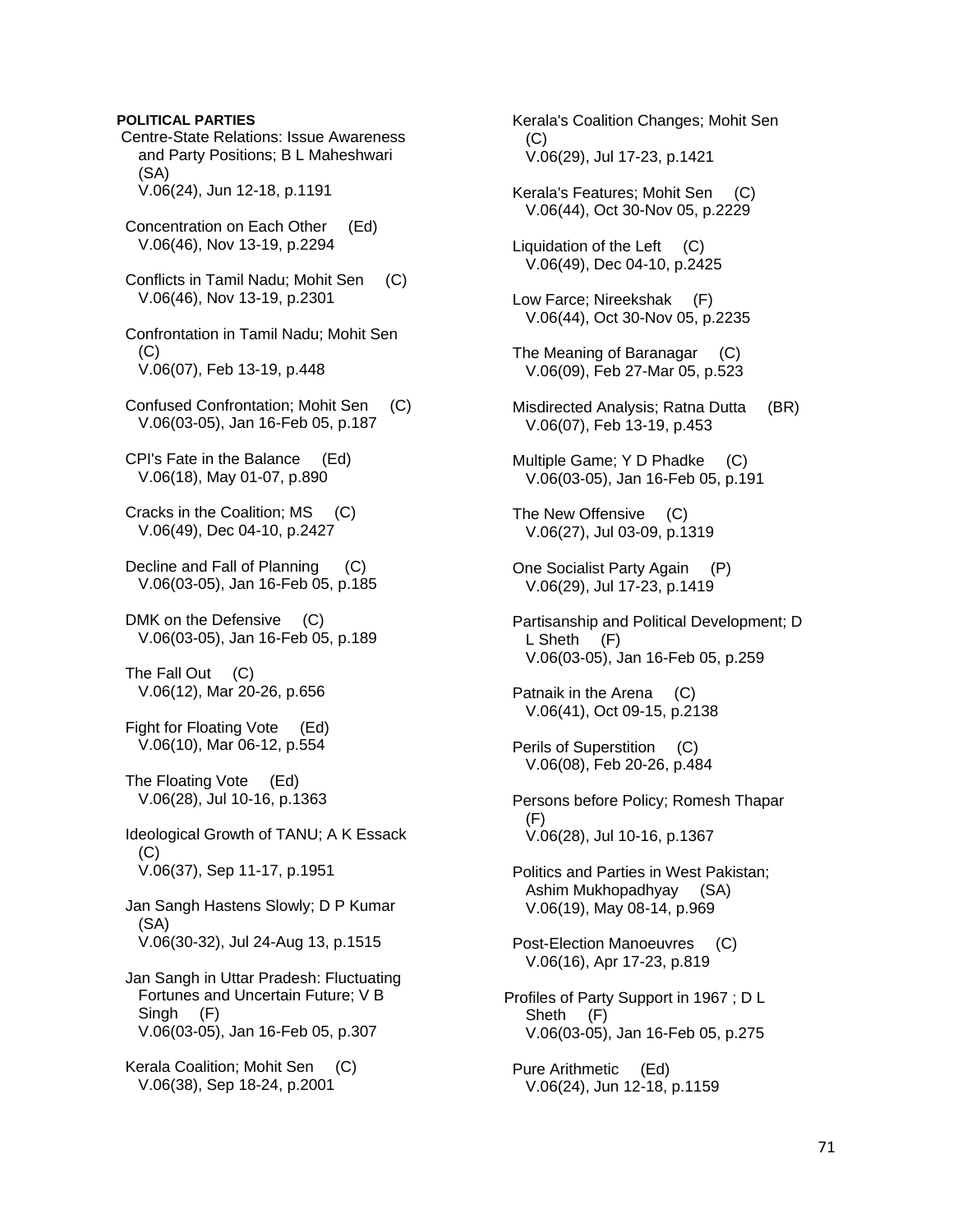Reality and Illusion - II; Mohit Sen (C) V.06(13), Mar 27-Apr 02, p.711 Red and Black Power; Angayarkanni (BR) V.06(06), Feb 06-12, p.423 The Result; Nireekshak (F) V.06(12), Mar 20-26, p.652 Return to Congress Dominance (Ed) V.06(10), Mar 06-12, p.554 Return to Regional Politics (Ed) V.06(21), May 22-28, p.1013 Rout of the Left (C) V.06(15), Apr 10-16, p.775 Status Quo, with a Difference; Y D Phadke (C) V.06(10), Mar 06-12, p.566 Survival on the Left; Sharayu Mhatre (C) V.06(09), Feb 27-Mar 05, p.524 Tamil Nadu's Experience; Mohit Sen (C) V.06(02), Jan 09-15, p.85 To Flog a Dead Horse; Nireekshak (F) V.06(48), Nov 27-Dec 03, p.2389 Too Clever by Half (Ed) V.06(37), Sep 11-17, p.1938 Twists in Telengana; Mohit Sen (C) V.06(15), Apr 10-16, p.774 Under-Currents; Romesh Thapar (F) V.06(08), Feb 20-26, p.481 Urban Guerillas in Calcutta (C) V.06(28), Jul 10-16, p.1379 The Walkover (Ed) V.06(11), Mar 13-19, p.597 The Wrong Strength (C) V.06(16), Apr 17-23, p.821 **POLITICAL PERSONALITIES**  The Block within the Landslide; Romesh Thapar (F) V.06(06), Feb 06-12, p.415

**POLITICAL PARTIES** 

 Centres of Power (Ed) V.06(20), May 15-21, p.974 Election Salvoes (C) V.06(48), Nov 27-Dec 03, p.2382 Flowers for the Congress President (C) V.06(18), May 01-07, p.901 Ham Handed in Kashmir; Balraj Puri (RA) V.06(42-43), Oct 16-29, p.2195 Holding Together by a Thread (Ed) V.06(12), Mar 20-26, p.642 Intimations of Inflexibility; Sumanta Banerjee (C) V.06(13), Mar 27-Apr 02, p.704 A Moment of Profound Change; Romesh Thapar (F) V.06(52), Dec 25-31, p.2536 Not a Dull Moment; Romesh Thapar (F) V.06(38), Sep 18-24, p.1997 Plans about Leadership; Jyoti S Kulkarni (BR) V.06(27), Jul 03-09, p.1329 A President Prime Minister; Romesh Thapar (F) V.06(37), Sep 11-17, p.1945 Princes in Indian Politics; William L Richter (SA) V.06(09), Feb 27-Mar 05, p.535 Shivaji Image Smudged (C) V.06(40), Oct 02-08, p.2087 Spectre Haunting Indira; Ashok Rudra (P) V.06(22), May 29-Jun 04, p.1069 Stability: Also Change (C) V.06(12), Mar 20-26, p.654 Young Turks Take a Hand (C) V.06(35), Aug 28-Sep 03, p.1852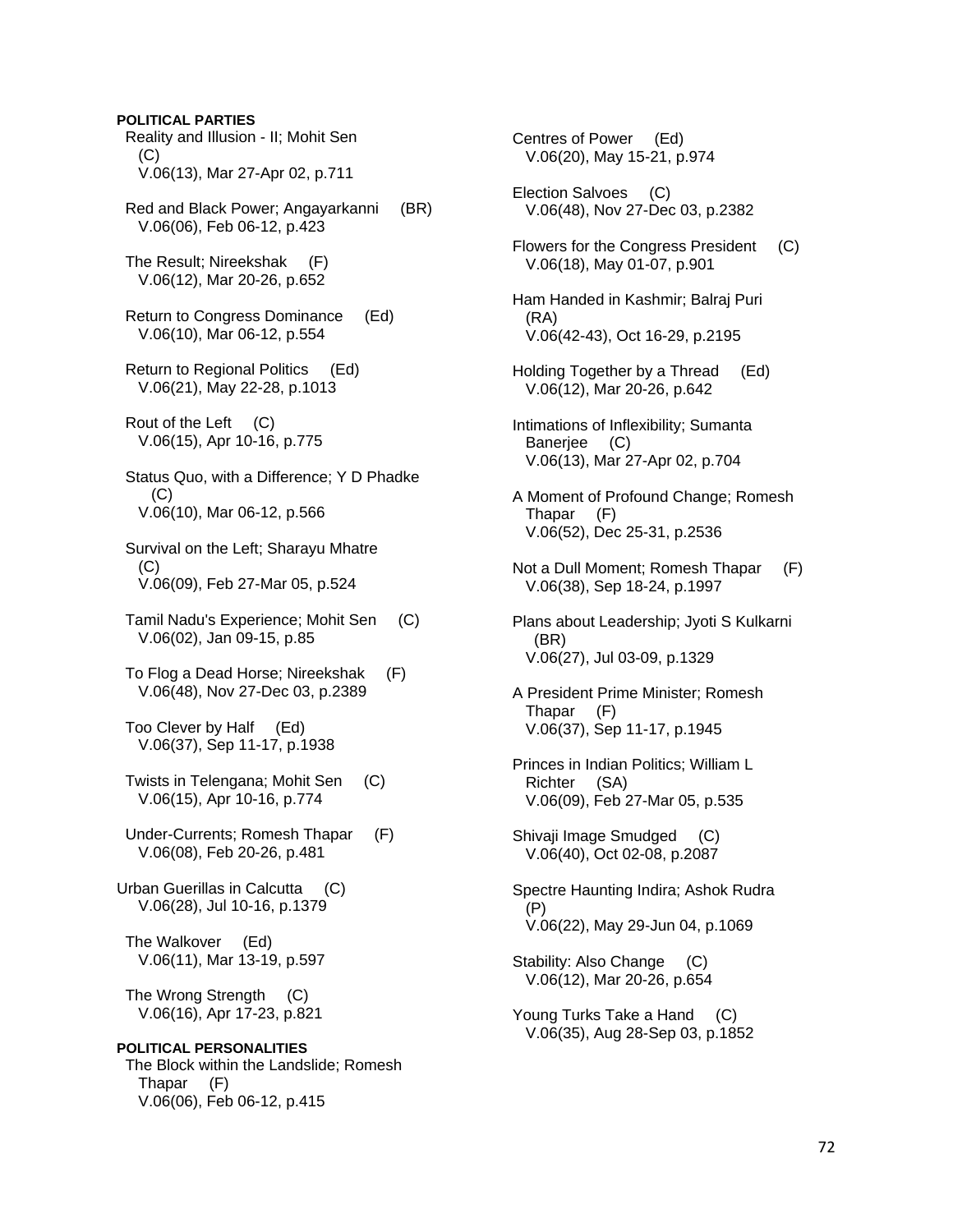**POLITICAL POWER**  Appointments and Dismissals; Nireekshak (F) V.06(20), May 15-21, p.989 The Block within the Landslide; Romesh Thapar (F) V.06(06), Feb 06-12, p.415 The Central Contradiction; Sumanta Banerjee (P) V.06(03-05), Jan 16-Feb 05, p.181 Confused Confrontation; Mohit Sen (C) V.06(03-05), Jan 16-Feb 05, p.187 Congress Factionalism at the State and District Level in Maharashtra: Some Theories; Mary C Carras (F) V.06(03-05), Jan 16-Feb 05, p.325 CPI(M) Stems the Tide (C) V.06(13), Mar 27-Apr 02, p.712 DMK on the Defensive (C) V.06(03-05), Jan 16-Feb 05, p.189 The Election Scene; Romesh Thapar (F) V.06(09), Feb 27-Mar 05, p.514 Emerging Pattern; Romesh Thapar (F) V.06(03-05), Jan 16-Feb 05, p.179 Emerging Political Style (Ed) V.06(20), May 15-21, p.973 The Fall Out (C) V.06(12), Mar 20-26, p.656 Getting More Secular (C) V.06(16), Apr 17-23, p.823 Guarding the Guardians (F) V.06(03-05), Jan 16-Feb 05, p.172 Intimations of Inflexibility; Sumanta Banerjee (C) V.06(13), Mar 27-Apr 02, p.704 Jan Sangh Hastens Slowly; D P Kumar (SA) V.06(30-32), Jul 24-Aug 13, p.1515

 Kerala Pointers; Mohit Sen (C) V.06(20), May 15-21, p.980 Loosening in Andhra; Mohit Sen (C) V.06(48), Nov 27-Dec 03, p.2381 The Moscow Meeting; Romesh Thapar (F) V.06(39), Sep 25-Oct 01, p.2037 The Naxalites and Naxalism; Mohit Sen (C) V.06(03-05), Jan 16-Feb 05, p.195 The New Feudalism (Ed) V.06(23), Jun 05-11, p.1115 New Posture on Land Ceilings (C) V.06(45), Nov 06-12, p.2269 No Time for Moon-Shots (Ed) V.06(12), Mar 20-26, p.641 Partisanship and Political Development; D L Sheth (F) V.06(03-05), Jan 16-Feb 05, p.259 Political Playmates (C) V.06(36), Sep 04-10, p.1904 A President Prime Minister; Romesh Thapar (F) V.06(37), Sep 11-17, p.1945 Princes in Indian Politics; William L Richter (SA) V.06(09), Feb 27-Mar 05, p.535 Princes, Yes; Capitalists, No (C) V.06(12), Mar 20-26, p.655 Reality and Illusion-I; Mohit Sen (C) V.06(12), Mar 20-26, p.653 The Rolling Heads; Romesh Thapar (F) V.06(13), Mar 27-Apr 02, p.696 Subedars Should Be Submissive (Ed) V.06(28), Jul 10-16, p.1362 Talking Elections; Romesh Thapar (F) V.06(02), Jan 09-15, p.75 Two-Nation Theory Again (Ed) V.06(13), Mar 27-Apr 02, p.690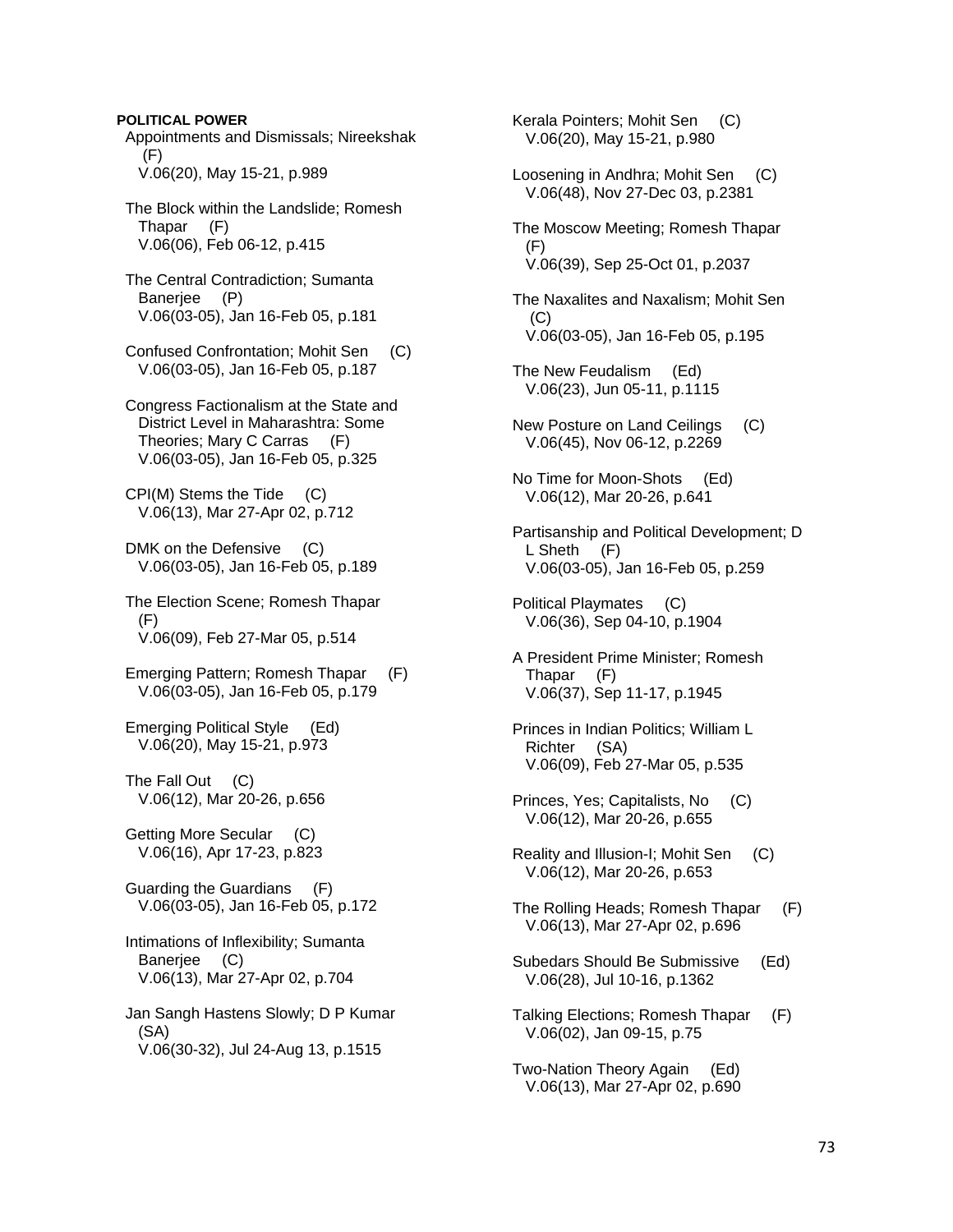**POLITICAL PRISONERS**  Waiting for a Brown Revolution; T J S George (C) V.06(06), Feb 06-12, p.419

#### **POLITICAL SCIENCE**  Character of State Power and Strategy for Revolution; Radhika Ramasubban (C) V.06(42-43), Oct 16-29, p.2188

 Gandhi's Absolutes; Sara Joseph (BR) V.06(01), Jan 02-08, p.23

 Journalist as Political Analyst; Girja Kumar (BR) V.06(12), Mar 20-26, p.661

 Plans about Leadership; Jyoti S Kulkarni (BR) V.06(27), Jul 03-09, p.1329

 Prospects for Indian Political Science Research in the Seventies: Work of the ISSRC; R Srinivasan (SA) V.06(36), Sep 04-10, p.1926

# **POLITICAL SITUATION**

 Acting in Concert; Romesh Thapar (F) V.06(12), Mar 20-26, p.646

 After the Cultural Revolution; G P Deshpande (C) V.06(03-05), Jan 16-Feb 05, p.205

 Alliance in Disarray (C) V.06(10), Mar 06-12, p.565

 The American Science of Indian Politics: An Essay in Sociology of Knowledge; T V Satyamurthy (RA) V.06(23), Jun 05-11, p.1133

 Another Skirmish in the War of Castes  $(C)$ V.06(24), Jun 12-18, p.1170

 Another Tottering Model (C) V.06(45), Nov 06-12, p.2269

 Appointments and Dismissals; Nireekshak (F) V.06(20), May 15-21, p.989

 The Arrangement (Ed) V.06(48), Nov 27-Dec 03, p.2371  Bakshi in, Sheikh Out (Ed) V.06(02), Jan 09-15, p.70 Bangla Desh in the Making; Romesh Thapar  $(F)$  V.06(49), Dec 04-10, p.2420 Banking on New Voters (C) V.06(09), Feb 27-Mar 05, p.521 Bleak House; Vinayak Purohit (LE) V.06(50), Dec 11-17, p.2458 Busy Season; Nireekshak (F) V.06(06), Feb 06-12, p.421 By-Election Pointers; Romesh Thapar  $(F)$  V.06(40), Oct 02-08, p.2085 Call to Arms by DMK (Ed) V.06(01), Jan 02-08, p.02 Centenary of the German Reich; Aswini K Ray (C) V.06(03-05), Jan 16-Feb 05, p.223 Centres of Power (Ed) V.06(20), May 15-21, p.974 Chile: An Interim Assessment; T V Satyamurthy (SA) V.06(30-32), Jul 24-Aug 13, p.1527 Civil Strife and Doctrine of Responsibility: A Comment on the Events in Ceylon (; R S Perinbanayagam (SA) V.06(50), Dec 11-17, p.2491 Competitive Politics and Electoral Change: Introduction; Rajni Kothari (F) V.06(03-05), Jan 16-Feb 05, p.229 Concentration on Each Other (Ed) V.06(46), Nov 13-19, p.2294 Conflicts in Tamil Nadu; Mohit Sen (C) V.06(46), Nov 13-19, p.2301 Confrontation in Tamil Nadu; Mohit Sen (C) V.06(07), Feb 13-19, p.448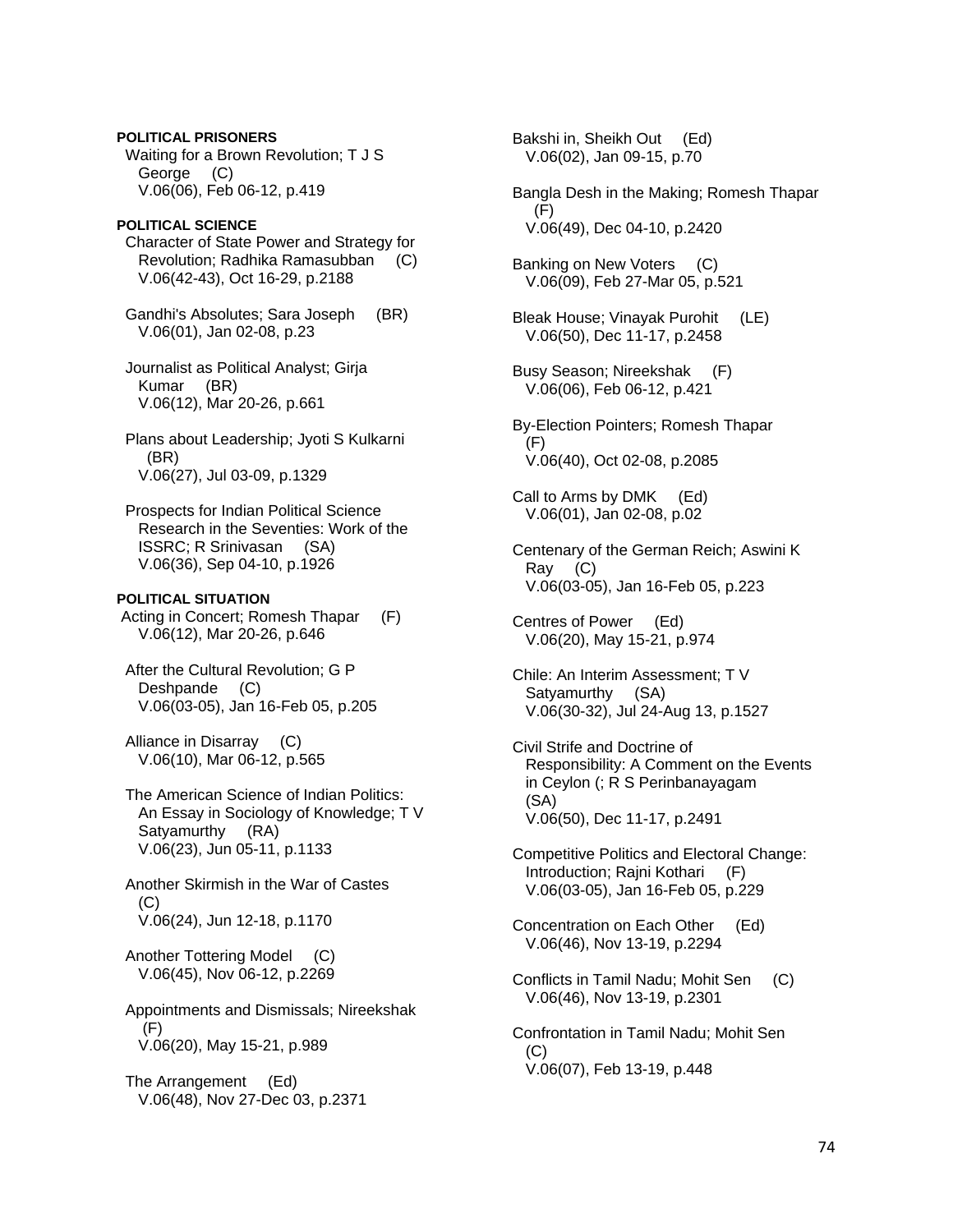# **POLITICAL SITUATION**

 Confused Confrontation; Mohit Sen (C) V.06(03-05), Jan 16-Feb 05, p.187

 Congress Takes Over; MS (C) V.06(41), Oct 09-15, p.2139

 Consolidation of Anti-Jan Sangh Vote: A Closer Look at Congress Election Triumph; Balraj Puri (C) V.06(17), Apr 24-30, p.856

 Countering Regionalism (Ed) V.06(47), Nov 20-26, p.2336

 Coup in Uganda; A E Obone (LE) V.06(17), Apr 24-30, p.850

 CPI's Fate in the Balance (Ed) V.06(18), May 01-07, p.890

 CPM's Tactical Gains (SA) V.06(30-32), Jul 24-Aug 13, p.1513

 Cracks in the Coalition; MS (C) V.06(49), Dec 04-10, p.2427

 Decision-Making and Change; Amal Ray (C) V.06(02), Jan 09-15, p.86

 A Decisive Election (Ed) V.06(03-05), Jan 16-Feb 05, p.167

 Democracy Asserts Itself; T J S George (C) V.06(48), Nov 27-Dec 03, p.2387

 Divide and Rule (Ed) V.06(25), Jun 19-25, p.1207

DMK on the Defensive (C) V.06(03-05), Jan 16-Feb 05, p.189

 Drift in Kashmir; Balraj Puri (C) V.06(08), Feb 20-26, p.486

 East Pakistan's Non-Violent Struggle; K P Karunakaran (C) V.06(12), Mar 20-26, p.659

 The Election; Romesh Thapar (F) V.06(01), Jan 02-08, p.09

 Election Prescience (C) V.06(36), Sep 04-10, p.1906  Election Salvoes (C) V.06(48), Nov 27-Dec 03, p.2382

 Elections in a Scheduled Caste Neighbourhood: A Punjab Town; Veena Dua (SA) V.06(46), Nov 13-19, p.2323

 Emerging Pattern; Romesh Thapar (F) V.06(03-05), Jan 16-Feb 05, p.179

 End of a Myth (Ed) V.06(19), May 08-14, p.933

 An Eventful March; Romesh Thapar (F) V.06(14), Apr 03-09, p.734

 Fight for Floating Vote (Ed) V.06(10), Mar 06-12, p.554

 The Floating Vote (Ed) V.06(28), Jul 10-16, p.1363

Flowers for the Congress President (C) V.06(18), May 01-07, p.901

 From Caste to Class in Maharashtra; G P Deshpande (C) V.06(08), Feb 20-26, p.485

 Getting More Secular (C) V.06(16), Apr 17-23, p.823

 Government-Supported Terror (C) V.06(45), Nov 06-12, p.2267

 Guinean Revelations ; A K Essack (C) V.06(49), Dec 04-10, p.2434

 Hapless New Year; Farrukh Dhondy (C) V.06(03-05), Jan 16-Feb 05, p.224

 Heading off the Guerilla (Ed) V.06(16), Apr 17-23, p.806

 Hindu Backlash Caused Akali Rout; Balraj Puri (C) V.06(13), Mar 27-Apr 02, p.709

 Holding Together by a Thread (Ed) V.06(12), Mar 20-26, p.642

 Ides of March (Ed) V.06(10), Mar 06-12, p.553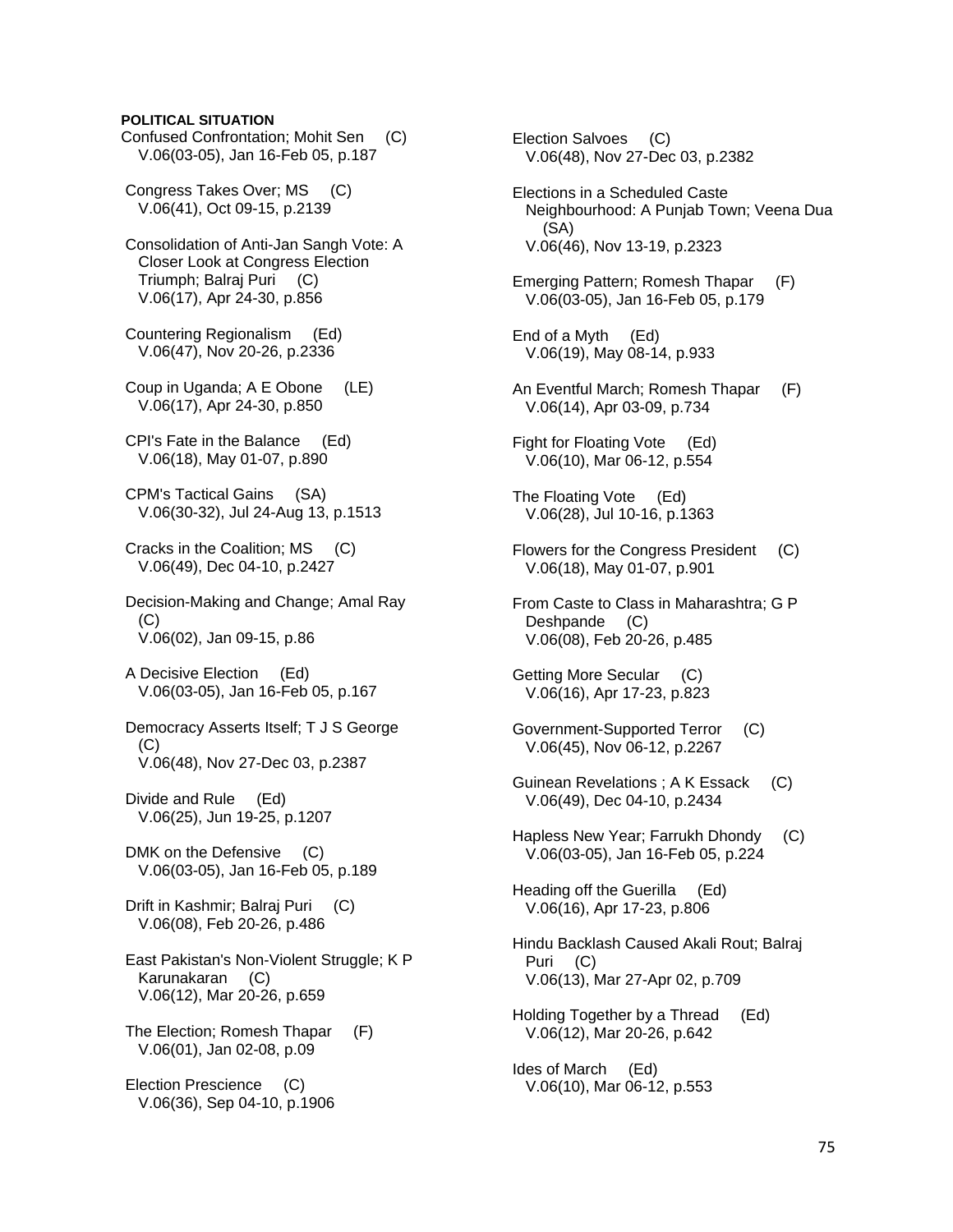# **POLITICAL SITUATION**

 In the Ring (Ed) V.06(52), Dec 25-31, p.2530

 The Indian Political System: Need for New Research Angles; V Subramaniam and N Srinivasan (SA) V.06(17), Apr 24-30, p.867

 Jan Sangh in Uttar Pradesh: Fluctuating Fortunes and Uncertain Future; V B Singh (F) V.06(03-05), Jan 16-Feb 05, p.307

 The Job Ahead; Romesh Thapar (F) V.06(11), Mar 13-19, p.604

 Kerala Coalition; Mohit Sen (C) V.06(38), Sep 18-24, p.2001

 Kerala's Coalition Changes; Mohit Sen (C) V.06(29), Jul 17-23, p.1421

 Kerala's Features; Mohit Sen (C) V.06(44), Oct 30-Nov 05, p.2229

 Liquidation of the Left (C) V.06(49), Dec 04-10, p.2425

 A Lon Nol in the Making; Noel Howlett (C) V.06(02), Jan 09-15, p.93

 Loosening in Andhra; Mohit Sen (C) V.06(48), Nov 27-Dec 03, p.2381

 Low Farce; Nireekshak (F) V.06(44), Oct 30-Nov 05, p.2235

 The Meaning of Baranagar (C) V.06(09), Feb 27-Mar 05, p.523

 Misdirected Analysis; Ratna Dutta (BR) V.06(07), Feb 13-19, p.453

 Missed Alliances (Ed) V.06(07), Feb 13-19, p.437

 Mukti Fouj's Two Fronts; Ashim Mukhopadhyay (C) V.06(17), Apr 24-30, p.855

 Multiple Game; Y D Phadke (C) V.06(03-05), Jan 16-Feb 05, p.191  New Planning Set-Up (C) V.06(19), May 08-14, p.947 Nigeria at the Crossroads; A K Essack (C) V.06(11), Mar 13-19, p.612 No Early End (Ed) V.06(14), Apr 03-09, p.729 Nothing to Lose (Ed) V.06(26), Jun 26-Jul 02, p.1263 One Bureaucrat after Another (Ed) V.06(01), Jan 02-08, p.04 One More Election (Ed) V.06(09), Feb 27-Mar 05, p.510 Over-Reacting as Usual; Romesh Thapar (F) V.06(07), Feb 13-19, p.443 Patnaik in the Arena (C) V.06(41), Oct 09-15, p.2138 Perils of Superstition (C) V.06(08), Feb 20-26, p.484 Persons before Policy; Romesh Thapar (F) V.06(28), Jul 10-16, p.1367 Poland's New Style Party; K Krishna Moorthy (C) V.06(47), Nov 20-26, p.2349 The Political Change of 1967; Rajni Kothari (F) V.06(03-05), Jan 16-Feb 05, p.231 Political Playmates (C) V.06(36), Sep 04-10, p.1904 Politics and Parties in West Pakistan; Ashim Mukhopadhyay (SA) V.06(19), May 08-14, p.969 Politics of Groundnut (C) V.06(42-43), Oct 16-29, p.2187 Post-Election Manoeuvres (C) V.06(16), Apr 17-23, p.819 Pragmatic Politics in a Rajasthan Town: Case Study of a Municipal Election;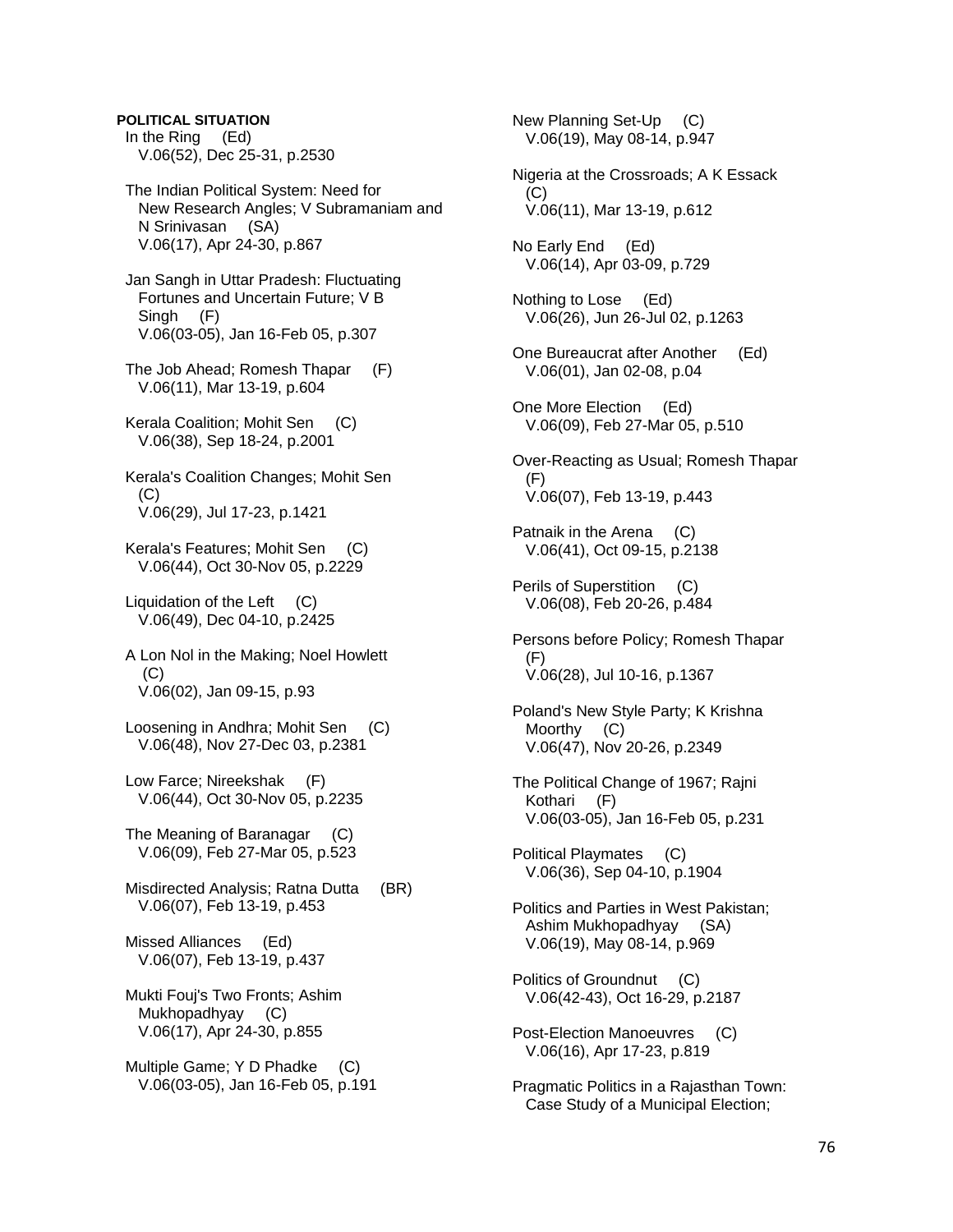# **POLITICAL SITUATION**  Hugh S Plunkett (SA) V.06(49), Dec 04-10, p.2422 Princes, Yes; Capitalists, No (C) V.06(12), Mar 20-26, p.655 Programme for Power Snatching (C) V.06(33), Aug 14-20, p.1743 Pure Arithmetic (Ed) V.06(24), Jun 12-18, p.1159 Pure Socialists (Ed) V.06(16), Apr 17-23, p.805 Quiet Karnataka; Mohit Sen (C) V.06(22), May 29-Jun 04, p.1078 Reality and Illusion - II; Mohit Sen (C) V.06(13), Mar 27-Apr 02, p.711 Reality and Illusion-I; Mohit Sen (C) V.06(12), Mar 20-26, p.653 Red and Black Power; Angayarkanni (BR) V.06(06), Feb 06-12, p.423 Region of Despair (Ed) V.06(07), Feb 13-19, p.438 The Result; Nireekshak (F) V.06(12), Mar 20-26, p.652 Return to Civilian Government (Ed) V.06(51), Dec 18-24, p.2494 Return to Congress Dominance (Ed) V.06(10), Mar 06-12, p.554 Return to Local Issues (Ed) V.06(17), Apr 24-30, p.847 Return to Regional Politics (Ed) V.06(21), May 22-28, p.1013 Revolt of Youth; S K Garg (BR) V.06(06), Feb 06-12, p.424 The Revolutionary Wave; Romesh Thapar (F) V.06(15), Apr 10-16, p.767

 Rout of the Left (C) V.06(15), Apr 10-16, p.775

 Puri (C) V.06(21), May 22-28, p.1025 Shivaji Image Smudged (C) V.06(40), Oct 02-08, p.2087 The Silent Sell-Out in Rhodesia; V Subramaniam (C) V.06(49), Dec 04-10, p.2433 Socialist Forum Cut to Size (C) V.06(39), Sep 25-Oct 01, p.2044 Sour Taste of Democracy (Ed) V.06(11), Mar 13-19, p.599 The Stage of the South; Mohit Sen (SA) V.06(30-32), Jul 24-Aug 13, p.1511 Stake in Status Quo (C) V.06(33), Aug 14-20, p.1745 Student Politics and National Politics in India; Lloyd I Rudolph, Hoeber Susanne Rudolph and Karuna Ahmed (SA) V.06(30-32), Jul 24-Aug 13, p.1655 Subedars Should Be Submissive (Ed) V.06(28), Jul 10-16, p.1362 Suppression of CPI(M) (C) V.06(17), Apr 24-30, p.858 Survival on the Left; Sharayu Mhatre (C) V.06(09), Feb 27-Mar 05, p.524 Talking Elections; Romesh Thapar (F) V.06(02), Jan 09-15, p.75 Tamil Nadu's Experience; Mohit Sen (C) V.06(02), Jan 09-15, p.85 Telengana within Andhra; Mohit Sen (C) V.06(36), Sep 04-10, p.1905 A Time for Passion; Nireekshak (F) V.06(16), Apr 17-23, p.826 A Time to Stay and a Time to Go (C) V.06(33), Aug 14-20, p.1747

Search for Regional Identities; Balraj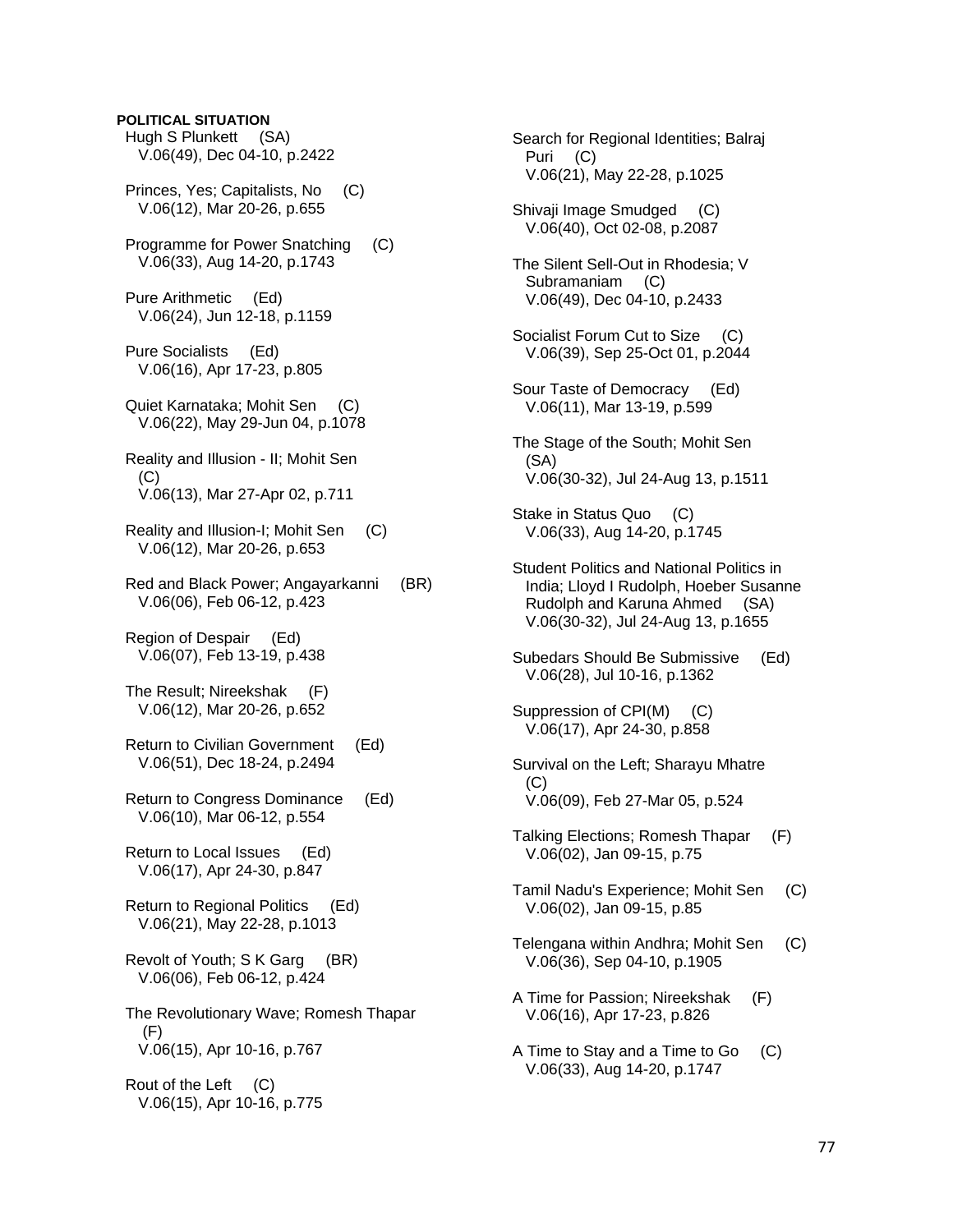### **POLITICAL SITUATION**

- To Make a Martyr; Nireekshak (F) V.06(40), Oct 02-08, p.2094
- Too Clever by Half (Ed) V.06(37), Sep 11-17, p.1938
- Triumph of Congress(K) (C) V.06(12), Mar 20-26, p.655
- Turn in Andhra; Mohit Sen (C) V.06(40), Oct 02-08, p.2089
- Twists in Telengana; Mohit Sen (C) V.06(15), Apr 10-16, p.774
- Under-Currents; Romesh Thapar (F) V.06(08), Feb 20-26, p.481
- A Vote for Change; Harish Chandola  $(C)$ V.06(12), Mar 20-26, p.657
- The Walkover (Ed) V.06(11), Mar 13-19, p.597
- What JVP Laid Bare (C) V.06(35), Aug 28-Sep 03, p.1857
- The Wrong Strength (C) V.06(16), Apr 17-23, p.821
- The Young Socialists (Ed) V.06(12), Mar 20-26, p.643
- Young Turks Take a Hand (C) V.06(35), Aug 28-Sep 03, p.1852

# **POLITICAL SYSTEM**

 The American Science of Indian Politics: An Essay in Sociology of Knowledge; T V Satyamurthy (SA) V.06(23), Jun 05-11, p.1133

 By Armed Struggle (C) V.06(19), May 08-14, p.949

 Crushing the Corollary (Ed) V.06(52), Dec 25-31, p.2530

 Divide and Rule (Ed) V.06(25), Jun 19-25, p.1207

 Emerald Island Turned Bloody Red; Vinayak Purohit (SA) V.06(30-32), Jul 24-Aug 13, p.1521

 The Indian Political System: Need for New Research Angles; V Subramaniam and N Srinivasan (SA) V.06(17), Apr 24-30, p.867

 Leadership Crisis (C) V.06(22), May 29-Jun 04, p.1079

 Local Government Roots of Contemporary Indian Politics; Harold A Gould (SA) V.06(07), Feb 13-19, p.457

 On the Eve of Change; Harish Chandola  $(C)$ V.06(17), Apr 24-30, p.860

- Partisanship and Political Development; D L Sheth (F) V.06(03-05), Jan 16-Feb 05, p.259
- Pure Socialists (Ed) V.06(16), Apr 17-23, p.805
- Revolution Replaces Rhetoric (C) V.06(21), May 22-28, p.1027
- Sheikh Mujib and Deja Vu in East Bengal: The Tragedies of March 25; Harry W Blair (SA) V.06(52), Dec 25-31, p.2555
- Significance of Bangla Desh; Dhananjoy  $(C)$ V.06(52), Dec 25-31, p.2541
- Sour Taste of Democracy (Ed) V.06(11), Mar 13-19, p.599

 Stepping Backwards (Ed) V.06(06), Feb 06-12, p.406

- A Time to Stay and a Time to Go (C) V.06(33), Aug 14-20, p.1747
- Two-Nation Theory Again (Ed) V.06(13), Mar 27-Apr 02, p.690
- **POLITICAL VIOLENCE**  Attitudes to Violence (Ed) V.06(08), Feb 20-26, p.474
- Democracy Asserts Itself; T J S George (C) V.06(48), Nov 27-Dec 03, p.2387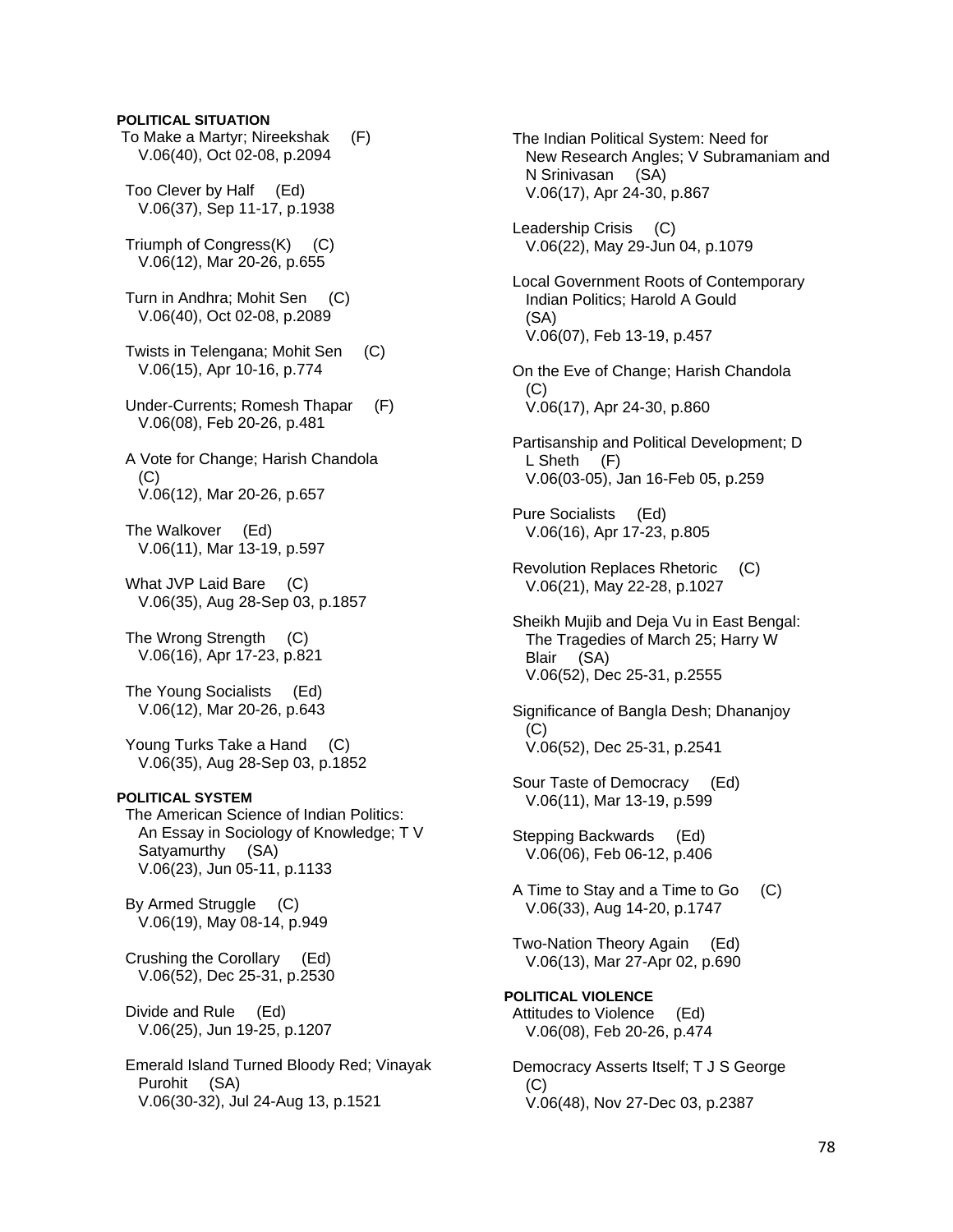# **POLITICAL VIOLENCE**

 Emerald Island Turned Bloody Red; Vinayak Purohit (SA) V.06(30-32), Jul 24-Aug 13, p.1521

 The Judge Is Ill (Ed) V.06(36), Sep 04-10, p.1894

 The Meaning of Baranagar (C) V.06(09), Feb 27-Mar 05, p.523

 Moscow Is Willin (Ed) V.06(15), Apr 10-16, p.761

 Politics of Mass Murder (Ed) V.06(34), Aug 21-27, p.1786

 Region of Despair (Ed) V.06(07), Feb 13-19, p.438

 Shift in Naxalite Tactics; Ram Mohan (C) V.06(34), Aug 21-27, p.1793

 Spectre Haunting Indira; Ashok Rudra (P) V.06(22), May 29-Jun 04, p.1069

 Status Quo, with a Difference; Y D Phadke  $(C)$ V.06(10), Mar 06-12, p.566

 Under-Currents; Romesh Thapar (F) V.06(08), Feb 20-26, p.481

# **POLITICS AND CASTE**

 Alliance in Disarray (C) V.06(10), Mar 06-12, p.565

 Caste, Class and Party Polarisation; Balraj Puri (C) V.06(27), Jul 03-09, p.1317

 Congress Factionalism at the State and District Level in Maharashtra: Some Theories; Mary C Carras (F) V.06(03-05), Jan 16-Feb 05, p.325

 General Elections of 1967 in a Small UP Town; Khadija A Gupta (SA) V.06(35), Aug 28-Sep 03, p.1881

 Prospero Is Stunned; Farrukh Dhondy  $(C)$ V.06(46), Nov 13-19, p.2309

 Quiet Karnataka; Mohit Sen (C) V.06(22), May 29-Jun 04, p.1078

# **POLITICS AND RELIGION**

 Another Skirmish in the War of Castes  $(C)$ V.06(24), Jun 12-18, p.1170

 Consolidation of Anti-Jan Sangh Vote: A Closer Look at Congress Election Triumph; Balraj Puri (C) V.06(17), Apr 24-30, p.856

 Elections in a Scheduled Caste Neighbourhood: A Punjab Town; Veena Dua (SA) V.06(46), Nov 13-19, p.2323

 Emergence and Eclipse of Muslim Majlis-e-Mushawarat; Zaheer Masood Quraishi (SA) V.06(25), Jun 19-25, p.1229

 Hindu Backlash Caused Akali Rout; Balraj Puri (C) V.06(13), Mar 27-Apr 02, p.709

 Muslim Leadership and Electoral Politics in Hyderabad: A Pattern of Minority Articulation-I; Rasheeduddin Khan (SA) V.06(15), Apr 10-16, p.783

 Muslim Leadership and Electoral Politics in Hyderabad: A Pattern of Minority Articulation-II; Rasheeduddin Khan (SA) V.06(16), Apr 17-23, p.833

 Poorly Conceived, Worse Executed; Sudhir Chandra (BR) V.06(23), Jun 05-11, p.1132

 Triumph of Congress(K); V L N Chari (LE) V.06(17), Apr 24-30, p.850

# **POLLUTION**

 Industrial Waste and Quality of Environment: A Problem for Management; Sudhir Deshpande (RA) V.06(09), Feb 27-Mar 05, p.M25

 Nuclear Energy and Pollution (Ed) V.06(41), Oct 09-15, p.2171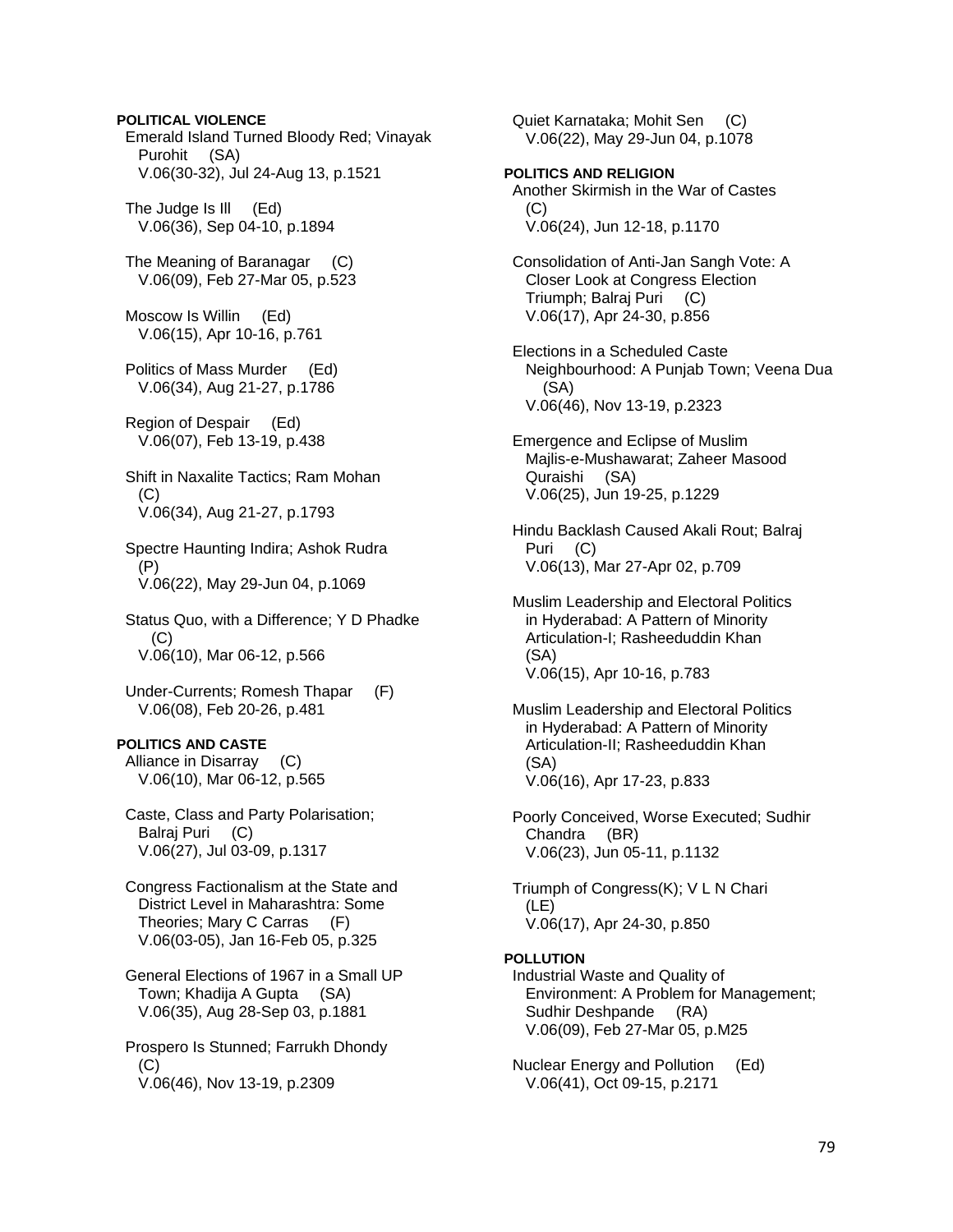# **POLTICAL PERSONALITIES**

 Leadership Crisis (C) V.06(22), May 29-Jun 04, p.1079

# **POOR**

 Planning for the Poor; Romesh Diwan (SA) V.06(34), Aug 21-27, p.1809

# **POPULATION**

 Family Planning Programmes: A Reassessment; A R Kamar (SA) V.06(13), Mar 27-Apr 02, p.723

 Gaps in Food Policy and Analysis; S K Ray (BR) V.06(08), Feb 20-26, p.492

# **POPULATION POLICY**

 Provisional Population Totals of the 1971 Census: Comment-I; S Raghavachari (SA) V.06(41), Oct 09-15, p.2163

 Provisional Population Totals of the 1971 Census: Comment-II; K N Shrinivasan (SA) V.06(41), Oct 09-15, p.2165

 Provisional Population Totals of the 1971 Census: Reply; Pravin Visaria (SA) V.06(41), Oct 09-15, p.2166

# **PORTS**

 To Reharbour Calcutta; Thankappan P Nair (F) V.06(27), Jul 03-09, p.1327

# **POVERTY**

 NSS and Some Poverty of Economic Methodology Therein; P R Brahmananda (SA) V.06(23), Jun 05-11, p.1153

 On Rural Poverty: A Tentative Hypothesis; Ranjit K Sau (SA) V.06(52), Dec 25-31, p.2563

 Poverty in India; Sudarshan Kumar Kapur (LE) V.06(10), Mar 06-12, p.559

 Poverty in India; Pappu Narasimhan (LE) V.06(27), Jul 03-09, p.1312

Poverty in India - I: Dimensions and

 Trends; V M Dandekar and Nilakantha Rath (SA) V.06(01), Jan 02-08, p.25

 Poverty in India-II: Policies and Programmes; V M Dandekar and Nilakantha Rath (SA) V.06(02), Jan 09-15, p.106

 Poverty in India: A Comment; S S Madalgi (SA) V.06(08), Feb 20-26, p.503

 Poverty in India: A Comment; Phiroze B Medhora (SA) V.06(09), Feb 27-Mar 05, p.543

 Poverty in India: A Comment; Ranjit K Sau (SA) V.06(12), Mar 20-26, p.679

 Poverty in India: Policies and Programmes: A Comment; K Jayaraman (SA) V.06(40), Oct 02-08, p.2109

#### **POVERTY ALLEVIATION PROGRAMMES**

 Poverty in India: Policies and Programmes: A Comment; K Jayaraman (SA) V.06(40), Oct 02-08, p.2109

# **POVERTY MEASUREMENT**

 Poverty in India; Sudarshan Kumar Kapur (LE) V.06(10), Mar 06-12, p.559

 Poverty in India; Pappu Narasimhan (LE) V.06(27), Jul 03-09, p.1312

 Poverty in India-II: Policies and Programmes; V M Dandekar and Nilakantha Rath (SA) V.06(02), Jan 09-15, p.106

 Poverty in India: A Comment; S S Madalgi (SA) V.06(08), Feb 20-26, p.503

 Poverty in India: A Comment; Phiroze B Medhora (SA) V.06(09), Feb 27-Mar 05, p.543

 Poverty in India: A Comment; Ranjit K Sau (SA) V.06(12), Mar 20-26, p.679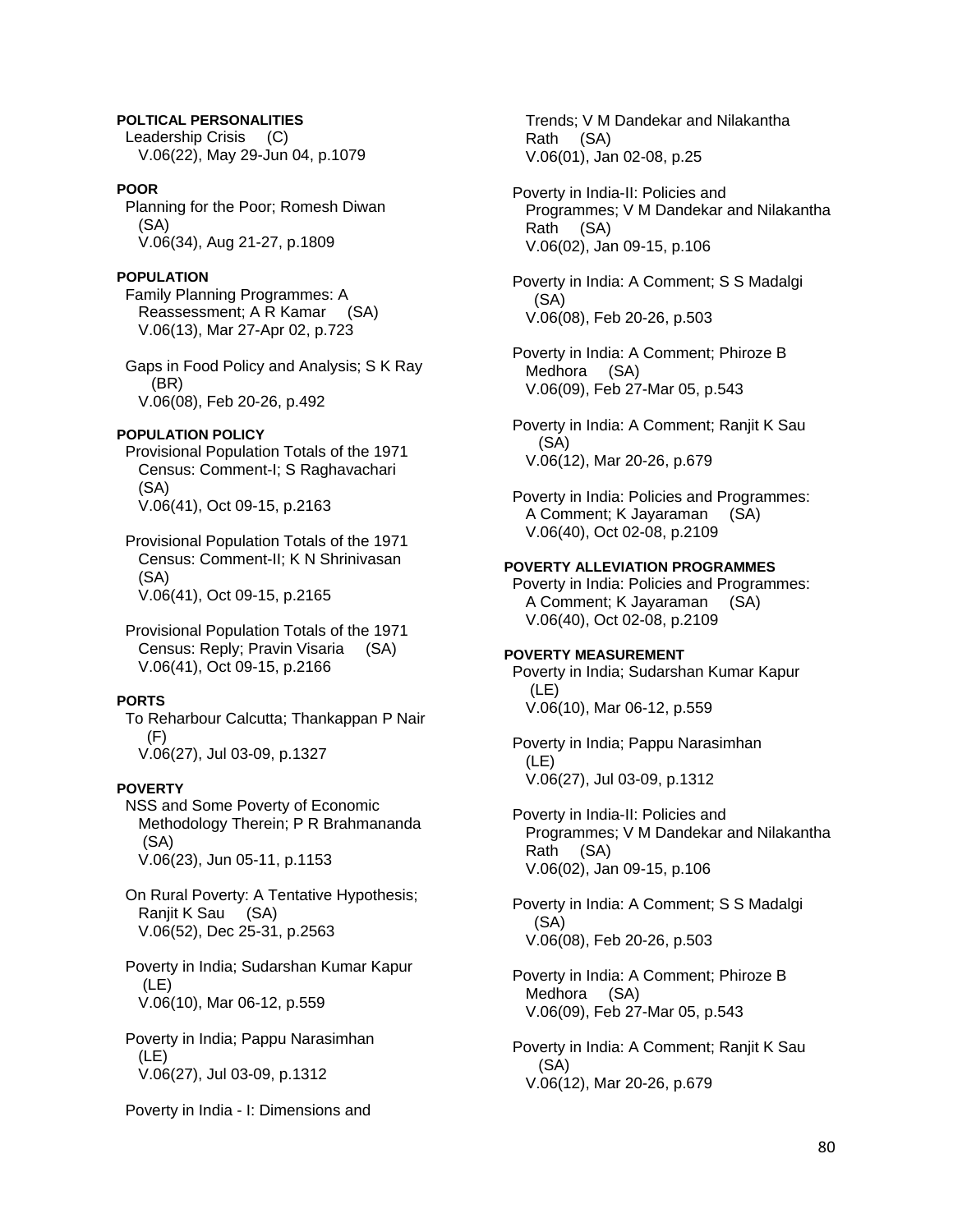**POWER CONSUMPTION**  Power Calls (C) V.06(20), May 15-21, p.981

**POWER GENERATION**  Making the Most of the Possible (C) V.06(37), Sep 11-17, p.1941

 Part of Wider Syndrome (Ed) V.06(19), May 08-14, p.935

# **POWER INDUSTRY**

 Making the Most of the Possible (C) V.06(37), Sep 11-17, p.1941

 Not Yet Arrived (C) V.06(33), Aug 14-20, p.1737

 Part of Wider Syndrome (Ed) V.06(19), May 08-14, p.935

 Power Calls (C) V.06(20), May 15-21, p.981

#### **POWER TARIFF**

 Electricity Pricing in Uttar Pradesh; S Ramesh and J L Bajaj (SA) V.06(51), Dec 18-24, p.2519

# **PRECIOUS METALS**

The Price of Gold; I S Gulati (C) V.06(03-05), Jan 16-Feb 05, p.211

# **PRESS**

 'Democratic, Secular' Hawks All; Nireekshak (F) V.06(51), Dec 18-24, p.2510

 'Freeing' the 'Free' Press; Pran Chopra (SA) V.06(39), Sep 25-Oct 01, p.2053

 'Pig-Faced' Use Foreign Forums; Harish Chandola (C) V.06(42-43), Oct 16-29, p.2190

 And Now Price Control (Ed) V.06(52), Dec 25-31, p.2531

 Appointments and Dismissals; Nireekshak (F) V.06(20), May 15-21, p.989

 Attitudinising Galore; Nireekshak (F) V.06(47), Nov 20-26, p.2352

 Bangla Desh and India (C) V.06(36), Sep 04-10, p.1907 Boredom and Unprofessionalism; Nireekshak (F) V.06(26), Jun 26-Jul 02, p.1281 Brave New Words; Nireekshak (F) V.06(25), Jun 19-25, p.1224 Busy Season; Nireekshak (F) V.06(06), Feb 06-12, p.421 The Decision-Making Apparatus; Romesh Thapar (F) V.06(35), Aug 28-Sep 03, p.1847 The Din of Abroad; Nireekshak (F) V.06(11), Mar 13-19, p.615 Easy Judgments; Nireekshak (F) V.06(39), Sep 25-Oct 01, p.2049 The Easy Way Out; Nireekshak (F) V.06(29), Jul 17-23, p.1430 Editors Agree; Nireekshak (F) V.06(52), Dec 25-31, p.2551 A Few Grim Facts: At Last; Nireekshak (F) V.06(27), Jul 03-09, p.1326 Good Neighbourliness; Nireekshak (F) V.06(19), May 08-14, p.954 In the News-Maker's Absence; Nireekshak (F) V.06(46), Nov 13-19, p.2312 Issue Unclenched; Nireekshak (F) V.06(35), Aug 28-Sep 03, p.1861 Liberating the Press; Nireekshak (F) V.06(18), May 01-07, p.909 The Lines Are Drawn; Nireekshak (F) V.06(50), Dec 11-17, p.2473 Loss of Credibility; Nireekshak (F) V.06(45), Nov 06-12, p.2276 Low Farce; Nireekshak (F) V.06(44), Oct 30-Nov 05, p.2235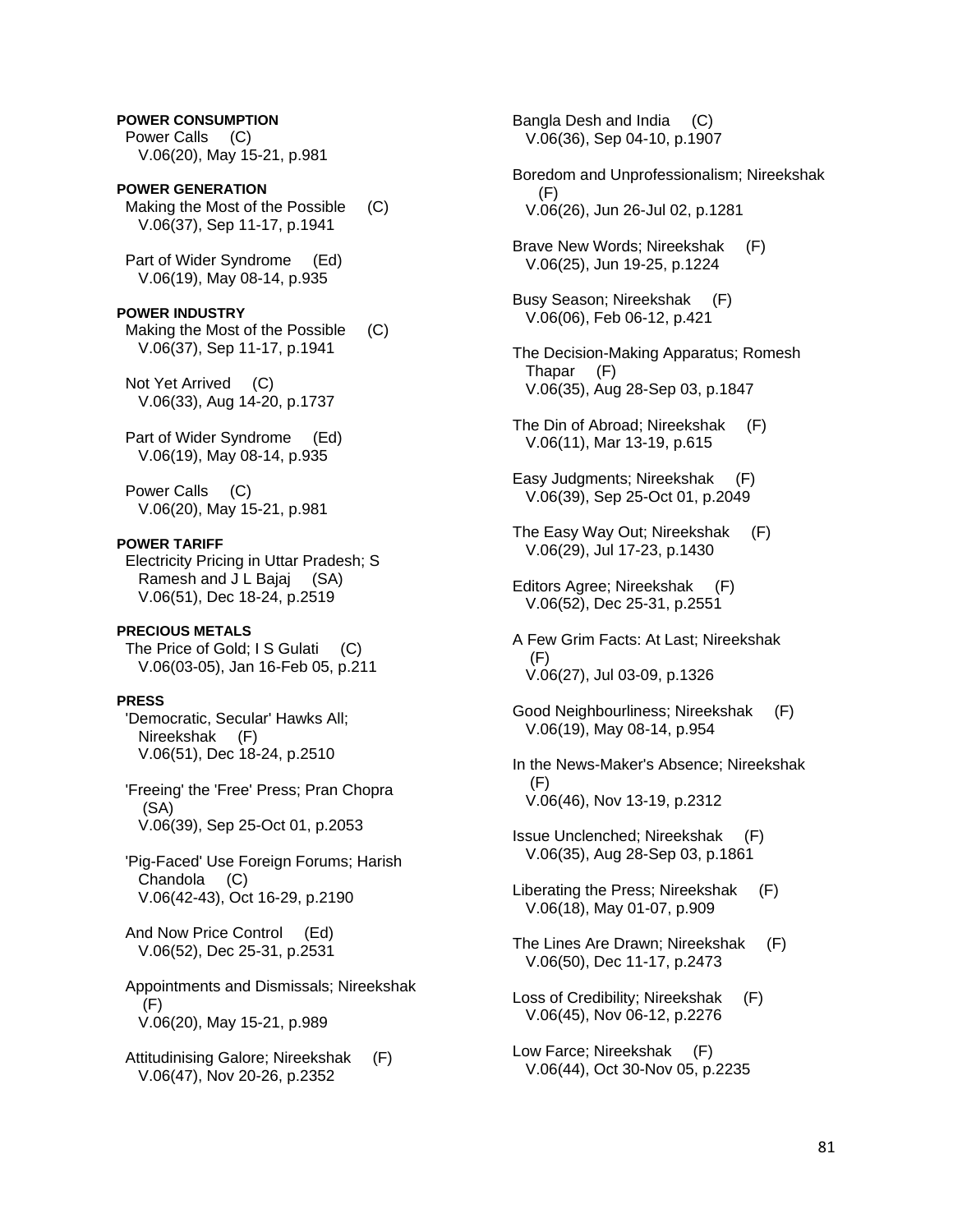**PRESS**  A Matter of Supplements; Nireekshak (F) V.06(36), Sep 04-10, p.1910 Missing Melodrama; Nireekshak (F) V.06(17), Apr 24-30, p.863 More Vinegar than Sugar; Nireekshak (F) V.06(49), Dec 04-10, p.2436 Much Ado about Perfidious America; Nireekshak (F) V.06(28), Jul 10-16, p.1385 Mum Is the Word (Ed) V.06(39), Sep 25-Oct 01, p.2030 Neocolonialism and Publishing in India; S Venu (LE) V.06(37), Sep 11-17, p.1942 Norms for the poll; Nireekshak (F) V.06(02), Jan 09-15, p.95 Not Entirely without Gains; Nireekshak (F) V.06(10), Mar 06-12, p.577 Of Science and Earthly Politics; Nireekshak (F) V.06(09), Feb 27-Mar 05, p.529 Old Hat on New Events; Nireekshak (F) V.06(42-43), Oct 16-29, p.2194 Press Performance on Election Forecasts; W H Morris-Jones (P) V.06(30-32), Jul 24-Aug 13, p.1493 Proposed Newspapers Bill; M D Nalapat (C) V.06(35), Aug 28-Sep 03, p.1854 Questionable Collaboration; Dhiru B Patel (LE) V.06(15), Apr 10-16, p.768 Reflecting Disenchantment; Nireekshak (F) V.06(41), Oct 09-15, p.2146 The Result; Nireekshak (F) V.06(12), Mar 20-26, p.652

 Right to Property, above All; Nireekshak (F) V.06(34), Aug 21-27, p.1804

- A Time for Passion; Nireekshak (F) V.06(16), Apr 17-23, p.826
- To Flog a Dead Horse; Nireekshak (F) V.06(48), Nov 27-Dec 03, p.2389
- To Keep the Press in Line; Nireekshak (F) V.06(07), Feb 13-19, p.452
- To Make a Martyr; Nireekshak (F) V.06(40), Oct 02-08, p.2094
- Whir of Words; Nireekshak (F) V.06(08), Feb 20-26, p.489
- Will the Press Be Free; Nireekshak (F) V.06(37), Sep 11-17, p.1956

#### **PRESS FREEDOM**  'Freeing' the 'Free' Press; Pran Chopra (SA) V.06(39), Sep 25-Oct 01, p.2053

 'Pig-Faced' Use Foreign Forums; Harish Chandola (C) V.06(42-43), Oct 16-29, p.2190

- Mum Is the Word (Ed) V.06(39), Sep 25-Oct 01, p.2030
- A Time for Passion; Nireekshak (F) V.06(16), Apr 17-23, p.826
- To Kill an Unmocking Bird; Harish Chandola (C) V.06(23), Jun 05-11, p.1130

# **PRICE CONTROL**

 Beaten Cost-Plus Track (C) V.06(29), Jul 17-23, p.1416

- Price Fixation in Public Sector: A Case Study of Insecticides; G P Keshava (RA) V.06(22), May 29-Jun 04, p.M77
- Speculation, Profitability and Price Stability in Commodity Futures Markets; L S Venkataramanan (SA) V.06(18), May 01-07, p.920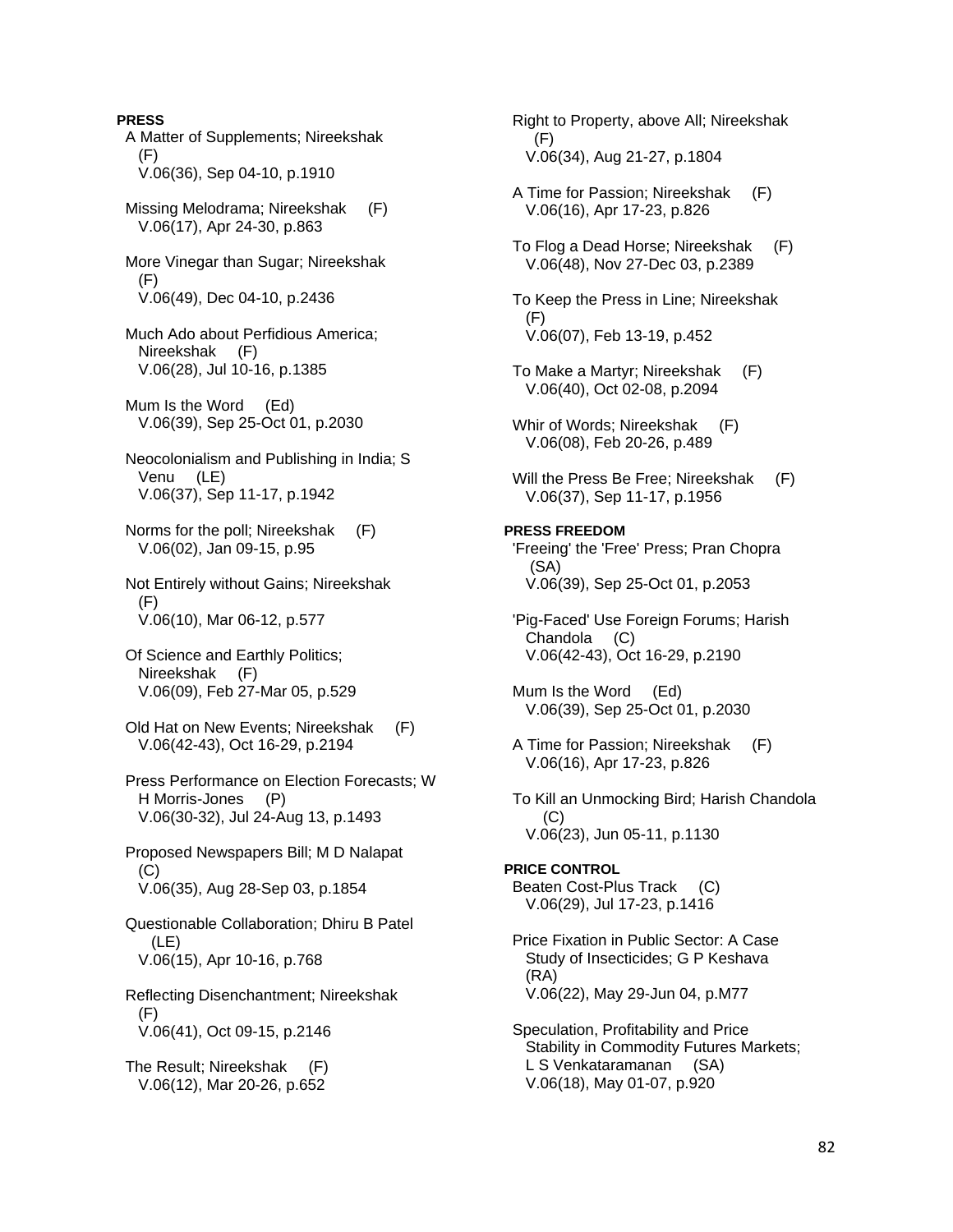# **PRICES**

 All Froth (Ed) V.06(35), Aug 28-Sep 03, p.1841 And Now Price Control (Ed) V.06(52), Dec 25-31, p.2531 Beaten Cost-Plus Track (C) V.06(29), Jul 17-23, p.1416 Behind the Formula (Ed) V.06(20), May 15-21, p.975 Control Move Tells (F) V.06(15), Apr 10-16, p.770 Credit Squeeze Tells; Nishtar (F) V.06(07), Feb 13-19, p.444 Dearth of Information Systems; Nishtar  $(F)$  V.06(25), Jun 19-25, p.1214 Declining Trend (F) V.06(27), Jul 03-09, p.1315 Distinctly Firm (F) V.06(26), Jun 26-Jul 02, p.1269 Easier Tendency (F) V.06(13), Mar 27-Apr 02, p.697 Economic Policy-Making by the Judiciary (C) V.06(48), Nov 27-Dec 03, p.2379 Effective Curbs; Nishtar (F) V.06(11), Mar 13-19, p.605 End of Export Assistance (F) V.06(14), Apr 03-09, p.740 Firmer with the Dry Spell (F) V.06(25), Jun 19-25, p.1215 Hardening despite Credit Curbs (F) V.06(27), Jul 03-09, p.1315 Imports to the Rescue (C) V.06(01), Jan 02-08, p.07 Irregular Trend (F) V.06(11), Mar 13-19, p.605 Irregular, Steadier (F) V.06(21), May 22-28, p.1021

 Keep Them Low; Nishtar (F) V.06(06), Feb 06-12, p.411 Keeping Track of Soyabean Oil (F) V.06(29), Jul 17-23, p.1427 The Lines Are Drawn; Nireekshak (F) V.06(50), Dec 11-17, p.2473 Living with Price Control (C) V.06(18), May 01-07, p.892 Lustre Taxed Away (F) V.06(24), Jun 12-18, p.1164 Malpractices Rampant; Nishtar (F) V.06(09), Feb 27-Mar 05, p.517 Market Price, Shadow Price and All That; Ranjit K Sau (F) V.06(48), Nov 27-Dec 03, p.M139 Misplaced Concern for Cotton-Grower  $(F)$  V.06(18), May 01-07, p.896 Misplaced Emphasis (F) V.06(21), May 22-28, p.1021 Monsoon to the Rescue (F) V.06(23), Jun 05-11, p.1124 More Foreign Cotton (F) V.06(14), Apr 03-09, p.740 Much Ado..... (C) V.06(34), Aug 21-27, p.1788 Near-Term Uncertainty (F) V.06(10), Mar 06-12, p.561 Never so Good (F) V.06(02), Jan 09-15, p.77 No Taste for Competition (C) V.06(11), Mar 13-19, p.600 Oil Consumption Pattern; D C Kale (BR) V.06(37), Sep 11-17, p.1960 Oil Policy on Wrong Tracks (C) V.06(09), Feb 27-Mar 05, p.520 Oily Cotton; Nishtar (F) V.06(08), Feb 20-26, p.478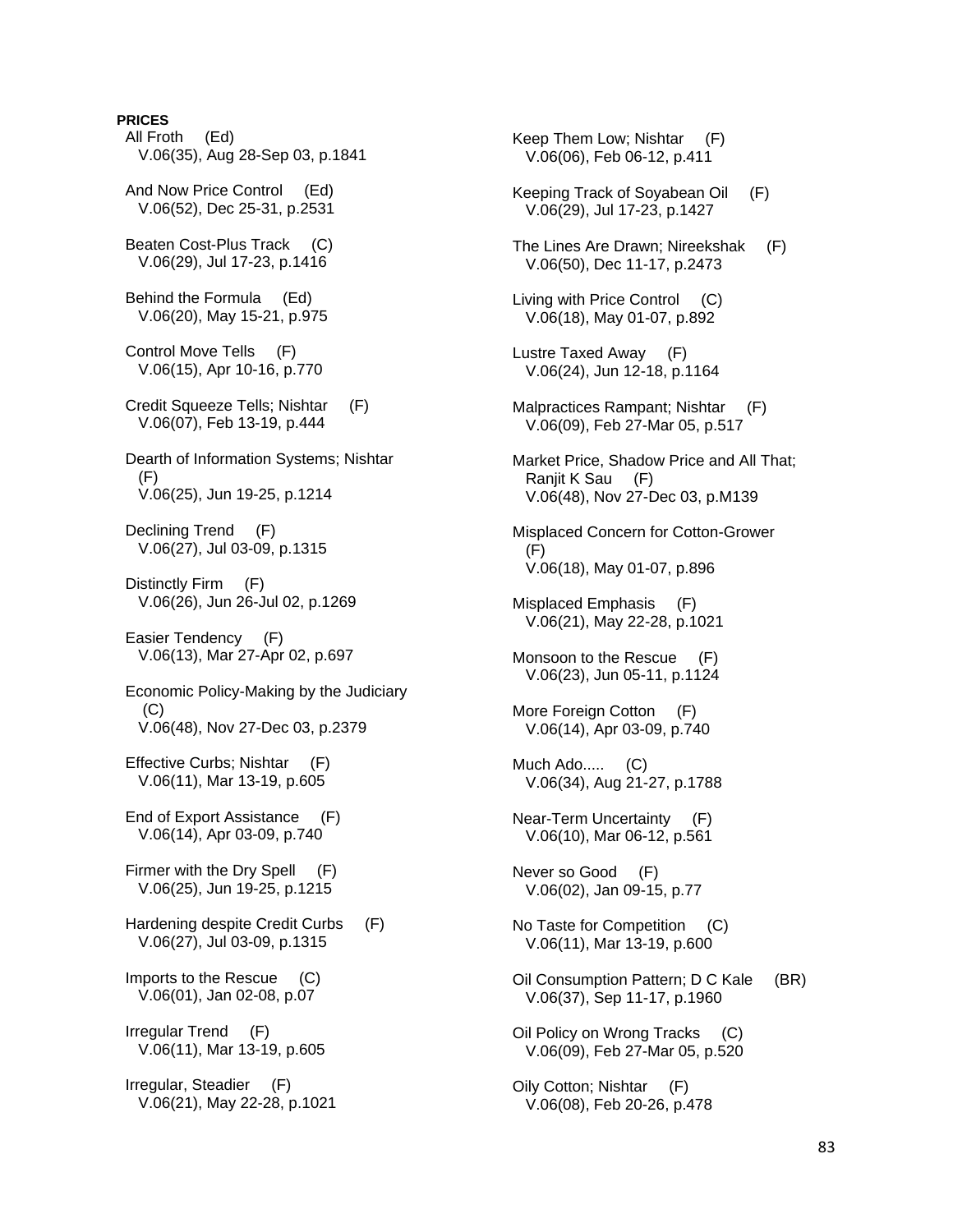**PRICES**  Persistent Selling at Higher Levels; Nishtar (F) V.06(26), Jun 26-Jul 02, p.1269 Price Situation Needs Watching (F) V.06(08), Feb 20-26, p.478 Prices Tumble (F) V.06(18), May 01-07, p.897 Sitting Tight on Stocks (F) V.06(23), Jun 05-11, p.1123 Soft Tone (F) V.06(12), Mar 20-26, p.650 Soiled Linen (C) V.06(27), Jul 03-09, p.1308 Spurious Distress (C) V.06(10), Mar 06-12, p.555 Steadier but Dull (F) V.06(20), May 15-21, p.986 Supply Improves (F) V.06(19), May 08-14, p.943 That Was the Crop That Was; Nishtar (F) V.06(03-05), Jan 16-Feb 05, p.173 To Keep the Press in Line; Nireekshak (F) V.06(07), Feb 13-19, p.452 To Relieve Hardship (F) V.06(28), Jul 10-16, p.1368 Turning the Tables (Ed) V.06(06), Feb 06-12, p.405 Under Seasonal Pressure (F) V.06(06), Feb 06-12, p.411 Unexciting (F) V.06(16), Apr 17-23, p.814 What Crisis (F) V.06(19), May 08-14, p.943 What Price Crude Imports (C) V.06(15), Apr 10-16, p.766

 Who's Bothered about Margins (F) V.06(02), Jan 09-15, p.78 Why Costs Are High (C) V.06(23), Jun 05-11, p.1117 Why Not Cheaper Vanaspati (F) V.06(24), Jun 12-18, p.1164 **PRISONERS**  Not without Outrage; Farrukh Dhondy  $(C)$  V.06(37), Sep 11-17, p.1955 **PRIVATE CORPORATE SECTOR**  Structure of Private Companies; Indu Kale (LE) V.06(39), Sep 25-Oct 01, p.2036 **PRIVATE INVESTMENT**  Getting into Trouble (C) V.06(25), Jun 19-25, p.1210 **PRIVATE SECTOR**  Social Control of Private Business; Eliot (SA) V.06(30-32), Jul 24-Aug 13, p.1697 Structure of Private Limited Companies in Maharashtra: II: Ownership and Management; V D Lall (SA) V.06(28), Jul 10-16, p.1388 Structure of Private Limited Companies in Maharashtra: III: Finances and Performance : V D Lall (SA) V.06(29), Jul 17-23, p.1441 Structure of Private Limited Companies in Maharashtra: Ownership, Management and Finance: I: Summary of Findings; V D Lall (SA) V.06(27), Jul 03-09, p.1347 **PROFESSIONAL ETHICS**  Professionalisation of Sociologists; Yogesh Atal (SA) V.06(06), Feb 06-12, p.431 **PROHIBITION**  Return to Wetness (Ed) V.06(26), Jun 26-Jul 02, p.1264 **PROPERTY RIGHTS**  Right to Property, above All; Nireekshak  $(F)$ V.06(34), Aug 21-27, p.1804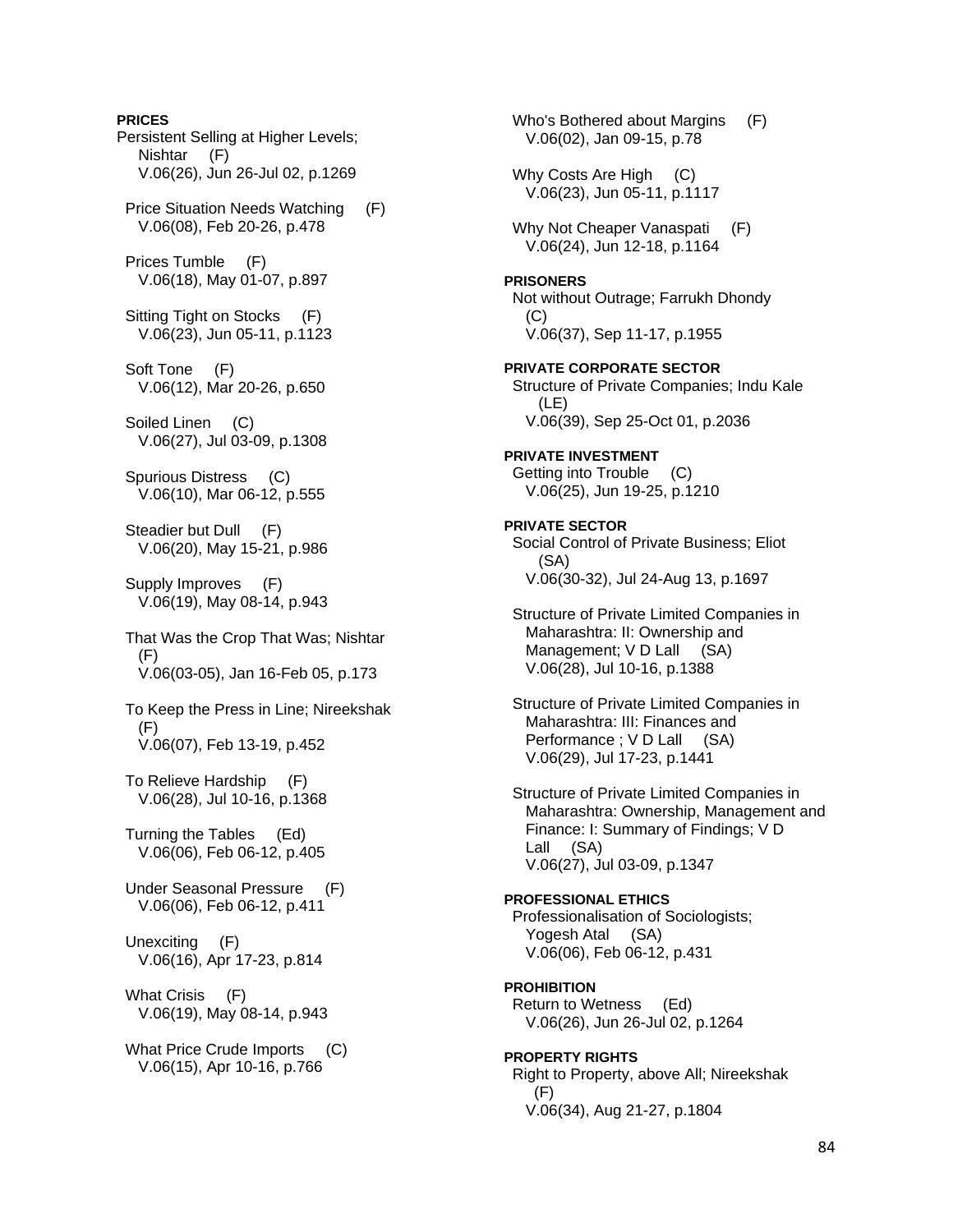# **PUBLIC ADMINISTRATION**

 For an Even More Beautiful New Delhi; L S Rao (LE) V.06(20), May 15-21, p.980

 A Routine Transfer; Rajendra K Aneja (LE) V.06(20), May 15-21, p.979

 What Ails Public Administration; V A Pai Panandiker (C) V.06(28), Jul 10-16, p.1377

**PUBLIC EXPENDITURE** 

 \$ 27,500 Worth of Dignity (Ed) V.06(41), Oct 09-15, p.2126

 Fiscal Make-Believe (C) V.06(33), Aug 14-20, p.1742

## **PUBLIC INVESTMENT**

 Approaches to Project Evaluation; Ranjit K Sau (RA) V.06(35), Aug 28-Sep 03, p.M99

#### **PUBLIC SECTOR BANKS**

 Banking Efficiency and Banking Growth; A M Et al Khusro (SA) V.06(23), Jun 05-11, p.1150

 Priority Advances: Whose Baby (C) V.06(12), Mar 20-26, p.644

# **PUBLIC SECTOR ENTERPRISES**

 Delays in Adoption of Management Techniques in Governmental Administration; V Subramaniam (RA) V.06(35), Aug 28-Sep 03, p.M91

 How Green Is the Green Revolution (C) V.06(02), Jan 09-15, p.88

 Limited Accountability (C) V.06(42-43), Oct 16-29, p.2176

 Price Fixation in Public Sector: A Case Study of Insecticides; G P Keshava (RA) V.06(22), May 29-Jun 04, p.M77

 Public Sector Pricing Rules; Partha Dasgupta (F) V.06(03-05), Jan 16-Feb 05, p.381  Public Undertakings: Lags without Leads (C) V.06(10), Mar 06-12, p.564

 Sleight of Accounting (Ed) V.06(27), Jul 03-09, p.1307

 Sleight of Accounting; Pareshnath Chatterjee (LE) V.06(39), Sep 25-Oct 01, p.2036

 Talking about Labour (C) V.06(36), Sep 04-10, p.1902

- Worker Directors in Public Sector (C) V.06(27), Jul 03-09, p.1316
- **PUBLISHING INDUSTRY**  ABC: Mum Is the Word; S D Kumar (LE) V.06(42-43), Oct 16-29, p.2180
- The Lines Are Drawn; Nireekshak (F) V.06(50), Dec 11-17, p.2473
- Neo-Colonialism and Publishing; Mohan Primlani (LE) V.06(35), Aug 28-Sep 03, p.1846

 Neocolonialism and Indian Publishing; Philip G Altbach (C) V.06(18), May 01-07, p.902

 Neocolonialism and Publishing in India; S Venu (LE) V.06(37), Sep 11-17, p.1942

 Proposed Newspapers Bill; M D Nalapat (C) V.06(35), Aug 28-Sep 03, p.1854

#### **PUNJAB**

 Agricultural Wages in Punjab and Haryana: A Note; James W Gough (RA) V.06(13), Mar 27-Apr 02, p.A19

 Changing Consumption Pattern in Punjab: Projections of Consumer Demand for 1973-74; Amarjit Singh and Haramol Singh (SA) V.06(50), Dec 11-17, p.2479

 Elections in a Scheduled Caste Neighbourhood: A Punjab Town; Veena Dua (SA) V.06(46), Nov 13-19, p.2323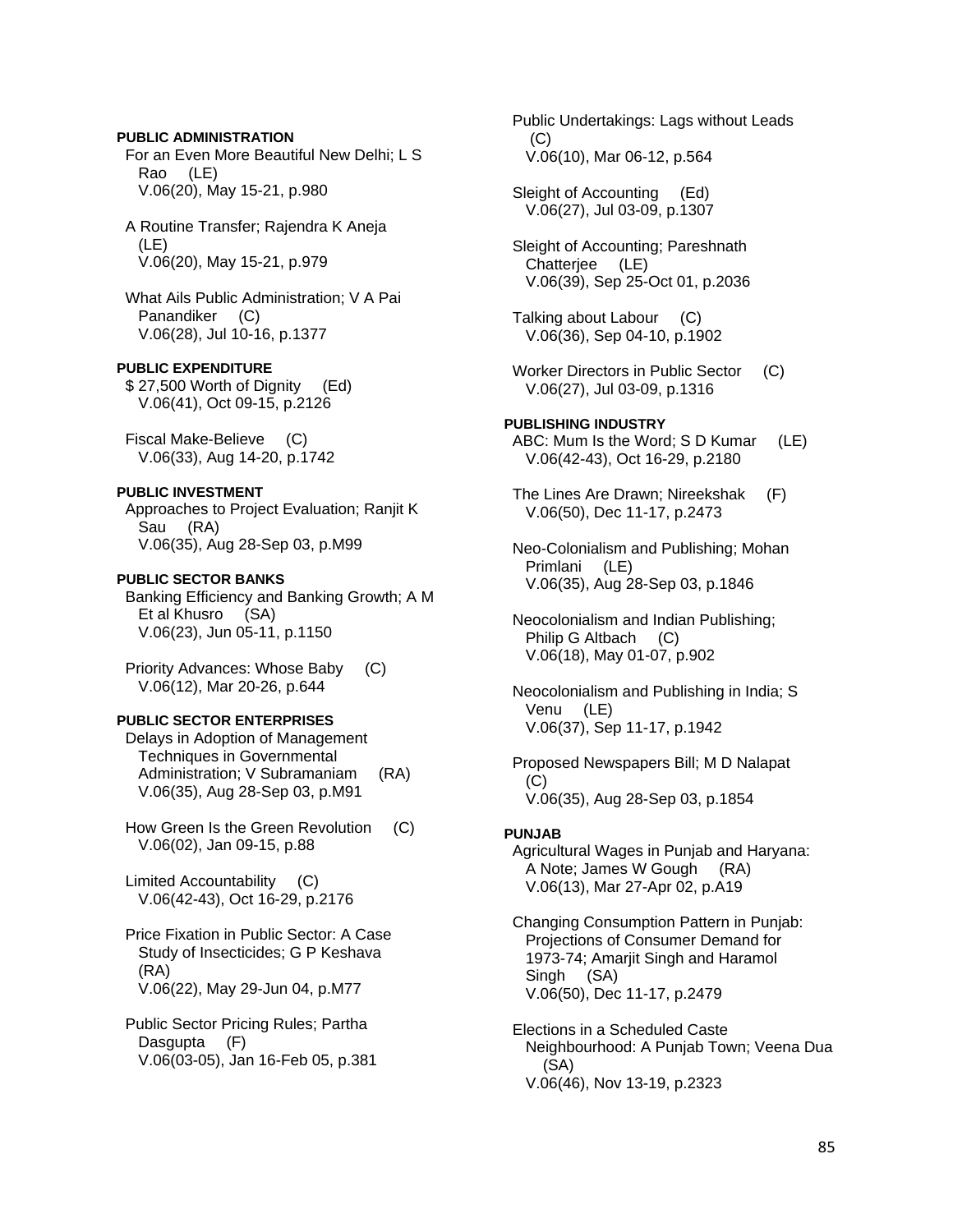**PUNJAB** 

 Employment Patterns in Large Farms of Punjab; Ashok Rudra (RA) V.06(26), Jun 26-Jul 02, p.A89

RACIAL DISCRIMINATION Black Power vs Power to the People; M S Prbhakar (SA) V.06(41), Oct 09-15, p.2147

 Black Power vs Power to the People; M S Prabhakar (RA) V.06(41), Oct 09-15, p.2147

 Black Power vs Power to the People; M S Prabhakar (SA) V.06(41), Oct 09-15, p.2147

 No More Pacification; Farrukh Dhondy (C) V.06(26), Jun 26-Jul 02, p.1279

 Prospero Is Stunned; Farrukh Dhondy  $(C)$ V.06(46), Nov 13-19, p.2309

 Prospero Is Stunned; Jehangir Merwanji (LE) V.06(52), Dec 25-31, p.2537

 Ripple and Wave but Not the Tidal Current; Farrukh Dhondy (C) V.06(52), Dec 25-31, p.2549

 Waiting for a Brown Revolution; T J S George (C) V.06(06), Feb 06-12, p.419

**RAILWAY BUDGET-1971-1972** 

 Losing in a Sellers' Market (Ed) V.06(13), Mar 27-Apr 02, p.691

### **RAILWAYS**

 Here and There; Romesh Thapar (F) V.06(42-43), Oct 16-29, p.2181

 Losing in a Sellers' Market (Ed) V.06(13), Mar 27-Apr 02, p.691

 Matter Closed (Ed) V.06(42-43), Oct 16-29, p.2175

 Missing Management (C) V.06(37), Sep 11-17, p.1940  Shortage of Wagons or Traffic (C) V.06(08), Feb 20-26, p.483

 Slow Strangulation of Railways (C) V.06(22), May 29-Jun 04, p.1076

**RAJASTHAN**  Caste, Class and Party Polarisation; Balraj Puri (C) V.06(27), Jul 03-09, p.1317

 Exploited with Strategy (Ed) V.06(27), Jul 03-09, p.1307

 General Elections of 1967 in a Rajasthan Village; Anand Chakravarti (SA) V.06(33), Aug 14-20, p.1775

 Pragmatic Politics in a Rajasthan Town: Case Study of a Municipal Election; Hugh S Plunkett (SA) V.06(49), Dec 04-10, p.2422

 Princes, Yes; Capitalists, No (C) V.06(12), Mar 20-26, p.655

 Subedars Should Be Submissive (Ed) V.06(28), Jul 10-16, p.1362

 A Time to Stay and a Time to Go (C) V.06(33), Aug 14-20, p.1747

#### **RAW MATERIALS**

 Raw Material for Research in Agricultural Economics: Methodological and Organisational Problems; Ashok Rudra (SA) V.06(30-32), Jul 24-Aug 13, p.1597

 Stocks of Finished Products in Relation to Production in Indian Industry, 1955-67; J C Sandesara (RA) V.06(35), Aug 28-Sep 03, p.M119

# **RBI**

 Any Takers (Ed) V.06(28), Jul 10-16, p.1361

 Criteria for Evaluation for Capital Projects; S A Dave and V V Bhatt (RA) V.06(35), Aug 28-Sep 03, p.M105

 How Cheaply to Lend Little (Ed) V.06(26), Jul 03-09, p.1305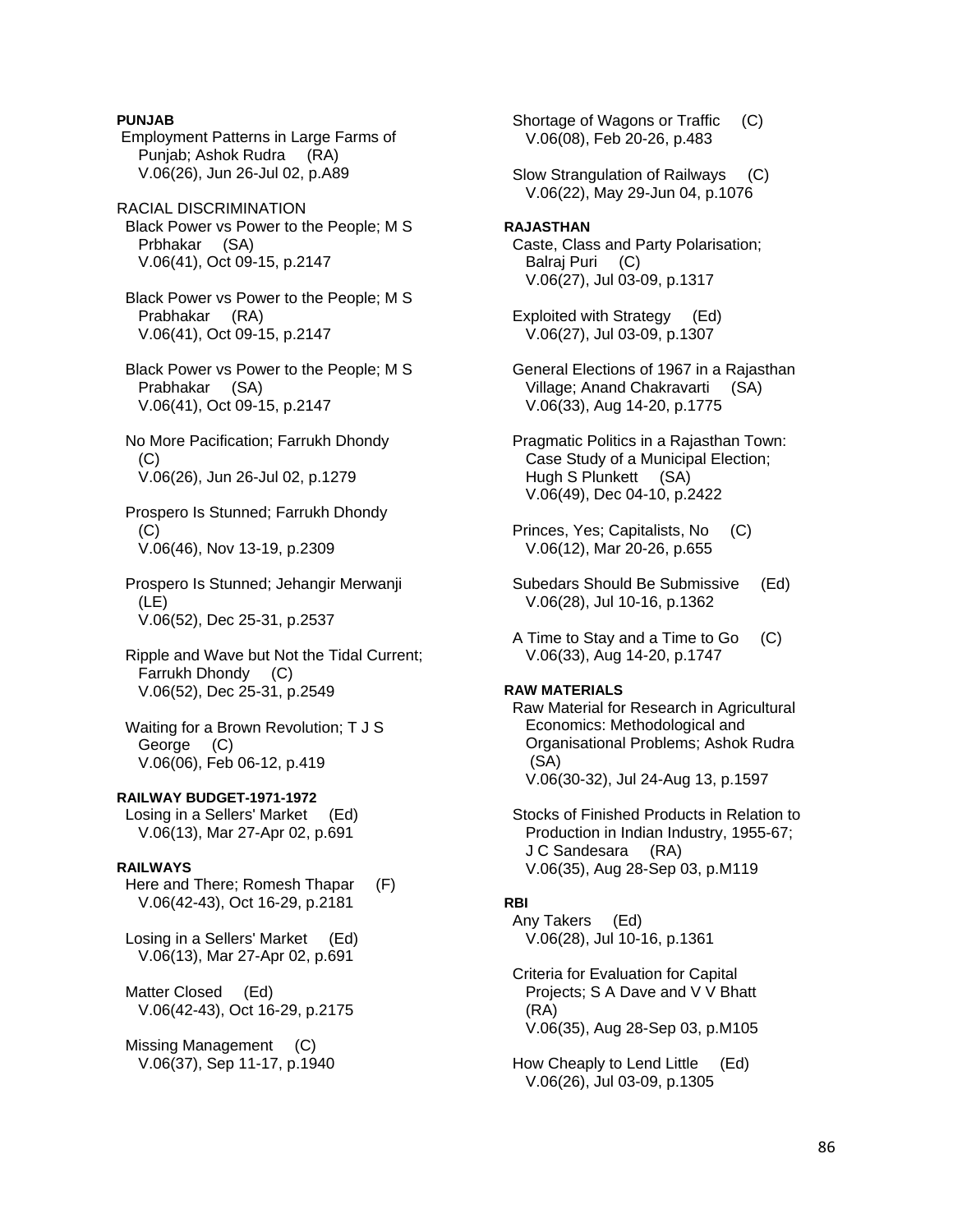**RBI** 

Scope for Funding (C) V.06(27), Jul 03-09, p.1309

#### **REFUGEES**  An Alibi (Ed) V.06(40), Oct 02-08, p.2078

 Another People, Another Place (Ed) V.06(25), Jun 19-25, p.1206

 Fall-Out of Low Growth (Ed) V.06(42-43), Oct 16-29, p.2173

 Farcical Irrelevance (Ed) V.06(44), Oct 30-Nov 05, p.2218

 A Few Grim Facts: At Last; Nireekshak (F) V.06(27), Jul 03-09, p.1326

 From Euphoria to Anxiety (Ed) V.06(24), Jun 12-18, p.1159

 Fruitless Errand (Ed) V.06(24), Jun 12-18, p.1157

 The Missing Dimension (Ed) V.06(30-32), Jul 24-Aug 13, p.1489

 Not Fit to Print (C) V.06(25), Jun 19-25, p.1220

 Problem of Refugees from East Bengal; P N Luthra (P) V.06(50), Dec 11-17, p.2467

 The Refugees Have Their Uses; G P Deshpande (C) V.06(42-43), Oct 16-29, p.2186

 The Strangest of Situations; Romesh Thapar (F) V.06(30-32), Jul 24-Aug 13, p.1499

Waiting for Action; Romesh Thapar (F) V.06(24), Jun 12-18, p.1163

# **REGIONAL DISPARITIES**

 Foodgrains Demand and Supply: Projection of Regional Imbalances; S K Ray (RA) V.06(26), Jun 26-Jul 02, p.A59

 Inter-Regional Variations in Agricultural Growth, 1952-53 to 1964-65: A Tentative

 Analysis in Relation to Irrigation; S K Rao (SA) V.06(27), Jul 03-09, p.1333 Regional Disparity and Economic Development of Pakistan: I: The Facts; Arjun Sengupta (SA) V.06(45), Nov 06-12, p.2279 Regional Disparity and Economic Development of Pakistan: II: Some Hypotheses to Explain Growth of Disparity; Arjun Sengupta (SA) V.06(46), Nov 13-19, p.2315 **REGIONAL IDENTITY**  Abodes for the Almighty (C) V.06(47), Nov 20-26, p.2342 A Broad-Spectrum View; S Patwardhan (BR) V.06(25), Jun 19-25, p.1227 Chile's Land Reforms; Mohan Ram (C) V.06(36), Sep 04-10, p.1909 North-East Frontier Agency Tribes: Impact of Ahom and British Policy; P N Luthra (SA) V.06(23), Jun 05-11, p.1143 Postponed Identity Crisis (C) V.06(07), Feb 13-19, p.450 Search for Regional Identities; Balraj Puri (C) V.06(21), May 22-28, p.1025 **REGIONAL PLANNING AND DEVELOPMENT**  Economic Development of UP (C) V.06(51), Dec 18-24, p.2506 The Familiar Gap (Ed) V.06(18), May 01-07, p.891 Kadana Project: Exercise in Area Development; Pushpa Sundar (C) V.06(44), Oct 30-Nov 05, p.2231 Planning from below with Reference to District Development and State

Planning: A Note ; K N Raj (SA) V.06(30-32), Jul 24-Aug 13, p.1609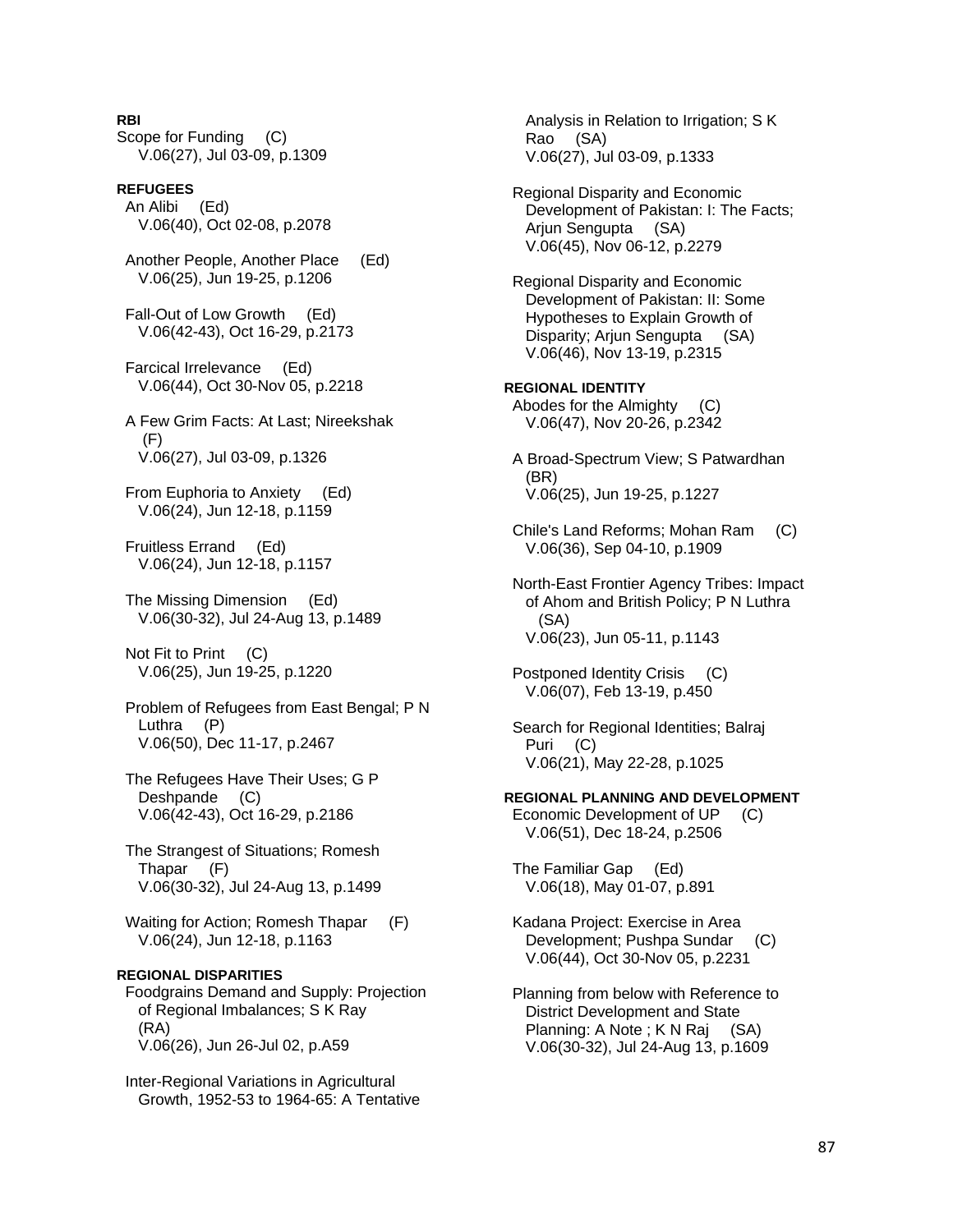# **REGIONAL PLANNING AND DEVELOPMENT**

 Regional Development Policies; V Nath (SA) V.06(30-32), Jul 24-Aug 13, p.1601

 Regional Industrial Diversification in India; Yoginder K Alagh, K K Subrahmanian and S P Kashyap (SA) V.06(15), Apr 10-16, p.795

 Semi-Urban Pockets in Kanpur Region; Harshad R Trivedi (SA) V.06(18), May 01-07, p.917

 Socio-Economic Classification of Districts: A Statistical Approach; Biplab Dasgupta (SA) V.06(33), Aug 14-20, p.1763

Why Scrape Skies (C) V.06(19), May 08-14, p.947

# **RELIEF AND REHABILITATION**

Deluge by Default (C) V.06(39), Sep 25-Oct 01, p.2045

 A First-Hand Account; Balmohan V Limaye and Madhav D Rahalkar (C) V.06(41), Oct 09-15, p.2141

 The Koreans Begin to Talk; R R Krishnan (C) V.06(45), Nov 06-12, p.2274

#### **RELIGION**

 Abodes for the Almighty (C) V.06(47), Nov 20-26, p.2342

### **RELIGION AND POLITICS**

 Bangla Desh Bungled; Balraj Puri (SA) V.06(30-32), Jul 24-Aug 13, p.1517

#### **RESEARCH AND DEVELOPMENT**

 Determinants of Corporative R and D; K K Subrahmanian (RA) V.06(48), Nov 27-Dec 03, p.M169

 Here and There; Romesh Thapar (F) V.06(42-43), Oct 16-29, p.2181

 Not by Incentives (Ed) V.06(22), May 29-Jun 04, p.M41

 R and D Redundant (Ed) V.06(45), Nov 06-12, p.2258  R and D: Emerging Identity Crisis; R S Ganapathy (SA) V.06(01), Jan 02-08, p.51

# **RESEARCH METHODS**

Sampling Theory Condensed (BR) V.06(36), Sep 04-10, p.1911

## **RESEARCH PROGRAMMES**

 Research Projects in Universities; PDS (LE) V.06(11), Mar 13-19, p.603

**RESEARCH PROJECTS** 

 Research Projects in Universities; PDS (LE) V.06(11), Mar 13-19, p.603

#### **REVOLUTION**

 Black Power vs Power to the People; M S Prbhakar (SA) V.06(41), Oct 09-15, p.2147

 Ceylon's Twisted Social Evolution; V Subramaniam (C) V.06(21), May 22-28, p.1029

 Institutionalising a Revolution; Ram Mohan (C) V.06(40), Oct 02-08, p.2092

 Shambles of Bandaranaike Socialism (C) V.06(29), Jul 17-23, p.1422

 Simple Question of Recognition; S Shukla (LE) V.06(37), Sep 11-17, p.1942

#### **RHODESIA**

 The Silent Sell-Out in Rhodesia; V Subramaniam (C) V.06(49), Dec 04-10, p.2433

# **RICE**

 Nitrogen Response of Rice: 1968 AICRIP Trials; Robert W Herdt (RA) V.06(13), Mar 27-Apr 02, p.A33

### **RIVER WATER DISPUTE**

 Cauvery Waters Dispute; N Benjamin (C) V.06(34), Aug 21-27, p.1794

# **ROURKELA**

 Why the Secrecy (Ed) V.06(47), Nov 20-26, p.2335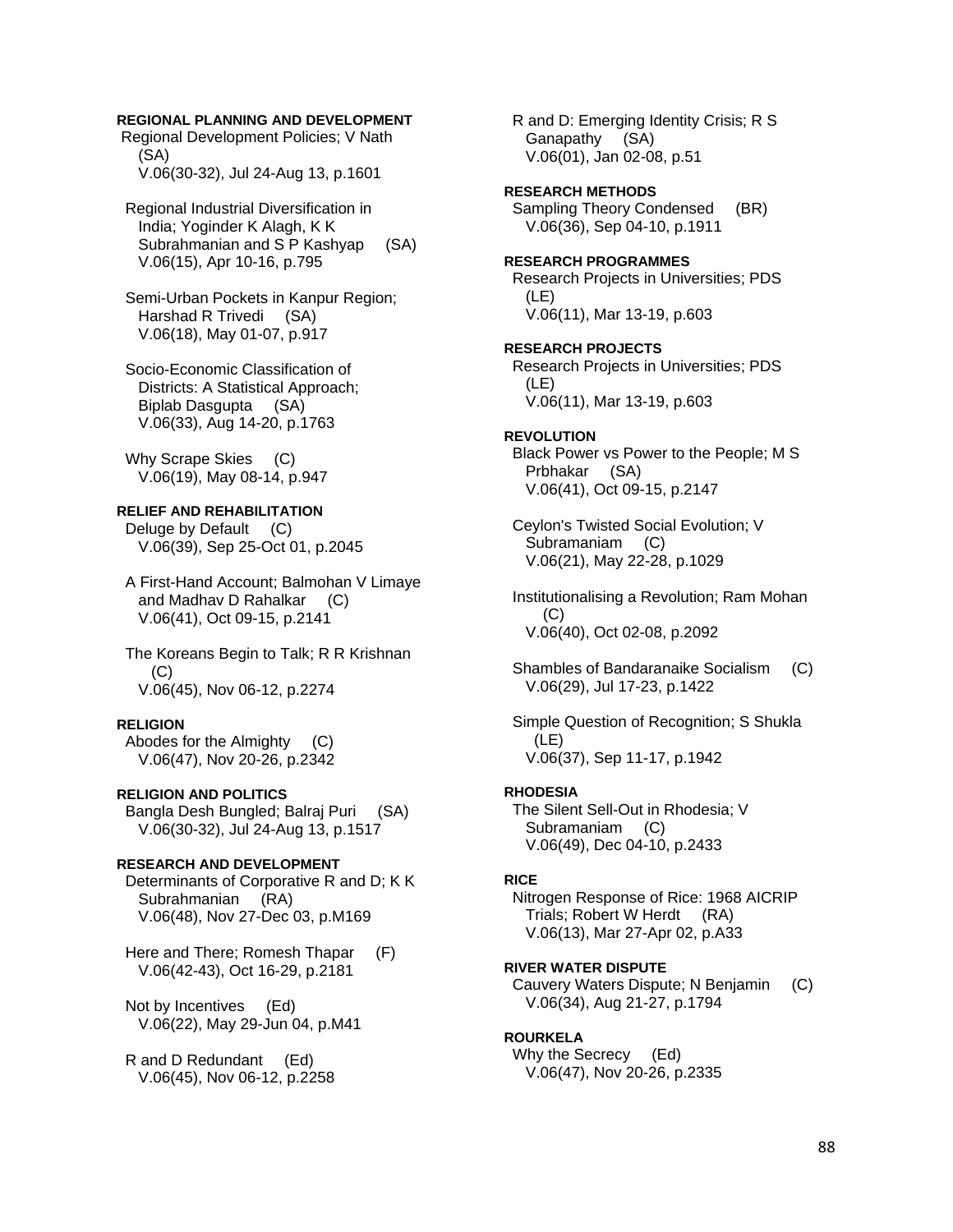# **RUBBER AND RUBBER INDUSTRY**

Moonshine on Exports (C) V.06(35), Aug 28-Sep 03, p.1845

Why Costs Are High (C) V.06(23), Jun 05-11, p.1117

### **RUPEE TRADE**

 Sag in Export Effort (Ed) V.06(08), Feb 20-26, p.475

#### **RURAL AREA**

 Consumer Prices and per Capita Household Consumption in Rural India: Variation between States; N Bhattacharya and G S Chatterjee (SA) V.06(44), Oct 30-Nov 05, p.2249

 General Elections of 1967 in a Rural Constituency; Imtiaz Ahmad (SA) V.06(36), Sep 04-10, p.1915

# **RURAL DEVELOPMENT**

 Far-Ranging but Superficial; N S Jodha (BR) V.06(51), Dec 18-24, p.2511

 Rural Works Programme; P R Dubhashi (LE) V.06(45), Nov 06-12, p.2263

## **RURAL ELECTRIFICATION**

 REC Doing Well (C) V.06(41), Oct 09-15, p.2129

# **RURAL GOVERNEMENT**

 Technocrats as Head of the Block Team: A Comment; N S Jodha (SA) V.06(26), Jun 26-Jul 02, p.1295

# **RURAL LABOUR AND EMPLOYMENT**

 Measuring Rural Unemployment to Provide Guidelines to Policy-Makers; S V Sethuraman (SA) V.06(24), Jun 12-18, p.1186

 Rural Unemployment: Measurement for What; N A Mujumdar (SA) V.06(36), Sep 04-10, p.1913

 Rural Works Programme: Where It Has Gone Astray; Ranjit Gupta (SA) V.06(20), May 15-21, p.995

# **RURAL POVERTY**

 On Rural Poverty: A Tentative Hypothesis; Ranjit K Sau (SA) V.06(52), Dec 25-31, p.2563

**RURAL SOCIOLOGY**  Rural Sociology; Victor D'Souza (BR)

V.06(08), Feb 20-26, p.493

# **RUSSIA**

 Soviet Gains (Ed) V.06(36), Sep 04-10, p.1895

#### **RUSSIA-CHINA RELATIONS**

 Outflanking Russia (Ed) V.06(24), Jun 12-18, p.1158

### **RUSSIA-RUMANIA RELATIONS**

 Outflanking Russia (Ed) V.06(24), Jun 12-18, p.1158

# **SAVINGS**

 Financing Growth; Apararka (BR) V.06(44), Oct 30-Nov 05, p.2238

# **SCHEDULED CASTES AND TRIBES**

 Status of Kerala Scheduled Tribes: A Study Based on Ethno-Demographic Data; A M Kurup (SA) V.06(34), Aug 21-27, p.1815

### **SCIENCE AND SOCIETY**

 A Contextual Role for Scientists and Technologists; A Rahman (SA) V.06(01), Jan 02-08, p.49

# **SCIENCE POLICY**

 A Contextual Role for Scientists and Technologists; A Rahman (SA) V.06(01), Jan 02-08, p.49

 No Takers (Ed) V.06(44), Oct 30-Nov 05, p.2218

 R and D: Emerging Identity Crisis; R S Ganapathy (SA) V.06(01), Jan 02-08, p.51

 Structural Syndrome in Science Policy; R s Ganapathy (C) V.06(38), Sep 18-24, p.1997

## **SCIENTIFIC PUBLICATIONS**

 Fundamental Research and Social Relevance; S Ramanan (F) V.06(22), May 29-Jun 04, p.1071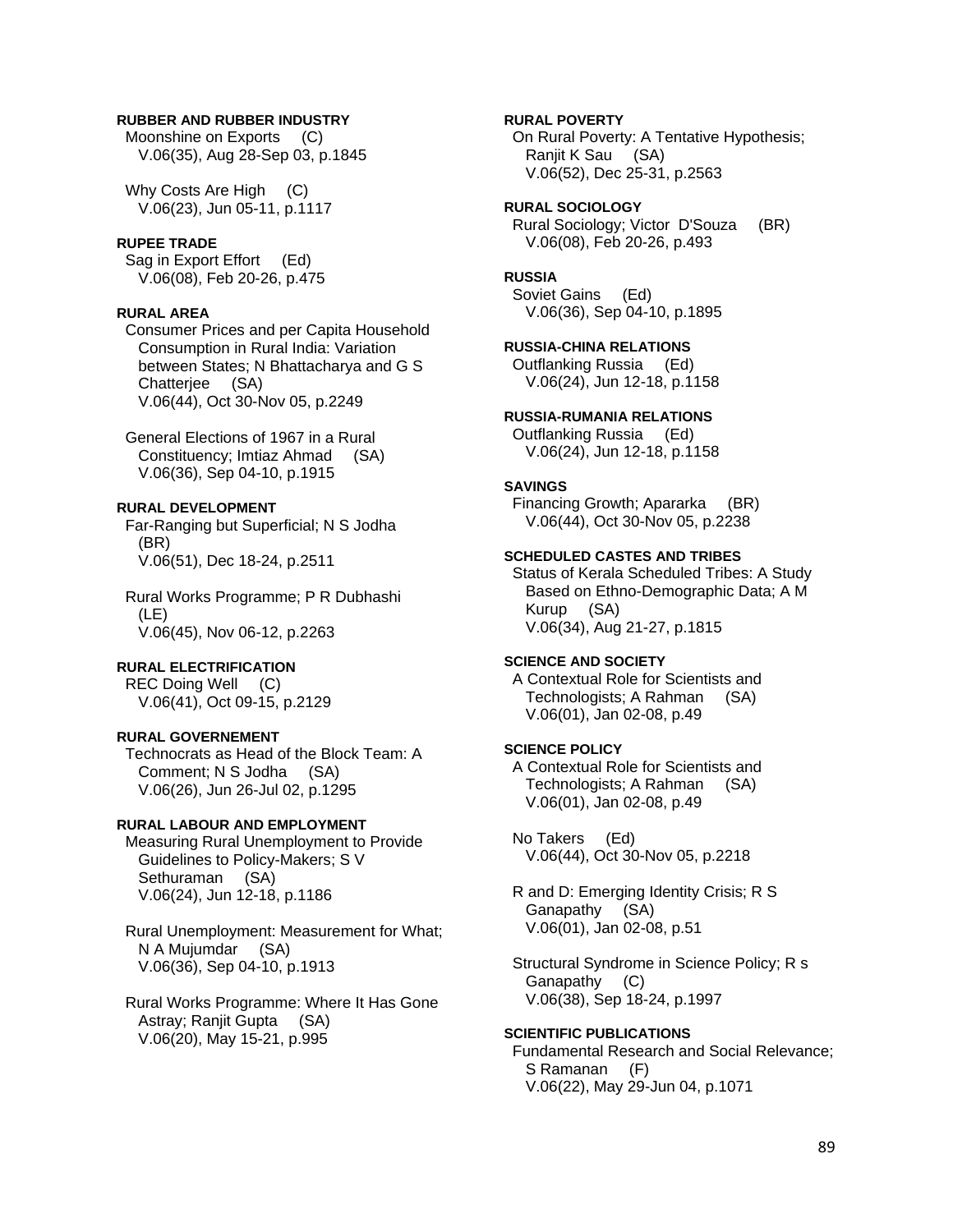### **SCIENTIFIC RESEARCH**

 Cost-Benefit of an Enquiry; B V Rangarao (OP) V.06(40), Oct 02-08, p.2095

 Fresh Controversy (Ed) V.06(24), Jun 12-18, p.1159

 Indian Science: A Polite View; A Rahman (BR) V.06(29), Jul 17-23, p.1431

 Scientists and Their Commitment to Organisational Goals; S P Gupta, K D Sharma and A Rahman (SA) V.06(49), Dec 04-10, p.2447

 Structural Syndrome in Science Policy; R s Ganapathy (C) V.06(38), Sep 18-24, p.1997

 Underpinning for Technology (Ed) V.06(35), Aug 28-Sep 03, p.M85

# **SCIENTISTS**

 Scientists and Their Commitment to Organisational Goals; S P Gupta, K D Sharma and A Rahman (SA) V.06(49), Dec 04-10, p.2447

#### **SEAFOOD**

 In Troubled Waters (C) V.06(42-43), Oct 16-29, p.2178

#### **SEEDS POLICY**

 Seeds of Development in a Delhi Village; Brian Lockwood and T K Moulik (RA) V.06(13), Mar 27-Apr 02, p.A11

### **SHIPPING INDUSTRY**

 Assisted Growth (C) V.06(41), Oct 09-15, p.2129

High Cost of Collaboration (C) V.06(39), Sep 25-Oct 01, p.2035

 Late Coming of Age (C) V.06(47), Nov 20-26, p.2338

 Paying for Expansion (C) V.06(24), Jun 12-18, p.1160

 Shipping Corporation's Expansion (Ed) V.06(35), Aug 28-Sep 03, p.M94

 Teja's Treasure (C) V.06(44), Oct 30-Nov 05, p.2220 What Price Foreign Credits (Ed) V.06(21), May 22-28, p.1015 **SHIV SENA**  Status Quo, with a Difference; Y D Phadke (C) V.06(10), Mar 06-12, p.566 **SIKKIM**  Postponed Identity Crisis (C) V.06(07), Feb 13-19, p.450 **SINGAPORE**  'Pig-Faced' Use Foreign Forums; Harish Chandola (C) V.06(42-43), Oct 16-29, p.2190 Friendship without Commitment; Harish Chandola (C) V.06(39), Sep 25-Oct 01, p.2046 To Kill an Unmocking Bird; Harish Chandola  $(C)$  V.06(23), Jun 05-11, p.1130 Waiting for a Brown Revolution; T J S George (C) V.06(06), Feb 06-12, p.419 **SLAVERY**  Black Power vs Power to the People; M S Prbhakar (SA) V.06(41), Oct 09-15, p.2147 Black Power vs Power to the People; M S Prabhakar (RA) V.06(41), Oct 09-15, p.2147 Black Power vs Power to the People; M S Prabhakar (SA) V.06(41), Oct 09-15, p.2147 **SMALL FARMERS**  Helping the Small Farmer (Ed) V.06(13), Mar 27-Apr 02, p.A1 **SMALL SCALE INDUSTRIES**  Ad Hoc Policy-Mix (C) V.06(10), Mar 06-12, p.557

 Management of Industry: Trends and Prospects; H T Parekh (RA) V.06(35), Aug 28-Sep 03, p.M127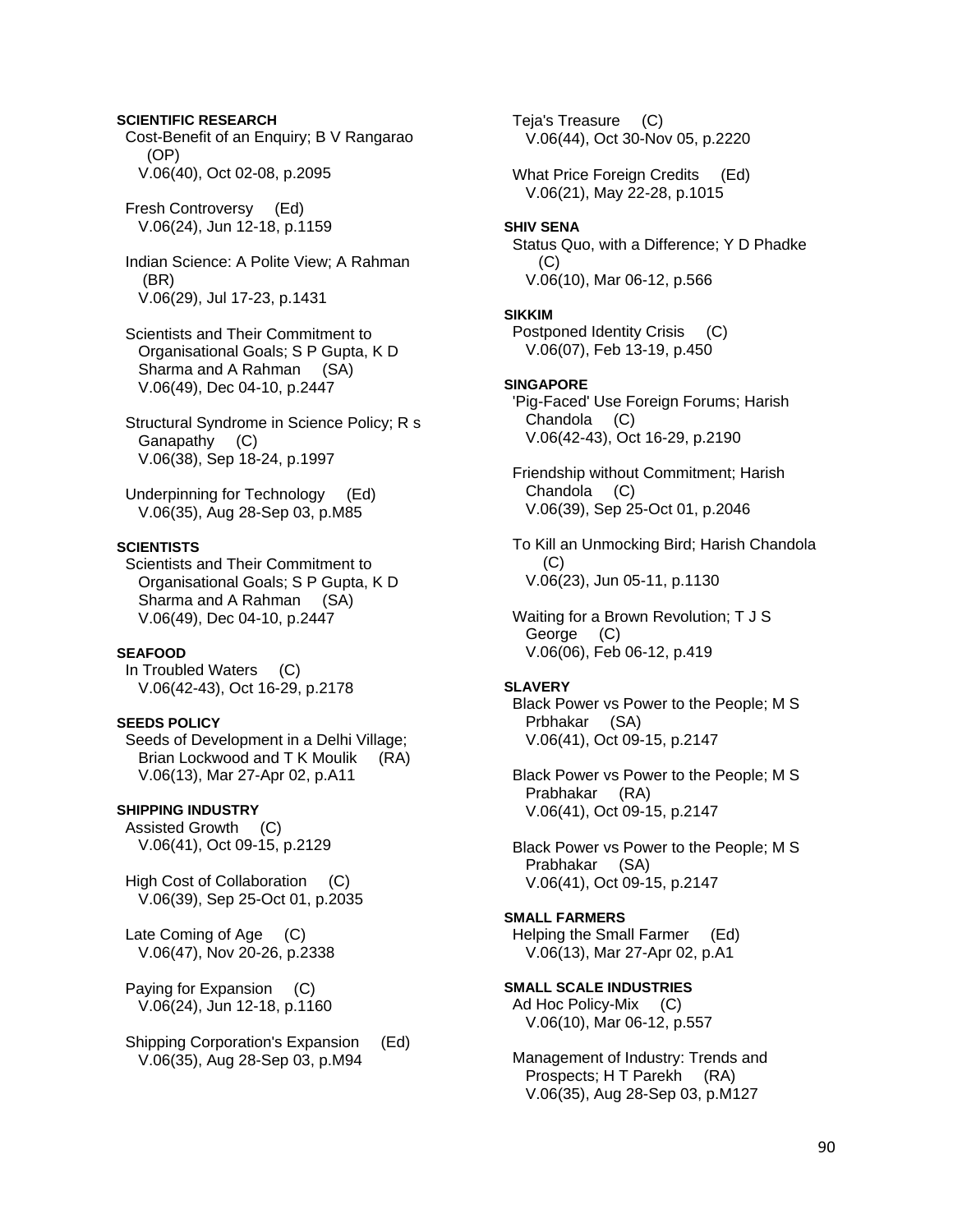#### **SMALL SCALE INDUSTRIES**

 Phantom Growth (Ed) V.06(49), Dec 04-10, p.2415

 Small vs Big, Not the Issue (C) V.06(06), Feb 06-12, p.408

# **SOCIAL CHANGE**

 Borrowed Ideological Framework; VR (C) V.06(02), Jan 09-15, p.91

 Ceylon's Twisted Social Evolution; V Subramaniam (C) V.06(21), May 22-28, p.1029

 Chile: An Interim Assessment; T V Satyamurthy (SA) V.06(30-32), Jul 24-Aug 13, p.1527

 Revolt of Youth; S K Garg (BR) V.06(06), Feb 06-12, p.424

### **SOCIAL CLASSES**

 Web of Bourgeois Politics; Aswini K Ray (C) V.06(25), Jun 19-25, p.1221

#### **SOCIAL CONDITIONS**

 Next Phase of the War; Sumanta Banerjee (C) V.06(16), Apr 17-23, p.818

 Occupational Values and Business; Baldev R Sharma (SA) V.06(23), Jun 05-11, p.1137

 Policy-Making and Social Indicators: The Structuring of National Preferences; Satish K Arora (SA) V.06(30-32), Jul 24-Aug 13, p.1557

 The Revolutionary Wave; Romesh Thapar (F) V.06(15), Apr 10-16, p.767

 Social Control of Private Business; Eliot (SA) V.06(30-32), Jul 24-Aug 13, p.1697

#### **SOCIAL JUSTICE**

 Planning and Concentration of Economic Power; Deepak Lal (SA) V.06(30-32), Jul 24-Aug 13, p.1693

# **SOCIAL MOVEMENTS**

 Intellectuals Who Deceive (C) V.06(44), Oct 30-Nov 05, p.2227

 Jyotirao Phule and the Ideology of Social Revolution in India; Gail Omvedt (SA) V.06(37), Sep 11-17, p.1969

#### **SOCIAL REFORMS**

 Jyotirao Phule and the Ideology of Social Revolution in India; Gail Omvedt (SA) V.06(37), Sep 11-17, p.1969

#### **SOCIAL SCIENCE**

 Character of State Power and Strategy for Revolution; Ajit Roy (LE) V.06(51), Dec 18-24, p.2499

# **SOCIAL SCIENCE RESEARCH**

 Character of State Power and Strategy for Revolution; Radhika Ramasubban (C) V.06(42-43), Oct 16-29, p.2188

 Fundamental Research and Social Relevance; S Ramanan (F) V.06(22), May 29-Jun 04, p.1071

 Prospects for Indian Political Science Research in the Seventies: Work of the ISSRC; R Srinivasan (SA) V.06(36), Sep 04-10, p.1926

 Provisional Population Totals of the 1971 Census: Some Questions and Research Issues; Pravin Visaria (SA) V.06(29), Jul 17-23, p.1459

 Sabbaticals; Satish Saberwal (LE) V.06(09), Feb 27-Mar 05, p.514

 Training Methods for Social Research; Brij Raj Chauhan (SA) V.06(44), Oct 30-Nov 05, p.2253

 What Ails Public Administration; V A Pai Panandiker (C) V.06(28), Jul 10-16, p.1377

#### **SOCIAL STATUS**

 Expectations Belied; V Subramaniam (LE) V.06(42-43), Oct 16-29, p.2180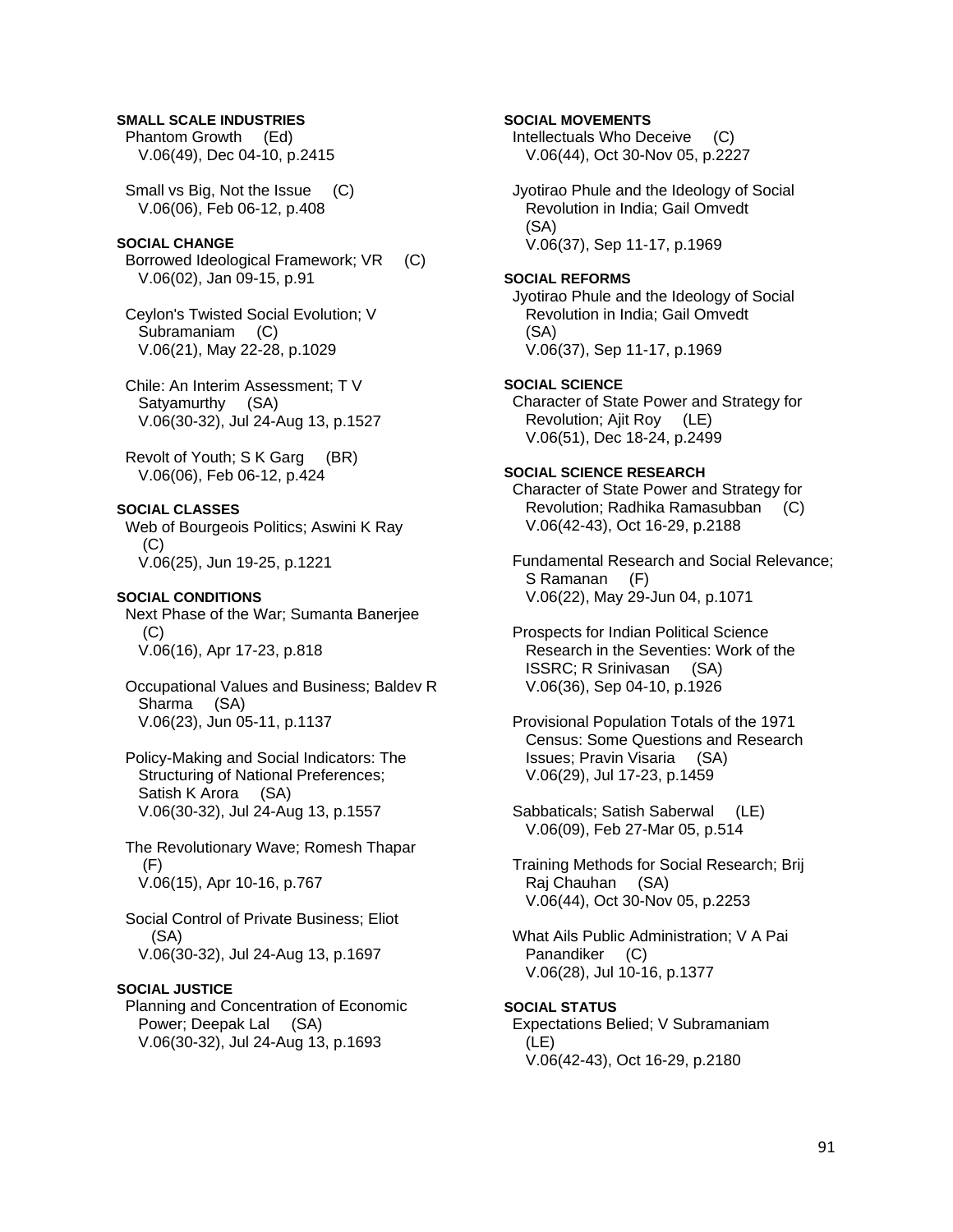**SOCIAL STATUS**  Understanding Occupational Change in India; I P Desai (SA) V.06(22), May 29-Jun 04, p.1094

### **SOCIAL STRATIFICATION**  From Caste to Class in Maharashtra; G P Deshpande (C) V.06(08), Feb 20-26, p.485

 Guinean Revelations ; A K Essack (C) V.06(49), Dec 04-10, p.2434

 Ripple and Wave but Not the Tidal Current; Farrukh Dhondy (C) V.06(52), Dec 25-31, p.2549

 Socio-Economic Classification of Districts: A Statistical Approach; Biplab Dasgupta (SA) V.06(33), Aug 14-20, p.1763

 Status and Flatus; Evelyn Wood (BR) V.06(16), Apr 17-23, p.828

# **SOCIAL WELFARE**

 Social Objectives of Business (C) V.06(24), Jun 12-18, p.1161

 Urban Planning and Some Questions of Social Policy; M S Gore (SA) V.06(30-32), Jul 24-Aug 13, p.1619

# **SOCIAL WORK**

 Jyotirao Phule and the Ideology of Social Revolution in India; Gail Omvedt (SA) V.06(37), Sep 11-17, p.1969

### **SOCIALISM**

 'Garibi Hatao': Making the Capitalist Hen Lay the Socialist Egg; D Ghosh (P) V.06(42-43), Oct 16-29, p.2191

 The Arusha Declaration; A K Essack (C) V.06(08), Feb 20-26, p.488

 Chile and the Lessons of Legal Socialism; Pradip Krishen (C) V.06(50), Dec 11-17, p.2463

 Far from Meaningless (C) V.06(28), Jul 10-16, p.1378  Goulash Socialism in Action (C) V.06(11), Mar 13-19, p.610

- Municipal Socialism; Ashish Bose (SA) V.06(12), Mar 20-26, p.681
- A Non-Issue; R Ramachandran (LE) V.06(01), Jan 02-08, p.08
- Pure Socialists (Ed) V.06(16), Apr 17-23, p.805
- Shambles of Bandaranaike Socialism (C) V.06(29), Jul 17-23, p.1422

 To Socialism, but How; Romesh Thapar (F) V.06(21), May 22-28, p.1020

### **SOCIALIST PARTY**

 One Socialist Party Again (P) V.06(29), Jul 17-23, p.1419

### **SOCIALISTS**

 Beyond the Panegyrics; R Ramachandran (LE) V.06(18), May 01-07, p.894

 Socialist Forum Cut to Size (C) V.06(39), Sep 25-Oct 01, p.2044

# **SOCIOLOGISTS**

 Professionalisation of Sociologists; Yogesh Atal (SA) V.06(06), Feb 06-12, p.431

 Sociologists Adrift; S Shukla (SA) V.06(13), Mar 27-Apr 02, p.727

 Sociology of Science: Problems and Issues; G S Aurora (SA) V.06(26), Jun 26-Jul 02, p.1291

# **SOCIOLOGY**

 The American Science of Indian Politics: An Essay in Sociology of Knowledge; T V Satyamurthy (RA) V.06(23), Jun 05-11, p.1133

 Bangla Desh and India; J Bhattacharjee (LE) V.06(41), Oct 09-15, p.2131

 Borrowed Ideological Framework; VR (C) V.06(02), Jan 09-15, p.91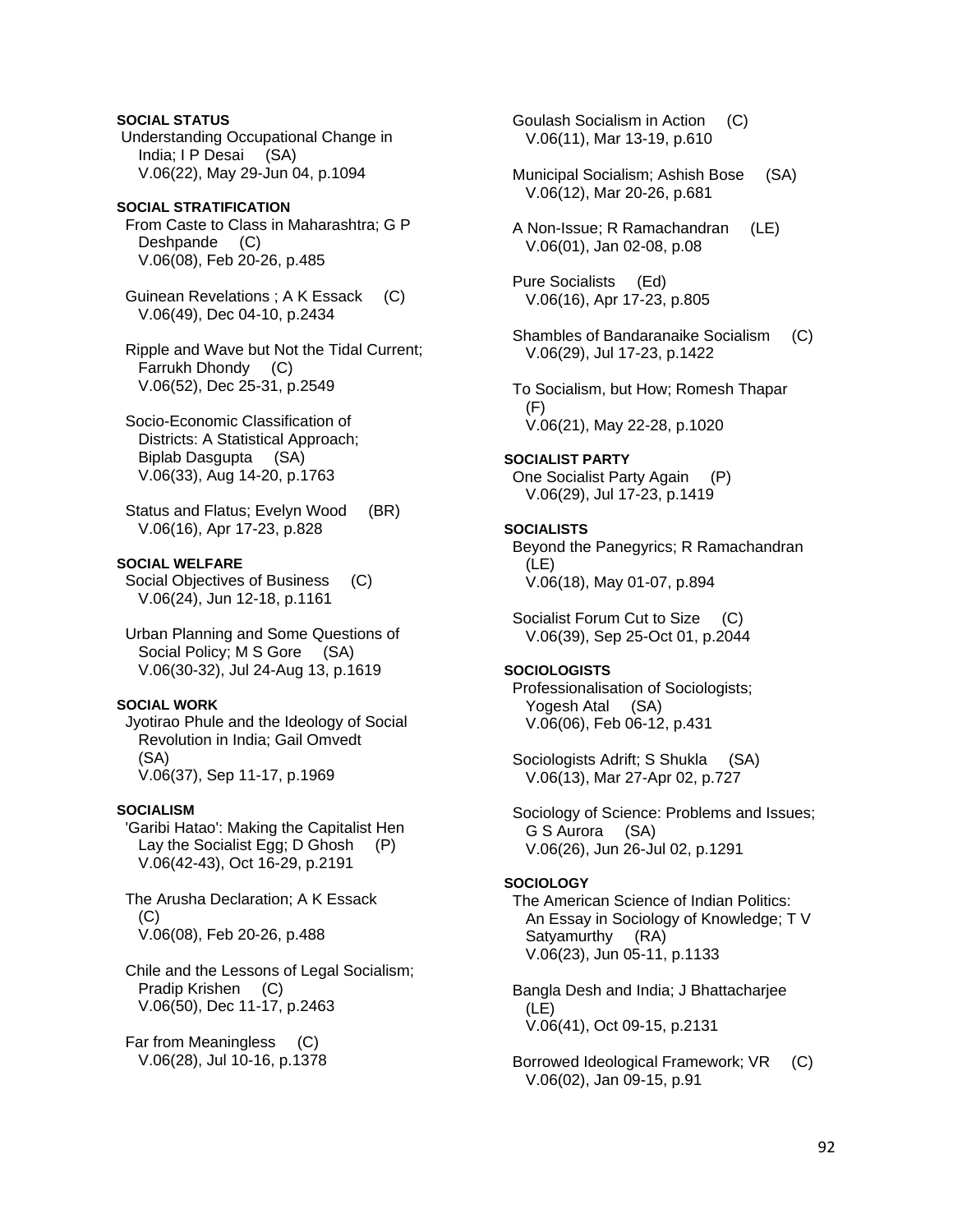# **SOCIOLOGY**

 Rural Sociology; Victor D'Souza (BR) V.06(08), Feb 20-26, p.493

 Sociologists Adrift; S Shukla (SA) V.06(13), Mar 27-Apr 02, p.727

 Sociology of Science: Problems and Issues; G S Aurora (SA) V.06(26), Jun 26-Jul 02, p.1291

#### **SODA ASH INDUSTRY**

Making the Most of It (C) V.06(47), Nov 20-26, p.2337

 Oligopoly by Licensing (C) V.06(50), Dec 11-17, p.2456

Soda Ash Monopoly: No Escape (C) V.06(08), Feb 20-26, p.476

#### **SOUTH AFRICA**

 Behind the Dialogue Move; A K Essack  $(C)$ V.06(26), Jun 26-Jul 02, p.1275

#### **SOUTH INDIA**

 Reality and Illusion - II; Mohit Sen (C) V.06(13), Mar 27-Apr 02, p.711

 Reality and Illusion-I; Mohit Sen (C) V.06(12), Mar 20-26, p.653

 The Stage of the South; Mohit Sen (SA) V.06(30-32), Jul 24-Aug 13, p.1511

#### **SOVIET UNION**

 The Easy Way Out; Nireekshak (F) V.06(29), Jul 17-23, p.1430

 Modest Upgrading of Plan; K Krishna Moorthy (C) V.06(51), Dec 18-24, p.2509

 Sauce and Sausage (Ed) V.06(38), Sep 18-24, p.1991

 Soviet Balance-Sheet (C) V.06(03-05), Jan 16-Feb 05, p.226

 Soviet Union and the War (C) V.06(50), Dec 11-17, p.2461

 Soviet Union's Pakistan Policy; J A Naik  $(C)$ V.06(29), Jul 17-23, p.1424

 Soviet View of the Treaty: Non-Alignment Plus; Zafar Imam (SA) V.06(40), Oct 02-08, p.2101

#### **SOVIET UNION-PAKISTAN RELATIONS**

 Soviet Union's Pakistan Policy; J A Naik (C) V.06(29), Jul 17-23, p.1424

**SOVIET UNION-YUGOSLAVIA RELATIONS**  Tito and Brezhnev: Outward Cementing; Krishna K Moorthy (C)

V.06(44), Oct 30-Nov 05, p.2233

#### **SOVIET-EGYPT RELATIONS**  Togetherness by Treaty (Ed) V.06(25), Jun 19-25, p.1205

**SPACE PROGRAMME**  The Easy Way Out; Nireekshak (F) V.06(29), Jul 17-23, p.1430

 Here and There; Romesh Thapar (F) V.06(42-43), Oct 16-29, p.2181

# **SRI LANKA**

 Pure Socialists (Ed) V.06(16), Apr 17-23, p.805

 The Young Socialists (Ed) V.06(12), Mar 20-26, p.643

# **STATE BORROWINGS**

 Towards Discounts Again (C) V.06(33), Aug 14-20, p.1736

#### **STATESMAN**

 Gandhi's Absolutes; Sara Joseph (BR) V.06(01), Jan 02-08, p.23

#### **STOCK MARKET**

 Activity Shrinks Further (F) V.06(09), Feb 27-Mar 05, p.517

 Agonising Dullness (F) V.06(11), Mar 13-19, p.605

 Avoiding the Net; Nishtar (F) V.06(20), May 15-21, p.986

 Corporate News Not the Key; Nishtar  $(F)$ V.06(29), Jul 17-23, p.1427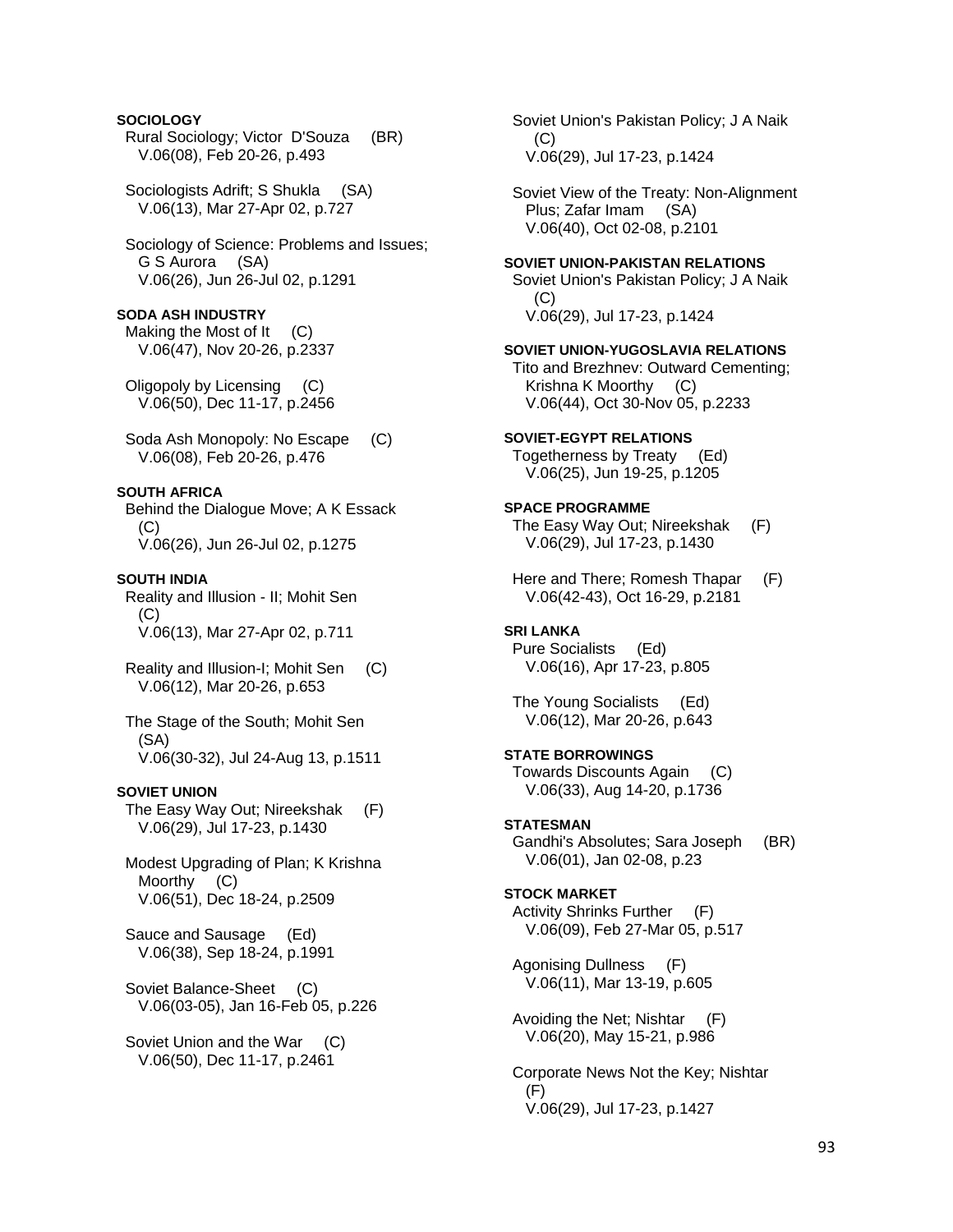**STOCK MARKET**  Delayed Reaction; Nishtar (F) V.06(23), Jun 05-11, p.1123 Depressed because of Refugees; Nishtar  $(F)$  V.06(28), Jul 10-16, p.1368 False Alarms; Nishtar (F) V.06(24), Jun 12-18, p.1164 Further Retreat; Nishtar (F) V.06(21), May 22-28, p.1021 Gold versus Growth (C) V.06(35), Aug 28-Sep 03, p.1854 Hesitant but Upward Inclined; Nishtar (F) V.06(19), May 08-14, p.943 In High Mood (F) V.06(06), Feb 06-12, p.411 Indecisive Mood; Nishtar (F) V.06(15), Apr 10-16, p.770 Into a New Phase; Nishtar (F) V.06(27), Jul 03-09, p.1315 Mixed Fare (F) V.06(26), Jun 26-Jul 02, p.1270 The Mood Changes; Nishtar (F) V.06(16), Apr 17-23, p.814 No Bull Campaign till Budget; Nishtar (F) V.06(12), Mar 20-26, p.649 Not for a Rise, Anyway; Nishtar (F) V.06(10), Mar 06-12, p.561 Rap from Government; Nishtar (F) V.06(18), May 01-07, p.896 Sitting It Out (F) V.06(08), Feb 20-26, p.478 Speculation Becomes More Costly (F) V.06(07), Feb 13-19, p.445 Still Off-Colour (F) V.06(25), Jun 19-25, p.1215

 Stock Market: No More a Barometer; Nishtar (F) V.06(02), Jan 09-15, p.77 Suspense to Continue; Nishtar (F) V.06(13), Mar 27-Apr 02, p.697 Tax Worries; Nishtar (F) V.06(14), Apr 03-09, p.740 Thriving on Scarcity Value (F) V.06(03-05), Jan 16-Feb 05, p.178 **STOCKS AND SHARES**  The Corpse Is Dead (C) V.06(16), Apr 17-23, p.808 **STRIKES AND LOCKOUTS**  All Kinds of Everything (Ed) V.06(42-43), Oct 16-29, p.2174 Also Serving to Guide; Bagaram Tulpule (BR) V.06(27), Jul 03-09, p.1329 Drawn Battle in Andhra; Mohit Sen (C) V.06(25), Jun 19-25, p.1219 **STUDENTS**  Children of the Revolution-to-Be (C) V.06(07), Feb 13-19, p.449 Student Politics and National Politics in India; Lloyd I Rudolph, Hoeber Susanne Rudolph and Karuna Ahmed (SA) V.06(30-32), Jul 24-Aug 13, p.1655 The Student Question; Jit Singh Uberoi (SA) V.06(22), May 29-Jun 04, p.1098 **SUBSIDIES**  Exports without Subsidy (C) V.06(17), Apr 24-30, p.848 Freight Assistance for Exports; H M Trivedi (LE) V.06(23), Jun 05-11, p.1119 **SUGAR INDUSTRY**  A Cartel for All Seasons (C) V.06(26), Jun 26-Jul 02, p.1264 Case for Excise Cut (C) V.06(06), Feb 06-12, p.409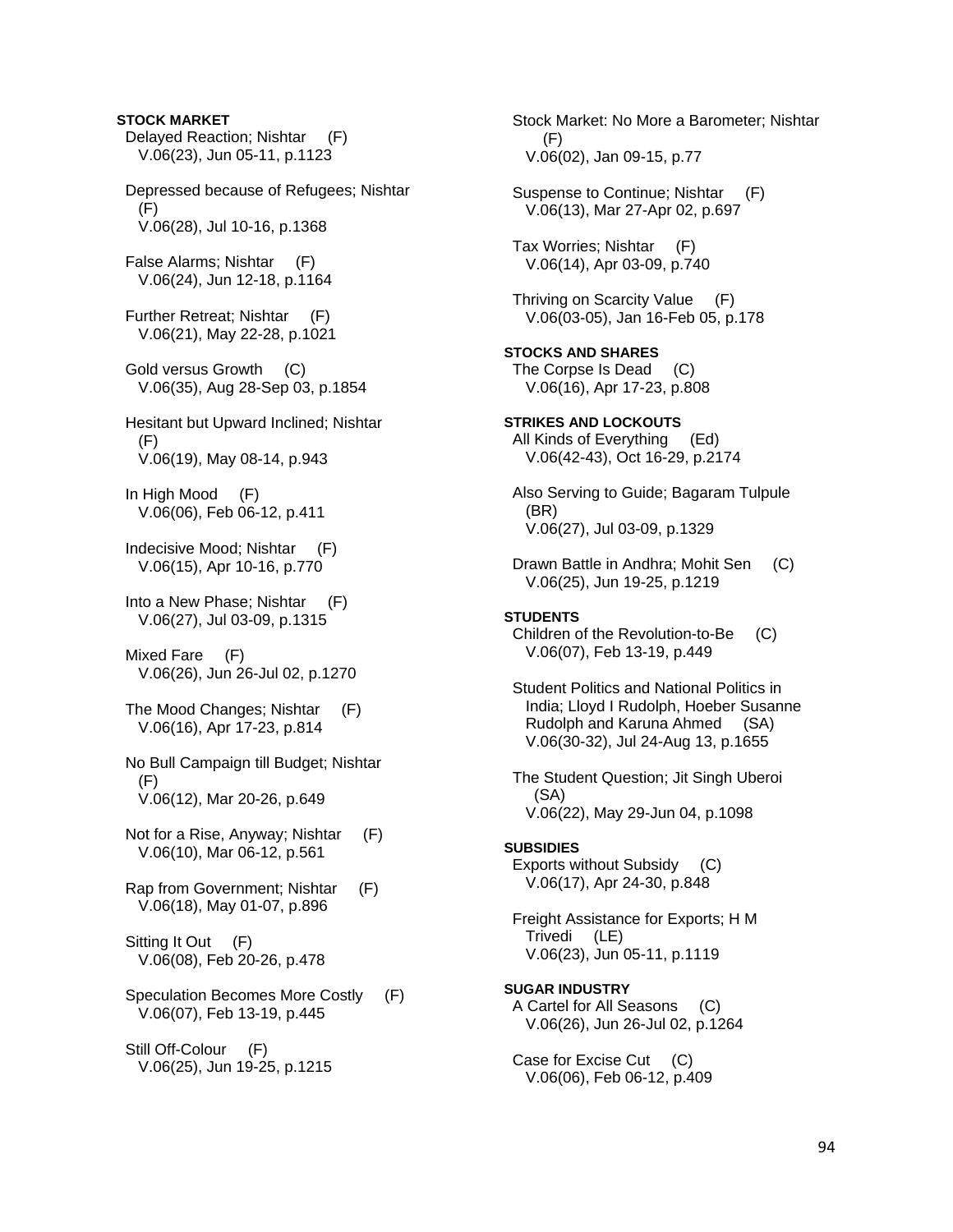# **SUGAR INDUSTRY**  Co-operative Marginalia (Ed) V.06(39), Sep 25-Oct 01, p.A105 Identity of Interests (C) V.06(51), Dec 18-24, p.2497 The Scarcity Bogey (C) V.06(35), Aug 28-Sep 03, p.1845 Shirking via Decontrol (C) V.06(22), May 29-Jun 04, p.1064 Talk of Shortage (C) V.06(29), Jul 17-23, p.1416 Threats in Abeyance (C) V.06(10), Mar 06-12, p.556 Time for Full Decontrol (C) V.06(46), Nov 13-19, p.2297 Time for Genuine Decontrol (C) V.06(42-43), Oct 16-29, p.2177 The Un-Sweet Compulsions; S G Sathe (F) V.06(28), Jul 10-16, p.1371 Volte Face (C) V.06(39), Sep 25-Oct 01, p.2035 **SURVEYS**  Sampling Theory Condensed (BR) V.06(36), Sep 04-10, p.1911 **TAMIL NADU**  Banking on New Voters (C) V.06(09), Feb 27-Mar 05, p.521 Brighter Rises the Sun (Ed) V.06(11), Mar 13-19, p.598 Call to Arms by DMK (Ed) V.06(01), Jan 02-08, p.02 Cauvery Waters Dispute; N Benjamin (C) V.06(34), Aug 21-27, p.1794 Conflicts in Tamil Nadu; Mohit Sen (C) V.06(46), Nov 13-19, p.2301 Confrontation in Tamil Nadu; Mohit Sen  $(C)$ V.06(07), Feb 13-19, p.448

DMK on the Defensive (C) V.06(03-05), Jan 16-Feb 05, p.189 The Familiar Gap (Ed) V.06(18), May 01-07, p.891 Far from Meaningless (C) V.06(28), Jul 10-16, p.1378 Gold versus Growth (C) V.06(35), Aug 28-Sep 03, p.1854 Perils of Superstition (C) V.06(08), Feb 20-26, p.484 Post-Election Manoeuvres (C) V.06(16), Apr 17-23, p.819 Return to Wetness (Ed) V.06(26), Jun 26-Jul 02, p.1264 Tamil Nadu's Experience; Mohit Sen (C) V.06(02), Jan 09-15, p.85 Triumph of Congress(K) (C) V.06(12), Mar 20-26, p.655 The Unstated Case for Autonomy; Mohit Sen (C) V.06(17), Apr 24-30, p.859 **TANZANIA**  Assertion of a Path (SA) V.06(30-32), Jul 24-Aug 13, p.1525 **TARIFF COMMISSION**  Heads You Lose... (C) V.06(17), Apr 24-30, p.849 Larger Issue Evaded (C) V.06(10), Mar 06-12, p.557 No Taste for Competition (C) V.06(11), Mar 13-19, p.600 **TAX EXEMPTION**  Agenda for Tax Reform: A Comment; N J Jhaveri (SA) V.06(29), Jul 17-23, p.1465 Tax Incentives to Industries (SA) V.06(28), Jul 10-16, p.1403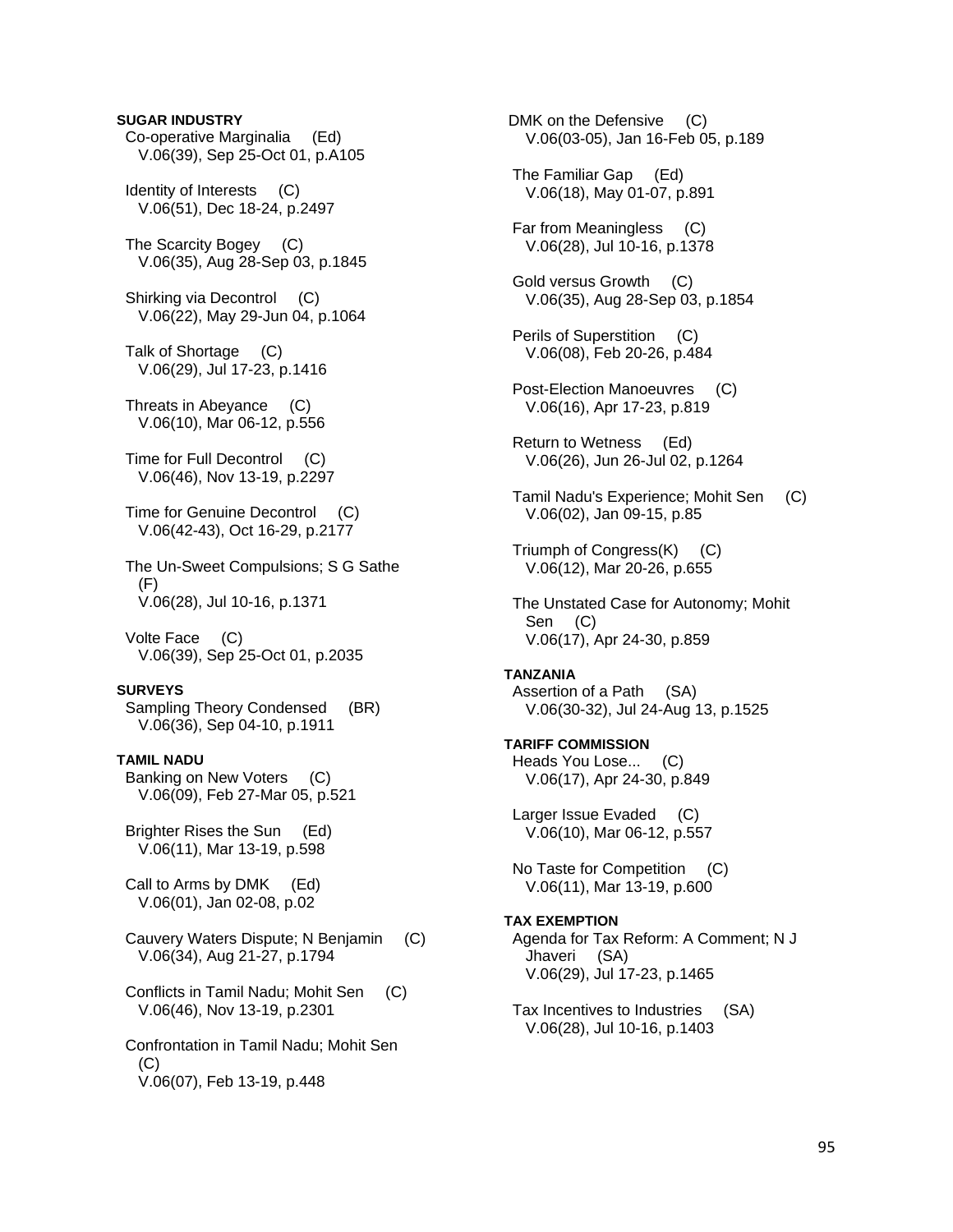# **TAX REFORMS**

 Agenda for Tax Base Reform; I S Gulati (SA) V.06(20), May 15-21, p.1005

 Agenda for Tax Base Reform: Reply; I S Gulati (SA) V.06(42-43), Oct 16-29, p.2208

 Agenda for Tax Reform: A Comment; N J Jhaveri (SA) V.06(29), Jul 17-23, p.1465

### **TAXATION**

 'Garibi Hatao': Making the Capitalist Hen Lay the Socialist Egg; D Ghosh (P) V.06(42-43), Oct 16-29, p.2191

 Agenda for Tax Base Reform; I S Gulati (SA) V.06(20), May 15-21, p.1005

 Budget without an Economic Philosophy (F) V.06(23), Jun 05-11, p.1120

 Depreciation and Current Repairs in Income-Accounting: Independent or Interdependent; A K Bagchi (SA) V.06(38), Sep 18-24, p.2011

 Development without Crutches (C) V.06(23), Jun 05-11, p.1126

 Estimation of Tax Incidence in India; K S R N Sarma and M J K Thavaraj (SA) V.06(19), May 08-14, p.957

 Hunt for Incentives (C) V.06(48), Nov 27-Dec 03, p.2373

 Incidental Study of Incidence; Mahesh Bhatt (BR) V.06(24), Jun 12-18, p.1174

 No Cutting Edge (Ed) V.06(23), Jun 05-11, p.1113

 Tax Incidence on Agricultural Sector in Uttar Pradesh; Hemlata Rao (SA) V.06(37), Sep 11-17, p.1961

 To Impress Aid Consortium (C) V.06(44), Oct 30-Nov 05, p.2225 **TEA INDUSTRY**  No Will to Improve (C) V.06(51), Dec 18-24, p.2497

**TEACHERS**  CPI(M)'s Miscalculations (Ed)

V.06(48), Nov 27-Dec 03, p.2371

**TECHNICAL EDUCATION**  For Whom the Engineer Toils; Richard F Devon (SA) V.06(48), Nov 27-Dec 03, p.2395

**TECHNOLOGY AND DEVELOPMENT**  Foreign Technology: Role and Control; Baldev Singh (BR) V.06(47), Nov 20-26, p.2353

 No Bars (Ed) V.06(35), Aug 28-Sep 03, p.1843

 Technology and Development: A Marxian Approach; Prasad H Pradhan (SA) V.06(20), May 15-21, p.1010

**TECHNOLOGY TRANSFER**  Technology Transfer (Ed) V.06(23), Jun 05-11, p.1156

**TELENGANA MOVEMENT**  In Cold Storage Till 1977 (Ed) V.06(02), Jan 09-15, p.71

 Telengana within Andhra; Mohit Sen (C) V.06(36), Sep 04-10, p.1905

 Turn in Andhra; Mohit Sen (C) V.06(40), Oct 02-08, p.2089

 Twists in Telengana; Mohit Sen (C) V.06(15), Apr 10-16, p.774

#### **TENANCY**

 Andhra Pradesh (Andhra Area) Tenancy (Amendment) Act, 1970: A Critical Review; G Parthasarathy and Raju Suryanarayana (RA) V.06(13), Mar 27-Apr 02, p.A45

**TEXTILE INDUSTRY**  Holding Them in Check (c) V.06(44), Oct 30-Nov 05, p.2221

**TEXTILE MACHINERY INDUSTRY**  Whose Market, at Whose Cost (C) V.06(16), Apr 17-23, p.810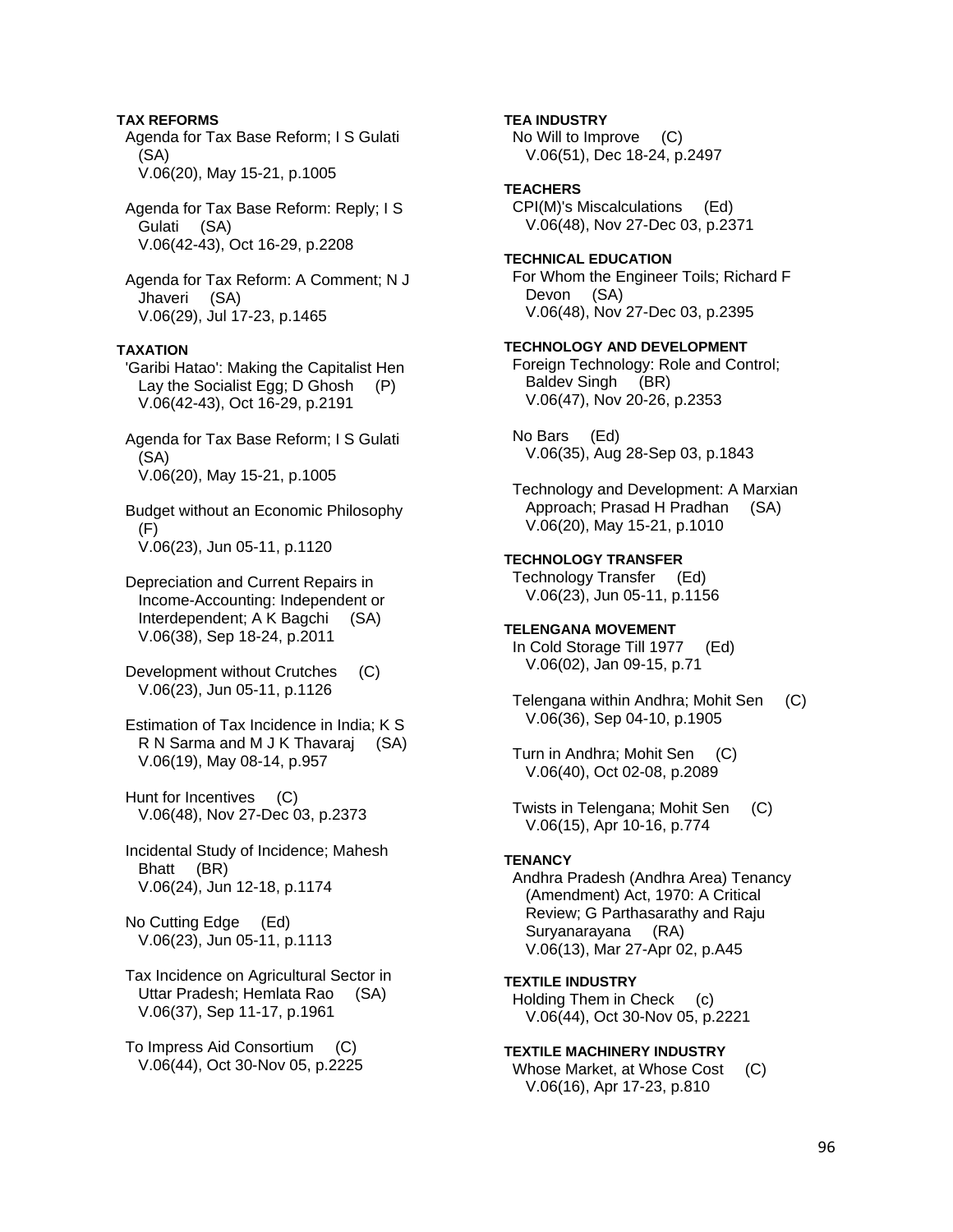**THAILAND**  Foreign Policy Rethinking; Ram Mohan  $(C)$ V.06(20), May 15-21, p.985

 Unexplored Technological Matrix; G C Mandal (BR) V.06(11), Mar 13-19, p.617

**TOWN AND URBAN PLANNING**  Hesitant Beginnings (Ed) V.06(01), Jan 02-08, p.04

 Housing the Urban Poor: The Case of Calcutta; Asok Mitra (SA) V.06(30-32), Jul 24-Aug 13, p.1627

 Indian Experience in Urban Planning; Ardhendu Bhattaaaacharya (BR) V.06(46), Nov 13-19, p.2313

 Urban Planning and Some Questions of Social Policy; M S Gore (SA) V.06(30-32), Jul 24-Aug 13, p.1619

**TRACTOR INDUSTRY** 

 Lure of Imports (C) V.06(39), Sep 25-Oct 01, p.2034

# **TRADE POLICY**

 Neglect of Implications of Self-Sufficiency Goal; V V Desai (SA) V.06(30-32), Jul 24-Aug 13, p.1683

 The Story of Industrialisation; Bimal Jalan (BR) V.06(10), Mar 06-12, p.577

 The Story of Industrialisation; Bimal Jalan (BR) V.06(10), Mar 06-12, p.577

 The Story of Industrialisation; Bimal Jalan (BR) V.06(10), Mar 06-12, p.577

 Treading Softly (C) V.06(16), Apr 17-23, p.817

#### **TRADE PROMOTION**

 The Nazrana Helps (C) V.06(44), Oct 30-Nov 05, p.2221

### **TRADE UNIONS**

 Majur Mahajan Asserts Its Identity; Ajay Oza (C) V.06(46), Nov 13-19, p.2303

 A Pre-Puja Rite... (C) V.06(39), Sep 25-Oct 01, p.2045

 The Price of Recognition (Ed) V.06(17), Apr 24-30, p.846

- Reckoning Afresh with Labour (C) V.06(17), Apr 24-30, p.853
- A Straight Survey; Vinod Mehta (BR) V.06(48), Nov 27-Dec 03, p.2391

 Talking about Labour (C) V.06(36), Sep 04-10, p.1902

 Vicious Campaign; Farrukh Dhondy (C) V.06(01), Jan 02-08, p.19

 White-Collar Unions in Bombay: A Survey; S D Punekar (SA) V.06(51), Dec 18-24, p.2513

# **TRAINING**

 Training Methods for Social Research; Brij Raj Chauhan (SA) V.06(44), Oct 30-Nov 05, p.2253

#### **TRIBAL DEVELOPMENT**

 North-East Frontier Agency Tribes: Impact of Ahom and British Policy; P N Luthra (SA) V.06(23), Jun 05-11, p.1143

#### **TUBEWELLS**

 Dilemma of State Tube Wells; John W Mellor and T V Moorti (RA) V.06(13), Mar 27-Apr 02, p.A37

# **TYRE INDUSTRY**

 Export Problems (C) V.06(17), Apr 24-30, p.849

 New Licensing Policy Needed (C) V.06(18), May 01-07, p.893

 Not a Multiplication Sum (C) V.06(06), Feb 06-12, p.409

#### **UGANDA**

 Coup in Uganda; A E Obone (LE) V.06(17), Apr 24-30, p.850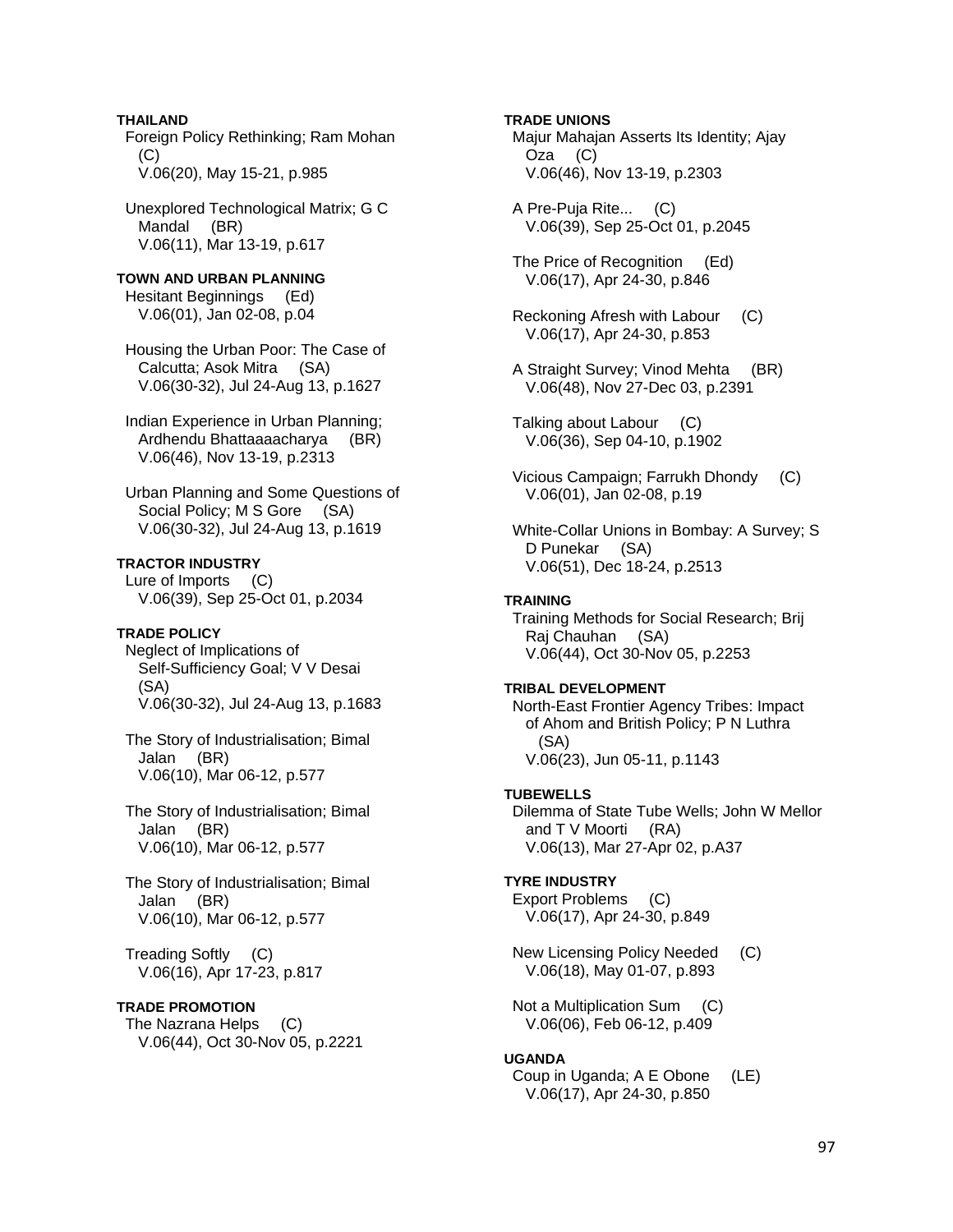**UGANDA**  Stepping Backwards (Ed) V.06(06), Feb 06-12, p.406

# **UNDERDEVELOPMENT**

 Notes towards a Theory of Underdevelopment (In Memoriam: Michael Kalecki); A K Bagchi (F) V.06(03-05), Jan 16-Feb 05, p.351

#### **UNEMPLOYMENT**

 Decline and Fall of Planning (C) V.06(03-05), Jan 16-Feb 05, p.185

 Economics of Survival (C) V.06(37), Sep 11-17, p.1949

 The Market for Graduates: A Field Report; Enno W Hommes and Nivedita Trivedi (SA) V.06(50), Dec 11-17, p.2486

 Measuring Rural Unemployment to Provide Guidelines to Policy-Makers; S V Sethuraman (SA) V.06(24), Jun 12-18, p.1186

 On Irrelevance in Economics of Employment; Bimal Jalan (RA) V.06(50), Dec 11-17, p.2474

 Removing Disguised Unemployment; Ashok V Desai (BR) V.06(14), Apr 03-09, p.745

 Rural Unemployment: Measurement for What; N A Mujumdar (SA) V.06(36), Sep 04-10, p.1913

 Unemployment and Brain Drain; Kamalesh Ray (SA) V.06(39), Sep 25-Oct 01, p.2059

 Unemployment: Some Policy Issues; D Ghosh (SA) V.06(06), Feb 06-12, p.425

**UNITED ARAB REPUBLIC** 

 Centres of Power (Ed) V.06(20), May 15-21, p.974

### **UNITED NATIONS**

American Concern for Kashmir (C) V.06(52), Dec 25-31, p.2543

 China in the UN (Ed) V.06(44), Oct 30-Nov 05, p.2217 China in the UN; A N Oza (LE) V.06(49), Dec 04-10, p.2419 China, India and Japan; Dhananjoy (P) V.06(46), Nov 13-19, p.2298 Diplomatic Failure (Ed) V.06(50), Dec 11-17, p.2455 UNDP Country Programme; Dipak B R Chaudhuri (C) V.06(49), Dec 04-10, p.2430 **UNITED STATES**  Bending with the Wind Again (C) V.06(33), Aug 14-20, p.1757 Black Power vs Power to the People; M S Prbhakar (SA) V.06(41), Oct 09-15, p.2147 Black Power vs Power to the People; M S Prabhakar (SA) V.06(41), Oct 09-15, p.2147 Content Analysis of India's Image among US Foreign Policy Decision-Makers; Joanne F Loomba (SA) V.06(44), Oct 30-Nov 05, p.22239 Currencies in Turmoil (C) V.06(35), Aug 28-Sep 03, p.1851 Distribution Centre: For US Arms; Harish Chandola (C) V.06(48), Nov 27-Dec 03, p.2385 Domesticating Foreign Policy (Ed) V.06(47), Nov 20-26, p.2333 Growth of Radical Economics in the US; Thomas E Weisskopf (SA) V.06(40), Oct 02-08, p.2104 Lost Balance of Power (Ed) V.06(50), Dec 11-17, p.2454 Not without Outrage; Farrukh Dhondy (C) V.06(37), Sep 11-17, p.1955

 United States and the Indo-Pak War (C) V.06(51), Dec 18-24, p.2508

98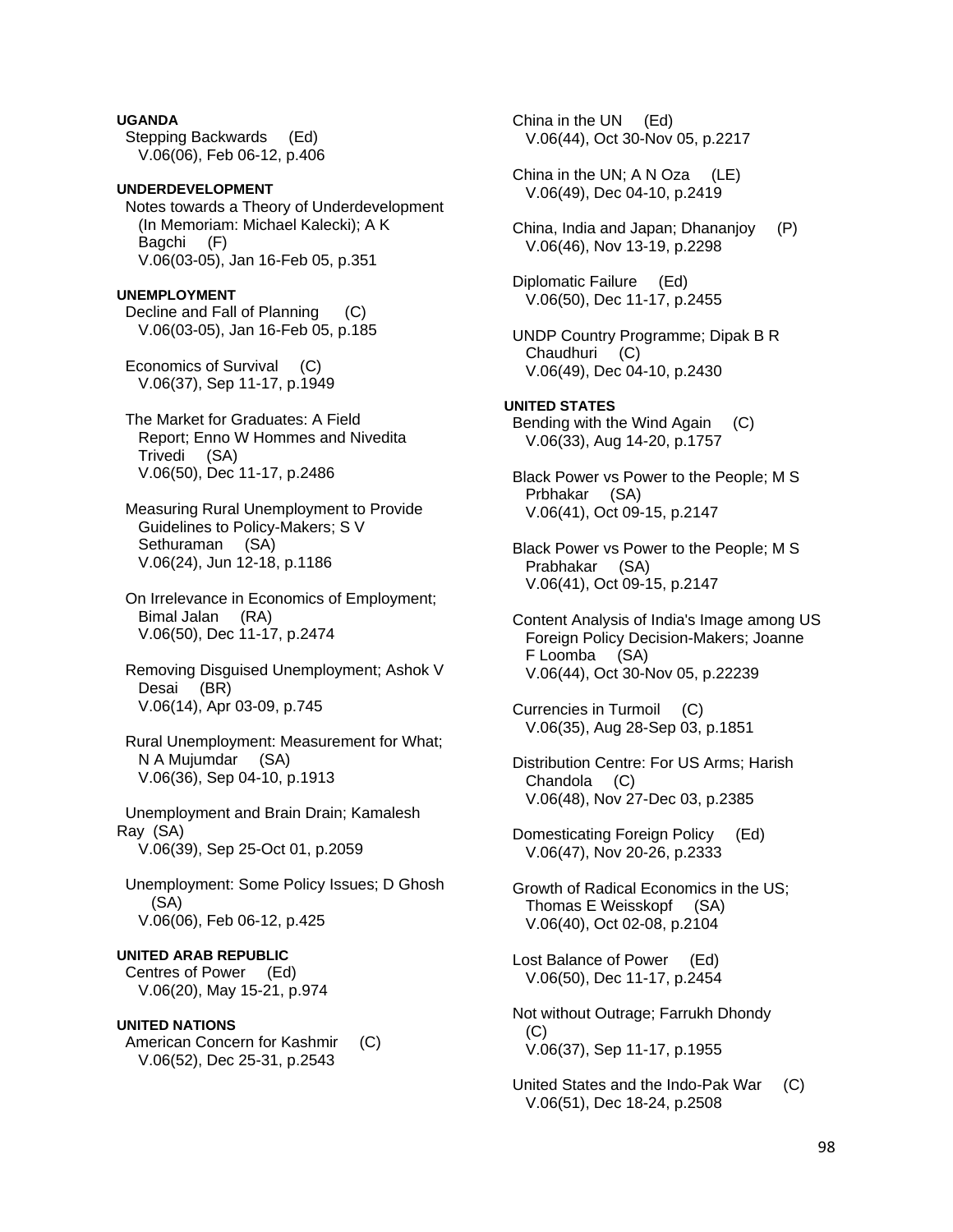#### **UNITED STATES-CHINA RELATIONS**

 Bending with the Wind Again (C) V.06(33), Aug 14-20, p.1757

 In the Big League (Ed) V.06(29), Jul 17-23, p.1413

 Narrowing Options (Ed) V.06(30-32), Jul 24-Aug 13, p.1487

 Security before Sensibility (Ed) V.06(18), May 01-07, p.889

 Sino-US Togetherness: Leftist Responses; Sumanta Banerjee (C) V.06(34), Aug 21-27, p.1797

#### **UNITED STATES-GERMANY FINANCIAL RELATIONS**

 Dollar versus Deutschmark; Aswini K Ray (C) V.06(22), May 29-Jun 04, p.1981

#### **UNITED STATES-INDIA RELATIONS**

 Content Analysis of India's Image among US Foreign Policy Decision-Makers; Joanne F Loomba (SA) V.06(44), Oct 30-Nov 05, p.22239

# **UNITED STATES-JAPAN FINANCIAL RELATIONS**

 Holding Them in Check (c) V.06(44), Oct 30-Nov 05, p.2221

# **UNITED STATES-SOVIET UNION RELATIONS**

 Sauce and Sausage (Ed) V.06(38), Sep 18-24, p.1991

 Towards a Tripolar Game; Dhananjoy (P) V.06(44), Oct 30-Nov 05, p.2222

#### **UNITED STATES-VIETNAM RELATIONS**  Losers Fall Apart (Ed)

V.06(28), Jul 10-16, p.1364

## **UNITED STATUS-SOVIET UNION RELATIONS**  Cost-Benefit Calculus (Ed) V.06(02), Jan 09-15, p.71

# **UNIVERSITIES**

 Area Studies in Indian Universities; J A Naik (C) V.06(40), Oct 02-08, p.2091

 Maharashtra's Somnambulant Universities (C) V.06(36), Sep 04-10, p.1907

 No Partial Solution (Ed) V.06(40), Oct 02-08, p.2080

 No Partial Solution; Rajendra K Aneja (LE) V.06(51), Dec 18-24, p.2499

 Priorities in Higher Education (C) V.06(47), Nov 20-26, p.2343

 Research Projects in Universities; PDS (LE) V.06(11), Mar 13-19, p.603

 The Resource-Gap (C) V.06(15), Apr 10-16, p.776

 The Student Question; Jit Singh Uberoi (SA) V.06(22), May 29-Jun 04, p.1098

 The University of Mysore: A Case Study in Decentralisation; Glynn L Wood (SA) V.06(24), Jun 12-18, p.1177

#### **URBAN DEVELOPMENT**

 Hesitant Beginnings (Ed) V.06(01), Jan 02-08, p.04

 Indian Experience in Urban Planning; Ardhendu Bhattaaaacharya (BR) V.06(46), Nov 13-19, p.2313

 Regional Development Policies; V Nath (SA) V.06(30-32), Jul 24-Aug 13, p.1601

#### **URBANIZATION**

 Semi-Urban Pockets in Kanpur Region; Harshad R Trivedi (SA) V.06(18), May 01-07, p.917

 Why Scrape Skies (C) V.06(19), May 08-14, p.947

# **UTTAR PRADESH**

 Consolidation of Anti-Jan Sangh Vote: A Closer Look at Congress Election Triumph; Balraj Puri (C) V.06(17), Apr 24-30, p.856

Economic Development of UP (C) V.06(51), Dec 18-24, p.2506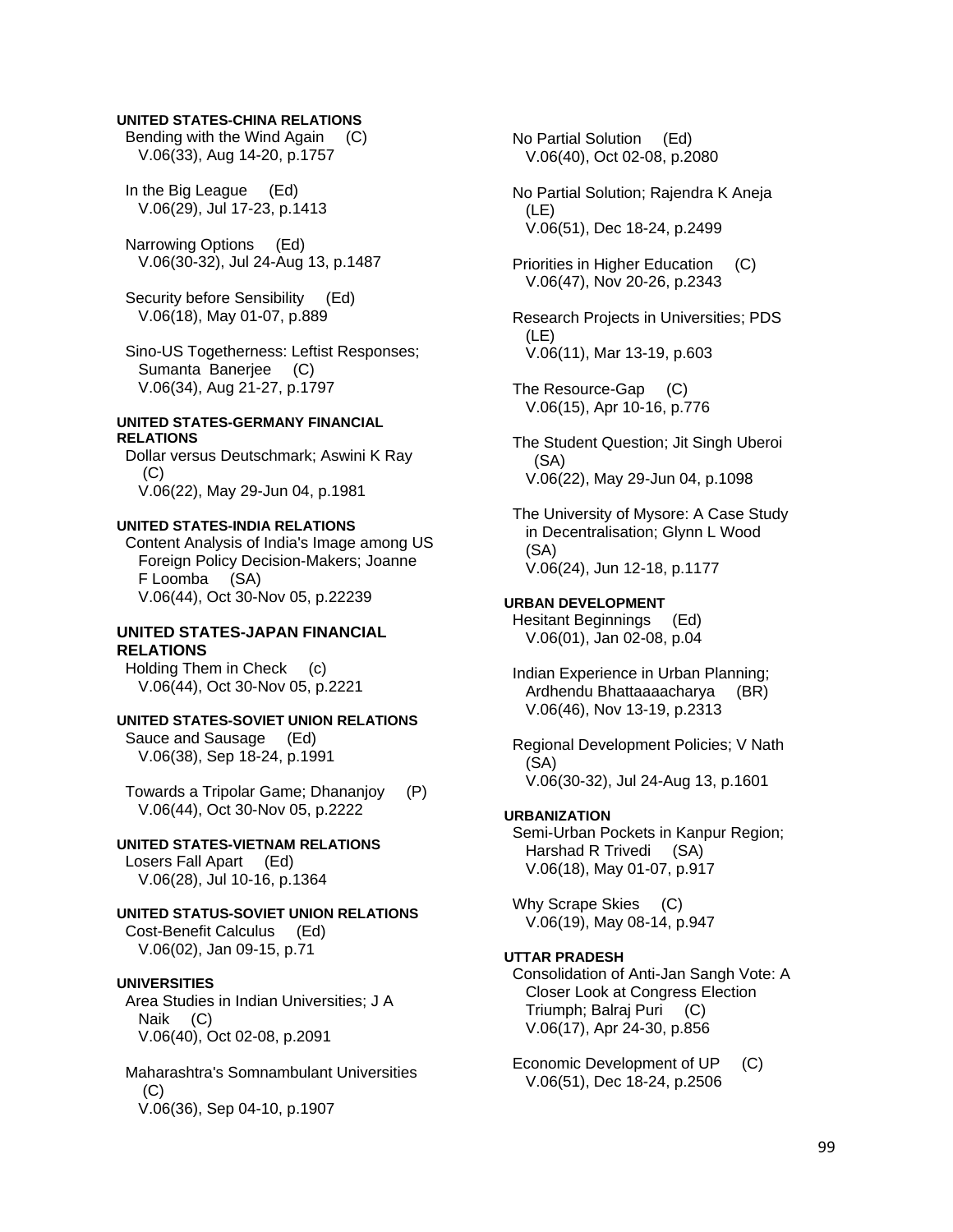# **UTTAR PRADESH**

 Electricity Pricing in Uttar Pradesh; S Ramesh and J L Bajaj (SA) V.06(51), Dec 18-24, p.2519

 Green Revolution and Agricultural Employment and Incomes in Western UP; Ian R Wills (RA) V.06(13), Mar 27-Apr 02, p.A2

 Jan Sangh in Uttar Pradesh: Fluctuating Fortunes and Uncertain Future; V B Singh (F) V.06(03-05), Jan 16-Feb 05, p.307

 Power Calls (C) V.06(20), May 15-21, p.981

 Tax Incidence on Agricultural Sector in Uttar Pradesh; Hemlata Rao (SA) V.06(37), Sep 11-17, p.1961

# **VANASPATI INDUSTRY**

 Hardening All Round (F) V.06(28), Jul 10-16, p.1368

 Irregular Trend (F) V.06(11), Mar 13-19, p.605

 Persistent Selling at Higher Levels; Nishtar (F) V.06(26), Jun 26-Jul 02, p.1269

 A Steadying Hand from Vanaspati (F) V.06(09), Feb 27-Mar 05, p.518

Why Not Cheaper Vanaspati (F) V.06(24), Jun 12-18, p.1164

# **VEGETABLE OIL INDUSTRY**

 Wanted an Exploration Plan -- for Vegetable Oil (F) V.06(03-05), Jan 16-Feb 05, p.177

# **VIENNA**

 Goulash Socialism in Action (C) V.06(11), Mar 13-19, p.610

# **VIETNAM**

 After Cambodia, Laos (Ed) V.06(06), Feb 06-12, p.407

 The Balance of Blood (Ed) V.06(14), Apr 03-09, p.731

 Losers Fall Apart (Ed) V.06(28), Jul 10-16, p.1364 Nothing to Lose (Ed) V.06(26), Jun 26-Jul 02, p.1263 A Prolonged War; Harish Chandola (SA) V.06(30-32), Jul 24-Aug 13, p.1541 **VIOLENCE**  Children of the Revolution-to-Be (C) V.06(07), Feb 13-19, p.449 **WAGE BOARDS**  Wages in a Capitalist Framework; Vinod Mehta (BR) V.06(35), Aug 28-Sep 03, p.1863 **WAGES, PERKS AND BONUS**  All Kinds of Everything (Ed) V.06(42-43), Oct 16-29, p.2174 CPI(M)'s Miscalculations (Ed) V.06(48), Nov 27-Dec 03, p.2371 Issues before the Pay Commission; V M Dandekar (SA) V.06(30-32), Jul 24-Aug 13, p.1505 Pay Scales and Price Spiral (OP) V.06(27), Jul 03-09, p.1331 Removing Disguised Unemployment; Ashok V Desai (BR) V.06(14), Apr 03-09, p.745 Unused Political Dimension; Farrukh Dhondy (C) V.06(10), Mar 06-12, p.567 Wage Determination of Unorganised Labour in Construction Industry; S N Guha Thakurta (SA) V.06(42-43), Oct 16-29, p.2211 Wages in a Capitalist Framework; Vinod Mehta (BR) V.06(35), Aug 28-Sep 03, p.1863 Wages of Agricultural Labour; N Krishnaji (RA) V.06(39), Sep 25-Oct 01, p.A148 Whose Reality; Vinod Mehta (BR) V.06(17), Apr 24-30, p.864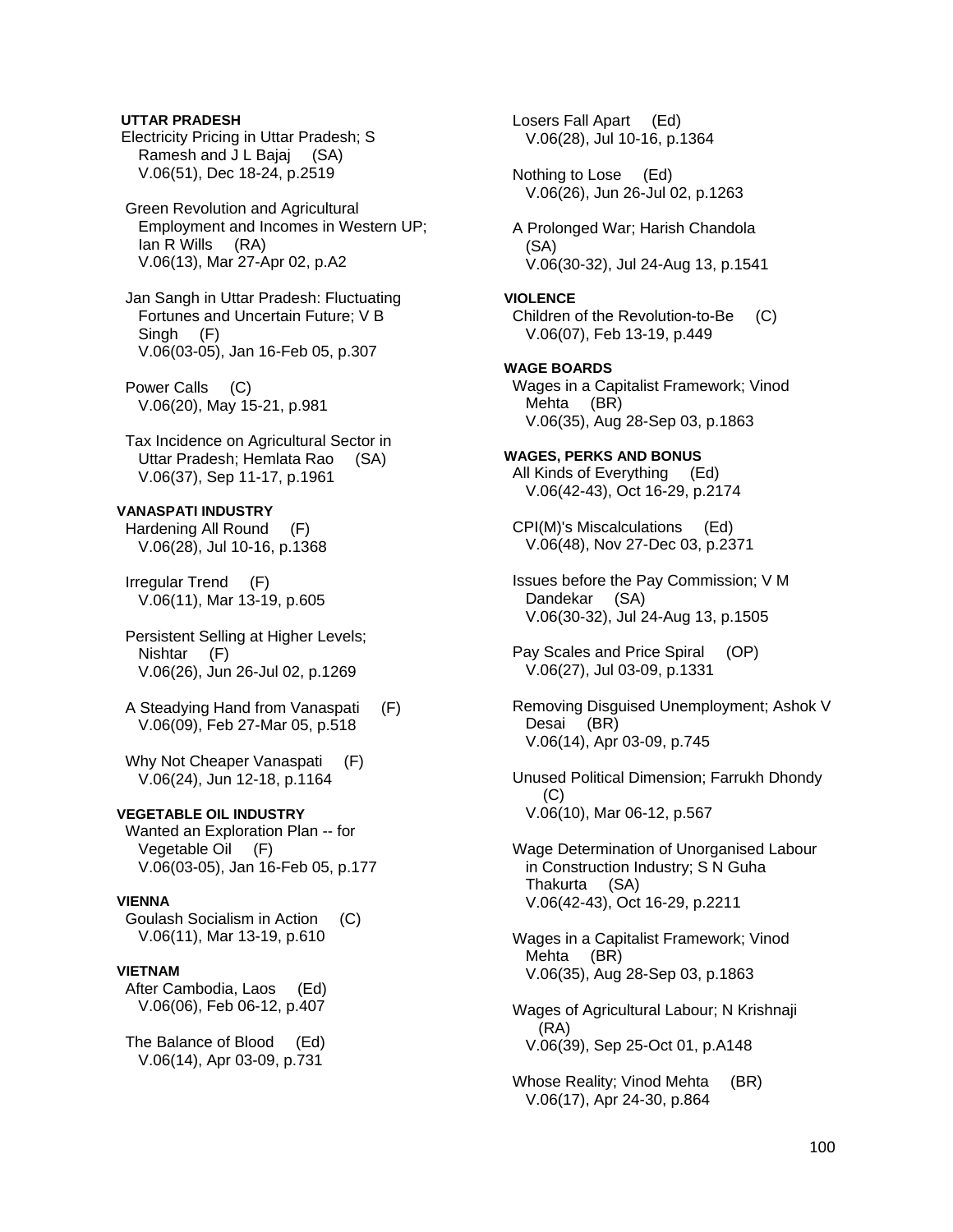**WARS AND WARFARE**  'Democratic, Secular' Hawks All; Nireekshak (F) V.06(51), Dec 18-24, p.2510 After Cambodia, Laos (Ed) V.06(06), Feb 06-12, p.407 The Balance of Blood (Ed) V.06(14), Apr 03-09, p.731 Beyond Politics (Ed) V.06(15), Apr 10-16, p.762 Diplomatic Failure (Ed) V.06(50), Dec 11-17, p.2455 Editors Agree; Nireekshak (F) V.06(52), Dec 25-31, p.2551 The First Week (Ed) V.06(50), Dec 11-17, p.2453 Gunboats and Gas; Romesh Thapar (F) V.06(51), Dec 18-24, p.2500 The Indian War Effort (Ed) V.06(18), May 01-07, p.891 The Koreans Begin to Talk; R R Krishnan  $(C)$  V.06(45), Nov 06-12, p.2274 Loss of Credibility; Nireekshak (F) V.06(45), Nov 06-12, p.2276 Lost Balance of Power (Ed) V.06(50), Dec 11-17, p.2454 Many Fingers in the Pie; Sumanta Banerjee  $(C)$  V.06(19), May 08-14, p.951 Moscow Is Willin (Ed) V.06(15), Apr 10-16, p.761 Mukti Fouj's Two Fronts; Ashim Mukhopadhyay (C) V.06(17), Apr 24-30, p.855 New Light on Souvanna Phouma's Role; Harish Chandola (C) V.06(29), Jul 17-23, p.1425

 Next Phase of the War; Sumanta Banerjee (C) V.06(16), Apr 17-23, p.818 Post-War Leadership (Ed) V.06(51), Dec 18-24, p.2493 A Prolonged War; Harish Chandola (SA) V.06(30-32), Jul 24-Aug 13, p.1541 Reactions to the War; Harish Chandola  $(C)$  V.06(52), Dec 25-31, p.2545 Soviet Union and the War (C) V.06(50), Dec 11-17, p.2461 Straws in Desert Wind (Ed) V.06(08), Feb 20-26, p.473 Triumph over Technology; Harish Chandola (C) V.06(34), Aug 21-27, p.1799 United States and the Indo-Pak War (C) V.06(51), Dec 18-24, p.2508 **WATER RESOURCE MANAGEMENT**  Delivery of Canal Water in North India and West Pakistan ; Eric W Gustafson and Richard B Reidinger (RA) V.06(52), Dec 25-31, p.A157 Dilemma of State Tube Wells; John W Mellor and T V Moorti (RA) V.06(13), Mar 27-Apr 02, p.A37 Self-Financing Urban Water Supply: A Model for Asansol-Durgapur; P K Saha (SA) V.06(26), Jun 26-Jul 02, p.1285 **WELFARE ECONOMICS**  A Welfare State for Poor Countries; Ignacy Sachs (F) V.06(03-05), Jan 16-Feb 05, p.367 **WEST BENGAL**  The American Science of Indian Politics: An Essay in Sociology of Knowledge; T V Satyamurthy (SA) V.06(23), Jun 05-11, p.1133

 Attitudes to Violence (Ed) V.06(08), Feb 20-26, p.474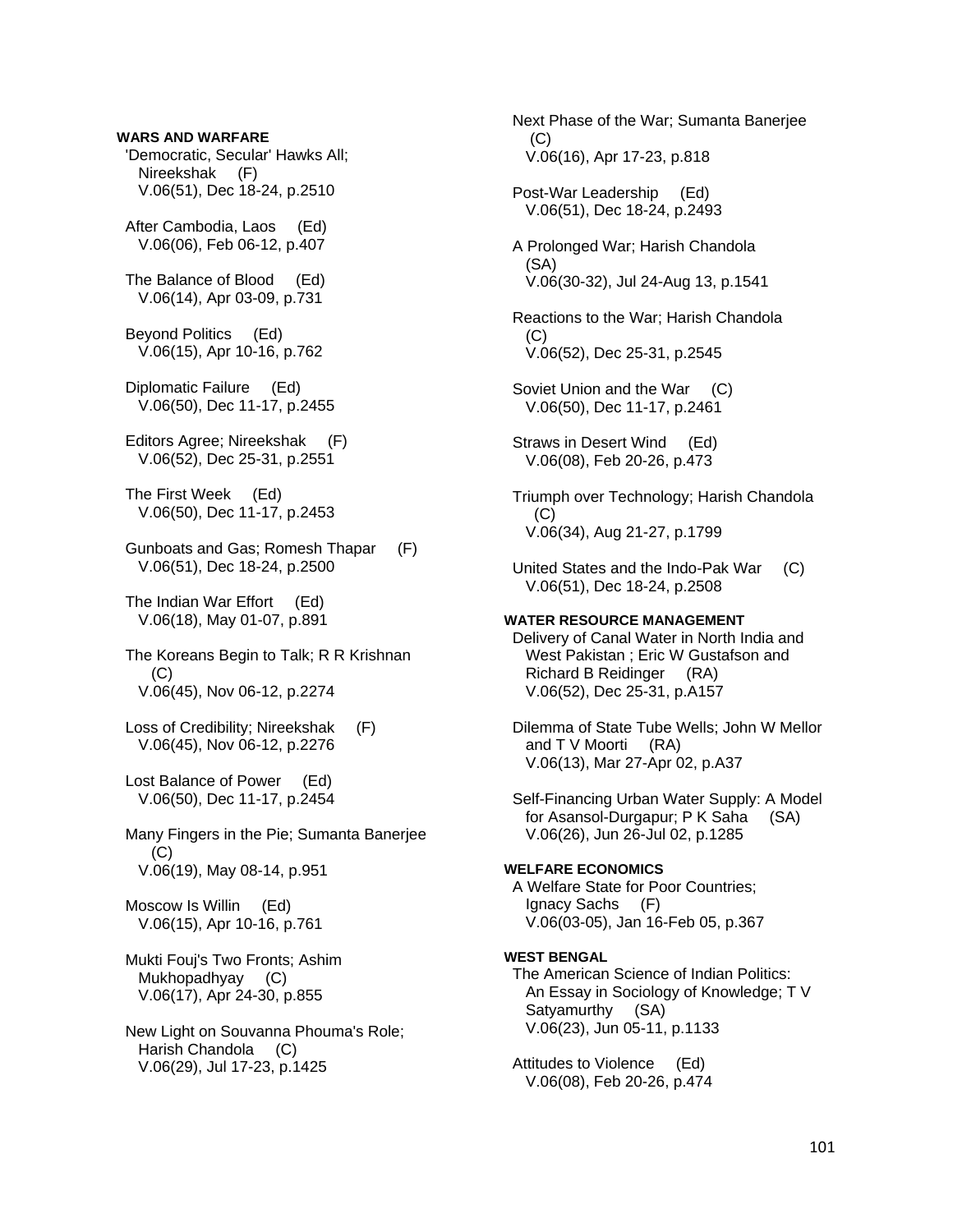# **WEST BENGAL**

- Behind the Violence (C) V.06(03-05), Jan 16-Feb 05, p.193
- A Case of Nerves (C) V.06(20), May 15-21, p.982
- The Cossipore-Baranagar Murders (C) V.06(35), Aug 28-Sep 03, p.1855
- CPI(M) Stems the Tide (C) V.06(13), Mar 27-Apr 02, p.712
- CPM's Tactical Gains (SA) V.06(30-32), Jul 24-Aug 13, p.1513
- Cracks in the Government Structure; Sumanta Baneriee (C) V.06(01), Jan 02-08, p.14
- Forgetting the Closed Units (C) V.06(50), Dec 11-17, p.2457
- The Gathering Crisis (C) V.06(25), Jun 19-25, p.1218
- Government-Supported Terror (C) V.06(45), Nov 06-12, p.2267
- The Meaning of Baranagar (C) V.06(09), Feb 27-Mar 05, p.523
- The New Offensive (C) V.06(27), Jul 03-09, p.1319
- Policies, Not Palliatives (C) V.06(09), Feb 27-Mar 05, p.513
- Politics of Mass Murder (Ed) V.06(34), Aug 21-27, p.1786
- A Pre-Puja Rite... (C) V.06(39), Sep 25-Oct 01, p.2045
- Problem of Refugees from East Bengal; P N Luthra (P) V.06(50), Dec 11-17, p.2467
- Self-Financing Urban Water Supply: A Model for Asansol-Durgapur; P K Saha (SA) V.06(26), Jun 26-Jul 02, p.1285
- Shift in Naxalite Tactics; Ram Mohan  $(C)$ V.06(34), Aug 21-27, p.1793

 Sour Taste of Democracy (Ed) V.06(11), Mar 13-19, p.599 Suppression of CPI(M) (C) V.06(17), Apr 24-30, p.858 Towards a Vietnam in the Ganges Delta (P) V.06(18), May 01-07, p.905 Uncompromising Hostility to Whom; S Chattopadhyay (SA) V.06(01), Jan 02-08, p.55 **WEST GERMANY**  Camouflaged Bourgeoisie Politics; Aswini K Ray (C) V.06(14), Apr 03-09, p.738 Centenary of the German Reich; Aswini K Ray (C) V.06(03-05), Jan 16-Feb 05, p.223 Dollar versus Deutschmark; Aswini K Ray (C) V.06(22), May 29-Jun 04, p.1981 The New "Weltpolitik"; Aswini K Ray (C) V.06(38), Sep 18-24, p.2003 Towards a United Capitalist Europe; Aswini K Ray (C) V.06(34), Aug 21-27, p.1800 **WHITE-COLLAR WORKERS**  Drawn Battle in Andhra; Mohit Sen (C) V.06(25), Jun 19-25, p.1219 Expectations Belied; AR (BR) V.06(28), Jul 10-16, p.1387 Expectations Belied; V Subramaniam (LE) V.06(42-43), Oct 16-29, p.2180 White-Collar Unions in Bombay: A Survey; S D Punekar (SA) V.06(51), Dec 18-24, p.2513 **WOMEN AND WORK**  Traditionalism: A Panacea for Marital Adjustment; Neera Desai (BR)

V.06(18), May 01-07, p.910